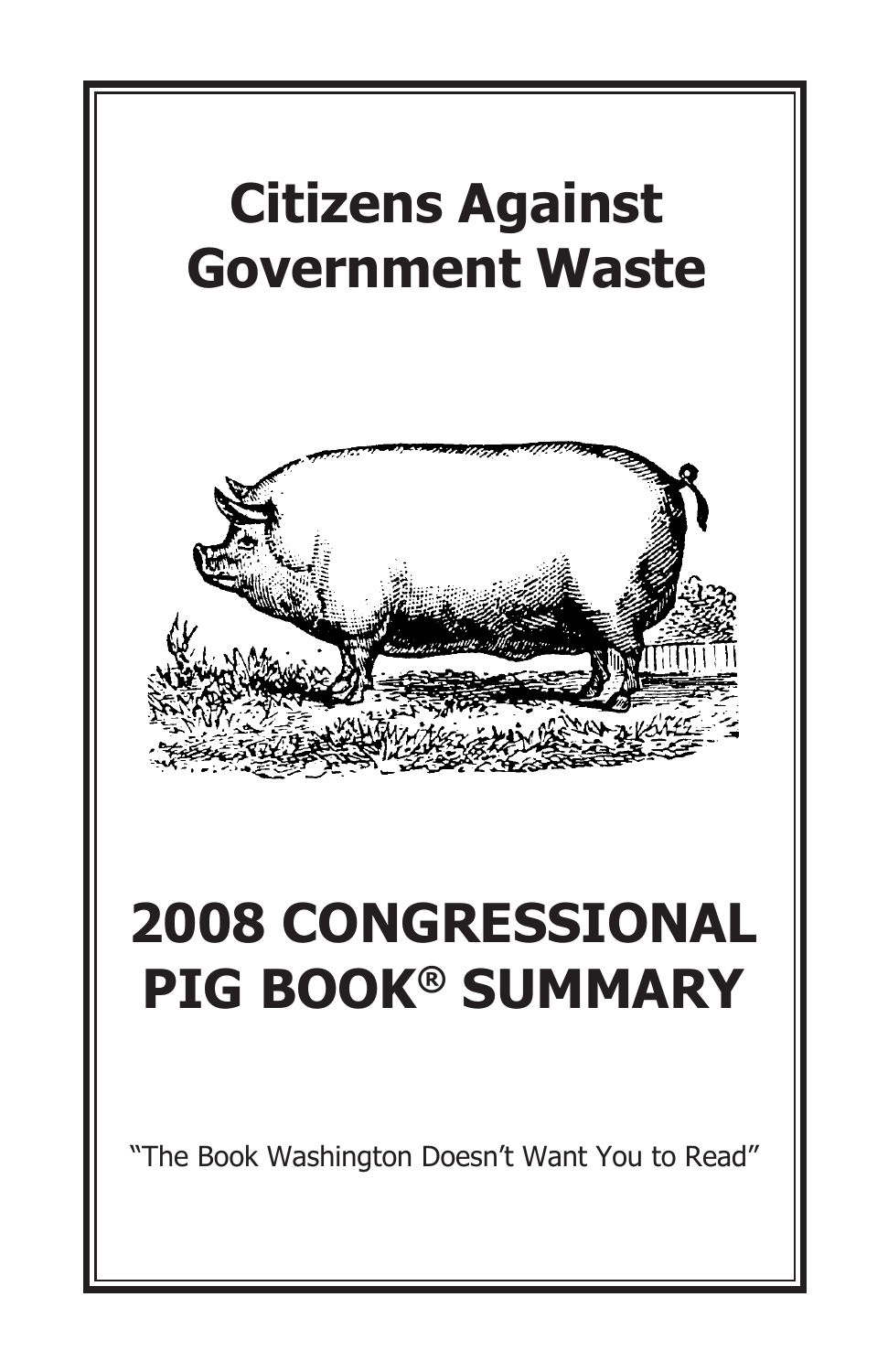#### **Praise for CAGW and the** *Pig Book*

"CitizensAgainst Government Waste is Washington'sleading opponent of pork-barrelspending. Its annual Pig Book, which lists the government's narrow giveaways, is used by news outlets worldwide to ridicule federal earmarks."

Jeff Birnbaum, The Washington Post, February 20, 2007.

"Every taxpayer should read the Pig Book… Congress won't stop picking our pockets for wasteful pork projects in which the federal government has no business unless they are forced to by taxpayers. Read the Pig Book and weep. Then, get angry and do something."

Syndicated Columnist Cal Thomas, March 29, 2005

"Neither rain, nor sleet or snow, or war or a bumpy economy, it seems, can stop the pork train from pulling out of the congressional station. Citizens Against Government Waste has issued its annual Congressional Pig Book Summary… This year's budget may finally slay the myth that there is anyone who can credibly claim to be a fiscal conservative inside the Washington beltway." Asheville Citizen Times, April 17, 2004

"Citizens Against Government Waste is a watchdog group that keeps track of which politicians squander the most federal money on 'pork'- those expenditures that are added after the normal budget process to help a particular group instead of the nation as a whole."

John Stossell, 20/20

"I believe that this book should be read by every citizen in America…What is being done here by CAGW, in my view, is of the greatest importance. [M]y constituents…need to have these concrete examples of the way that business is done here in Washington, D.C., unfortunately, and the only way it's going to stop is when it's exposed."

```
Senator John McCain (R-Ariz.)
```
"I commend Citizens Against Government Waste for trying to shame Congress into fiscal responsibility, although one has to wonder if Congress has any shame. You certainly don't get that impression by flipping through the Pig Book."

Representative Jeff Flake (R-Ariz.)

"We can, with the assistance of an organization like CAGW, say in one year this [publication] is not needed." Former Representative David Minge (D-Minn.)

"Those peckerwoods don't know what they're doing. They don't. They're not being realistic." "The King of Pork" Senator Robert C. Byrd (D-W.Va.) National Public Radio, July 19, 2001

"All they are is a bunch of psychopaths."

CAGW "Oinker" Senator Ted Stevens (R-Alaska) Associated Press, December 26, 1999

Citizens Against Government Waste (CAGW) is a private, nonprofit, nonpartisan organization representing more than 1.2 million members and supporters nationwide. CAGW's mission isto eliminate waste, mismanagement, and inefficiency at all levels of government.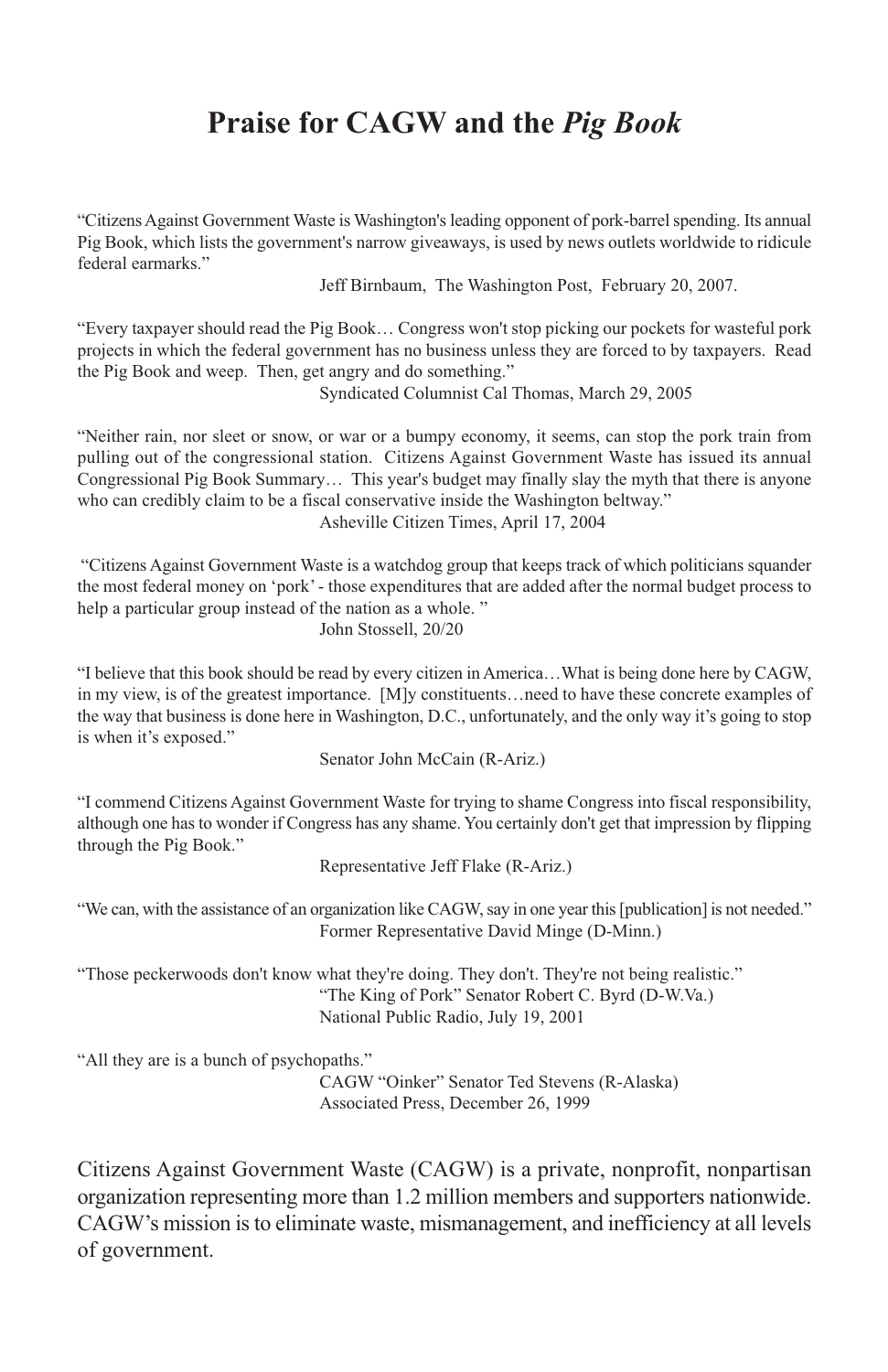#### **INTRODUCTION**

If Washington, D.C. were to export a commodity, it would be rhetoric. Politicians especially love to talk about fiscal responsibility. On March 13, 2008 the Senate had an opportunity to test that rhetoric when Sen. Jim DeMint (R-S.C.) offered an amendment to impose a one-year moratorium on earmarks. Pork beat talk as the measure failed by a vote of 29-71.

In the House of Representatives, Republicans want a one-year moratorium but will not unilaterally disarm. Democrats won't agree because of objections from big porkers such as House Defense Appropriations Subcommittee Chairman John Murtha (D-Pa.). On February 11, 2008, *Roll Call* noted, "Every private entity that received a special project from the Pennsylvania Democrat in last year's defense spending bill had given him political money at some point since 2005." At his February 27, 2008 fundraiser for lobbyists, Murtha received a standing ovation.

The latest installment of Citizens Against Government Waste's (CAGW) 18-year exposé of pork-barrel spending includes \$3,000,000 for The First Tee; \$1,950,000 for the Charles B. Rangel Center for Public Service; and \$188,000 for the Lobster Institute in Maine.

In fiscal year 2008, Congress stuffed 11,610 projects (the second highest total ever) into the 12 appropriations bills worth \$17.2 billion. The 11,610 projects represent a 337 percent increase over the 2,658 projects in fiscal year 2007. The \$17.2 billion is a 30 percent increase over the fiscal year 2007 total of \$13.2 billion. Only the Defense and Homeland Security bills included earmarks in fiscal year 2007, so comparisons of other bills are made between fiscal years 2008 and 2006. Total pork identified by CAGW since 1991 adds up to \$271 billion.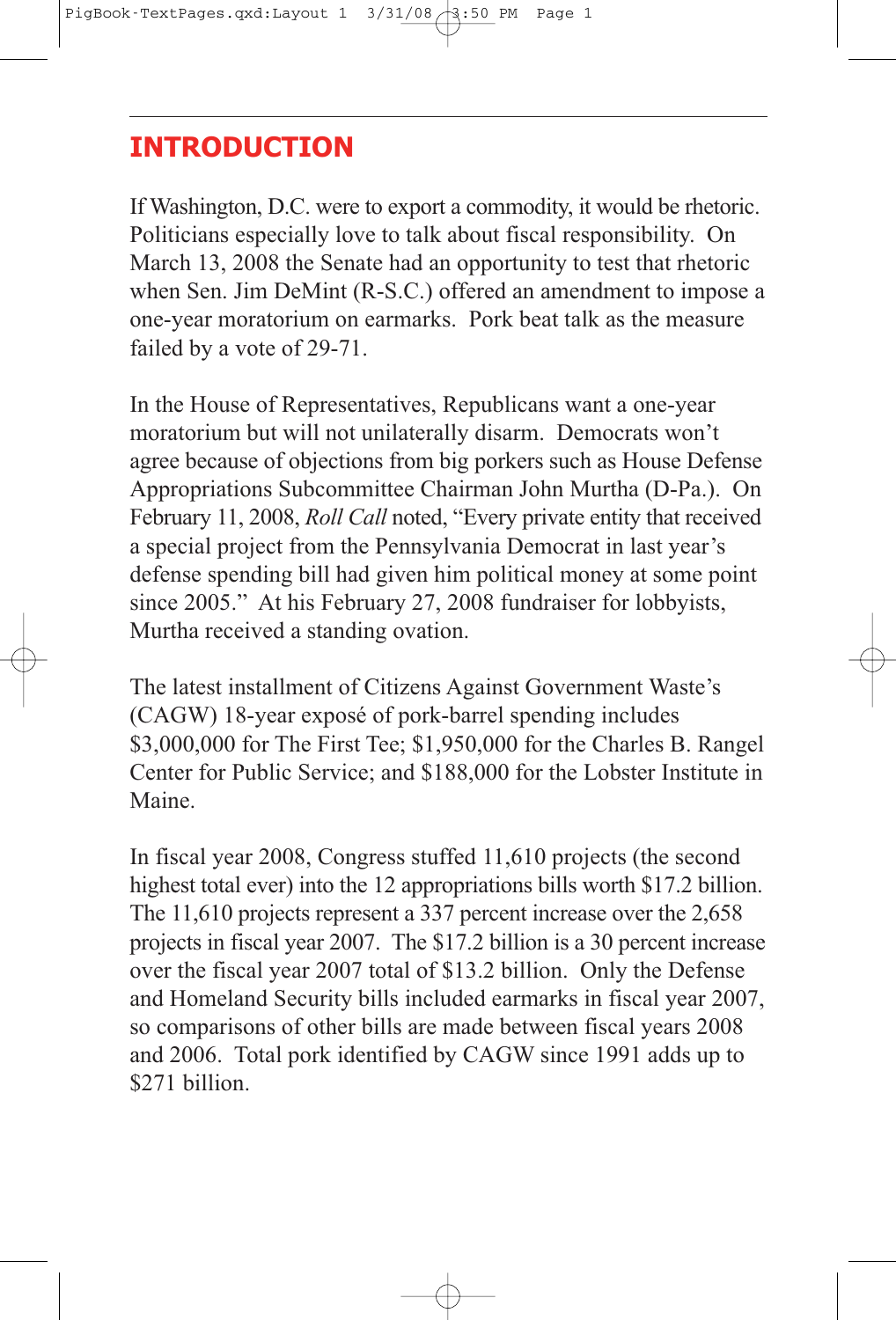# **INTRODUCTION (continued)**

Alaska led the nation with \$556 per capita (\$380 million). The runners up were Hawaii with \$221 per capita (\$283 million) and North Dakota with \$208 per capita (\$133 million).

The one glimmer of hope is that for the first time taxpayers were able to see, for the most part, which members requested which projects. Out of the 11,610 projects in the *2008 Pig Book* there were 11,146 disclosed projects worth \$13.8 billion and 464 undisclosed projects worth \$3.4 billion.

To paraphrase Robert Frost: Taxpayers, and members of Congress, still have many miles to go before they sleep without earmarks.

The 1,188 projects, totaling \$2.8 billion, in this year's *Congressional Pig Book Summary* symbolize the most egregious and blatant examples of pork. As in previous years, all of the items in the *Congressional Pig Book Summary* meet at least one of CAGW's seven criteria, but most satisfy at least two:

- Requested by only one chamber of Congress;
- Not specifically authorized;
- Not competitively awarded;
- Not requested by the President;
- Greatly exceeds the President's budget request or the previous year's funding;
- Not the subject of congressional hearings; or
- Serves only a local or special interest.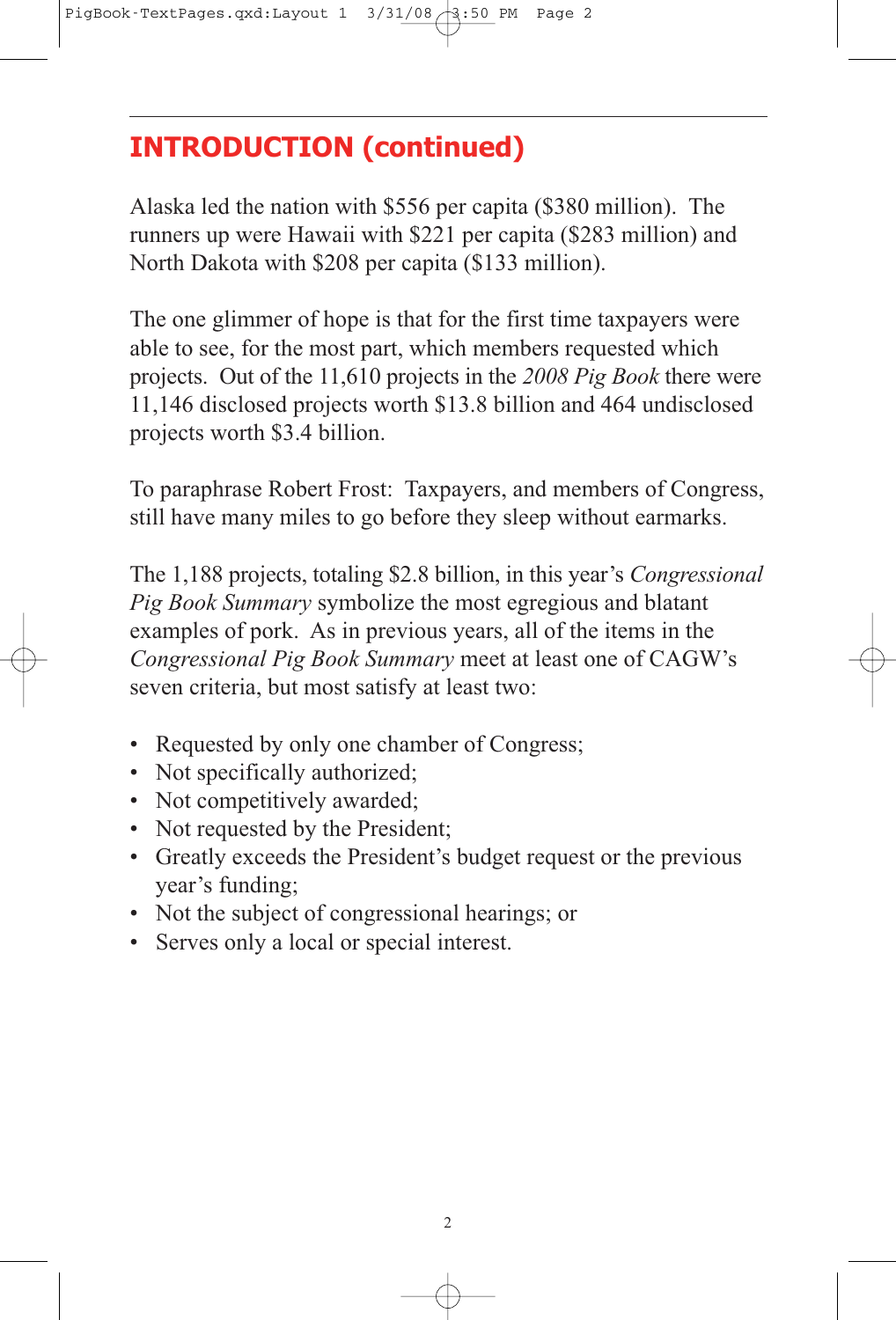# **I. AGRICULTURE**

*Many appropriators find Agriculture pork yummy, but taxpayers are left with a bad taste in their mouths. In 2006, the Agricultural Research Service refused to release public budget documents. In 2007, the Cooperative State Research, Education, and Extension Service did not testify about individual special research grants. Despite this lack of transparency, total pork spending decreased by 33.6 percent from \$584 million in fiscal year 2006 to \$388 million in fiscal year 2008, while the number of projects increased by 22 percent from 502 in fiscal year 2006 to 614 in fiscal year 2008.*

**\$15,115,446** for 17 projects by Senate Appropriations Committee Ranking Member Thad Cochran (R-Miss.), including: \$3,723,750 for a Natural Products Lab; \$2,780,400 for the Jamie Whitten Delta States Research Center; \$1,075,419 for the Agricultural Wildlife Conservation Center; \$849,015 for genomics for southern crop stress and disease research; \$511,395 for biotechnology research; and \$229,383 for rural systems research.

**\$14,038,041** for 12 projects by Senate Agriculture Appropriations Subcommittee Ranking Member Robert Bennett (R-Utah), including: \$5,560,800 for the Agricultural Research Center in Logan; \$2,616,555 for a Utah conservation initiative; \$1,191,600 for function genomics research; \$559,059 for high performance computing; and \$186,684 for pasture and forage research.

**\$11,808,756** for 12 projects by Senate Appropriations Committee Chairman Robert Byrd (D-W.Va.), including: \$3,829,008 for the Lost River Watershed Project; \$3,226,257 for the GIS Center of Excellence; \$1,529,220 for the Appalachian Fruit Lab; \$521,325 for aquaculture product and marketing development; and \$112,209 for feed efficiency research.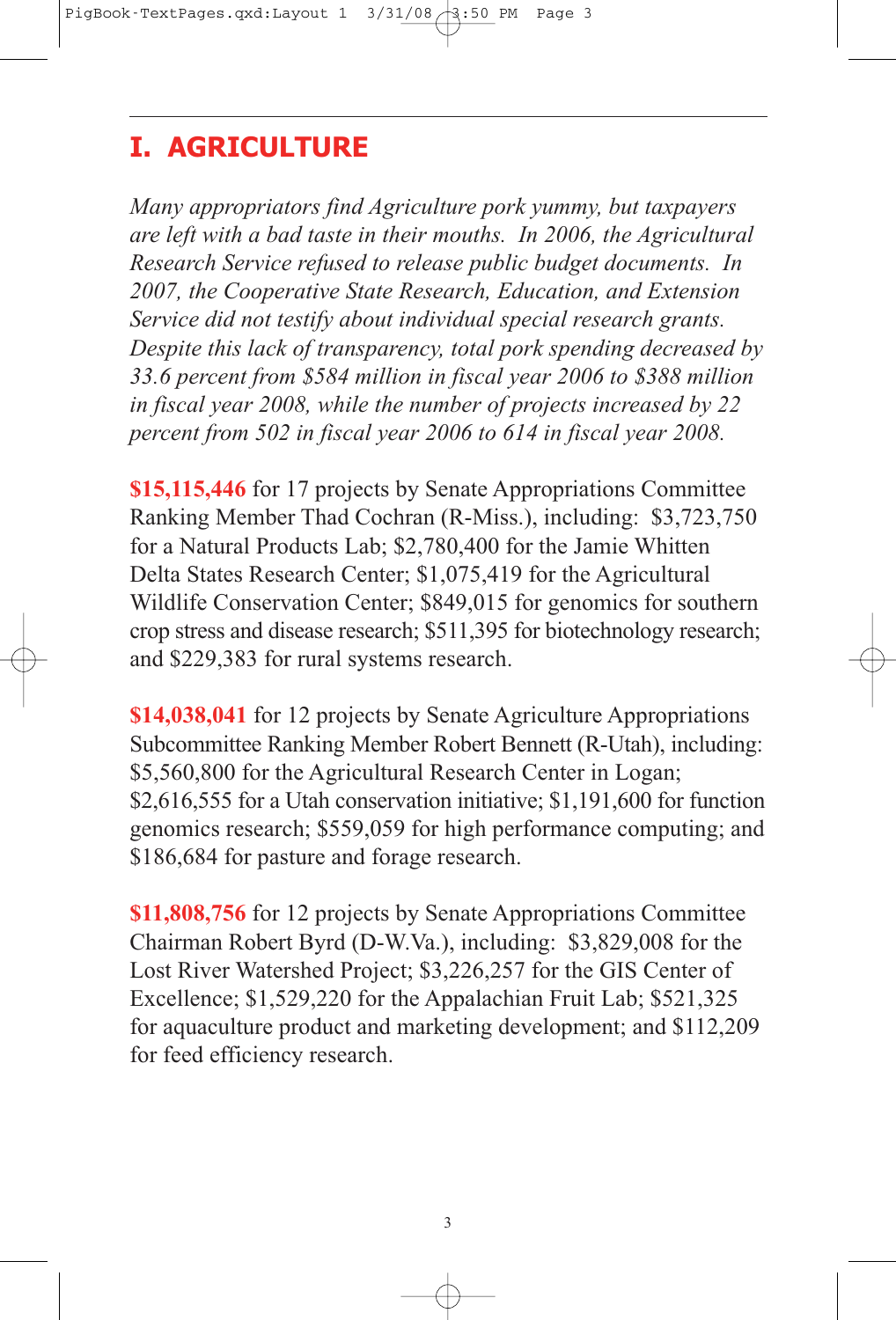**\$7,818,882** for 10 projects by Senate Agriculture Appropriations Subcommittee Chairman Herb Kohl (D-Wis.), including: \$2,502,360 for the Dairy Forage Agricultural Research Center in Prairie du Sac; \$1,861,875 for development of specialty markets; \$346,557 for urban horticulture research; and \$178,740 for the Dairy Business Association (DBA), which according to its website, *"*is an industry organization comprised of dairy producers, corporate and allied industry supporters. The DBA promotes the growth and success of all dairy farms in Wisconsin by fostering a positive business and political environment." Besides tax dollars, the DBA is financed by companies such as Monsanto, EcoLab, and Smithfield Beef Group. Total net income for the three companies in 2006 was \$671.4 million.

**\$7,556,660** for grape and wine research. Wine is a popular beverage. In fact, in 2006, per capita U.S. wine consumption was 2.39 gallons while the U.S. exported 404.5 million liters of wine. Total wine sales in 2006 were \$27.8 billion. There is no pressing need for taxpayers to pay for this research.

**\$6,025,524** for eight projects by Senate Agriculture Appropriations Subcommittee member Mitch McConnell (R-Ky.), including: \$2,085,300 for the Forage-Animal Production Research Facility; \$627,576 for health education leadership; \$559,059 for new crop opportunities; and \$502,458 for precision agriculture.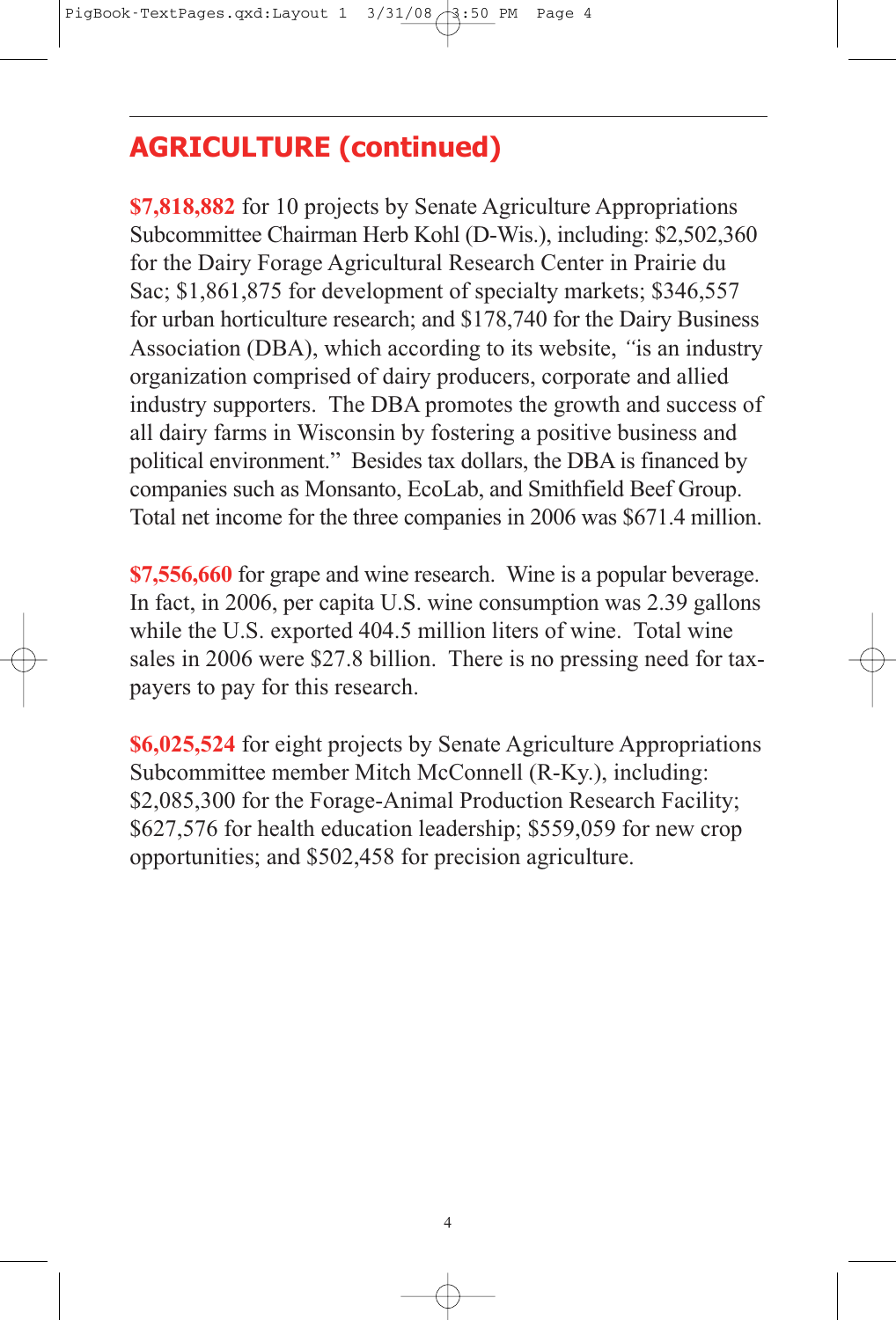**\$5,505,192** for eight projects by House Agriculture Appropriations Subcommittee member Marcy Kaptur (D-Ohio), including: \$919,518 for income enhancement demonstration research; \$845,043 for the Center for Innovative Food Technology (one of the Center's projects, agritourism, "is when the public visits a working farm, ranch, winery or any other type of agricultural operation for enjoyment, education, outdoor activities, shopping or dining. You experience agritourism when you go to a corn maze, watch cider being pressed, pick your own apples, and take the kids to pick out their own pumpkin or shop at a farm stand."); \$411,102 for wheat quality research; and \$407,130 for agriculture science research.

**\$4,840,875** for wood utilization research in 10 states requested by nine representatives and 16 senators. Among the research areas is "refinement of processing technology for laminated veneer lumber for furniture, flooring, and other specialty industries." As if no one has ever done that before. This research has cost taxpayers \$90.8 million since 1985.

**\$3,737,652** for six projects by Senate Agriculture Appropriations Subcommittee member Richard Durbin (D-Ill.), including: \$1,646,394 for the McDowell Grove Dam Rood Plain/Wetlands Restoration Project in DuPage County; \$107,244 for wildlife habitat improvement; and \$36,741 for conservation science at Lincoln Park Zoo. This "free" zoo was established in 1868 after a pair of swans were given to the Lincoln Park Commissioners. Today, the zoo can be rented out for weddings, picnics, corporate events, and holiday parties.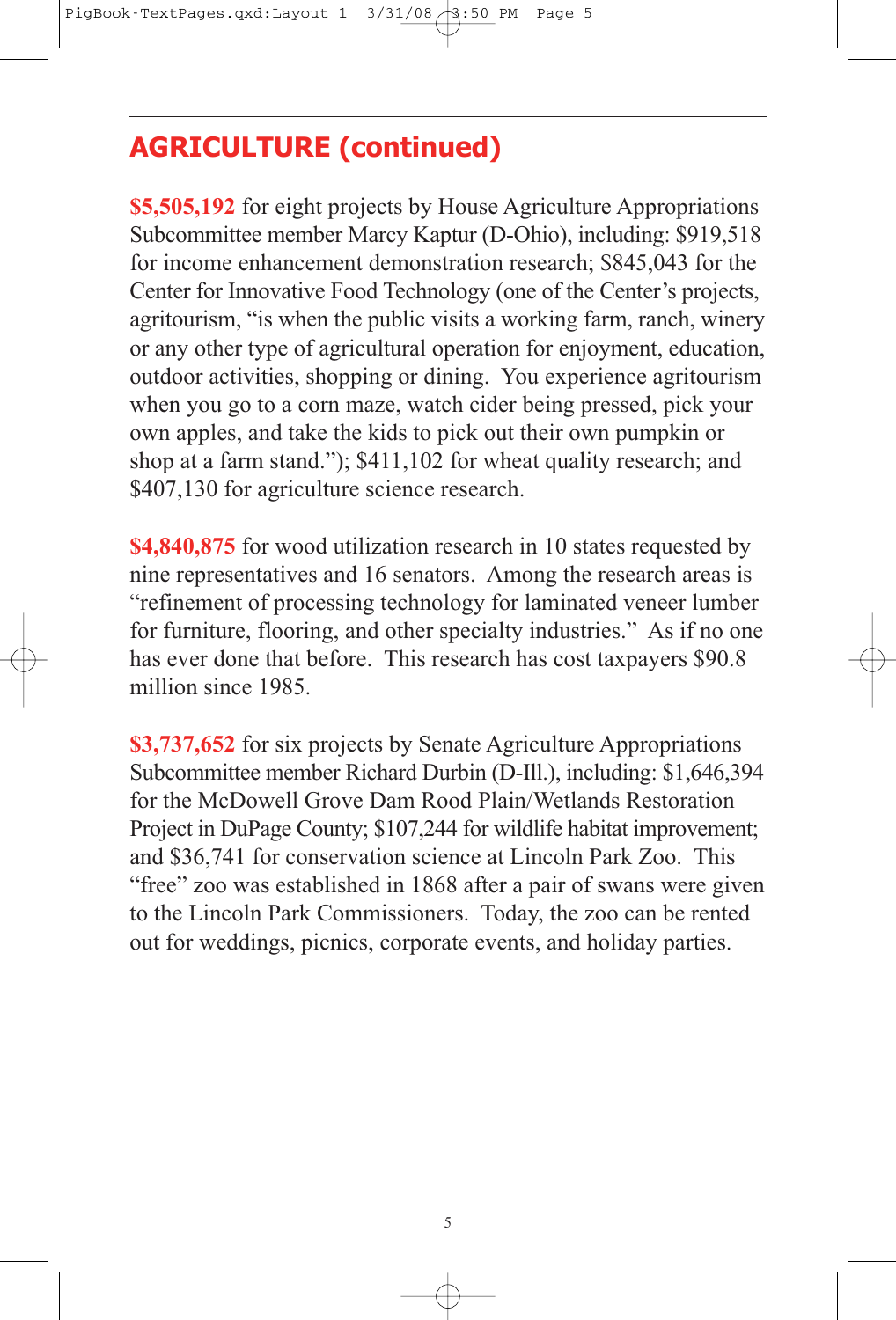**\$3,527,136** for six projects by House Agriculture Appropriations Subcommittee member Sam Farr (D-Calif.), including: \$1,869,819 for the U.S. Agricultural Research Station in Salinas; \$425,997 for the Monterey Bay Sanctuary; \$380,319 for sustainable agriculture research; and \$222,432 for greenhouse lettuce germplasm. This cabbage has cost taxpayers too much money.

**\$3,260,019** for four projects by Rep. Randy Neugebauer (R-Texas): \$1,709,946 for sorghum research and \$1,550,073 for the Plant Stress and Water Conservation Lab.

**\$3,207,390** for four projects by House Agriculture Appropriations Subcommittee member Ray LaHood (R-Ill.), including: \$1,869,819 for the National Center for Agricultural Utilization Research in Peoria; \$837,099 for crop production and food processing; and \$70,503 for the Illinois Buffer Initiative. Taxpayers need a buffer zone from Rep. LaHood's pork-barrel spending.

**\$3,148,803** for seven projects by Senate appropriator Ted Stevens (R-Alaska), including: \$968,175 for berry research; \$818,232 for alternative salmon products; and \$132,069 for native plant commercialization.

**\$3,097,167** for shrimp aquaculture research in seven states by Senate Appropriations Committee Ranking Member Thad Cochran (R-Miss.), House appropriator Ed Pastor (D-Ariz.), and Reps. Raul Grijalva (D-Texas), Mazie Hirono (D-Hawaii), and Richard Neal (D-Mass.). In the past, USDA has testified that, "The goal of this program is to develop a sustainable domestic shrimp farming industry in the United States." The timeline for this achievement appears to be indefinite. Since 1985, \$68.7 million has been appropriated for this research.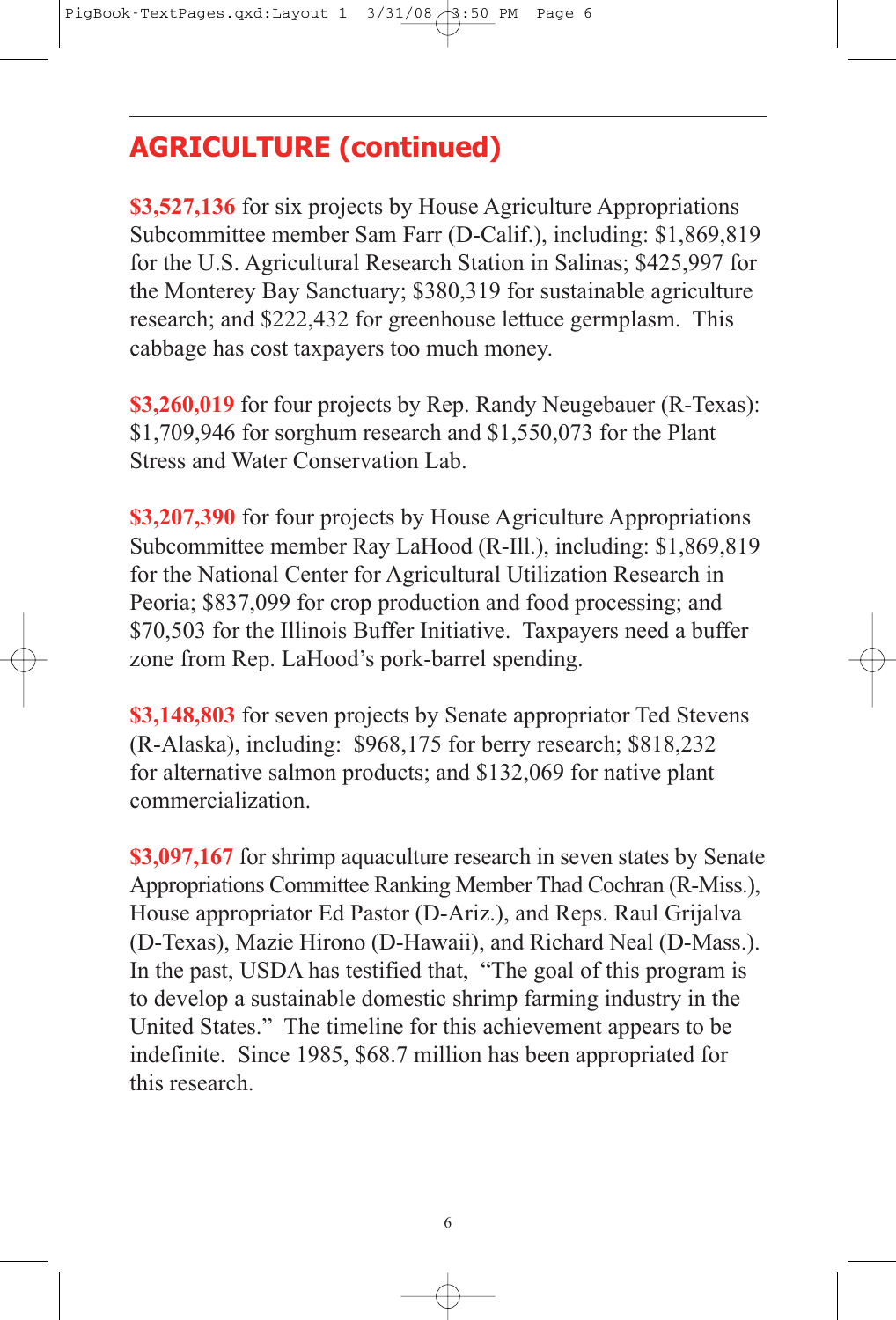**\$2,691,030** for four projects by House Appropriations Committee Chairman David Obey (D-Wis.), including: \$1,843,008 for the University of Wisconsin–Stevens Point Geographic Information System; \$368,403 for the Red Cliff Tribal Hatchery; and \$294,921 for potato pest management.

**\$1,971,105** by House Agriculture Appropriations Subcommittee Chairwoman Rosa DeLauro (D-Ct.): \$1,229,334 for mosquito trapping research/West Nile Virus; \$523,311 for invasive aquatic weeds; and \$218,466 for vector-borne diseases.

**\$1,769,526** for five projects by Senate Majority Leader Harry Reid (D-Nev.), including: \$1,117,125 for mormon crickets; \$365,424 for the Nevada arid rangelands initiative; and \$36,741 for weed management.

**\$1,618,590** for four projects by Rep. Allen Boyd (D-Fla.), including: \$709,995 for Suwanee, Dixie, and Lafayette counties dairy and poultry waste treatment; \$329,676 for oyster post harvest treatment; and \$283,998 for the Green Institute. The Institute's mission is "sustaining the environment and our communities through practical innovation. Our vision is shared by the thousands of people who donate and purchase our quality reclaimed and green building materials, design and construct green buildings, generate clean energy, learn how to manage storm water and landscape sustainably, and work together to conserve and restore our environment." One of its programs, Gardenworks, is "to improve urban livability with green space. Our green spaces are an indispensable part of the urban environment: beautifying neighborhoods, reducing heating & cooling costs, lowering stress, cleaning the air, providing food and income, increasing biodiversity, lowering crime, and improving water quality in our lakes and rivers." Lowering stress and crime?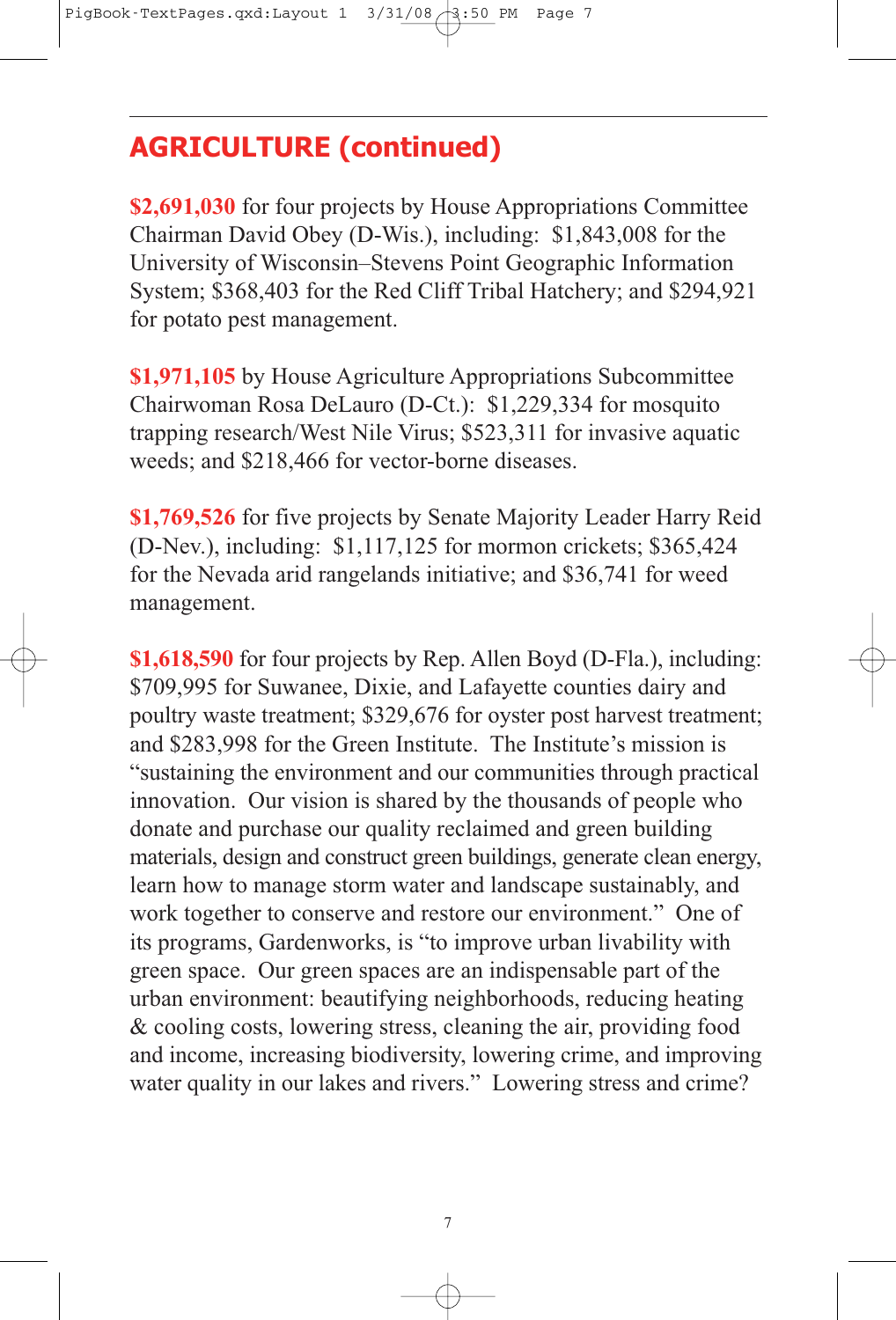**\$1,335,585** for seven projects by Senate appropriator Patrick Leahy (D-Vt.), including: \$335,634 for environmentally safe products; \$261,159 for the Center for Rural Studies; and \$97,314 for maple research. This has really put taxpayers in a sticky situation.

**\$742,764** by Rep. Mike Thompson (D-Calif.) for olive fruit fly research. Part of this money, \$211,509, is to be spent in Paris, France.

**\$460,752** by for hops research requested by two representatives and four senators. Hops is a main ingredient in beer, and according to "Here's to Beer," a website designed to increase the image of beer, consumption of beer in 2006 constituted 85 percent of all alcohol consumption and 52 percent of all alcohol sales. In addition, the website states that "nearly 40 percent of the U.S. population are regular beer consumers."

**\$259,173** for floriculture research by Senate appropriator Daniel Inouye (D-Hawaii), Sen. Daniel Akaka (D-Hawaii) and Rep. Mazie Hirono (D-Hawaii). According to a September 13, 2007, *Star Bulletin* article, "Hawaii's floriculture and nursery products brought in an estimated \$100.7 million last year, new state data indicates, a bright spot in the state's diversified agricultural sector. Flowers and plants grown in Hawaii have plenty of potential to flourish, with last year's numbers holding steady at the \$100 million mark - close to the record of \$101 million set in 2005." Surely, the industry can afford .25 percent of its blooming revenue to do its own research. Since 1995, CAGW's *Pig Book* has identified \$3.8 million in pork for this research.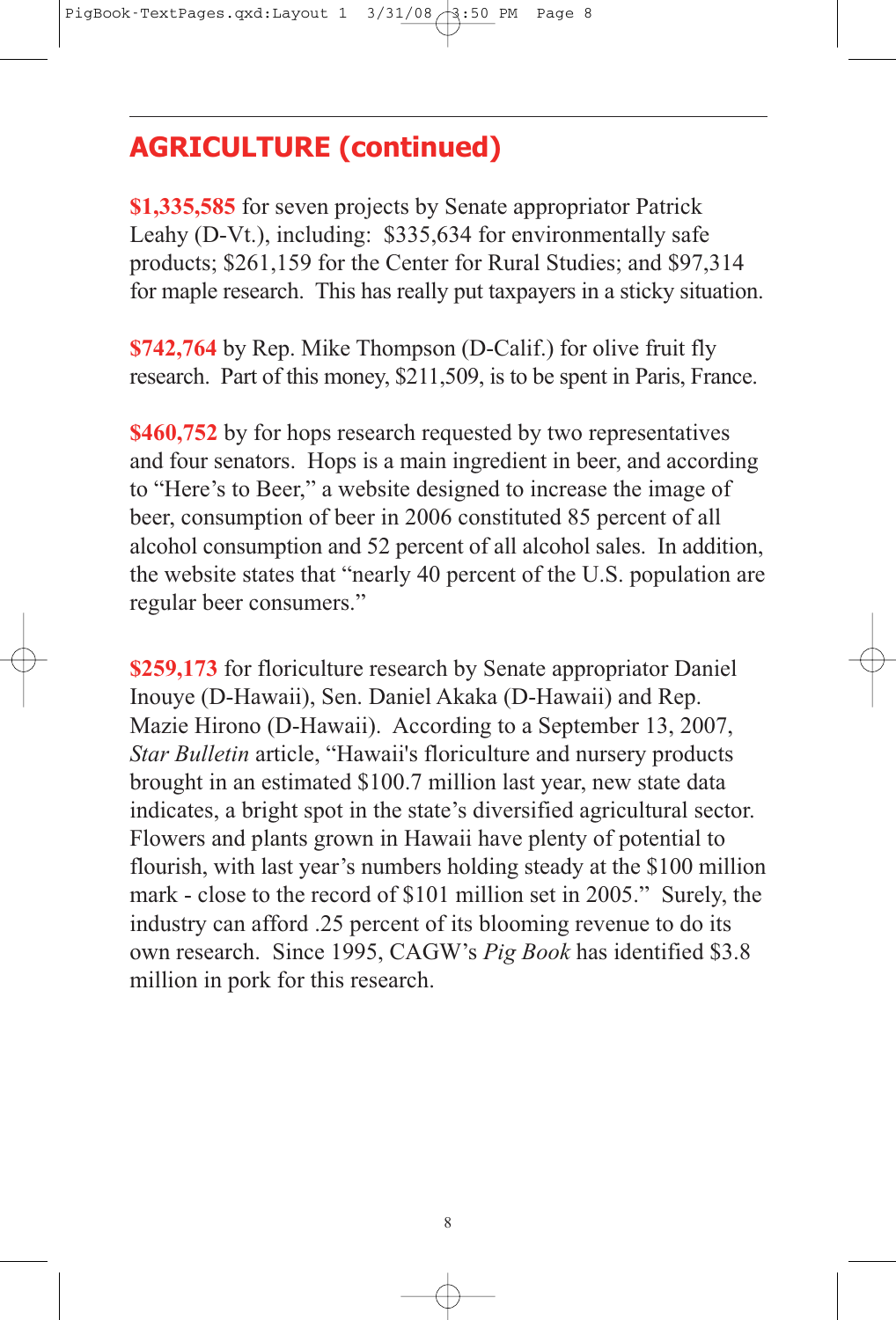**\$172,782** for the National Wild Turkey Federation in Edgefield, S.C. According to the Federation's website, "conservation partners and grassroots members have raised and spent more than \$258 million upholding hunting traditions and conserving more than 13.1 million acres of wildlife habitat." Once proposed as the national bird by Ben Franklin, the average American ate 16.9 pounds of turkey in 2006. Turkey consumption has increased 108 percent since 1970. The turkeys produced in 2005 weighed 7.2 billion pounds and were valued at \$3.2 billion. This earmark makes taxpayers feel like big fat turkeys.

**\$148,950** by Sens. Max Baucus (D-Mont.) and John Tester (D-Mont.) for the Montana Sheep Institute. According to the organization's website, "The Montana Sheep Institute (MSI) is a cooperative project between Montana Wool Growers Association and Montana State University. The MSI is dedicated to developing and implementing non-traditional adjustment strategies that will increase the competitiveness of Montana's lamb and wool in the world market. Our goal is to explore opportunities to increase the utilization of sheep in weed management programs and improve the profitability and competitiveness of the Montana Sheep Industry." This is a b-a-a-a-a-d earmark. Since 2002, CAGW's *Pig Book* has identified \$2.8 million in pork for this research.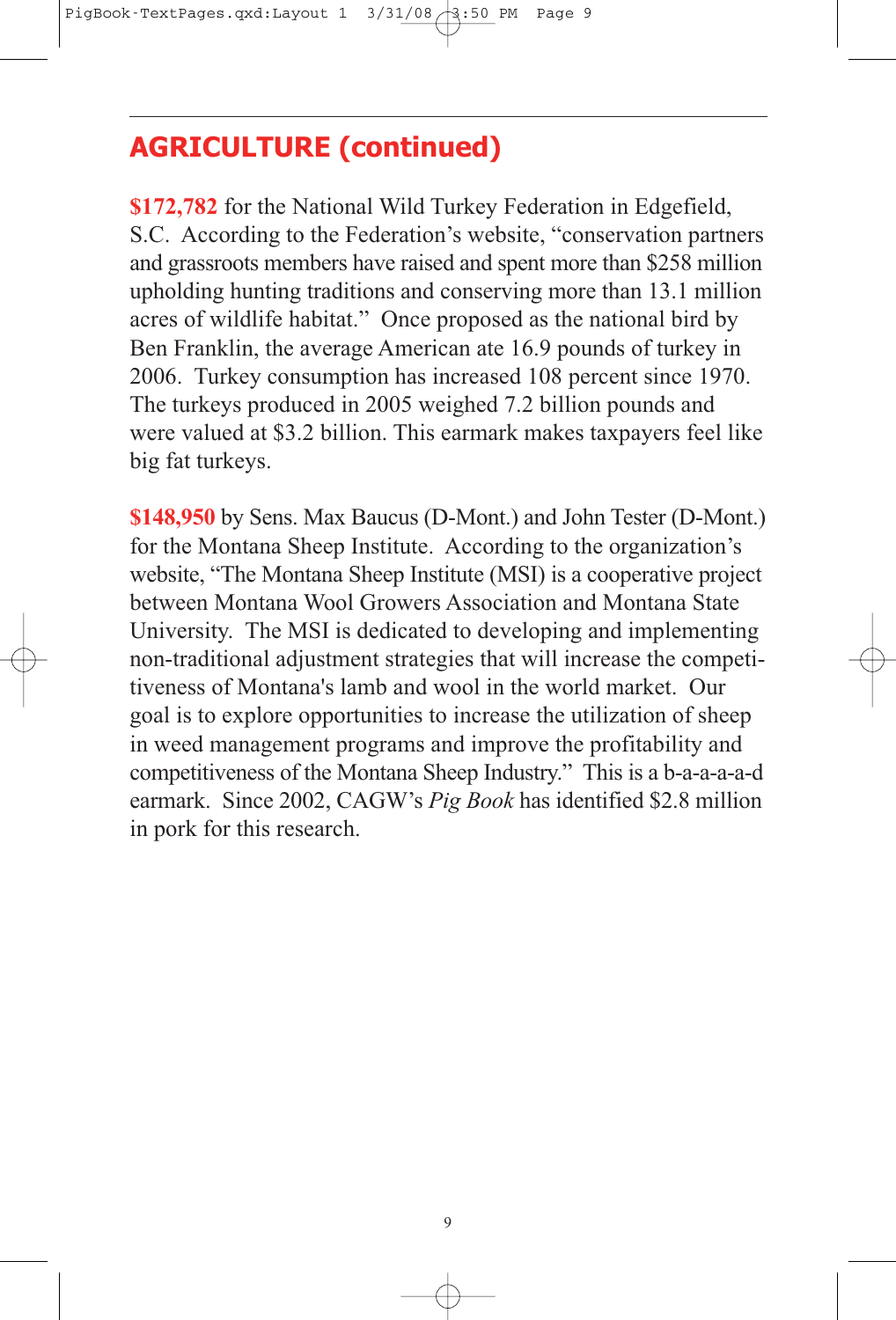#### **II. COMMERCE, JUSTICE, SCIENCE**

*In 2006 the once-named "Commerce, Justice, State Appropriations Act" was renamed the "Science, Departments of State, Justice, and Commerce, and Related Agencies Appropriations Act (SSJC)." In 2008, the name has been changed yet again, and now it is known as the Commerce, Justice, Science Appropriations Act (CJS). With all of these name changes, appropriators may have grown tired of spending as much money on pork as they did in the past. The number of projects decreased by 13 percent, from 1,987 in fiscal year 2006 to 1,731 in fiscal year 2008. The dollar amount decreased by 47 percent from \$1.9 billion to \$1 billion.*

**\$146,708,000** for 63 projects by CJS Appropriations Subcommittee Ranking Member Richard Shelby (R-Ala.), including: \$5,640,000 for the Marshall Space Flight Center; \$470,000 for a National Oceanic and Atmospheric Administration (NOAA) Maritime Museum in Mobile; \$329,000 forAmerican Village Citizenship Trust Montevallo for character programs in at-risk areas (the group's website boasts that its mission is to "...to strengthen and renew the foundations of American liberty and self-government through citizenship education." In addition to these lofty goals, young lovers can rent out the chapel and the barn to get married for \$2,650.); \$235,000 for the Foley Police Department for communications upgrades; and \$235,000 for West Alabama Marine Shrimp and Fish Aquaculture to develop new methods and find efficiency in the development of marine shrimp and fish aquaculture using ponds and the salinic water of West Alabama.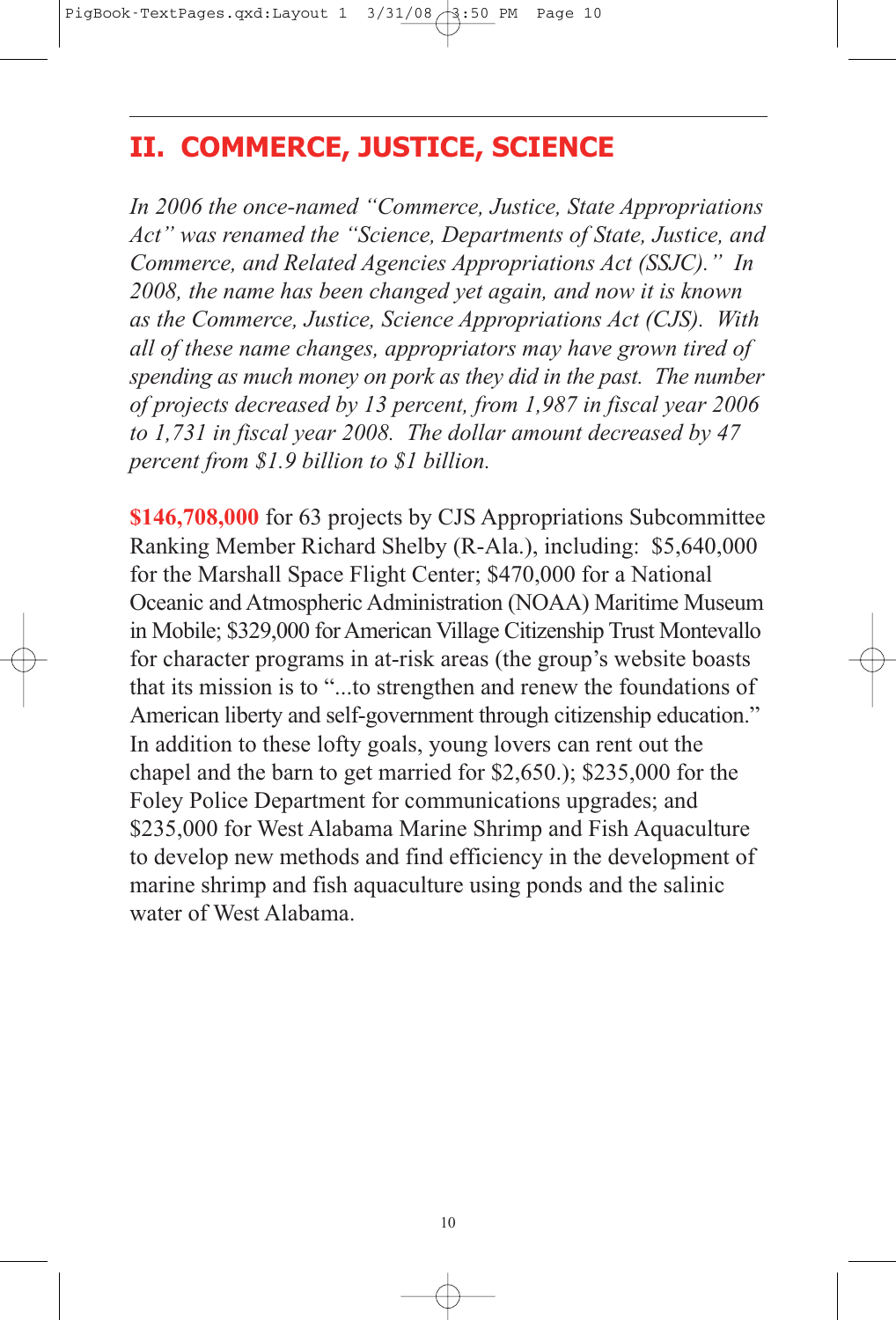**\$56,259,000** for 21 projects by Senate Appropriations Committee Ranking Member Thad Cochran (R-Miss.), including: \$11,280,000 for the Stennis Space Center; \$7,520,000 for the Center for Marine Aquaculture (according to the senator's website, "Funding will be used to create, develop, and commercialize new technology to meet America's demand for warm water marine seafood. This program will lay the basis for the development of a new industry for Mississippi and the Gulf of Mexico region."); and \$1,175,000 for Jackson State University for computer software and mapping.

**\$19,035,000** for 19 projects by Senate CJS Appropriations Subcommittee member Ted Stevens (R-Alaska), including: \$3,478,000 for the harbor seal and stellar sea lion protection program for management measures to protect harbor seals and stellar sea lions in partnership with the National Marine Fisheries Service and the Alaska Sea Life Center; \$2,820,000 for the Native American/Native Alaskan Liaison Office; \$1,128,000 for Big Brothers/Big Sisters of Alaska Eagle River for an at-risk youth mentoring program; \$188,000 for monitoring and restoration of salmon stocks to allow the monitoring and restoration of depressed salmon stocks under the management of one organization, the Bering Sea Fishermen's Association.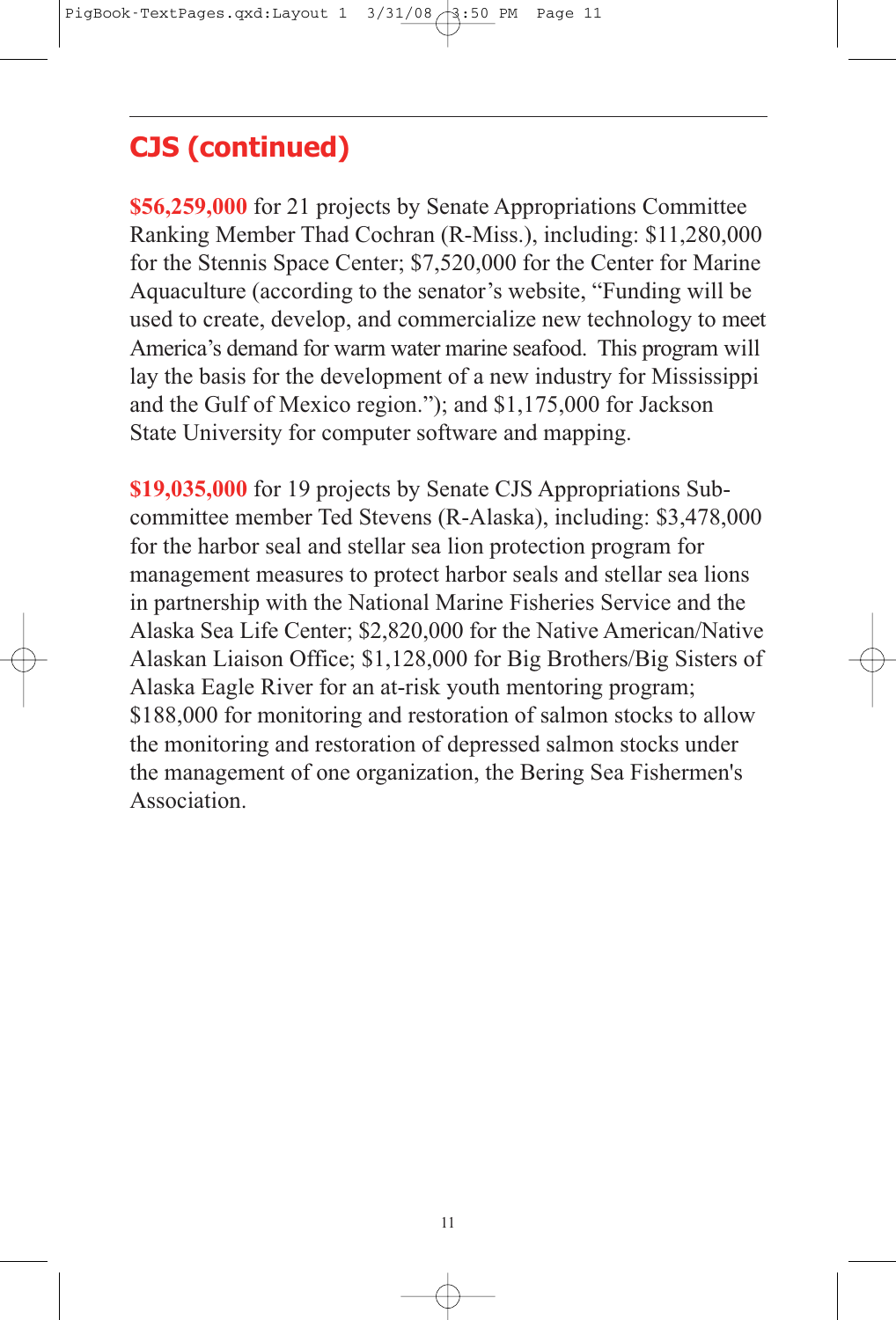**\$11,972,075** for 17 projects by Senate CJS Appropriations Subcommittee Chairwoman Barbara Mikulski (D-Md.), including: \$2,350,000 for Teach for America, New York, to engage teachers in science, technology, engineering and mathematics through the National Aeronautics and Space Administration (NASA); \$893,000 for the National Aquarium in Baltimore Conservation and Education Programs for conservation and education programs of the marine environment National Aquarium of Baltimore; \$178,600 for Johns Hopkins University Baltimore for the Johns Hopkins Prisoner Career Re-Entry Program to provide job training and placement.

**\$4,638,900** for 24 projects by House CJS Subcommittee Chairman Alan Mollohan (D-W.Va.), including: \$846,000 for a distance learning program at Fairmont State University; \$540,500 for an independent verification and validation research program through NASA; \$282,000 for the Micronauts Education Simulator at Wheeling Jesuit University; and \$188,000 for the Glenville State College Anti-Recidivism Prisoner Education Program.

**\$2,820,000** for four projects by Rep. Chaka Fattah (D-Pa.): \$1,880,000 for the Educational Advancement Alliance Math, Science, and Technology Program; \$846,000 for the Father's Day Rally Committee Inc. Men United Program in Philadelphia; \$47,000 for the Grands As Parents Very Important People (VIP) Program in Philadelphia; and \$47,000 for a mural arts program for at-risk youth in Philadelphia. Rep. Fattah started securing the funding for the four projects in the middle of a heated battle to win the Democratic nomination for mayor of Philadelphia. Both he and the taxpayers lost.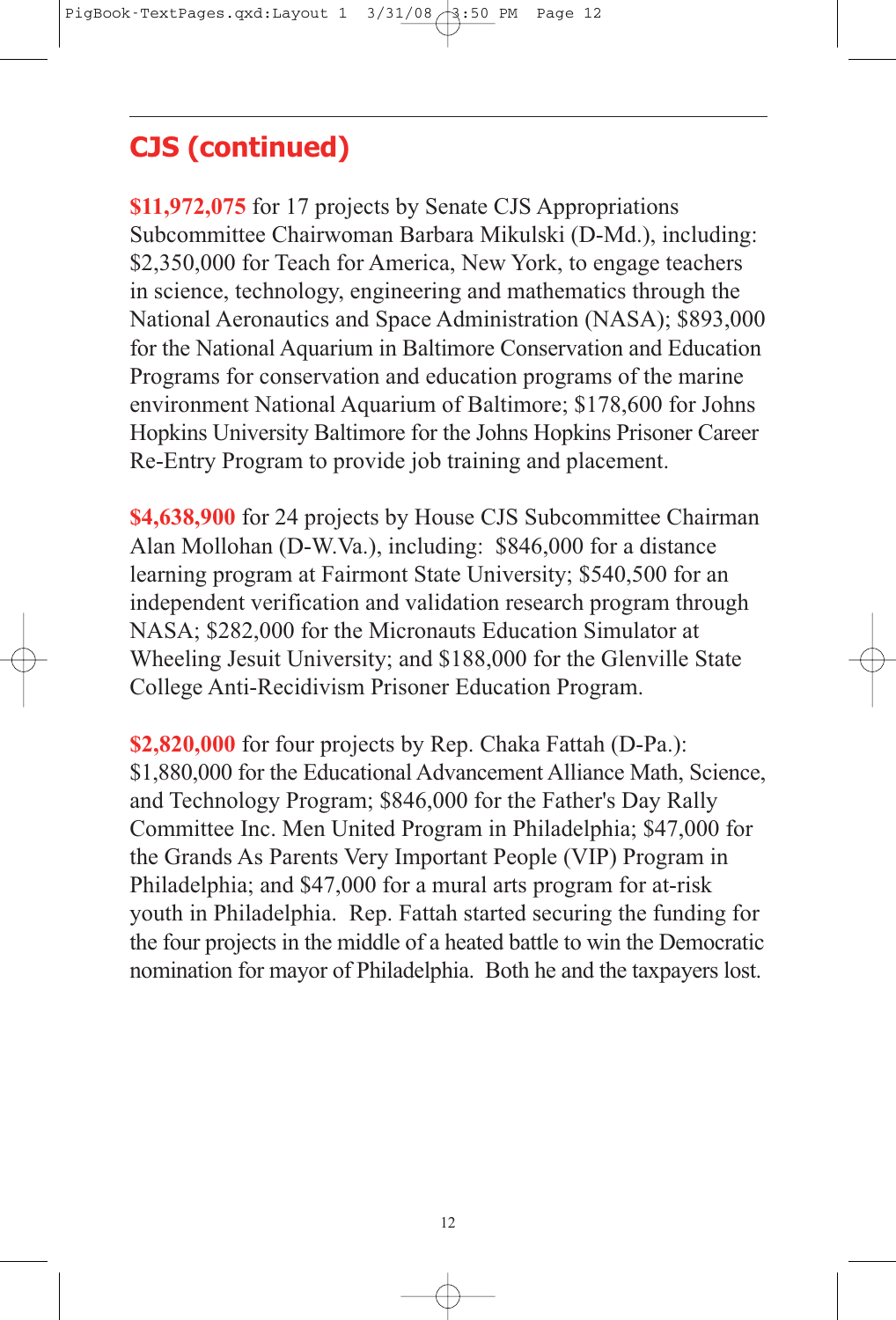**\$2,726,000** by House appropriator James Walsh (R-N.Y.): \$1,598,000 for the Monroe County drug analysis module and \$1,128,000 for an Onondaga County records management project.

**\$2,350,000** for 10 projects by House appropriator Jose Serrano (D-N.Y.), including: \$940,000 for Bronx River restoration; \$282,000 for Latino Pastoral Action Center programs for at-risk youth in the Bronx; and \$94,000 for El Museo del Barrio educational programs in the Bronx for at-risk youth. This museum had net assets of more than \$3.6 million at the end of 2006.

**\$1,648,850** for the Shedd Aquarium by Senate appropriator Richard Durbin (D-Ill), Sen. Barack Obama (D-Ill.), House appropriator Mark Kirk (R-Ill.) and Rep. Danny Davis (D-Ill.). The aquarium's website says the facility was a "gift to the people of Chicago from John Graves Shedd, president and chairman of the board of Marshall Fields & Company." This aquarium receives 2 million visitors per year and has 36 corporate benefactors. At the end of 2004 (the last year for which information is available), the aquarium had a fund balance of approximately \$200 million. Those are some liquid assets.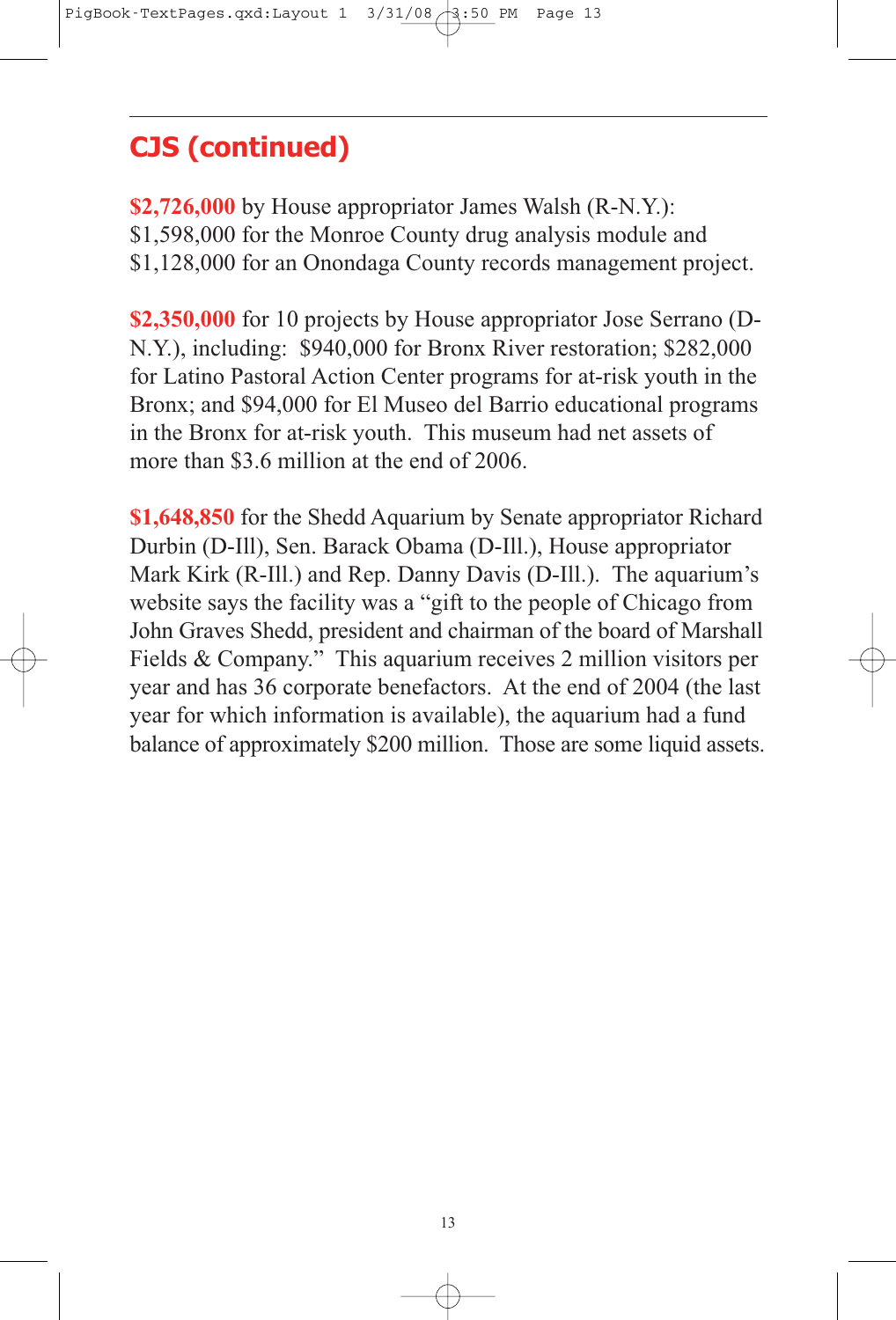**\$1,339,500** by Sens. Charles Schumer (D-N.Y.) and Hillary Clinton (D-N.Y.), and Rep. Charles Rangel (D-N.Y.) for the Abyssinian Development Corporation. According to a January 24, 2008 *CNSNews.com* article, "Clinton teamed with senior New York Sen. Charles Schumer and New York Rep. Charles Rangel, both Democrats, to provide three earmarks for the Abyssinian Development Corporation (ADC). The ADC is a separate non-profit community development organization… that focuses on increasing quality housing, delivering social services, and boosting economic and educational opportunities in Harlem. Clinton accepted credit for the Abyssinian earmarks and other earmarks in a statement released in December saying, 'I am proud that these funds will help support critical investments in New York City – from strengthening community programs for our children to supporting the city's colleges and universities to cleaning up our waterways."

**\$1,081,000** for six projects by Rep. Nydia Velazquez (D-N.Y.), including: \$282,000 for Brooklyn Bridge Park Conservancy at-risk youth programs; \$235,000 for the Project for Public Spaces for preservation and revitalization of the Moore Street Market; and \$188,000 for Brooklyn Arts Council at-risk youth programs.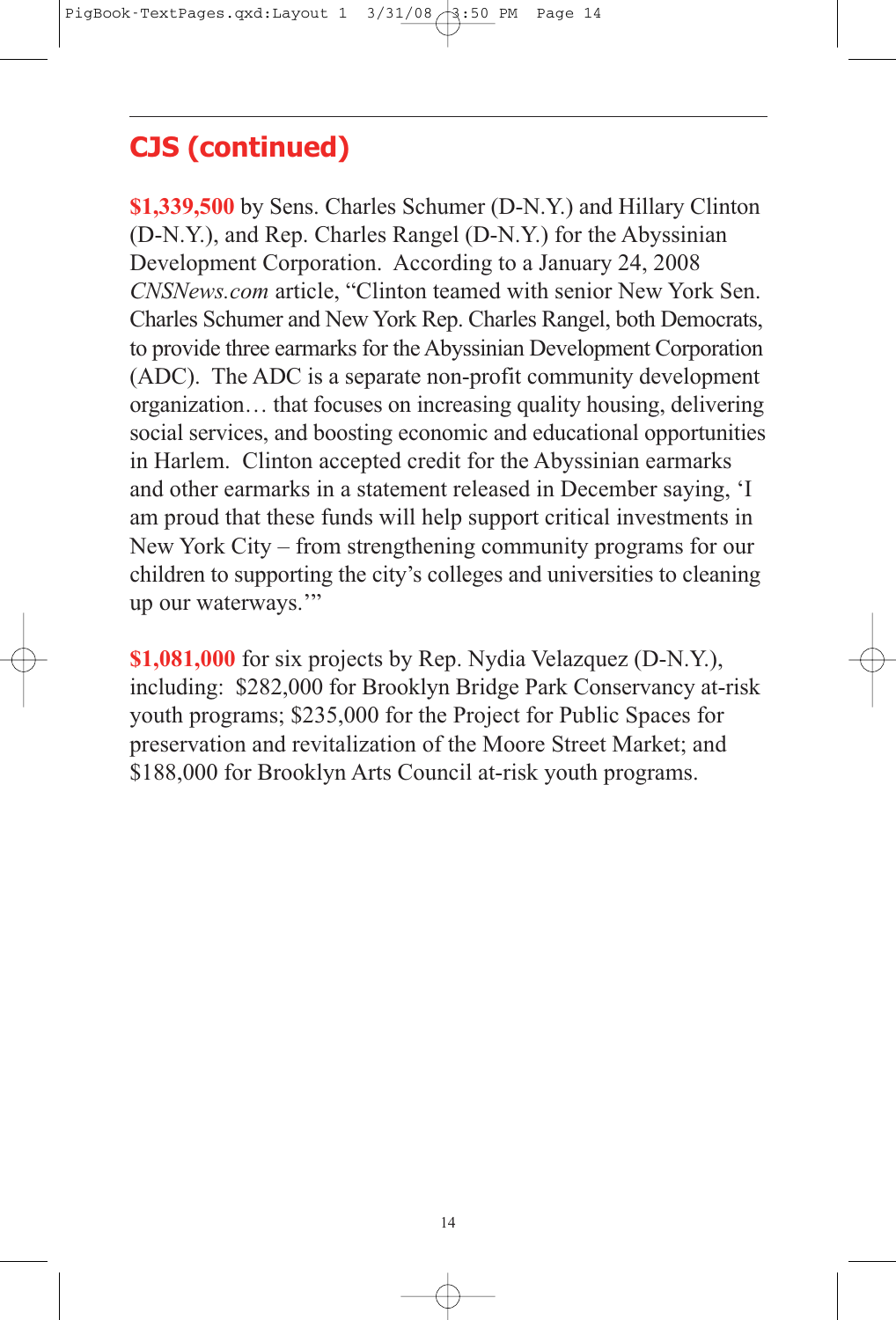**\$705,000** by House appropriator and CAGW 2007 Porker of the Year recipient John Murtha (D-Pa.) for Concurrent Technologies Corporation Corrections Learning Environment. According to a January 14, 2008 article in *The New York Times*, "In 1991, Mr. Murtha used a \$5 million earmark to create the National Defense Center for Environmental Excellence in Johnstown to develop anti-pollution technology for the military. Since then, it has garnered more than \$670 million in contracts and earmarks. Meanwhile it is managed by another contractor Mr. Murtha helped create, Concurrent Technologies, a research operation that somehow was allowed to be set up as a tax-exempt charity, according to *The Washington Post*. Thanks to Mr. Murtha, Concurrent has boomed; the annual salary for its top three executives averages \$462,000."

**\$446,500** by Sens. Blanche Lincoln (D-Ark.) and Mark Pryor (D-Ark.), and Rep. John Boozman (R-Ark.) for the Arkansas World Trade Center (AWTC). Funding will support efforts to develop international trade initiatives in Northwest Arkansas at the University of Arkansas. Created in 2006, the AWTC was established to "promote international trade throughout the state and region." As an investor level contributor (\$5,000), one is entitled to "[F]ull business support, with free use of conference rooms up to four hours, use of fax machine, copy machine and local phone usage, free domestic video conference and 5 meetings per year at no charge up to 4 hours per event (max audience 75)." Needless to say, with their "contribution" of \$446,500, taxpayers should be able to use this conference center for free.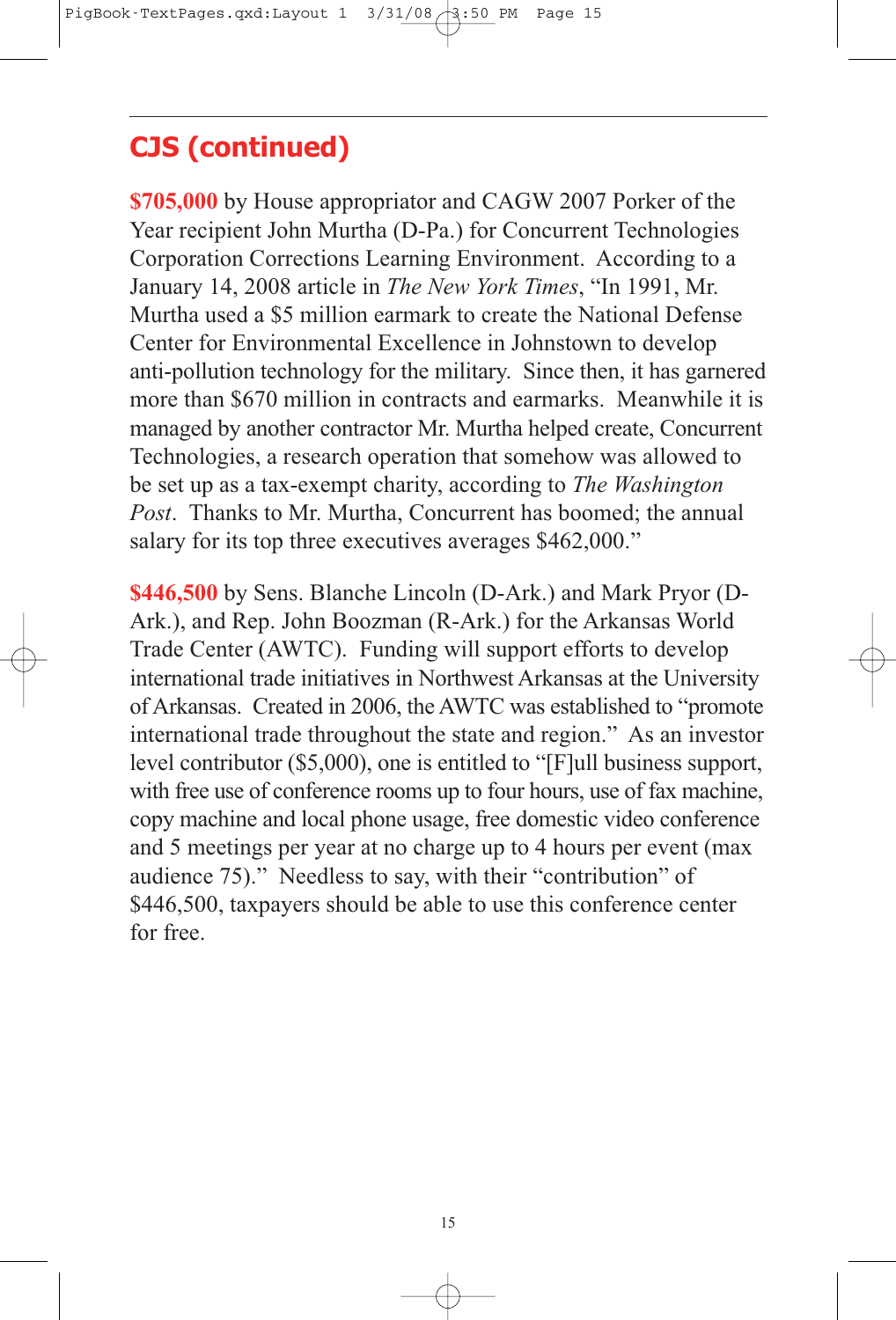**\$263,200** by Senate appropriator Jack Reed (D-R.I.) and Sen. Sheldon Whitehouse (D-R.I.) for American Sailing Training Association Newport for after-school programs for at-risk youth to reduce truancy and delinquency.

**\$188,000** by Sens. Olympia Snowe (R-Maine) and Susan Collins (R-Maine), and Rep. Thomas Allen (D-Maine) for the Lobster Institute. The group's website says, "The LOBSTER INSTITUTE is a cooperative program of research and education with the lobster industry at the University of Maine…" Not only has the Lobster Institute been working on its "Lobster Cam (TheLobstercam.com)," one its major accomplishments has been lobster dog biscuits: "Your dog can now be a lobster connoisseur. Blue Seal Feeds, Inc. has launched the newest addition to its dog biscuit line – Blue Seal Lobster 'Bisque-its' – based on a concept devised by the Lobster Institute at The University of Maine, and their commercialization partner Saltwater Marketing LLC." That isn't much of a treat for taxpayers.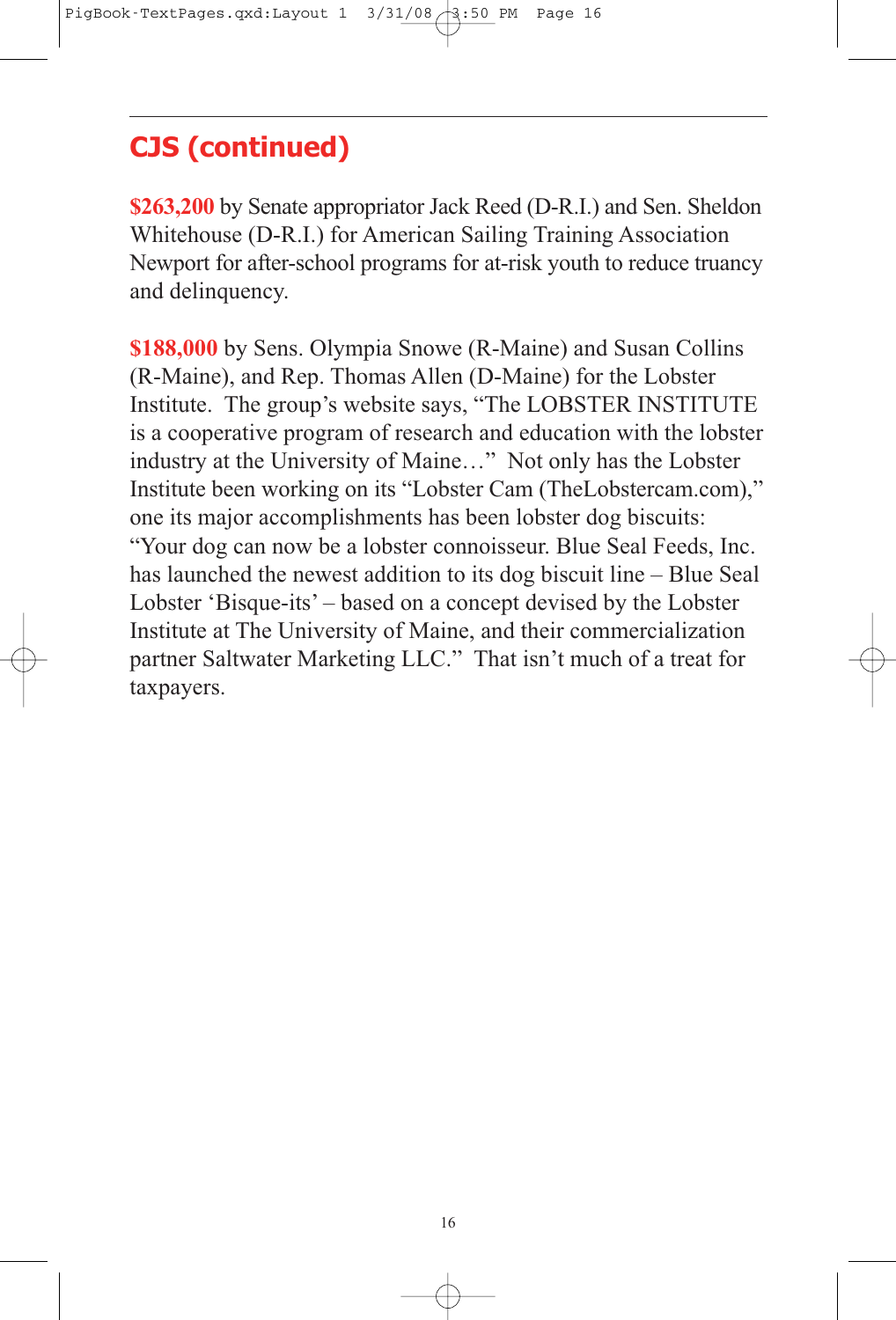#### **III. DEFENSE**

*Former Rep. Randy "Duke" Cunningham (R-Calif.) is in jail because of bribes he accepted from defense contractors in exchange for earmarks; on February 27, 2008 House Defense Appropriations Subcommittee Chairman John Murtha (D-Pa.) received a standing ovation at a fundraiser for defense lobbyists. On February 11, 2008,* Roll Call *noted, "Every private entity that received a special project from the Pennsylvania Democrat in last year's defense spending bill had given him political money at some point since 2005" There are no two better examples to illustrate the problems with defense earmarks. When members of Congress gorge themselves on defense pork, America's fighting men and women are not getting the proper equipment that they need to fight the war on terror around the globe. While every penny of defense funds should be wisely spent, at least there was a reduction in the number of porkbarrel projects by 19 percent from 2,618 in fiscal year 2007 to 2,108 in fiscal year 2008, while the total cost decreased by 32 percent, from \$10.8 billion in fiscal year 2007 to \$7.3 billion in fiscal year 2008.*

**\$173,200,000** for 25 projects by Senate Defense Appropriations Subcommittee Chairman Daniel Inouye (D-Hawaii), including: \$25,000,000 for the Hawaii Federal Health Care Network; \$23,000,000 for the Maui Space Surveillance System operations & research; \$10,000,000 for the National Defense Center of Excellence for Research in Ocean Sciences; \$5,000,000 for the Maui High Performance Computing Center; \$3,500,000 for Army conservation and ecosystem management; \$3,000,000 for the Hawaii National Guard Counter-Drug Program; and \$2,000,000 for Brown Tree Snakes.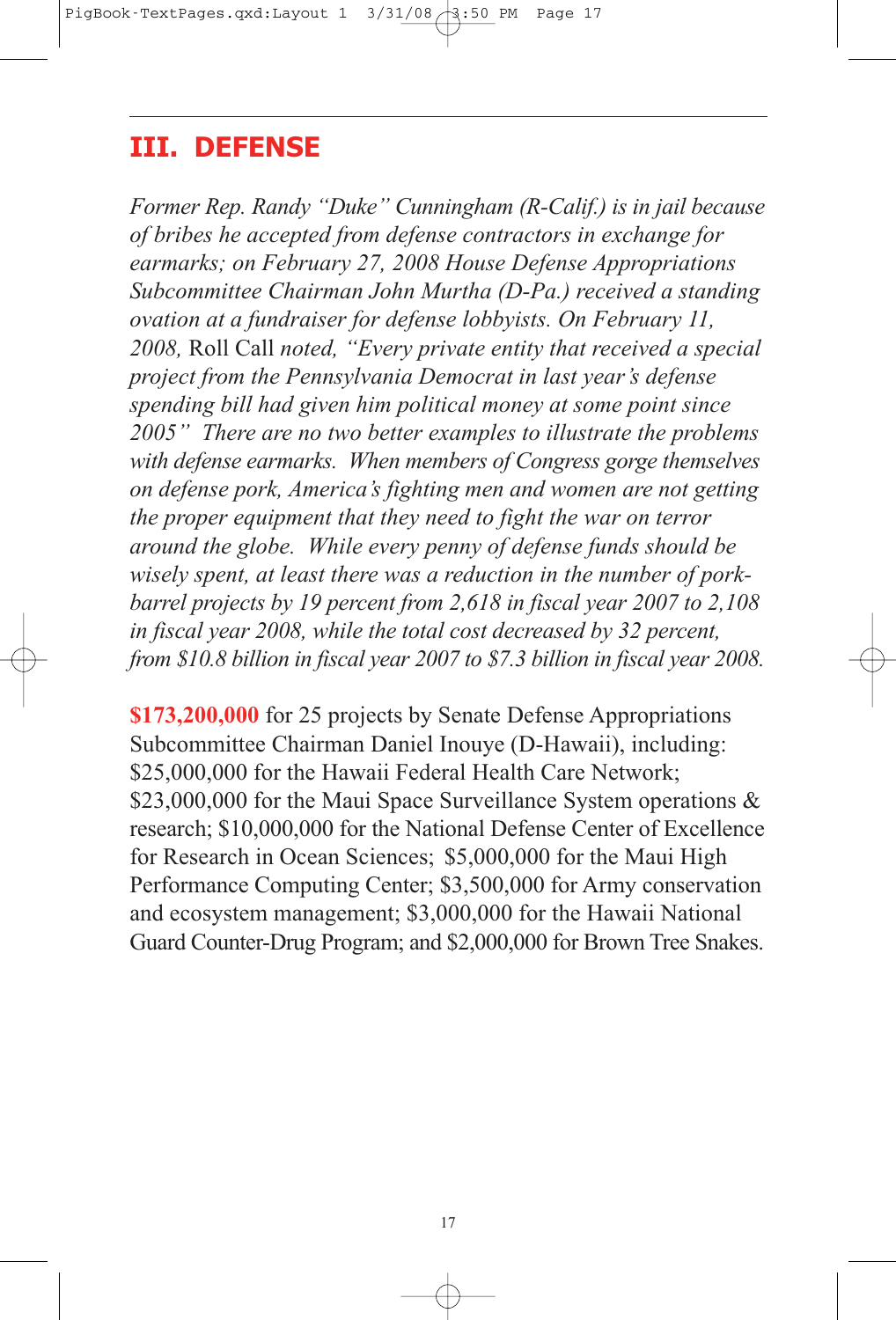**\$165,700,000** for 22 projects by Senate Defense Appropriations Subcommittee Ranking Member Ted Stevens (R-Alaska), including: \$44,200,000 for the Access to Joint Tanana Training Complex; \$11,000,000 for the Intermodal Marine Facility – Port of Anchorage; and \$3,200,000 for the High Frequency Active Auroral Research Program (HAARP). While the official stated goal of HAARP is to "further advance our knowledge of the physical and electrical properties of the Earth's ionosphere which can affect our military and civilian communication and navigation systems," conspiracy theories abound from it being a weapon of mass destruction to it being able to manipulate weather conditions around the globe. The truth is that the project has received \$111.3 million in pork since 1995.

**\$144,624,000** for 26 projects by Senate Appropriations Committee Chairman Robert Byrd (D-W.Va.), including: \$54,000,000 for the ABL Facility Restoration Program (according to an October 3, 2006 article in the *Cumberland Times News*, "Alliant Techsystems, also known as ATK, as the primary leasee of the Navy's ABL facility, will benefit most from the improvements to the facility, ... 'ATK is very pleased that Senator Byrd has continued to support the facility restoration program at [ABL]…. The upgrades ... have allowed us to expand our business and offer the Department of Defense a wide range of quality products for our war fighters.'"); \$18,000,000 for the AFIP Records Digitization Program; \$5,600,000 for the Joint Interagency Training and Education Center; \$4,800,000 for the Autonomous Maritime Navigation Program; \$2,400,000 for economic production of coal-to-liquid fuels; \$2,400,000 for research to reduce the environmental impact of coal-to-liquid fuels; and \$900,000 for the Electronic Commodity Program.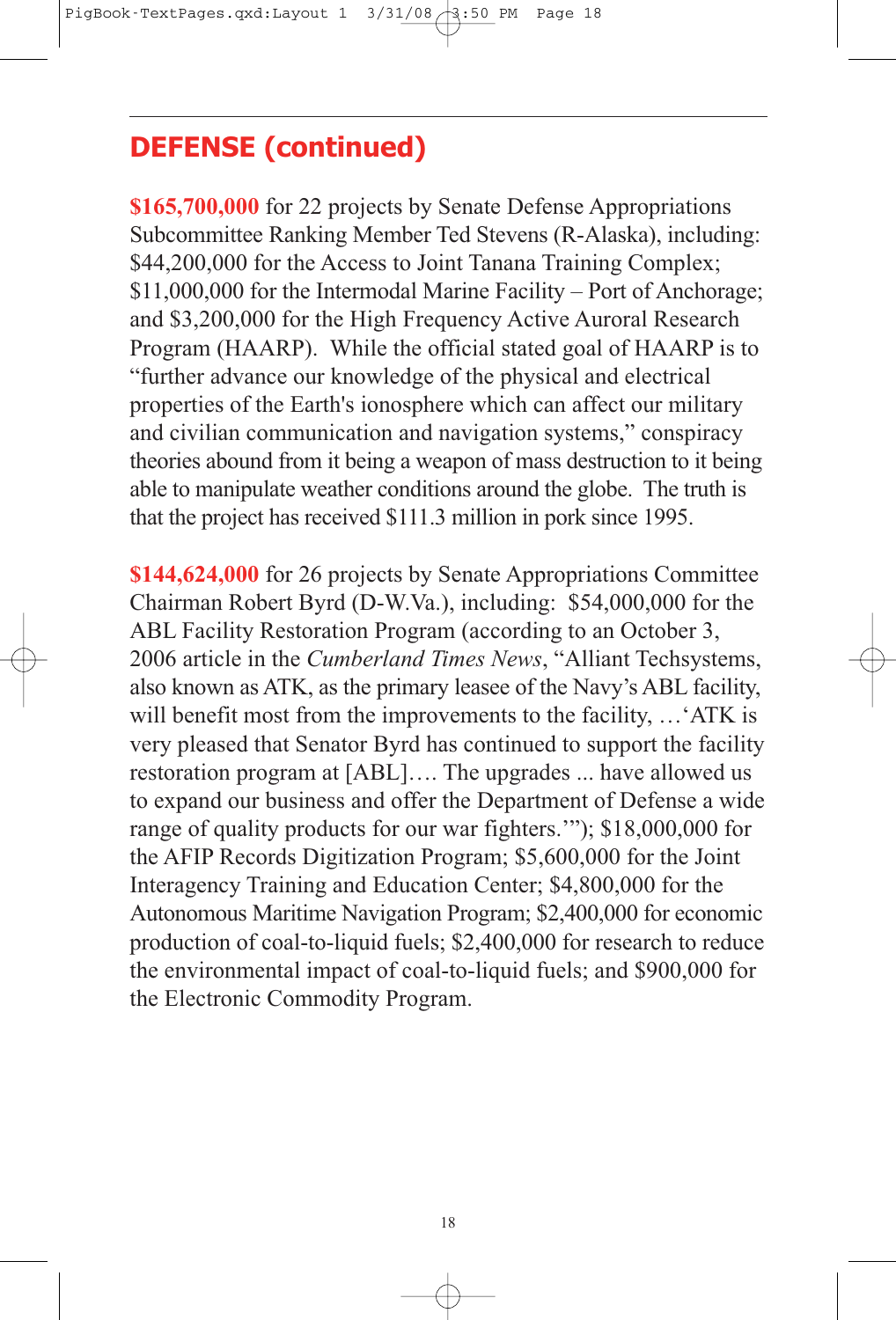**\$121,400,000** for 44 projects by House Defense Appropriations Subcommittee Chairman John Murtha (D-Pa.), including \$23,000,000 for the National Drug Intelligence Center (NDIC). Rep. Murtha became infuriated by Rep. Mike Rogers' (R-Mich.) motion to remove the NDIC earmark. According to Rogers, Rep. Murtha warned, "I hope you don't have any earmarks in the defense appropriations bills because they are gone and you will not get any earmarks now and forever. … That's the way I do it." Since 1992, more than \$509 million has been used to fund NDIC, which is administered by the Department of Justice (DOJ.). But DOJ has asked Congress to shut the NDIC down because its operations are duplicative. This project helped Rep. Murtha win CAGW's 2007 Porker of the Year award.

**\$92,800,000** for 47 projects by House Defense Appropriations Subcommittee Ranking Member Bill Young (R-Fla.), including: \$4,500,000 for comprehensive maritime domain awareness; \$3,000,000 for multi-jurisdictional counter-drug task force training; \$1,200,000 for the Advanced Dynamic Optics Program; \$1,000,000 for atmospheric water harvesting; and \$1,000,000 for advanced battery technology.

**\$86,000,000** for 32 projects by House appropriator Jerry Lewis (R-Calif.), including: \$5,000,000 for the Center for Innovative Geospatial Technology; \$2,400,000 for the National Eye Evaluation and Research Network for clinical trials of orphan retinal degenerative diseases; \$2,400,000 for National Center for Research on Evaluation, Standards, and Student Testing skill set analysis; \$2,400,000 for the Lewis Center for Education Research (The center is described on its website as "a unique educational facility designed to improve educational effectiveness and scientific literacy among American schoolchildren."); \$1,600,000 for the Technology Commercialization and Management Network; and \$1,600,000 for microsatellite serial manufacturing.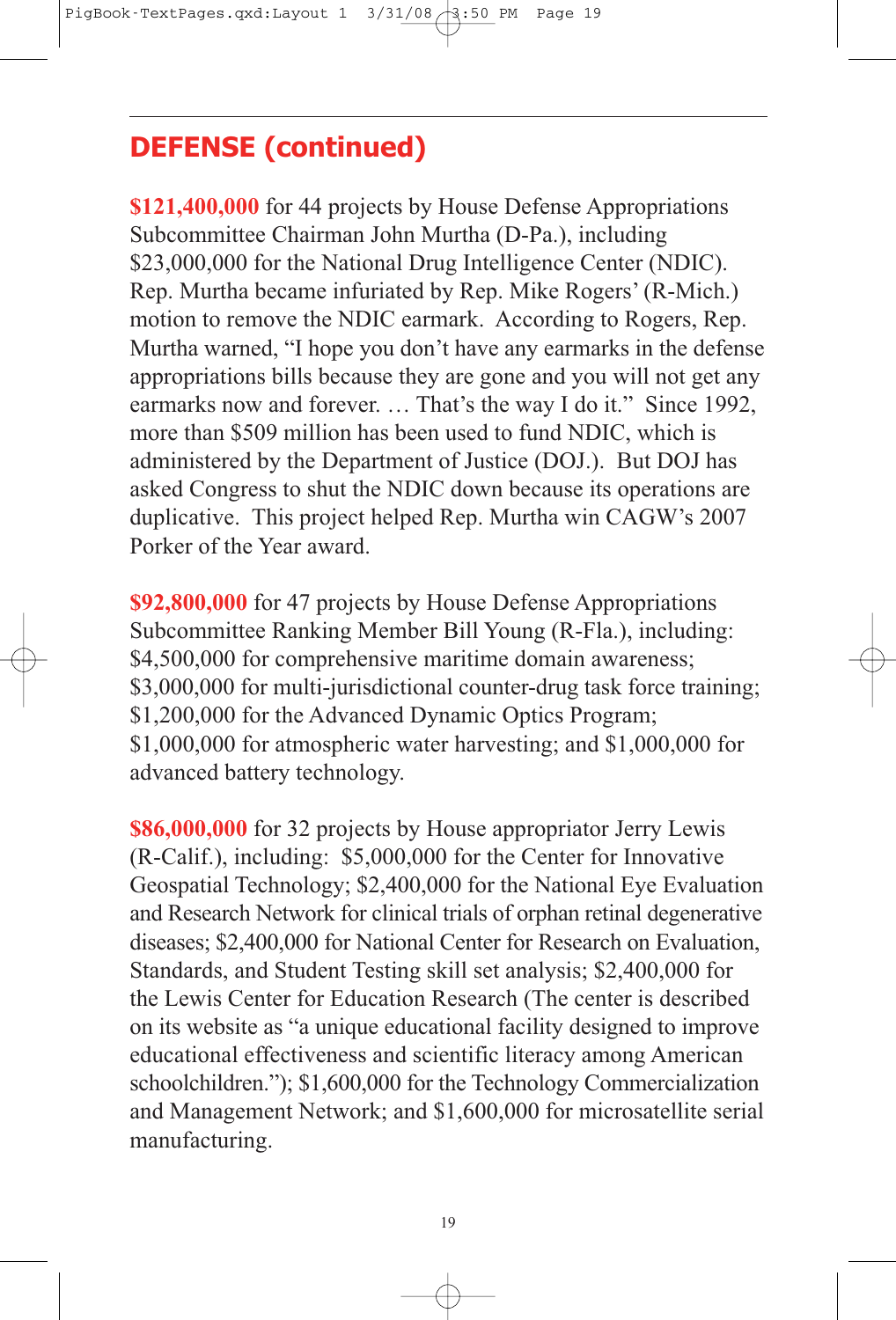**\$35,200,000** for 17 projects by House Defense Appropriations Subcommittee member Marcy Kaptur (D-Ohio), including: \$4,000,000 for an enhanced detection adjunct processor; \$2,400,000 for the Center for Solar Electricity and Hydrogen; \$2,000,000 for the Northern Ohio Integrated Command Operations Program; and \$1,000,000 for internal base facility energy independence – wind/turbine.

**\$26,800,000** for 14 projects by House Defense Appropriations Subcommittee member Norm Dicks (D-Wash.), including: \$4,000,000 for the Northwest Maritime Information and Littoral Operations Program; \$1,600,000 for the Open Source Naval and Missile Database Reporting System; \$1,200,000 for the National Bureau for Asian Research (according to the Bureau's website, it is "a nonprofit, nonpartisan research institution dedicated to informing and strengthening policy in the Asia-Pacific."); and \$1,000,000 for the Puget Sound Navy Museum.

**\$4,800,000** by Rep. Anthony Weiner (D-N.Y.) for the Jamaica Bay Unit of the Gateway National Recreation Area. The Gateway National Recreation Area's website describes the Jamaica Bay Unit as "a wealth of history, nature and recreation, from New York City's first major airport and coastal fortifications to a wildlife refuge and pristine beaches." A nice place to swim away with defense dollars.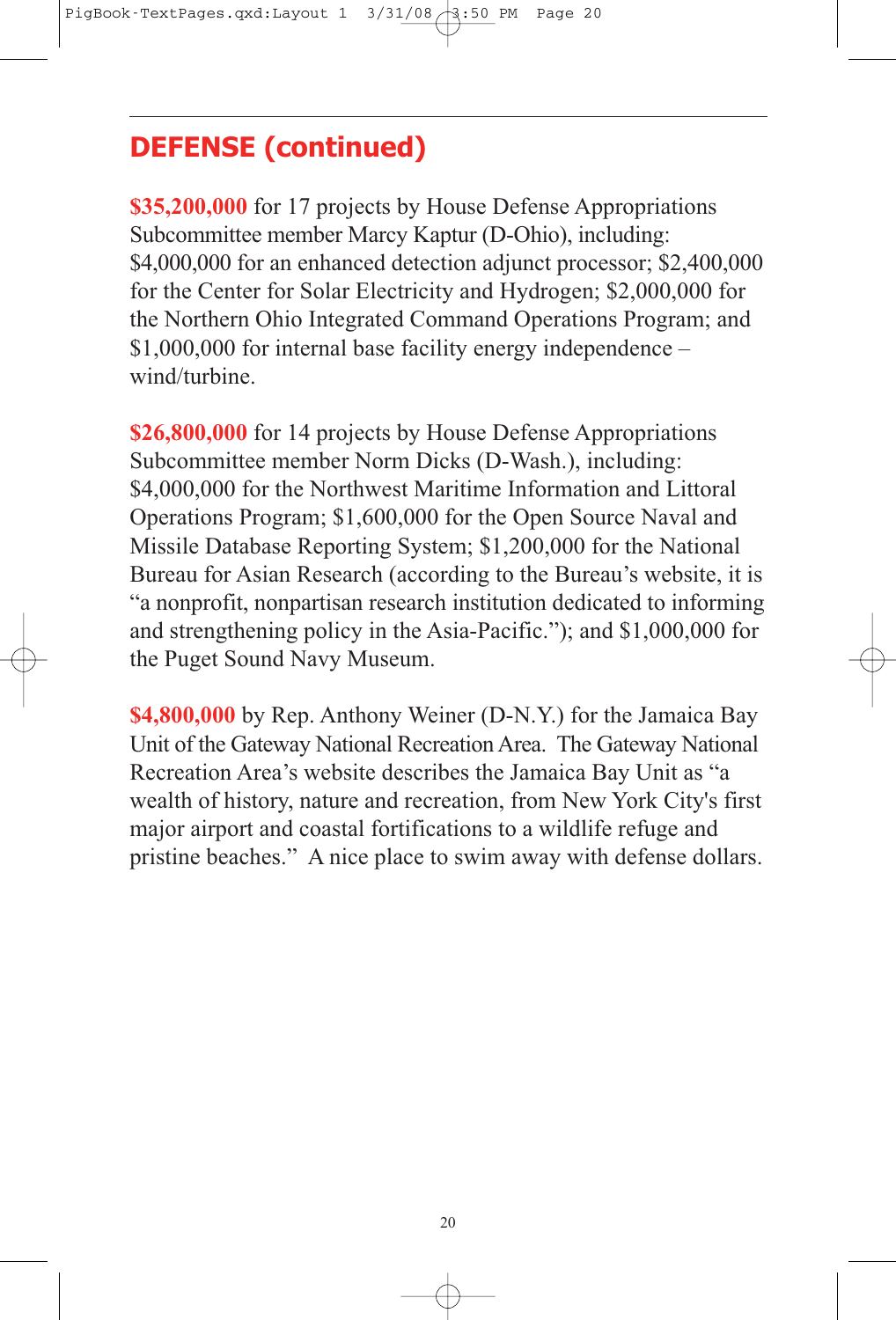**\$3,000,000** by House Majority Whip James Clyburn (D-S.C.) for The First Tee, whose purpose, according to its website, is "To impact the lives of young people by providing learning facilities and educational programs that promote character development and lifeenhancing values through the game of golf." If The First Tee wanted money to spread its teachings to the military, it could ask its numerous corporate sponsors, who would likely respond with at least \$3 million. Rep. Clyburn told CNBC on November 27, 2007 that the program will help "make generals and colonels." Apparently, after hundreds of years of military operations without having such a program, it was critical to add The First Tee in conference, in the middle of the war on terrorism.

**\$1,600,000** by Rep. Anna Eshoo (D-Calif.) for the Allen Telescope Array. This project first appeared in the *2005 Congressional Pig Book* and has received a total of \$5.6 million. It is part of SETI (Search for Extraterrestrial Intelligence), which describes the telescope as "cutting-edge astronomical research and a simultaneous search for signals of intelligent, extraterrestrial origin." The Pentagon should classify this as an Unidentified Fiscal Object.

**\$1,600,000** by Sen. Pat Roberts (R-Kan.) for the Pat Roberts Intelligence Scholars Program (PRISP). According to the Central Intelligence Agency (CIA), "PRISP provides monetary incentive to college students who pursue studies in critical language specialties, area studies, and technical and scientific specialties. A 2005 article in the *Chronicle of Higher Education* noted that, "This pilot project – the Pat Roberts Intelligence Scholars Program – is seen by some observers as a long-overdue effort to remedy the federal government's collective ignorance about foreign lands. Other scholars, however, view the semisecret program as a profound threat to universities' integrity and to the ethical norms of social science."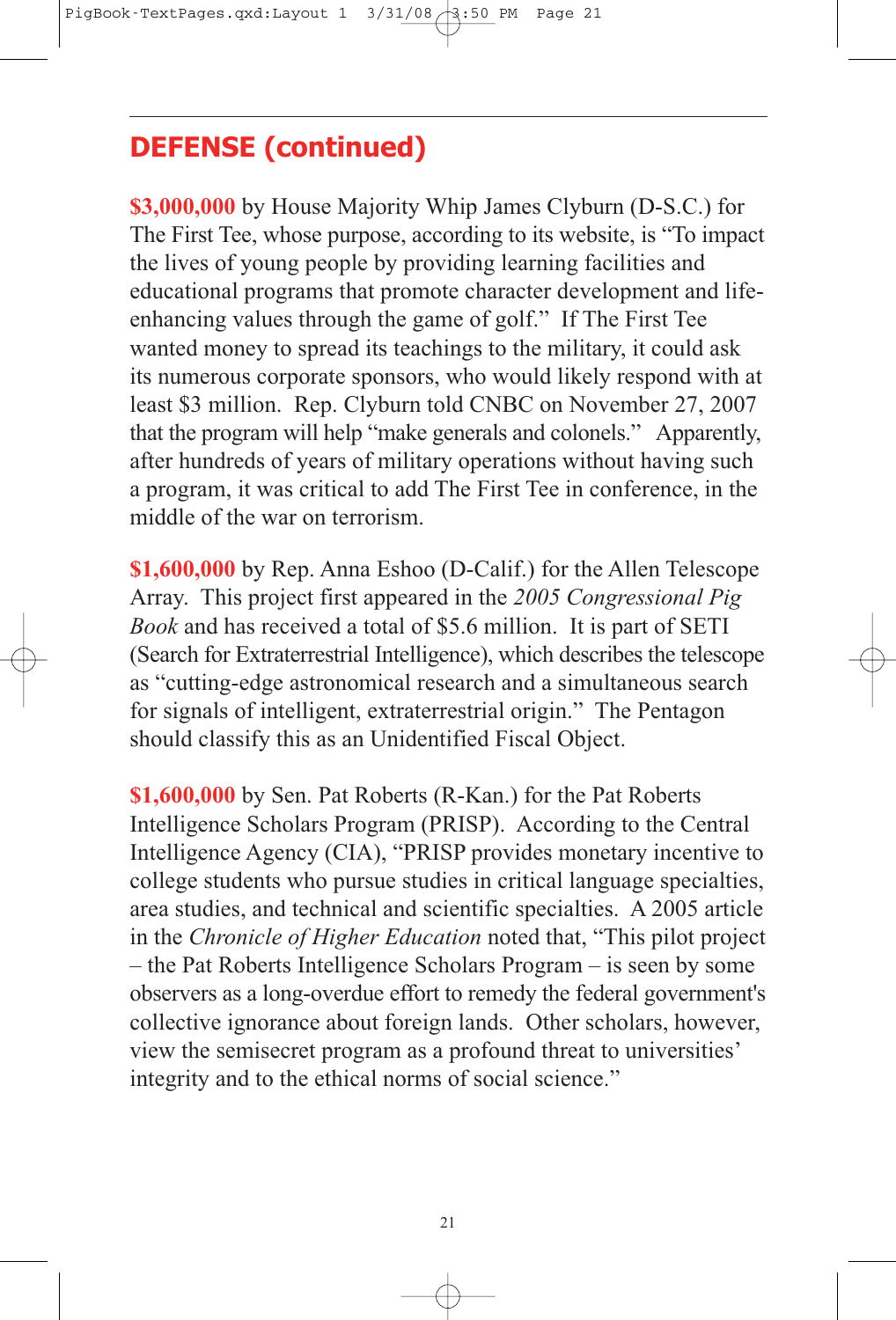**\$800,000** by Rep. Mike Thompson (D-Calif.) for extended shelf life produce for remotely deployed forces. This sounds suspiciously like a *2007 Congressional Pig Book* project: \$1,650,000 by Senate appropriator Patty Murray (D-Wash.) to improve the shelf life of vegetables.

*One of the more astounding aspects of the 2008 Defense Appropriations Act is the 62 projects worth \$2.3 billion that were undisclosed, including:*

**\$588,000,000** to accelerate the building of a second Virginia Class Submarine. Even though the earmark was technically undisclosed, Rep. Joe Courtney (D-Ct.) took credit for it in a press release dated November 13, 2007. According to an article in *The Hill*, "In a report to Congress, the Navy said boosting the production of submarines early would disrupt its overall shipbuilding plan by shifting \$5.1 billion from other important programs."

**\$9,800,000** for the Space Fence. According to a February 5, 2008 *Aerospace Daily & Defense Report* article, "The Air Force plans to delay the fielding of its revamped Space Fence – a distributed group of ground-based sensors designed to track objects in space as they orbit. Initial operational capability is now set at 2015." InsideDefense.com reported on December 23, 2006 that "The funding cuts to the so-called 'Space Fence' program are included in an internal Pentagon budget document known as program decision memorandum IV, signed by Deputy Defense Secretary Gordon England earlier this month, according to the Air Force. While the memo itself is not intended for public release, details about the cuts were included in a 'future year funding' document posted on the Hanscom Air Force Base's Space Fence business opportunities Web site."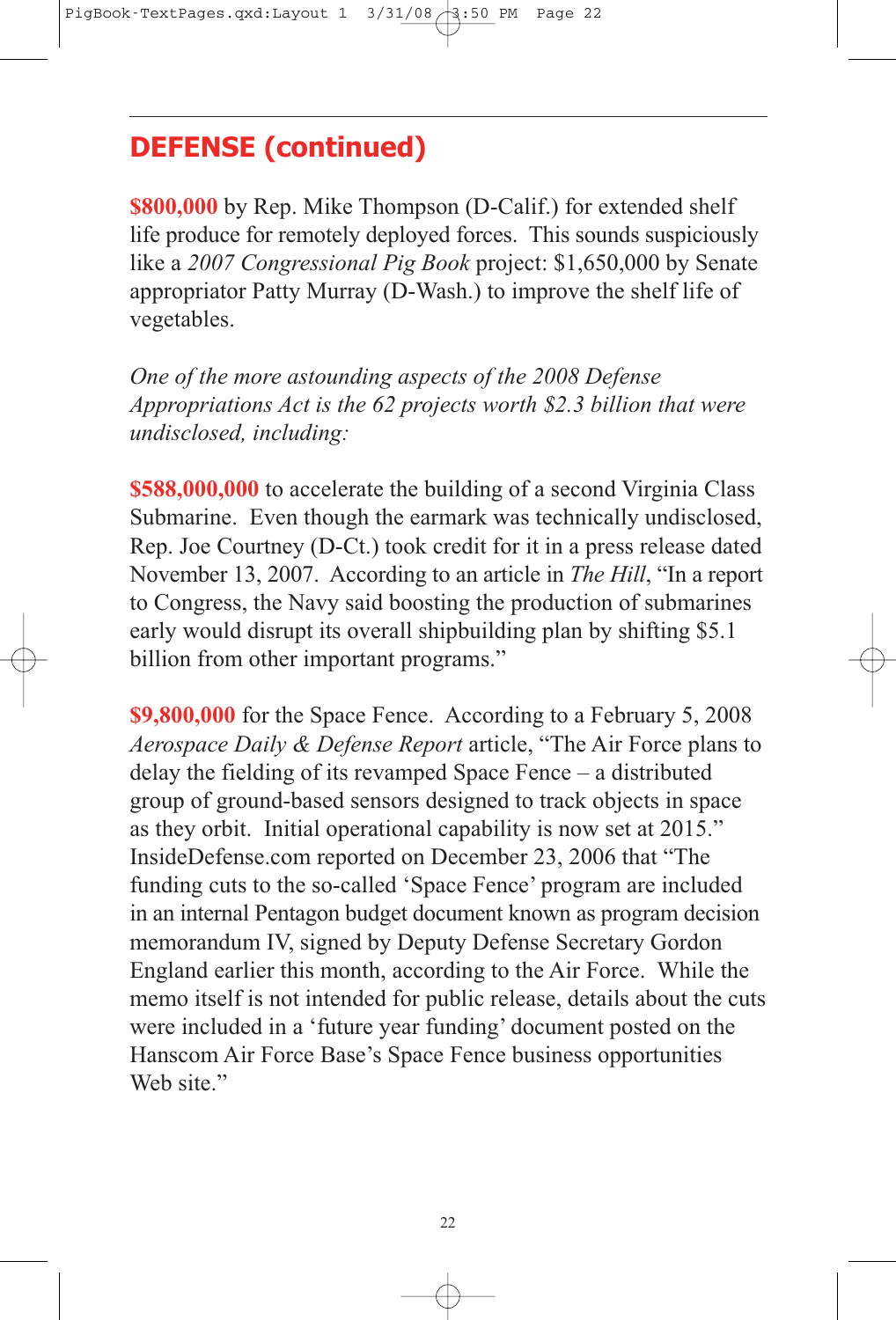# **IV. ENERGY AND WATER**

*While totals are down elsewhere, pork skyrocketed in the fiscal year 2008 Energy and Water Appropriations Act. The number of projects increased 89.2 percent, from 942 in fiscal year 2006 to 1,782 in fiscal year 2008, while dollar amounts increased a whopping 142 percent, from \$1.6 billion in fiscal year 2006 to \$3.8 billion in fiscal year 2008. The Army Corps of Engineers program has long been a bastion for pork, and this trend continued in fiscal year 2008.*

**\$92,033,216** for 25 projects by Senate appropriator Mary Landrieu (D-La.), including \$1,850,000 for the removal of aquatic growth and \$1,180,800 for materials and energy research at Tulane University in New Orleans.

**\$82,164,000** by Senate appropriator Patty Murray (D-Wash.) for Columbia River fish mitigation in Washington, Oregon, and Idaho. This project funds bypass facilities for migratory salmon and steelhead fish at the multiple dams along the Columbia River.

**\$57,655,568** for 31 projects by Sen. James Inhofe (R-Okla.), including: \$3,444,000 for Tar Creek cleanup; \$984,000 for the University of Oklahoma in Norman for the large scale application of single-wall nanotubes; \$201,720 for restoration of Joe Creek; \$21,648 for Bartlesville water supply; and \$246,000 for the Oklahoma Comprehensive Water Plan.

**\$48,807,560** for 25 projects by Senate appropriator Ted Stevens (R-Alaska), including: \$5,904,000 for research at the Institute for Molecular Medicine at the University of California, Los Angeles; \$492,000 to deepen Anchorage Harbor; and \$214,512 to combat erosion at Kenai River Bluff.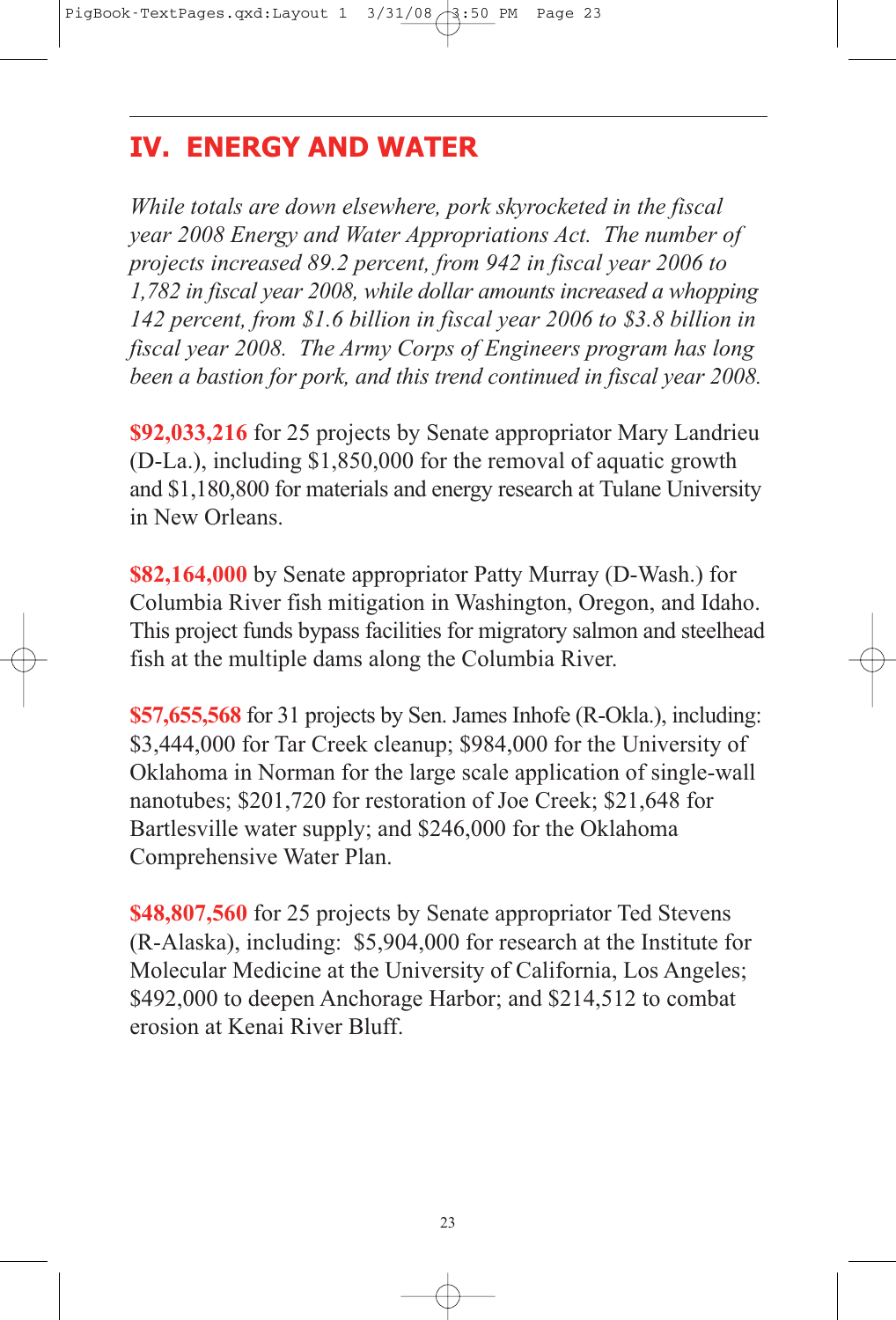# **ENERGY AND WATER (continued)**

**\$45,677,328** for 24 projects by Senate Appropriations Committee Ranking Member Thad Cochran (R-Miss.), including: \$27,643,472 directed to the Yazoo River and Basin, a plan long derided as wasteful, with an estimated cost of \$200 million, which would drain thousands of acres of wetlands and forests in order to increase useable farm land; \$1,968,000 for bioengineering research training at Jackson State University; \$590,400 for the University of Mississippi Medical Center for research in the areas of increasing efficiency by reducing the amount of contrast media needed for certain procedures; and \$3,936,000 for the Center for Advanced Vehicular Systems at Mississippi State University.

**\$33,382,200** for 16 projects by Senate Majority Leader Harry Reid (D-Nev.), including: \$2,681,400 for the Center for Materials Reliability at the University of Nevada, Reno; \$1,968,000 for the Department of Civil and Environmental Engineering for continued expansion of the James E. Rogers and Louis Weiner Jr. Large-Scale Structures Laboratory at the University of Nevada, Reno; \$984,000 for the University of Nevada, Reno, for a Fire Science Academy at Elko; \$738,000 for a technology transfer initiative at the University of Nevada, Reno; and \$590,400 for operations and maintenance at the Atomic Testing Museum in Las Vegas.

**\$22,716,664** for 18 projects by Senate appropriator Dianne Feinstein (D-Calif.), including \$1,574,400 for a cooperative agreement between the Department of Energy and Inyo County and \$107,256 for long term sediment management at Humbolt Bay.

**\$787,200** by House appropriator Betty McCollum (D-Minn.) for advanced green design at the Museum of Natural History in Minneapolis. Admission to the museum is free to University of Minnesota faculty, staff, and students, while adults are charged \$5.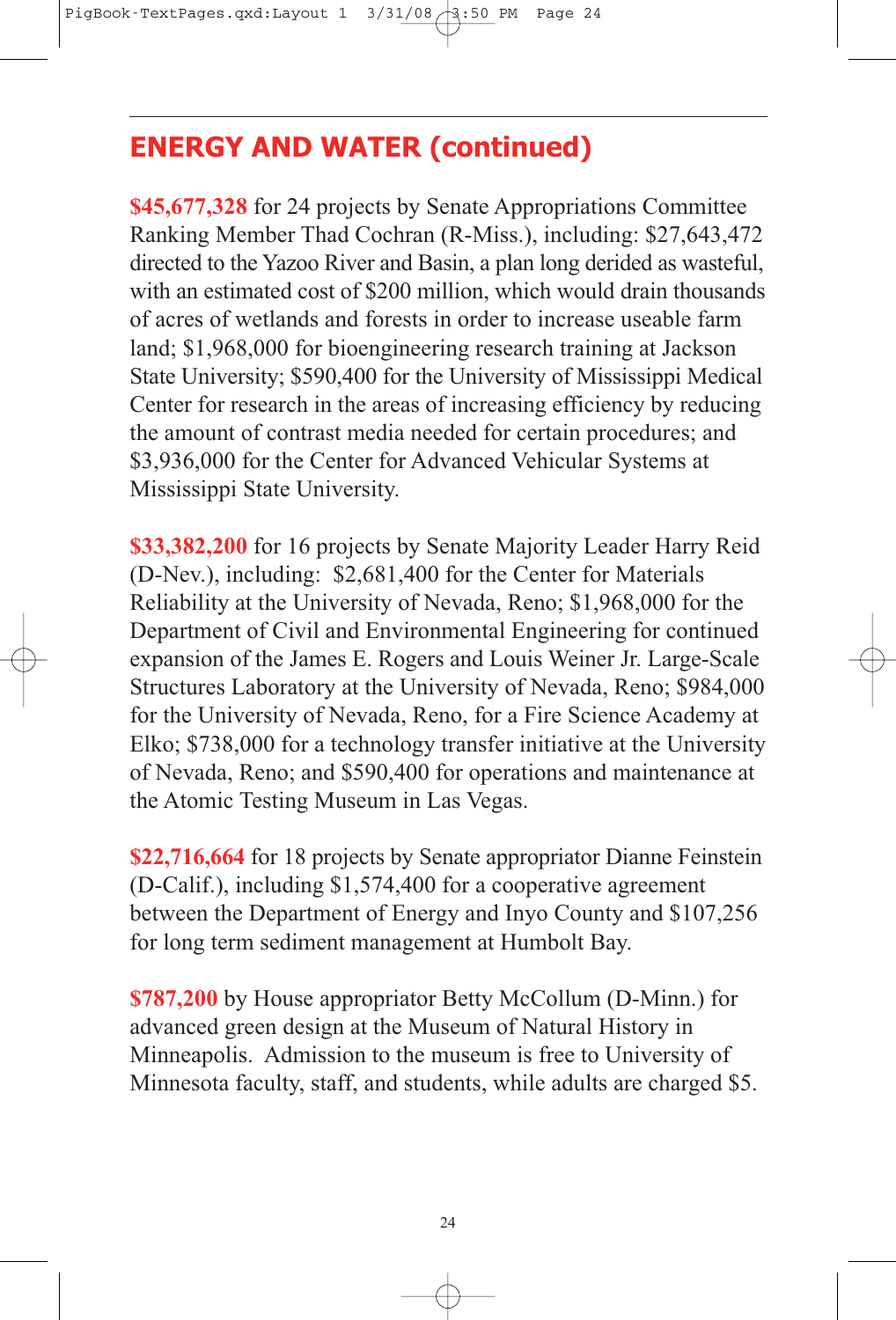# **ENERGY AND WATER (continued)**

**\$770,472** by Sens. Joe Biden (D-Del.) and Thomas Carper (D-Del.) for oyster revitalization in the Delaware Bay. In its heyday, Delaware Bay provided a world-class source of oysters. However, due to disease and over fishing, oyster populations have been on the decline. This shell planting and seed transplant project is an effort to revitalize the supply of oysters in the New Jersey and Delaware waters of Delaware Bay.

**\$738,000** by Senate Energy and Water Appropriations Subcommittee Ranking Member Pete Domenici (R-N.M.) for the National Museum of Nuclear Science and History site in Albuquerque. According to the museum's website, it is the nation's only congressionally chartered museum of nuclear science and history, and attempts to "convey the diversity of individuals and events that shape the historical and technical context of the nuclear age." Admission is \$6 for adults.

**\$492,000** by Sens. Sherrod Brown (D-Ohio) and George Voinovich (R-Ohio) for Rolls-Royce Fuel Cell Systems (US) Inc., to develop a solid oxide fuel cell at the Fuel Cell Prototyping Center at Stark State College of Technology in Canton. Rolls-Royce Group reported a net profit of £600 million, or more than \$1.2 billion in 2007, meaning the company could take .041 percent of its profit and pay for the research itself.

**\$492,000** by Rep. Dennis Kucinich (D-Ohio) for bulk production of metallic glass. Produced by cooling metals from liquid to solid while preventing crystallization, metallic glass is much stronger and more elastic than traditional metals. These unique characteristics have scientists predicting a multitude of possible uses, including an armor piercing projectile, electric transformers, and even golf clubs; industries that may benefit should fund this research.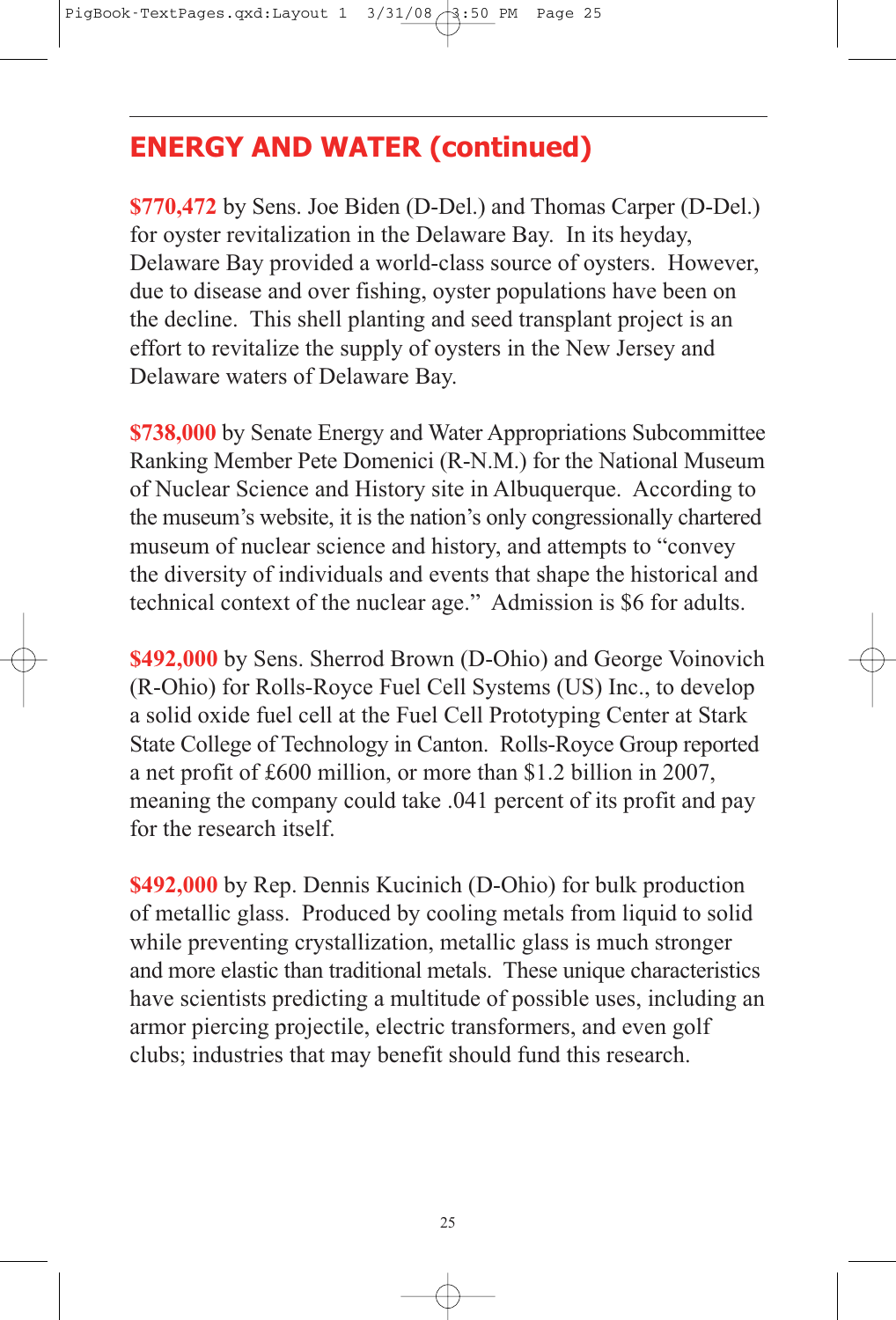# **ENERGY AND WATER (continued)**

**\$492,000** by Senate appropriator Wayne Allard (R-Colo.) for the Rocky Flats Cold War Museum. The intention of this proposed museum is to highlight the role of Rocky Flats in manufacturing nuclear weapons during the Cold War. After production at Rocky Flats ended in 1992, it was discovered that the area suffered from environmental contamination associated with nuclear weapons. After a period of remediation, the idea is to create a museum on an adjacent piece of land. According to its website, the Rocky Flats Cold War Museum will include artifacts such as "glove boxes, storage containers, photographs, building diagrams, respirators and protective suits, radiation measuring instruments, hand scanners, gloves, signs and the Tepee from anti-nuclear demonstrations, and a security station."

**\$196,800** by House appropriator Ray LaHood (R-Ill.) for green building technologies at Lakeview Museum in Peoria. A February 2, 2008 *Rockford Register Star* article provided a glimpse into the mind of appropriators when it quoted Rep. LaHood as saying, "The reason I went on the Appropriations Committee, the reason other people go on the Appropriations Committee is they know that it puts them in a position to know where the money is at, to know the people who are doling the money out and to be in the room when the money is being doled out."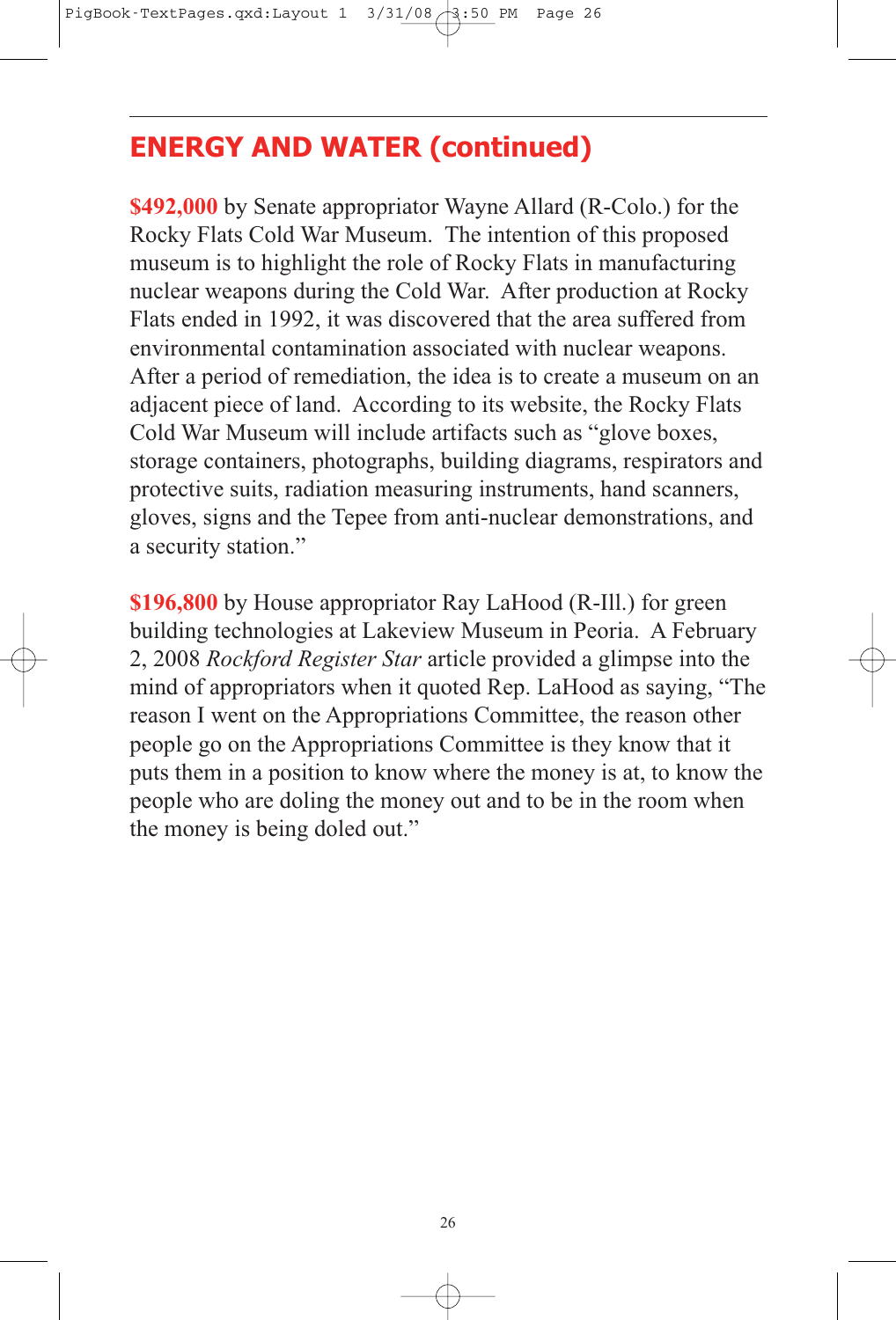#### **V. FINANCIAL SERVICES**

*Created this year, the fiscal year 2008 Financial Services Appropriations Act does not have a historical comparison for most of the agencies in the bill. However, one exception is the Small Business Administration (SBA). SBA earmarks increased 21 percent, from 157 in fiscal year 2006 to 190 in fiscal year 2008, while dollar amounts decreased 23.7 percent, from \$91 million in fiscal year 2006 to \$69.5 million in fiscal year 2008.*

**\$19,942,000** for four projects funding presidential libraries, including: \$8,000,000 by Sen. John Kerry (D-Mass.) for the John F. Kennedy Presidential Library in Boston, Massachusetts; \$7,432,000 by House Financial Services Appropriations Subcommittee member Gary Miller (R-Calif.) and Senate Appropriations Committee Ranking Member Thad Cochran (R-Miss.) for the Richard Nixon Presidential Library in Yorba Linda, California; \$3,760,000 by Senate appropriator Kay Bailey Hutchison (R-Texas) for the Lyndon Baines Johnson Presidential Library in Austin, Texas; and \$750,000 by Senate Majority Leader Harry Reid (D-Nev.), Sens. Hillary Clinton (D-N.Y.) and Charles Schumer (D-N.Y.), and Rep. Kirsten Gillibrand (D-N.Y.) for the Franklin D. Roosevelt Presidential Library in Hyde Park, New York.

Presidential libraries are constructed with private funds donated to nonprofit organizations set up for the purpose, and then are managed by the federal government under the National Archives and Records Administration, receiving annual operating subsidies. The JFK Library receives \$3,883,000 annually, the LBJ Library receives \$2,935,000 annually (and is the only presidential library that does not charge admission), and the FDR Library receives \$1,640,000 annually. The Nixon Library is privately funded – except, apparently, for earmarks.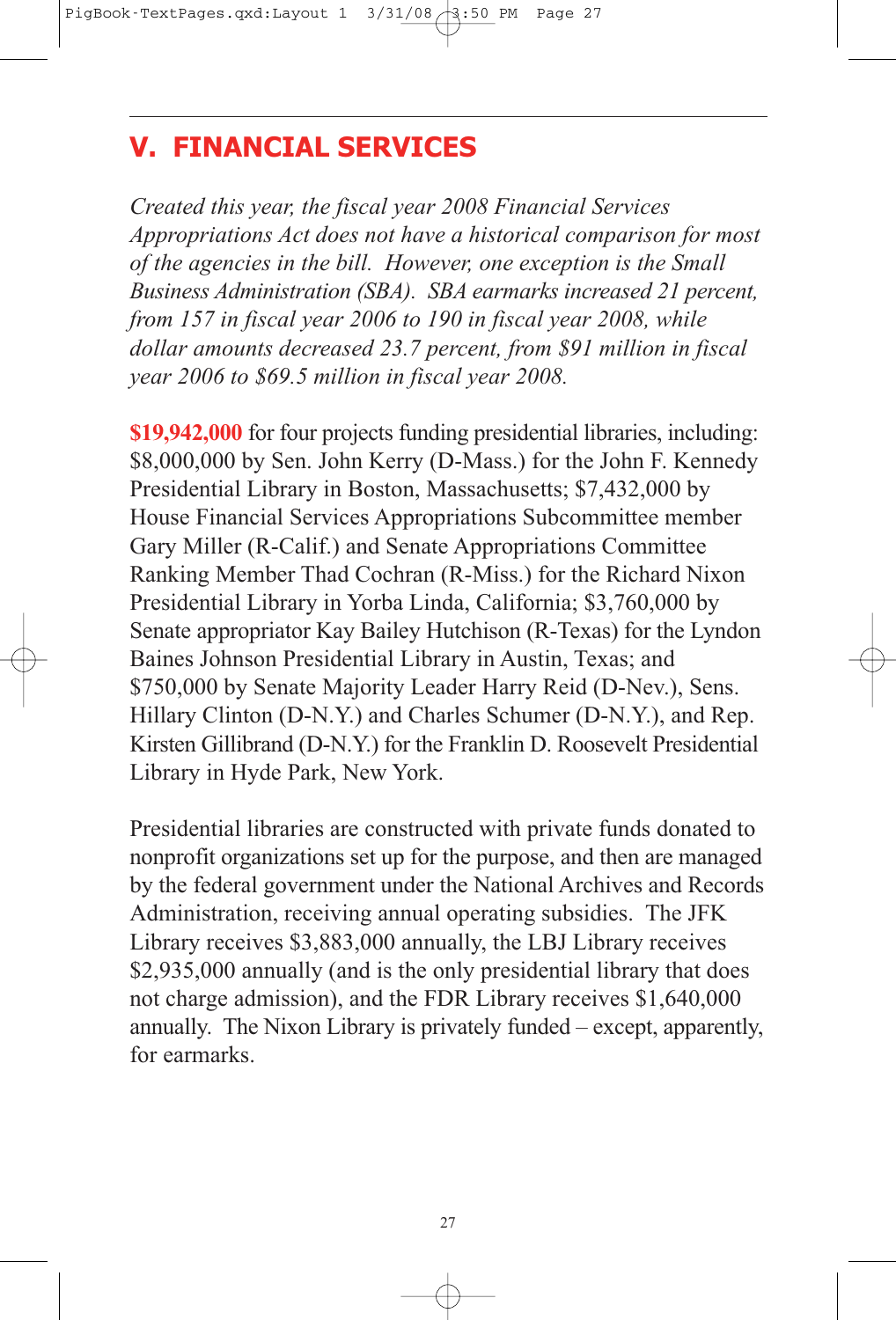### **FINANCIAL SERVICES (continued)**

**\$2,400,000** by Senate Appropriations Committee Chairman Robert Byrd (D-W.Va.) for renovations to Haddad Riverfront Park. On February 1, 2008 *The Charleston Gazette* quoted Chairman Byrd as saying, "Maintaining and improving Haddad Riverfront Park is a top priority for the city of Charleston." If it is so important, the 51,342 residents of Charleston could each pay \$46.75 to the city instead of forcing the price tag on the hundreds of millions of Americans who probably will never visit the facility.

**\$625,000** by House Appropriations Committee Ranking Member Jerry Lewis (R-Calif.) for the Congressional Cemetery in Washington, D.C. The cemetery is supposed to be a historic landmark, but according to the website of the organization established to preserve the cemetery, a "prominent U.S. Senator" said that he "had never heard of it." Locally, the cemetery is best known as an open space where, for an annual membership fee, Capitol Hill residents can let their dogs run free.

**\$500,000** by House Appropriations Committee Ranking Member Jerry Lewis (R-Calif.) for unspecified upgrades to Barracks Row, an upscale neighborhood eight blocks from the U.S. Capitol Building. Rep. Lewis felt it necessary to appropriate funds even though the Barracks Row website claims "business is booming." Lewis stated, "…the return on the federal investment is difficult to measure, but it's truly immeasurable in my mind's eye." The picture becomes clearer when one learns that Rep. Lewis' wife, who is also his chief of staff, owns a residence four blocks from Barracks Row.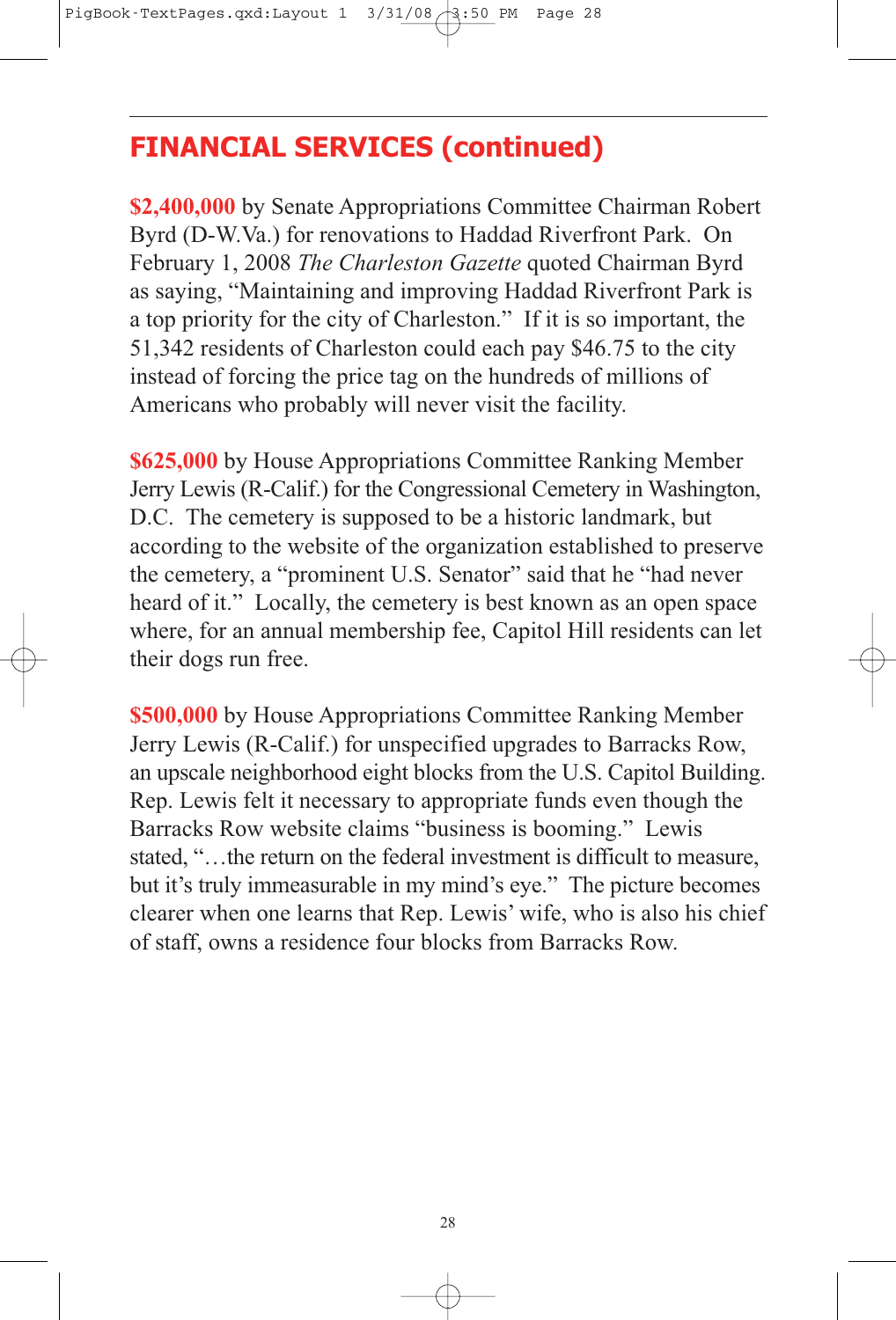### **VI. HOMELAND SECURITY**

*One of the two appropriations bills passed in fiscal year 2008 that can be compared with fiscal year 2007 is the 2008 Department of Homeland Security (DHS) Appropriations Act. While the threat of terrorism and natural disasters has not disappeared, Congress' appetite for homeland security pork has diminished. The number of projects went from 40 in fiscal year 2007 to 124 in fiscal year 2008, while total dollars dropped by 87.8 percent from \$2.4 billion in fiscal year 2007 to \$294.8 million in fiscal year 2008. Nonetheless, every penny of pork in the homeland security bill reduces the ability of the government to defend the nation.*

**\$51,131,119** for 95 projects airdropped into the conference report for Federal Emergency Management Agency (FEMA) Predisaster Mitigation by 72 members of the House of Representatives, spread among 31 states. That equals 76.7 percent of the number of projects and 17.3 percent of the dollar amount in the bill. According to FEMA's website, the purpose of the Predisaster Mitigation Program is to provide funds to states, territories, Indian tribal governments, communities, and universities for hazard mitigation planning and implementation of mitigation projects prior to a disaster. The recipient of the grant decides based on applications what is most deserving within its jurisdiction. In fiscal year 2008, the program had a budget request of \$100 million. Many members of Congress have criticized FEMA for its mismanagement of numerous programs over the past several years. However, they are making the agency's job harder by forcing staff to administer projects that may not meet the competitive program's criteria and usurping the agency's authority.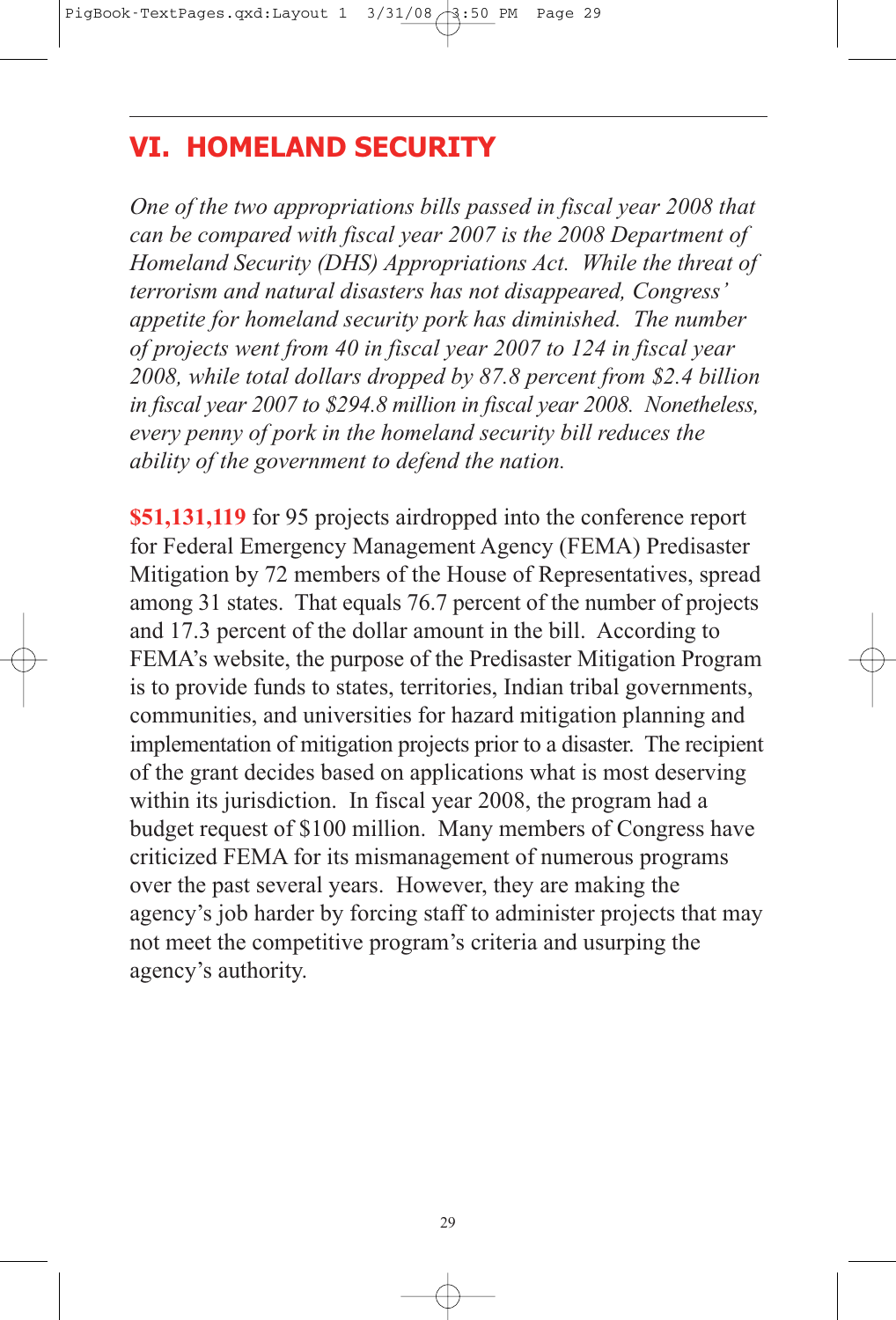# **HOMELAND SECURITY (continued)**

**\$50,000,000** for REAL ID grants. The REAL ID Act, which set federal minimum standards for authenticating and securing driver's licenses supposedly to thwart terrorism, was buried in an \$82 billion supplemental military spending bill and passed without congressional debate in May 2005. While the proposal to use radio-frequency identification (RFID) technology in the state-issued driver's licenses was dropped by DHS in February, 2007, the REAL ID program remains a burden on taxpayers, at an estimated cost of \$23 billion.

Passed as an unfunded mandate, the REAL ID Act stipulated that a state would not receive any future federal funds designed to help offset the cost of the program if it did not follow the minimum federal standards for updating licenses. Bringing state driver's licenses systems up to date with adequate security provisions will be a costly endeavor; adding further requirements such as developing a new database to store information will be technologically challenging and add to the cost. Ultimately, taxpayers will be forced to both pay more for their driver's licenses and be subject to tax increases to help offset the expenditures that are not covered by the higher license fees.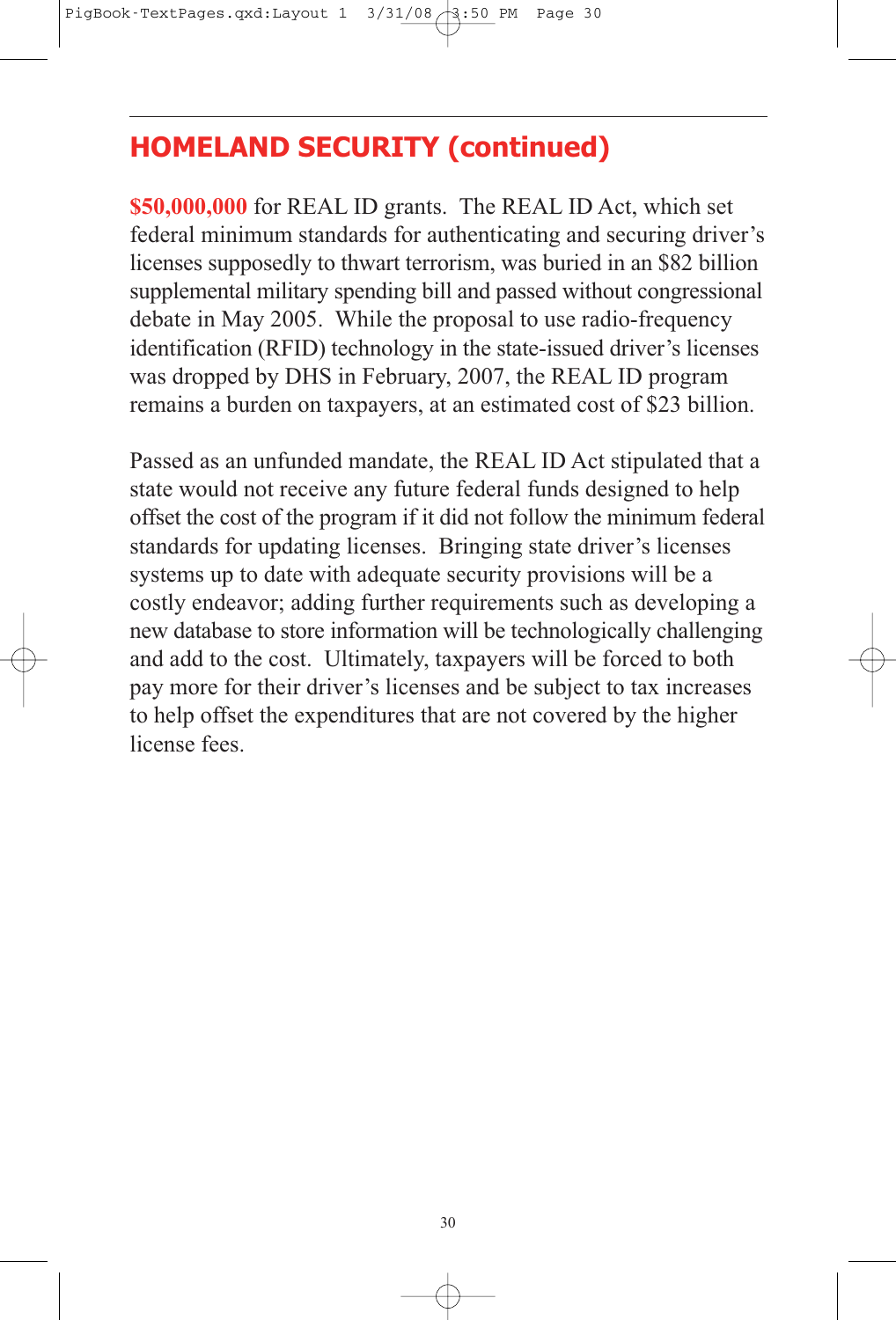#### **HOMELAND SECURITY (continued)**

**\$3,000,000** by House Majority Whip James Clyburn (D-S.C.) for the South Carolina Adjutant General's Office of Emergency Preparedness, for projects in Santee and Manning. With groundbreaking made possible by the \$1.5 million directed toward Santee in this project, the town will receive the convention center it has long sought. *The Times and Democrat* on January 26, 2008 noted that Santee Mayor Silas Seabrooks had previously called Rep. Clyburn about the possibility of funds for a conference center. According to the article, that is when the eight-term representative got an idea: "The light went off in my head. What's wrong with having a conference center which could also serve in the case of an emergency as an evacuation center. So, we wanted this facility that will not only accommodate conferences, but one that could be here … to save lives." The new facility is being cited for its role as a conference center, not as an evacuation center. Gregg Robinson, executive director of the Orangeburg County Economic Development Commission, explained in the same article, "…we will see the opportunities and spin-offs in retail and commercial development that come with it and all of the benefits of tourism dollars that come to Santee." Rep. Clyburn managed to pull the wool over the eyes of his colleagues and the taxpayers to secure money for a conference center that would have otherwise gone unfunded, at least with federal dollars.

**\$150,000** by House Homeland Security Appropriations Subcommittee member Jose Serrano (D-N.Y.) for the Citizens Advice Bureau (CAB) in New York. Using a "holistic approach to community development," CAB's mission, according to its website, is to improve the economic and social well-being of individuals, families and communities who are most in need. This has nothing to do with protecting the country from natural disasters or the threat of terrorism.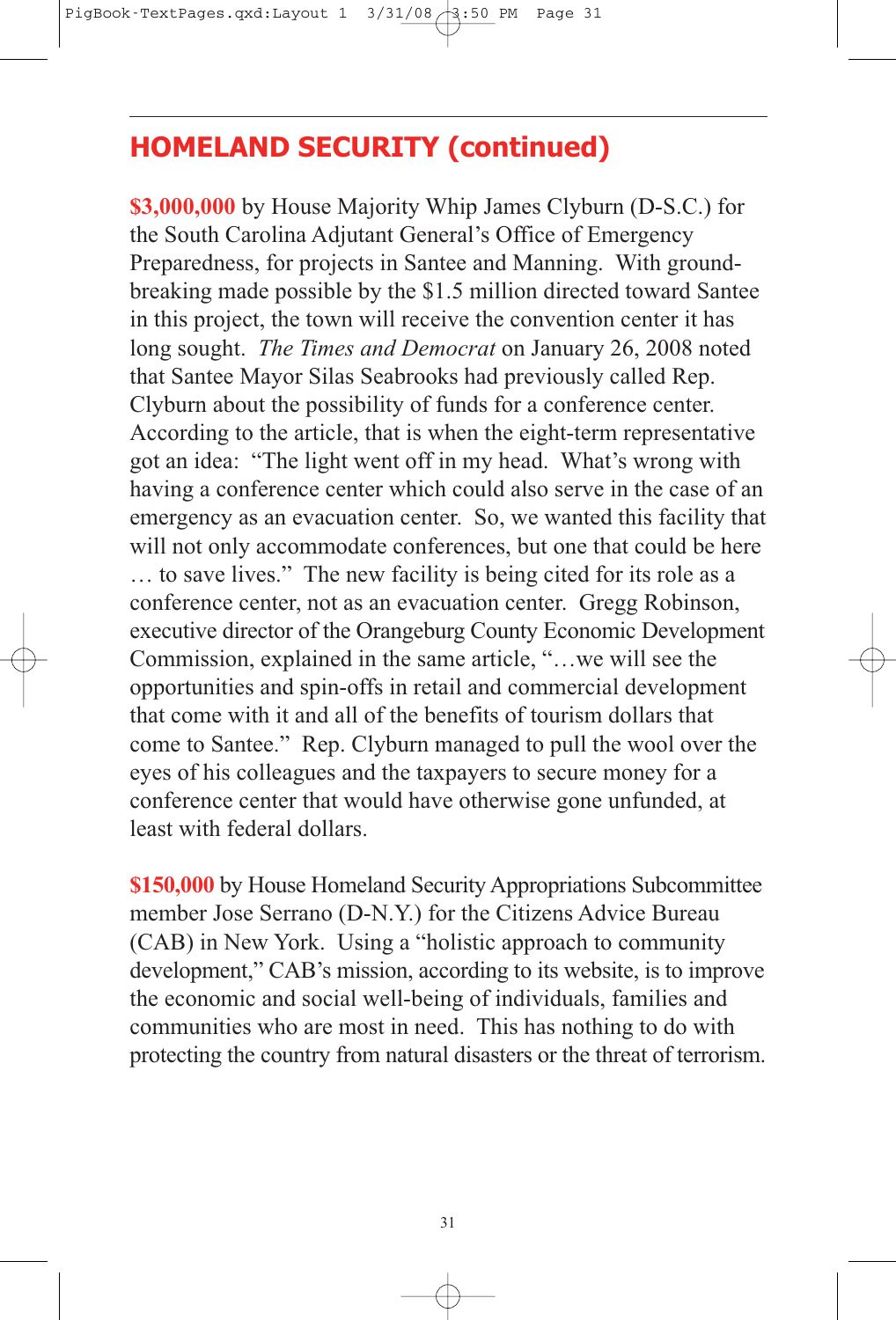#### **VII. INTERIOR**

*The fiscal year 2008 Interior Appropriations Act is once again a mixture of resource management, National Park Service (NPS) and wastewater earmarks. The Save America's Treasure (SAT) Program in the NPS continues to exemplify the problems with pork. President Clinton established SAT in 1998. The program requires that funding from the federal government be matched by other sources of funding, such as state, local, and/or private. While all funding was intended to be awarded competitively, that process has been hijacked by members of Congress, who earmark half of the money for projects that were not requested by the NPS. The good news is that the number of projects in the bill decreased by 25 percent from 737 to 556 from fiscal year 2006 to fiscal year 2008 and spending decreased by 40 percent, from \$669.5 million in fiscal year 2006 to \$403.8 million in fiscal year 2008.*

**\$32,391,682** for 10 projects by Senate Interior Appropriations Subcommittee Chairwoman Dianne Feinstein (D-Calif.), including \$9,844,000 for the San Joaquin Valley and South Coast Air Quality Management Districts for targeted emission reduction grants and \$7,875,200 for Hunter's Point Naval Shipyard cleanup. According to a January 12, 2007 article in *The San Francisco Chronicle*, Hunter's Point may be an option for a new football stadium: "Feinstein has also been involved in renewed stadium talks between the 49ers and Mayor Gavin Newsom's administration, which recently offered an alternative stadium site at the former Hunters Point Naval Shipyard."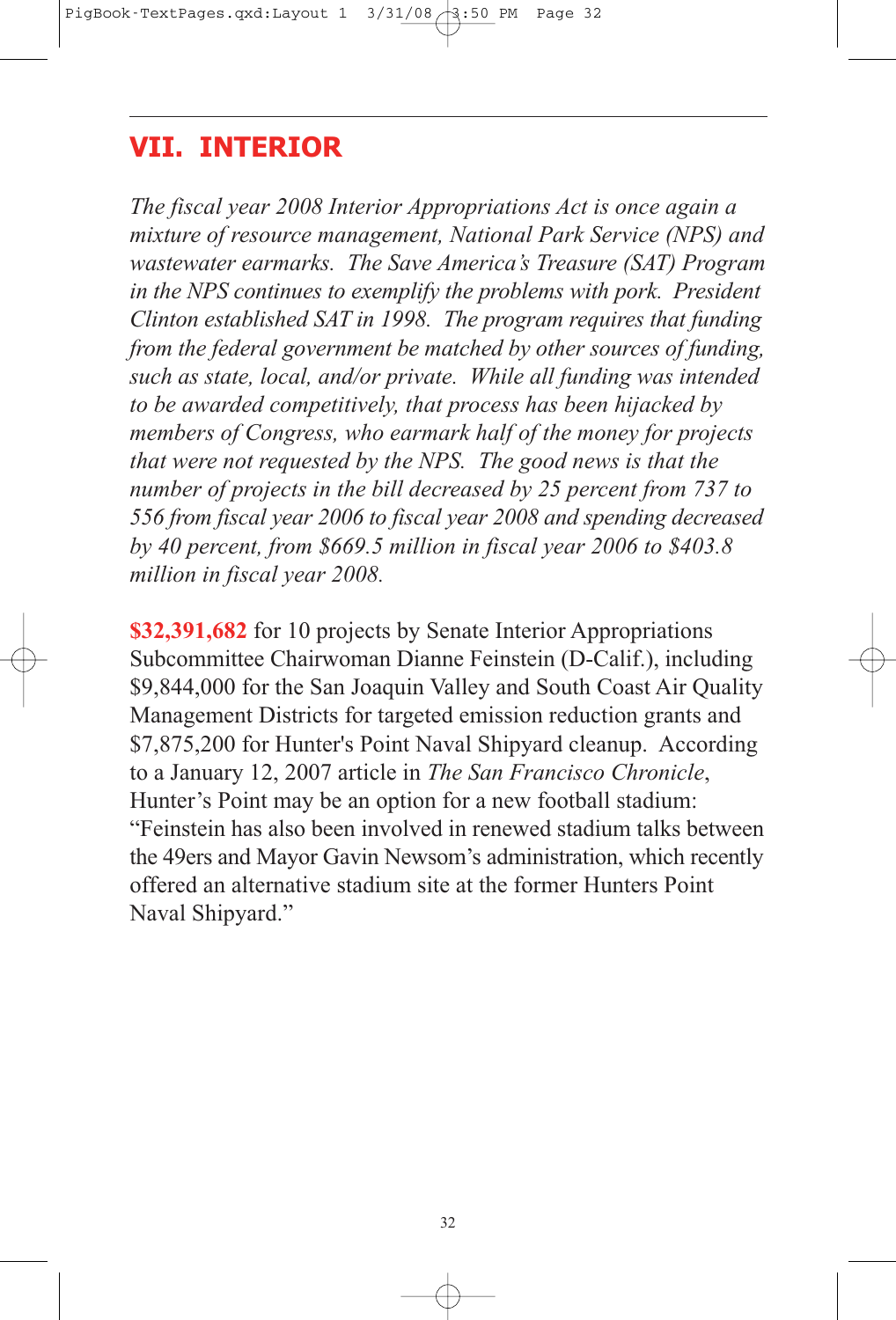# **INTERIOR (continued)**

**\$16,833,240** for eight projects by Senate Interior Appropriations Subcommittee member Ted Stevens (R-Alaska), including: \$3,937,600 for the Tongass Timber Supply Pipeline; \$3,937,600 for the United States Geological Survey Volcano Observatory; \$2,953,200 for the Alaska Conveyance Program; and \$492,200 for the Craig Recreation land transfer.

**\$16,058,517** for 15 projects by Senate Appropriations Committee Chairman Robert Byrd (D-W.Va.), including: \$2,953,200 for the Mingo County Redevelopment Authority for water and sewer improvements; \$1,646,901 for the Wood Education and Resource Center (one of the center's workshops, "Helping the Wood Products Industry Profit From the Next 10 Years," explains exactly why taxpayers would be better off not funding wood research); \$1,830,984 for Monongahela National Forest Road improvements; and \$123,050 for a Mother's Day Shrine in Grafton (population 5,489, with a land area of 3.8 square miles).

**\$8,204,973** for 13 projects by Senate Appropriations Committee Ranking Member Thad Cochran (R-Miss.), including: \$1,525,820 for the Town of Flora for a drinking water and wastewater construction project; \$984,400 for construction at the Okhissa Lake Recreation Area; \$689,080 for the NASA Stennis Space Center to fund healthy forest restoration data; and \$147,660 for the Immanuel Church in Winona.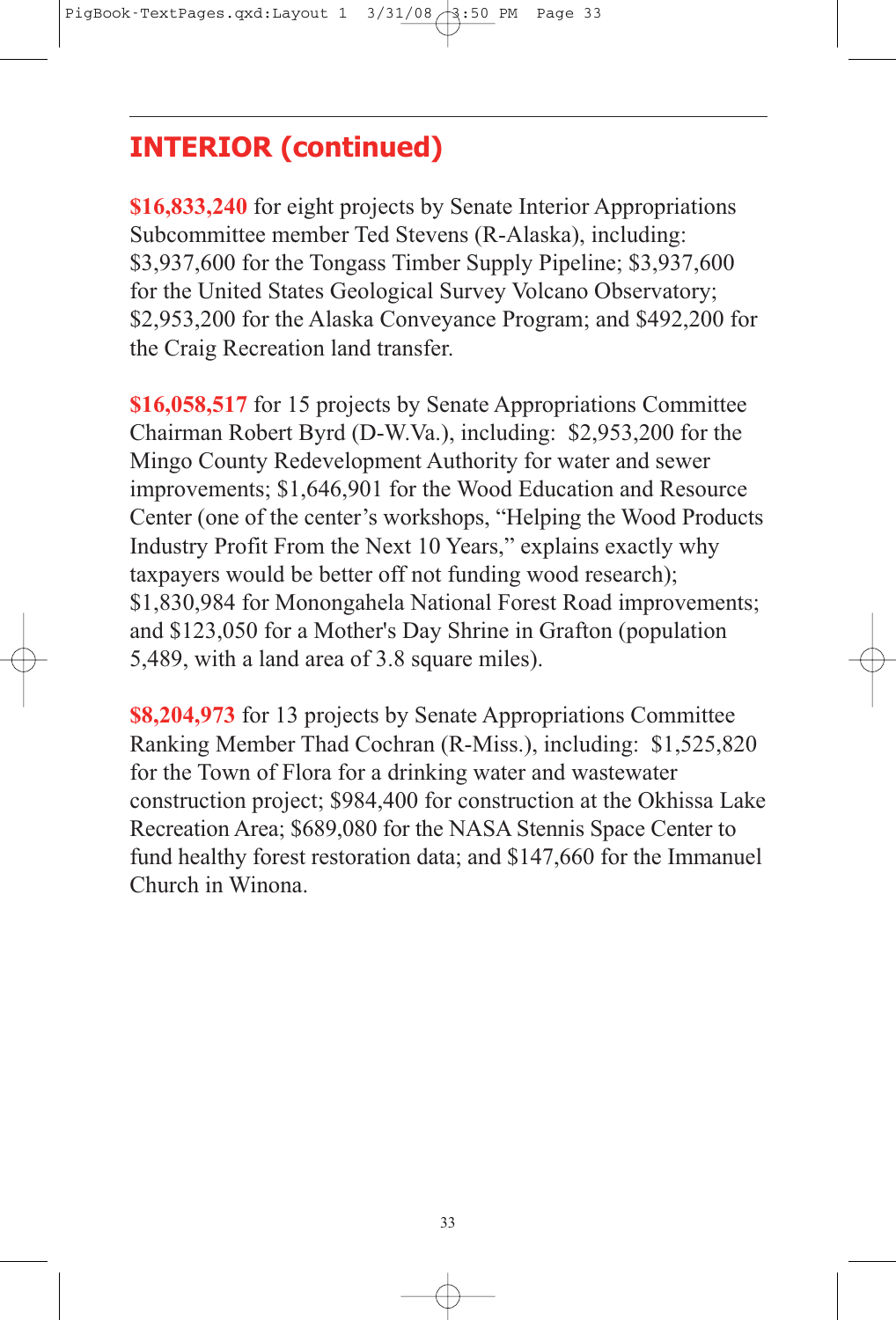### **INTERIOR (continued)**

**\$5,906,400** by Rep. Heath Shuler (D-N.C.) for Great Smokey National Park, North Shore Road Settlement. Taxpayers thought they would be a getting a break when North Carolina porker extraordinaire Charles Taylor lost the 2006 election to Rep. Shuler. While campaigning, Rep. Shuler criticized Taylor's use of earmarks, and upon election, in a December 31, 2006 interview with *US News & World Report,* Shuler said, "We have to find a much better way to balance our budget and use tax dollars much more wisely…And if we don't have the money, then we don't need to spend the money." It did not take long for Rep. Shuler to catch "Potomac Fever" and renounce his pledge to spend money wisely.

**\$4,872,780** for five projects by House Interior Appropriations Subcommittee Chairman Norm Dicks (D-Wash.), including: \$1,968,800 for Mason County for wastewater infrastructure improvements for Belfair; \$1,476,600 for National Fish and Wildlife Foundation endangered species grants; and \$246,100 for Bremerton Public Library restoration.

**\$3,051,640** by Senate Interior Appropriations Subcommittee Ranking Member Larry Craig (R-Idaho): \$1,575,040 for Gold Creek Ranch; \$984,400 for Idaho's strategic plan for managing noxious weeds; \$295,320 for the Chesterfield Schoolhouse; and \$196,880 for the Wilson Theatre in Rupert. According to Idaho Public Television, "In 1998 the citizens of Rupert listed as their top priority the restoring of the Wilson building. 'We have set a tentative date of April 2006, which is the Centennial of the founding of the city of Rupert,'says Earl Corless, a member of the board of directors overseeing construction. 'We would love to have it finished and opened by then.' By January of 2005, the town folks had raised a million dollars. They need a million and a half more." Just not from their own pockets.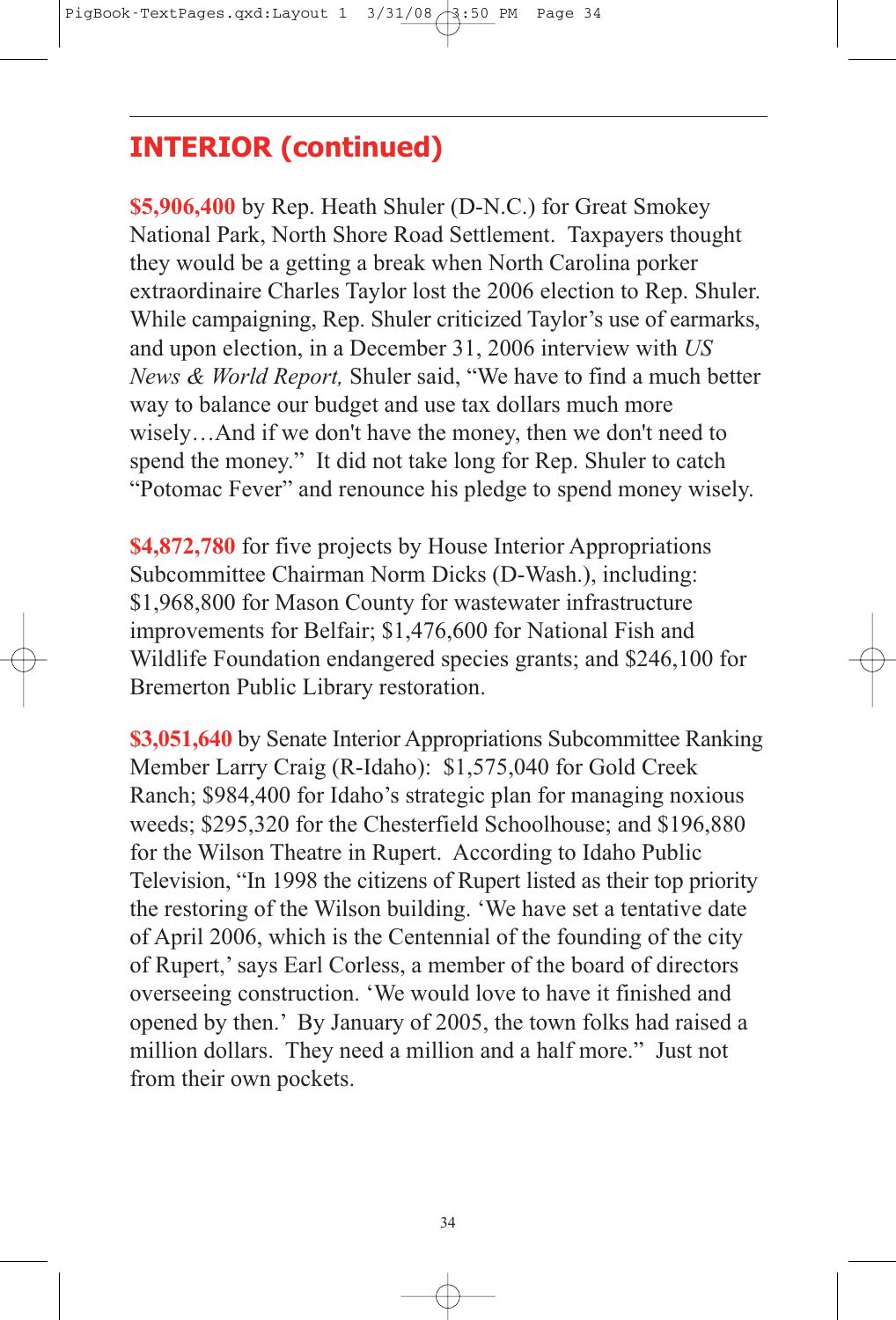### **INTERIOR (continued)**

**\$2,362,560** for six projects by Senate appropriator Richard Durbin (D-Ill.), including: \$836,740 for land acquisition at Shawnee National Forest; \$344,540 for City of Chicago GreenStreets Tree Planting Program (according to Sen. Durbin's website, "The GreenStreets program focuses on improving the quality of urban life through tree planting and care, recycling and open space revitalization. This fifteen year old initiative serves as a successful model of how an investment in urban natural resources conservation can restore deteriorated neighborhoods and enhance public open space."); and \$295,320 for Knox College in Galesburg. Home of the Lincoln-Douglas debates, Knox attracts a large group of politicians including former Attorney General John Ashcroft, and former Secretary of State Madeline Albright. A college of only 1,300 undergraduates, Knox has a \$66.2 million endowment, in addition to an annual tuition bill of nearly \$30,000.

**\$1,698,090** by House Interior Appropriations Subcommittee Ranking Member Todd Tiahrt (R-Kan.): \$1,181,280 for the city of Sedan, Rural Water District Number 4 Chautauqua County for water and wastewater infrastructure; \$295,320 for the Butler County Courthouse; and \$221,490 for the Brown Mansion in Coffeyville. The mansion is believed to be a site of paranormal activity and has recently been popular for ghost hunters looking for a scare.

**\$393,760** by Senate appropriator Tom Harkin (D-Iowa) and House appropriator Tom Latham (R-Iowa) for the City National Bank Building. The privately-owned building was designed by Frank Lloyd Wright and is currently undergoing renovations for the creation of a hotel consisting of 26 guest rooms.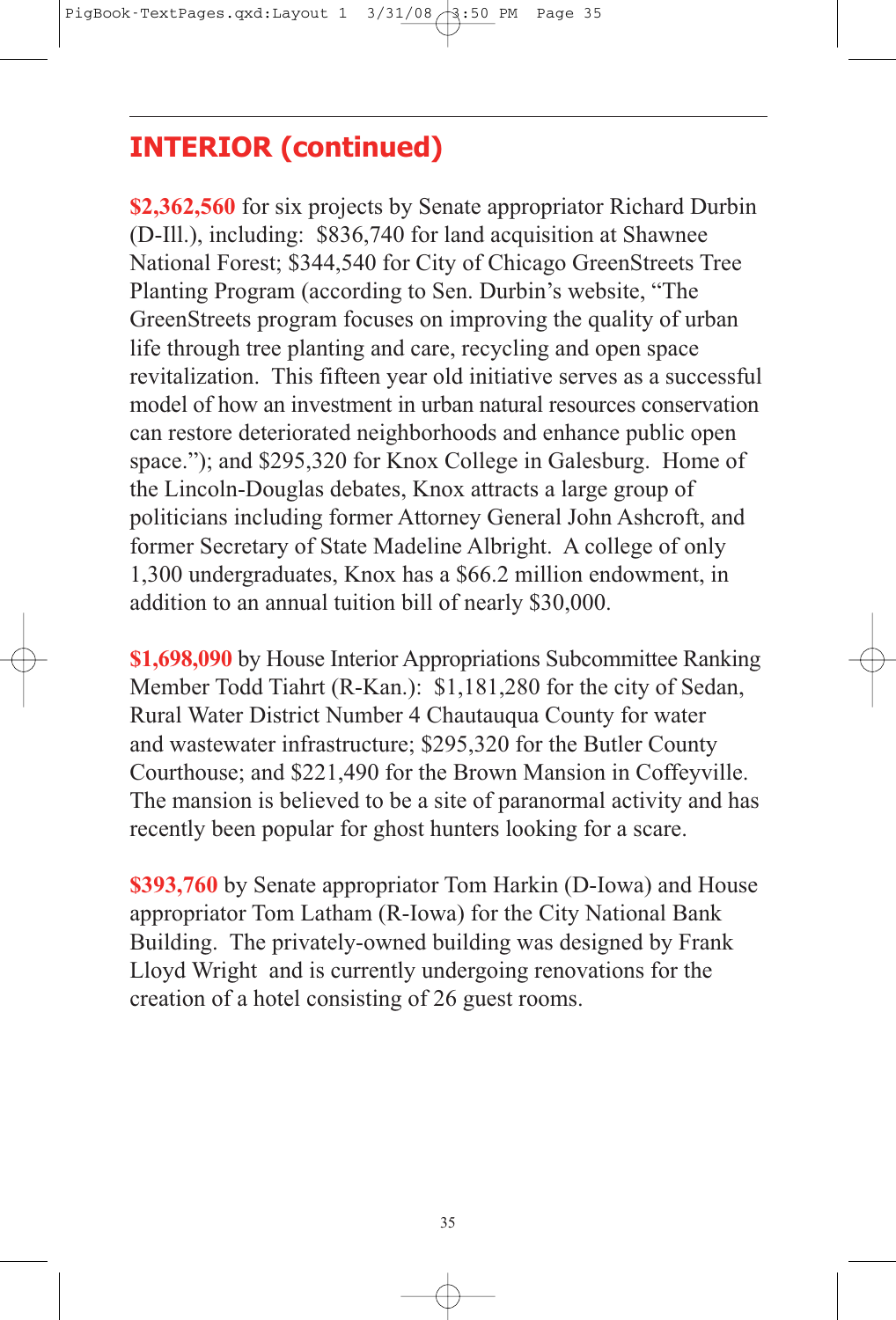### **INTERIOR (continued)**

**\$246,100** by Senate Interior Appropriations Subcommittee member Tim Johnson (D-S.D.) for the Grand Opera House in Dell Rapids. In 2006, the *Argus Leader* in Sioux Falls noted that after an upcoming fundraiser, the building was going to be renovated to be a bar and restaurant.

**\$246,100** by Sens. Joe Biden (D-Del.) and Thomas Carper (D-Del.) for the Grand Opera House in Wilmington. On June 25, 2007, the Opera House announced its 2007-2008 season, featuring performances from artists such as comedian Lewis Black and rock and roll legends David Crosby and Graham Nash. Ticket prices, not tax dollars, should be raised to pay for additional work on the facility.

**\$246,100** by Senate Interior Appropriations Subcommittee Ranking Member Larry Craig (R-Idaho), Sen. Mike Crapo (R-Idaho), and House appropriator Mike Simpson (R-Idaho) for the Idaho sage grouse. According to a February 26, 2008 Associated Press report, "Federal officials will again start gathering information to help determine whether the sage grouse should receive full or partial protection under the Endangered Species Act. The U.S. Fish and Wildlife Service announced the new review Tuesday, two months after a federal judge in Idaho condemned the agency for botching its initial study."

**\$196,880** by House Interior Appropriations Subcommittee member John Doolittle (R-Calif.) for the Oroville Historic State Theater. According to the theater's website, "The Historic State Theater of Oroville is located at 1489 Myers Street, in Downtown Historical Oroville, and is available for Plays, Bands, Movies, Fashion Shows, Musicals, and even Pageants and Meetings." Along with your tax dollars.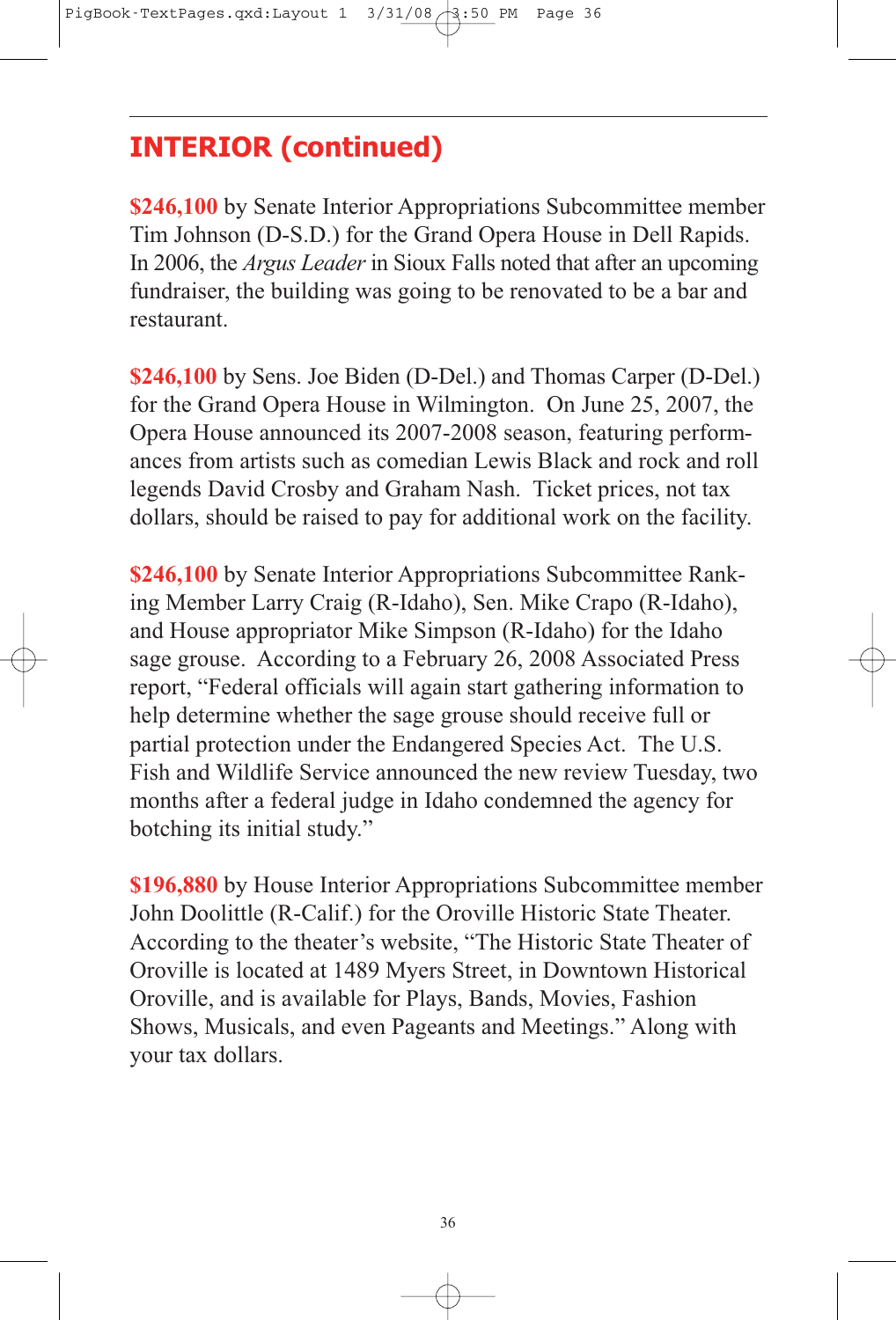# **INTERIOR (continued)**

**\$172,270** by Rep. Jerry Weller (R-Ill.) for the Scottish Rite Temple in Bloomington. The Temple was originally constructed in 1921 as a ballroom and theatre. However, in 2000, it was in need of preservative construction; as a result the City Council of Bloomington approved a  $\frac{1}{4}$ -cent sales tax increase to fund the project. This sales tax increase was extended in 2003 until 2025 to ensure funding (apparently not sufficient) for the Temple.

**\$147,660** by House appropriator Ben Chandler (D-Ky.) for the restoration of Merchant's Row, a surviving nineteenth century town adjacent to the Perryville Battlefield. Sites included in the preservation project are a mill, a building referred to as "the Opera House" (which never housed an opera), several homes, and a cave.

**\$98,440** by House appropriator Chaka Fattah (D-Pa.) and Rep. Robert Brady (D-Pa.) for the Philadelphia Art Museum. At the end of 2004 (the latest available), the Philadelphia Art Museum had net assets in excess of \$300 million.

**\$98,440** by House appropriator Chet Edwards (D-Texas) for the Granbury Historic Opera House Theater. Shows slated for 2008 include *Annie Get your Gun* and *The Music Man*. Trouble, oh we got trouble, right here in River City! With a capital "T" That rhymes with "P" And that stands for Pork.

**\$98,440** by House appropriator Peter Visclosky (D-Ind.) for St. Joseph's College Theatre renovation in Rensselaer. One of the theatre's fundraising campaigns is "Name a seat," in which different contribution levels have different naming potentials. For example, \$15,000 gets your name on one of four entrances/aisles. For \$100,000 you get a stage named after you. The main stage should be named "Porky."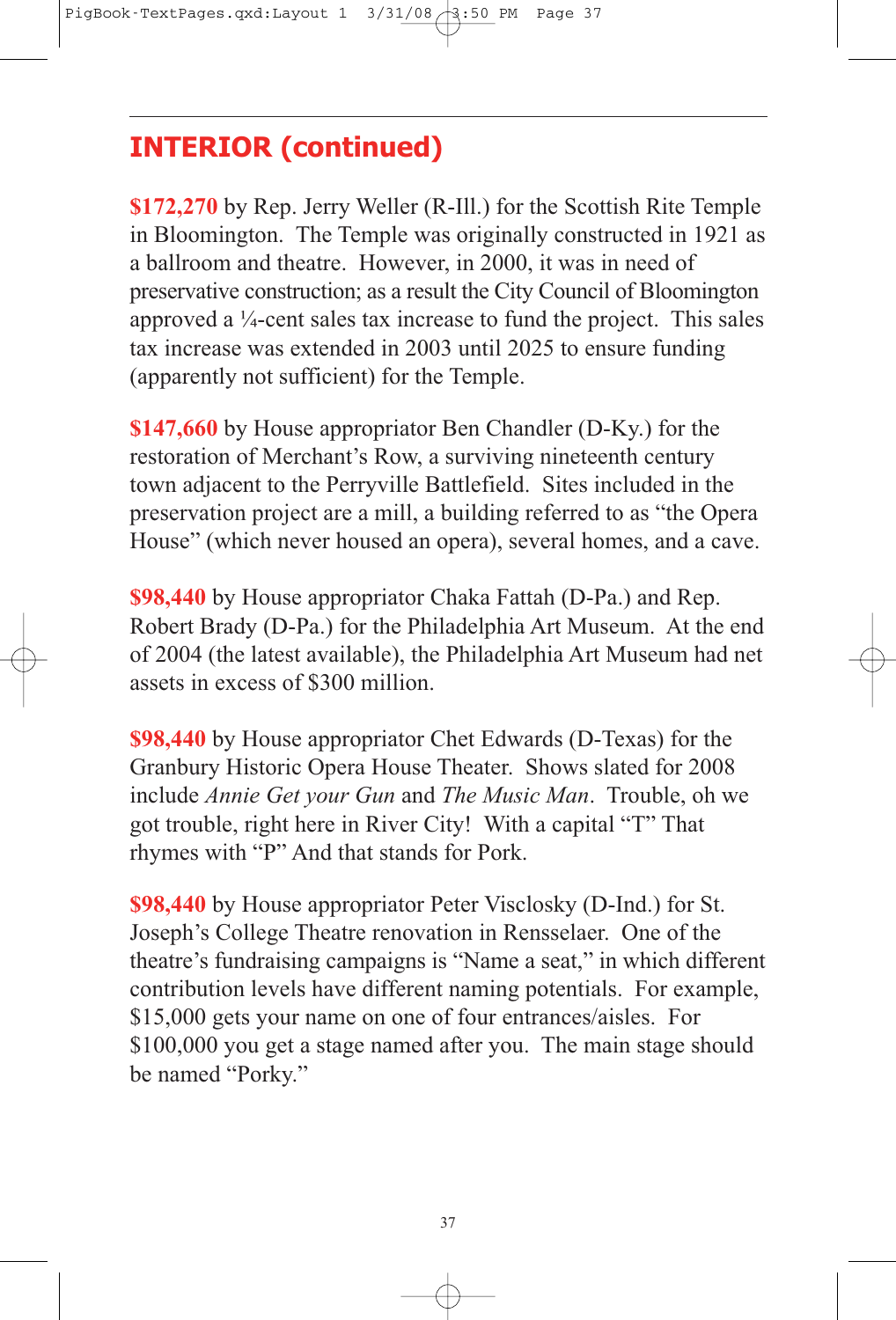# **VIII. LABOR, HEALTH AND HUMAN SERVICES, AND EDUCATION (LABOR/HHS)**

*The fiscal year 2008 Labor/HHS Appropriations Act had more projects but less spending than in fiscal year 2006, the last year such a bill was passed by Congress. In fiscal year 2006, the thenchairman of the Senate Labor/HHS Appropriations Subcommittee, Arlen Specter (R-Pa.) told his colleagues there would not be any earmarks in the bill. Nonetheless, CAGW uncovered 51 earmarks worth \$1.8 billion. In fiscal year 2008, Sen. Specter showed no restraint whatsoever in regard to his earmarks, bringing home 116 projects, or 302 percent greater than the next largest amount (35) by an individual lawmaker. His bounty helped increase the number of projects by 4,300 percent, from 51 in fiscal year 2006 to 2,244 in fiscal year 2008, while the cost decreased 40.1 percent, from \$1.8 billion to \$1 billion.*

**\$93,416,000** for 35 projects by Senate appropriator Ted Stevens (R-Alaska), including: \$33,907,000 for the Alaska Native Educational Equity Education Act; \$6,875,000 for the Denali Commission for job training activities under the Denali Commission Act of 1998; \$243,000 for the Alaska Native Heritage Center in Anchorage for a partnership with Koahnic Broadcasting for a Native Values project; \$243,000 for a marine ecosystem education program at the Alaska Sealife Center in Seward; and \$243,000 for the Fairbanks North Star Borough School District to expand the PLATO learning program.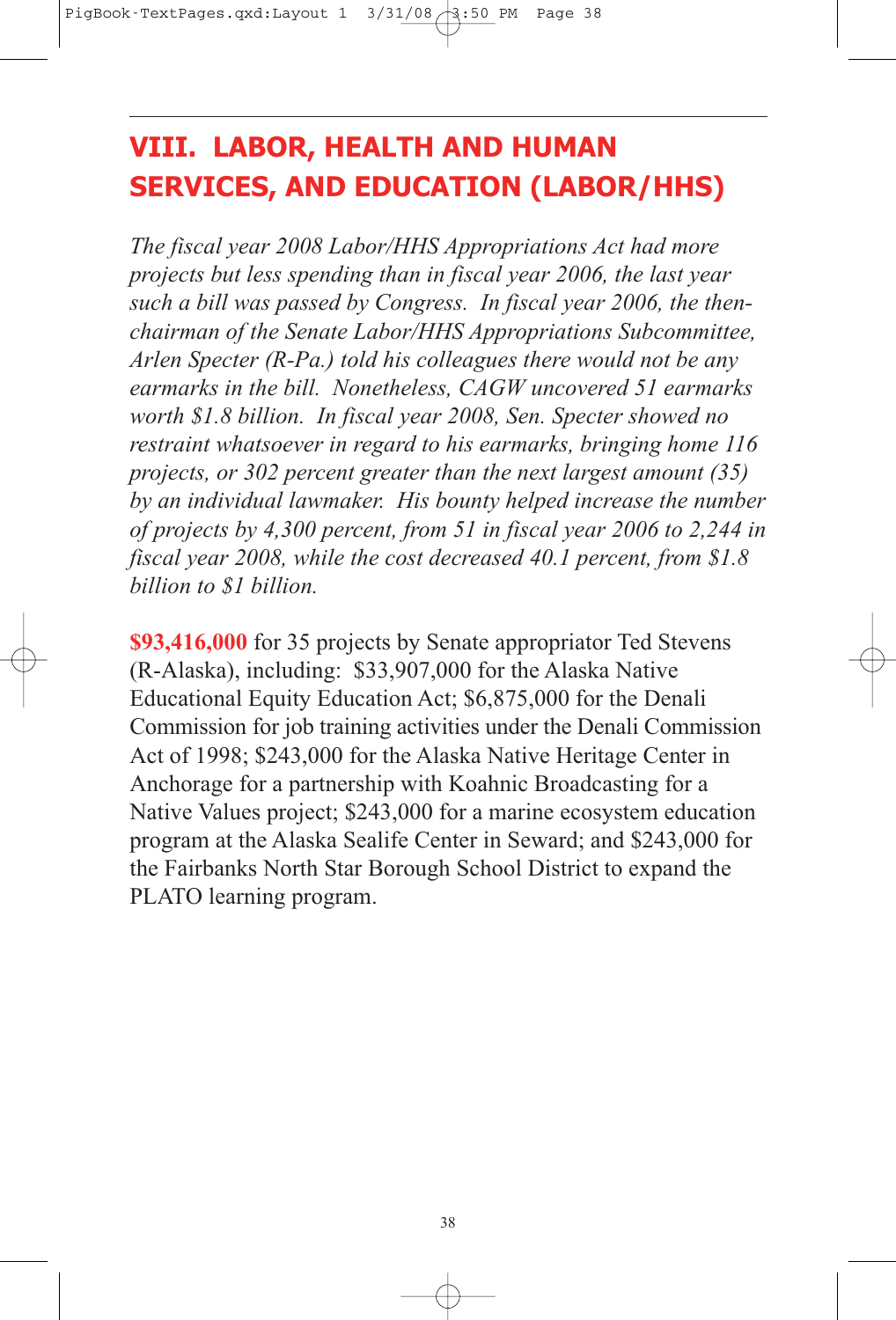**\$42,672,000** for 25 projects by Senate Appropriations Committee Ranking Member Thad Cochran (R-Miss.), including: \$4,875,000 for the University of Mississippi for Phase II of the National Center for Natural Products Research; \$487,000 for workforce training in Marine Composite at the University of Southern Mississippi in Hattiesburg; \$975,000 for Mississippi State University for digital conversion at the Wise Center-Broadcast Facility; and \$195,000 for an international study abroad program at Tougaloo College, which has an endowment of \$4.7 million.

**\$40,430,050** for 44 projects by Senate Labor/HHS Appropriations Subcommittee Chairman Tom Harkin (D-Iowa), including: \$6,337,000 for two earmarks for the Iowa Department of Education to continue the Harkin Grant Program; \$1,500,000 for the AFL-CIO Working for America Institute (dedicated to creating jobs and strengthening communities); \$731,000 for the Presidential Timeline Project at the Lyndon Baines Johnson Foundation in Austin (which provides digitized information from presidential libraries); \$390,000 for the support of the residency program at Cedar Rapids Symphony Orchestra; \$316,000 for a best practices initiative on lower back pain at Palmer College of Chiropractice in Davenport (giving taxpayers a big pain just below the back); \$146,000 for the Italian-American Cultural Center of Iowa in Des Moines for exhibits, multimedia collections, and displays; and \$97,000 for Iowa Games in Ames to continue the Lighten Up Iowa Program, which instructs individuals on how to lead a healthy lifestyle.

Sen. Harkin has long been a determined crusader for pork. In a November 25, 2006 *New York Times* article, he claimed, "I happen to be a supporter of earmarks, unabashedly. But I don't call them earmarks. It is 'Congressional directed spending.'" This proclamation earned Sen. Harkin CAGW's Porker of the Month award for December, 2006.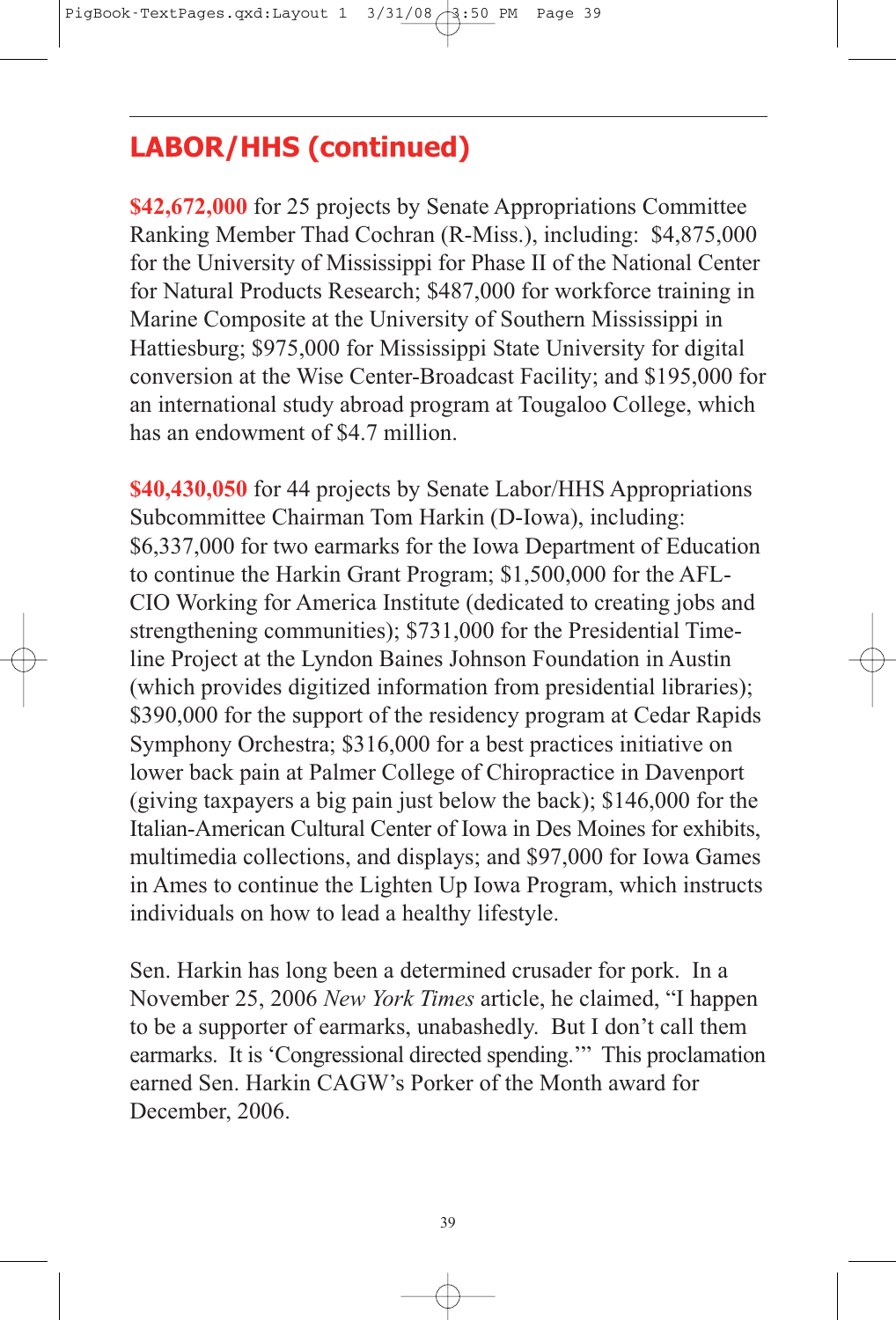**\$13,419,000** for 116 projects by Senate Labor/HHS Appropriations Subcommittee Ranking Member Arlen Specter (R-Pa.), including: \$853,000 for 25 projects for organizations in Pennsylvania for abstinence education and related services; \$87,000 for job training programs at Women Work! in Pittsburgh; \$87,000 for a supercomputing facility at Duquesne University of the Holy Spirit in Pittsburgh; \$87,000 for a fuel-cell coalmine vehicle demonstration project at United Mine Workers of America in Fairfax, Virginia; and \$73,000 for a truancy reduction initiative at Community Empowerment Association, Inc., in Pittsburgh.

**\$9,089,000** by Senate Labor/HHS Appropriations Subcommittee member Richard Shelby (R-Ala.) and Rep. Jo Bonner (R-Ala.) for construction, renovation, and equipment at the University of Alabama in Tuscaloosa. A press release appearing on Sen. Shelby's website on June 21, 2007 specified that a "70,000 square foot interdisciplinary health services building" would be constructed at his alma mater using Health Resources and Services Administration (HRSA) money. A 2005 ExpectMore.gov assessment of HRSA earmarks found that they "are not subject to a competitive or merit-based process to ensure higher priorities are funded first" and "divert people and associated financial resources from HRSA's core mission activities." While this project earned Sen. Shelby CAGW's Porker of the Month award for October, 2007, taxpayers can hope that Rep. Bonner, the newest member of the House Appropriations Committee, can avoid having his name adorn a similar award in the future.

**\$8,012,000** for 39 projects for museums, including:

**\$341,000** by Sen. Saxby Chambliss (R-Ga.) and Rep. Jim Marshall (D-Ga.) for educational programs at the Museum of Aviation Foundation in Warner Robins.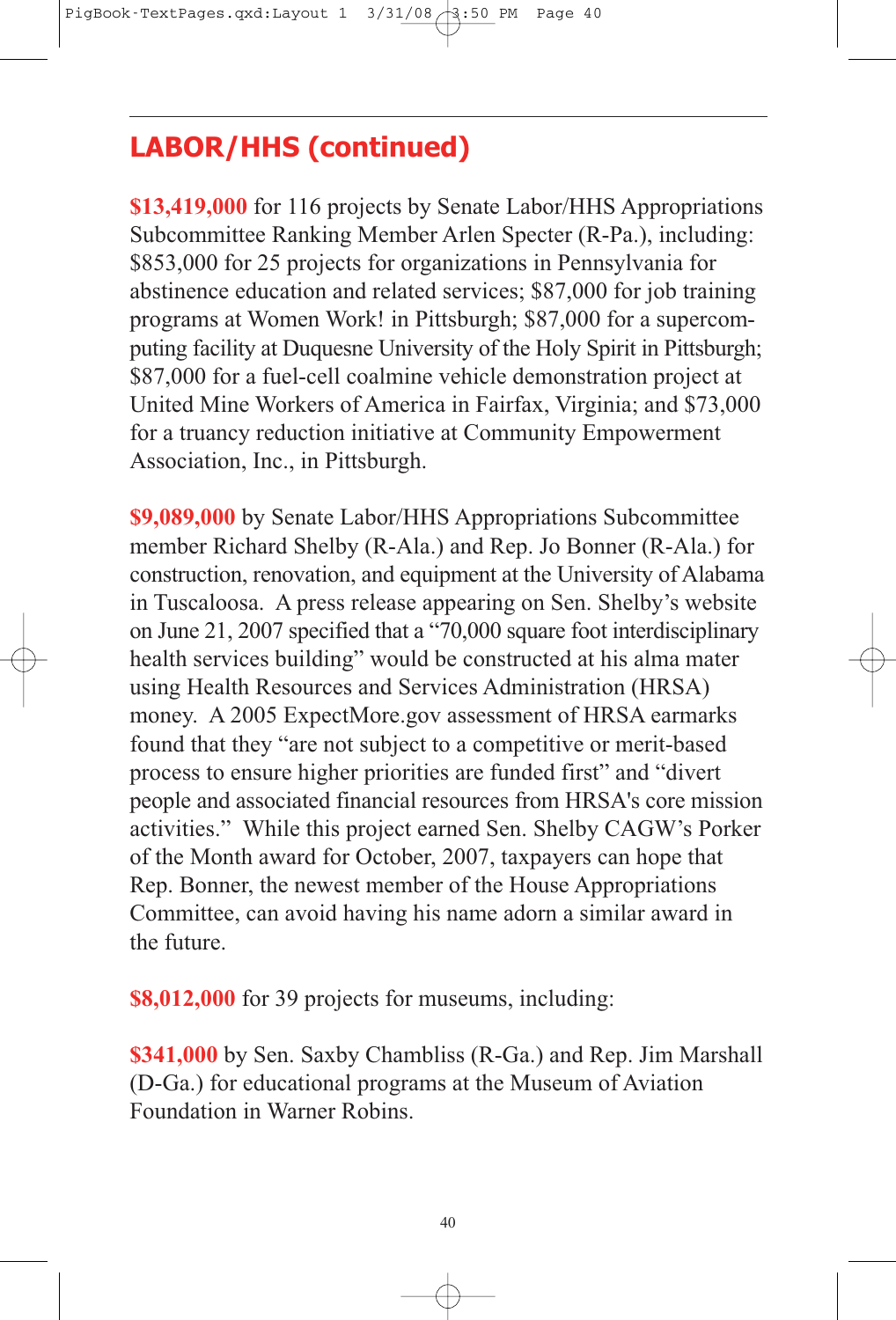**\$292,000** by Senate Labor/HHS Appropriations Subcommittee Chairman Tom Harkin (D-Iowa) for exhibits, education programs, community outreach, and/or operations at the Figge Foundation. The V.O. Figge and Elizabeth Kahl Figge Charitable Foundation contributed \$13 million of the \$46.9 million necessary to create the privately run Figge Art Museum. The rest was received from private donors; Vision Iowa, a state program that funds recreational, cultural, educational, or entertainment facilities; and River Renaissance, a redevelopment program in Davenport, the location of the museum. After receiving funding from private interests as well as from city and state governments, the museum was ultimately reliant on pork as well. The Figge Foundation should have completed this process without involving federal taxpayers.

**\$206,000** by Senate appropriator Robert Bennett (R-Utah) for the Museum of Utah Art & History in Salt Lake City to improve technology and exhibit preparation.

**\$146,000** by Majority Leader Steny Hoyer (D-Md.) for exhibits and educational programs at the College Park Aviation Museum.

**\$126,000** by House Labor/HHS Appropriations Subcommittee member Ralph Regula (R-Ohio) and Sen. George Voinovich (R-Ohio) for the Bibliographical Society of America in New York for the First Ladies Museum in Canton and for the First White House Library Catalogue. The museum was founded by Rep. Regula's wife, Mary Regula, while his daughter, Martha Regula, is the director.

**\$82,000** by Senate appropriator Dianne Feinstein (D-Calif.), Sen. Barbara Boxer (D-Calif.), and Rep. Diane Watson (D-Calif.) for education and outreach at the Los Angeles Craft and Folk Art Museum.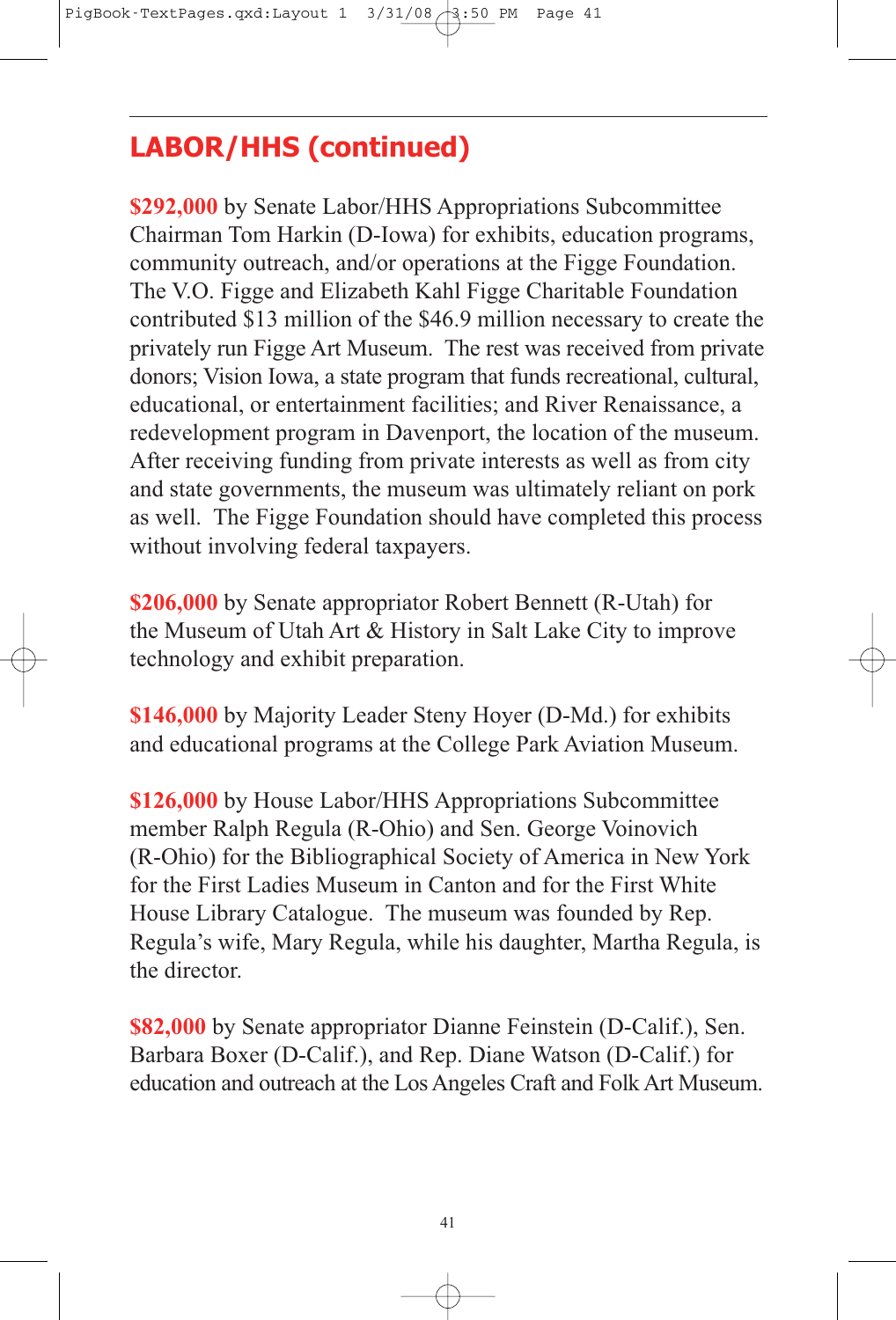**\$1,950,000** by Rep. Charles Rangel (D-N.Y.) for a library and archives at the Charles B. Rangel Center for Public Service at The City College of New York. This "Monument to Me" has caused some problems for the 19-term representative. The project was challenged on the House floor on July 19, 2007 by second-term Rep. John Campbell (R-Calif.), who said, "You don't agree with me or see any problem with us, as members, sending taxpayer funds in the creation of things named after ourselves while we're still here?" Rep. Rangel responded, "I would have a problem if *you* did it, because I don't think that *you've* been around long enough that having your name on something to inspire a building like this in a school." Ego and taxpayer dollars clearly do not mix.

**\$438,000** by House Majority Leader Steny Hoyer (D-Md.) for education activities at the In Tune Foundation Group. According to a December 10, 2007 *Washington Post* article, the director, other current and former employees of In Tune, and their families have donated at least \$31,000 to Rep. Hoyer's political action committee from 2004 to 2006. In the same article, Rep. Hoyer stated, "If you support something…either through legislative language or verbal support or appropriated dollars, what happens is the proponents of those objectives wind up saying they want to support you." He added, "Sometimes it's a question of which is the chicken and which is the egg." Sometimes you can be both.

**\$390,000** by Sens. Hillary Clinton (D-N.Y.) and Charles Schumer (D-N.Y.), and Rep. Jerrold Nadler (D-N.Y.) for Jazz at Lincoln Center in New York. The center's website states: "Jazz – we play it, we teach it, we write it, we dance it, we sing it, we present it, we photograph it, we film it, we produce it, we archive it, we record it, we broadcast it, we commission it, we celebrate it, we love it, we share it." Perhaps they should pay for it, too.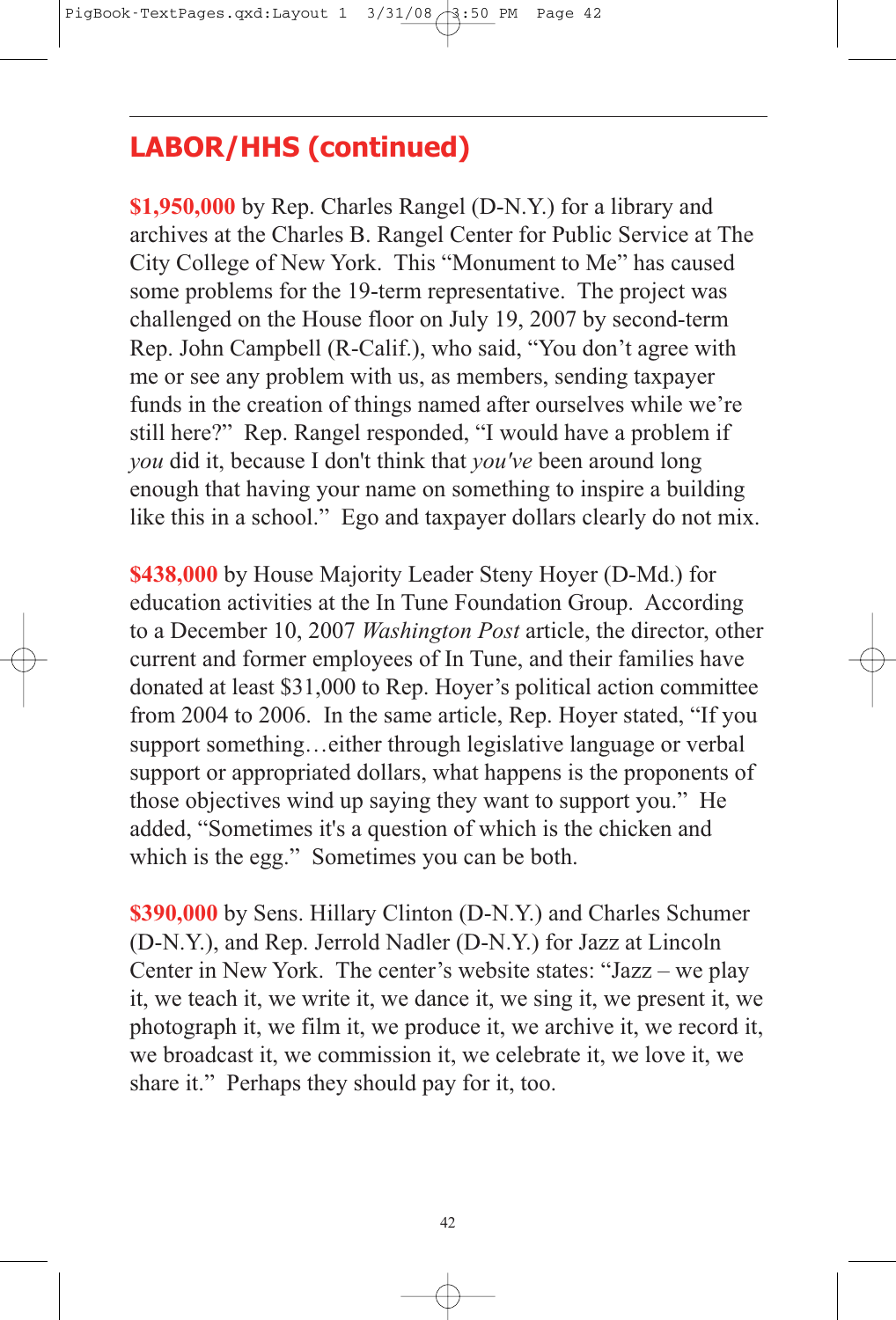### **IX. LEGISLATIVE BRANCH**

*Earmarks in the Legislative Branch Appropriations Act do not tend to make headline news. But, there is still no bill too big or too small for appropriators to insert at least a few morsels of pork. The number of projects decreased by 71 percent, from 14 in fiscal year 2006 to 4 in fiscal year 2008. The amount of pork dropped by 98 percent, from \$19.8 million in fiscal year 2006 to \$400,000 in fiscal year 2008.*

**\$150,000** by Senate Legislative Branch Appropriations Subcommittee member Richard Durbin (D-Ill.), House Legislative Branch Appropriations Subcommittee member Ray LaHood (R-Ill.), and House appropriator Jesse Jackson, Jr. (D-Ill.) for the Abraham Lincoln Bicentennial Commission, which seeks to inspire Lincoln observances until his bicentennial birthday in 2009. In Lincoln's Gettysburg Address, he said "all men are created equal." When it comes to earmarks, appropriators are not equal to other members of Congress. Since 2001, \$2.5 million in pork has been spent at the federal level for Lincoln's birthday celebration. In addition, eight states have created commissions honoring the former president with countless millions in state tax dollars.

**\$125,000** by Senate Appropriations Committee Ranking Member Thad Cochran (R-Miss.) and House appropriator Roger Wicker (R-Miss.) for the University of Mississippi music archives.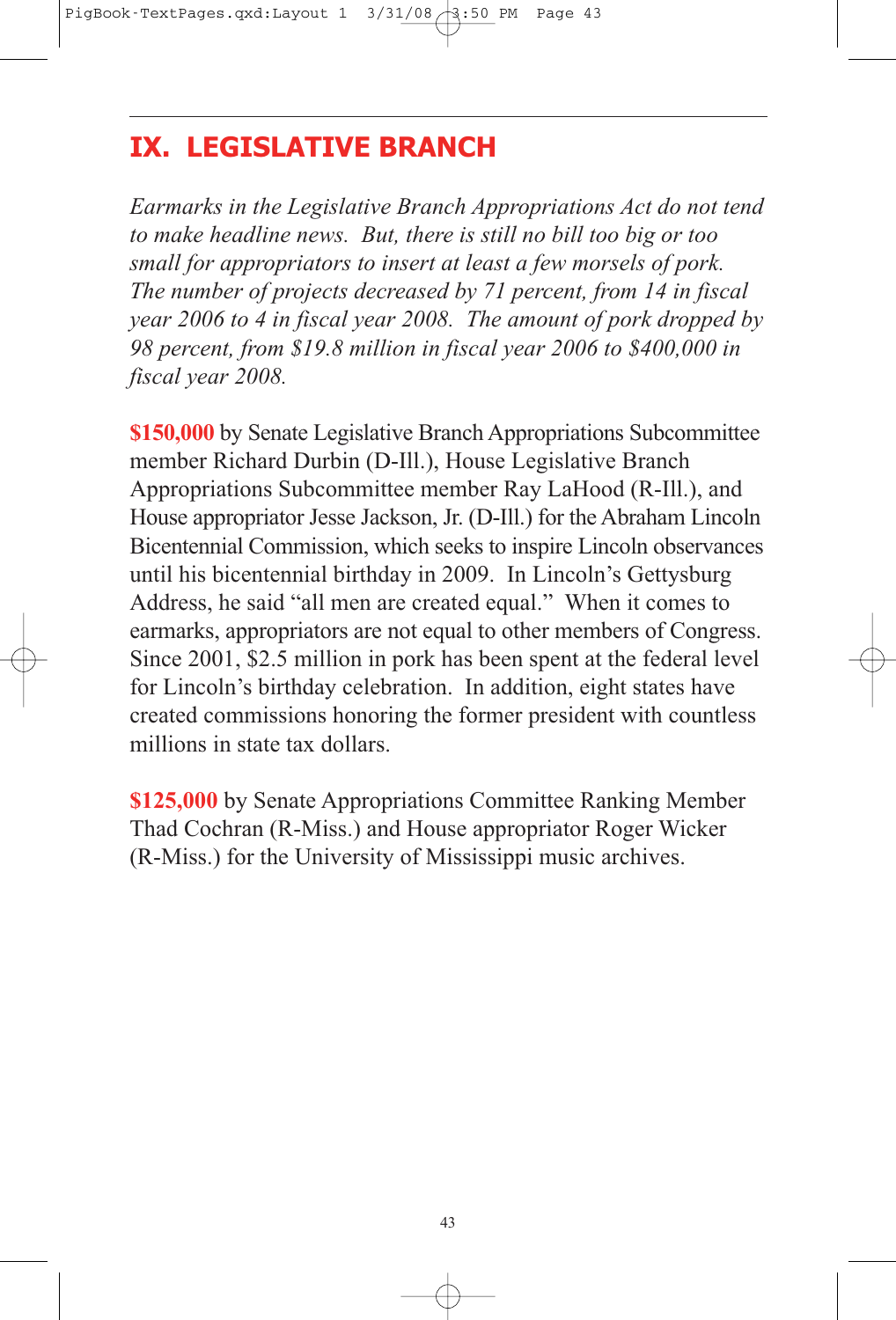## **X. MILITARY CONSTRUCTION**

*While funding for the war on terrorism remains a priority, so too does Congress's penchant for pork. The fiscal year 2008 Military Construction, Department of Veterans Affairs, and Related Agencies Appropriations Act saw an increase of 32.6 percent in projects, from 144 in fiscal year 2006 to 191 in fiscal year 2008, while dollar amounts increased 13.1 percent, from \$1 billion in fiscal year 2006 to \$1.2 billion in fiscal year 2008.*

**\$36,900,000** for four projects funding chapels, including: \$11,600,000 by Rep. Nancy Boyda (D-Kan.) for phase I of the chapel complex at Fort Leavenworth; \$10,400,000 by Rep. Ike Skelton (D-Mo.) for a chapel at Fort Leonard Wood; \$9,000,000 by Senate Military Construction Appropriations Subcommittee member Mitch McConnell (R-Ky.), House appropriator Zach Wamp (R-Tenn.), Rep. Marsha Blackburn (R-Tenn.), Rep. John Tanner (D-Tenn.), and Rep. Edward Whitfield (R-Ky.) for a chapel center at Fort Campbell; and \$5,900,000 by Rep. Randy Forbes (R-Va.) for a unit chapel at Fort Lee.

**\$6,700,000** for two projects funding fitness centers: \$5,800,000 by Rep. Mike Conaway (R-Texas) for an addition to a fitness center at Goodfellow Air Force Base and \$900,000 by House Military Construction Appropriations Subcommittee member Patrick Kennedy (D-R.I.) for a fitness center at Naval Station Newport.

**\$5,200,000** by House appropriator Ciro Rodriguez (D-Calif.) for a student activity center and library at Laughlin Air Force Base.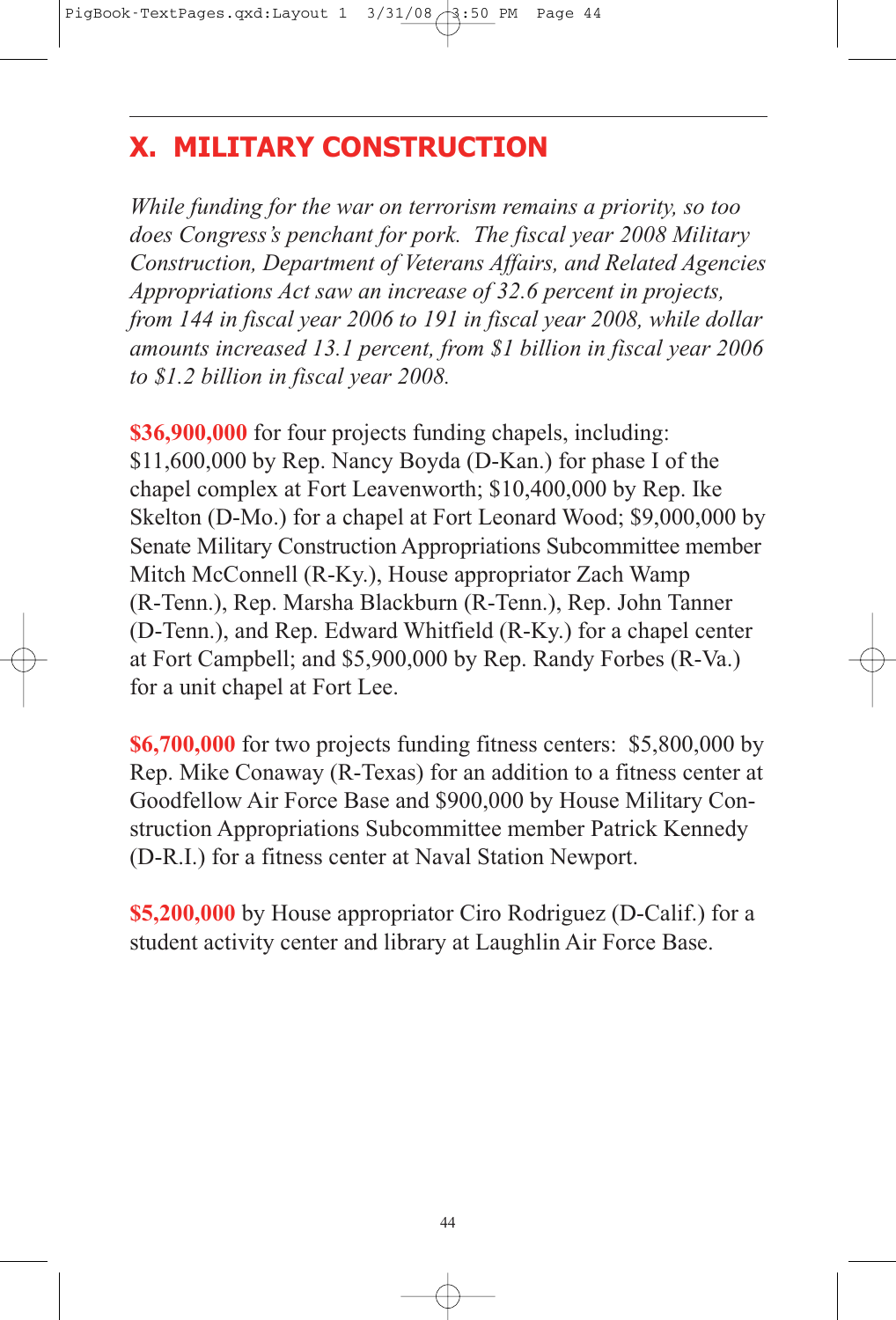### **MILITARY CONSTRUCTION (continued)**

**\$4,800,000** by House Appropriations Committee Ranking Member Jerry Lewis (R-Calif.) for air conditioning at Vista Del Sol, Twentynine Palms.

**\$1,500,000** by Sen. Bill Nelson (D-Fla.) for a dining facility at Camp Rudder.

**\$750,000** by Senate Military Construction Appropriations Subcommittee member Jack Reed (D-R.I.) for a bachelor quarters addition at Naval Station Newport. According to its website, Newport's Bachelor Housing is a "Zumwalt Award winning 5-star facility with a state-of-the-art waterfront Conference Center." In December, 2005 the facility received the Performance Plus Gold Pineapple Achievement Award for excellence in training and guest satisfaction from the American Hotel and Lodging Association Educational Institute.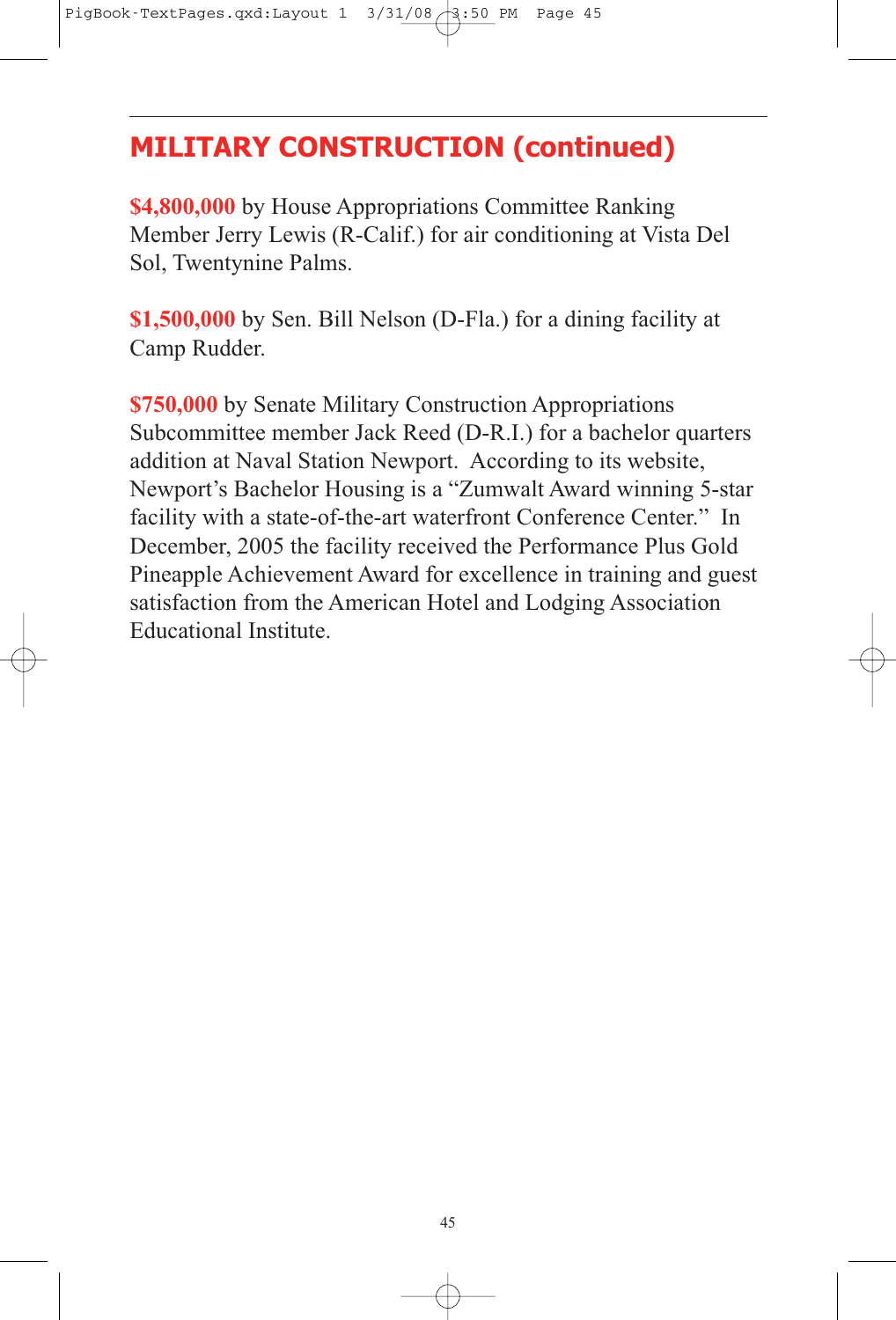### **XI. STATE AND FOREIGN OPERATIONS**

*Although the House and Senate certified this section of the Consolidated Appropriations Act, 2008 to be "earmark free," there are 10 earmarks worth \$76.3 million lurking in the report. State and Foreign Operations Appropriations pork spending decreased by 29 percent, from \$107.7 million in fiscal year 2006 to \$76.3 million in fiscal year 2008. The number of projects decreased by 37.5 percent, from 16 in fiscal year 2006 to 10 in fiscal year 2008.*

**\$16,700,000** added by the Senate for the International Boundary and Water Commission (IBWC). The IBWC's mission is "to provide binational solutions to issues that arise during the application of United States-Mexico treaties regarding boundary demarcation, national ownership of waters, sanitation, water quality, and flood control in the border region." One particular project, a proposed sewage treatment plant in Tijuana, raises questions about the IBWC's effectiveness. According to an op-ed in *The San Diego Union Tribune* on February 14, 2007, "Formed in 1944, the IBWC in 1999 built a treatment plant in San Ysidro. But it was late and over-budget, and its discharge still violated the Clean Water Act. This created an opening for Bajagua, a group of North County investors with a bold proposal to build a larger, better and cheaper plant in Tijuana. The IBWC quickly rejected the idea, because the agency wanted more money from Congress to upgrade its new plant."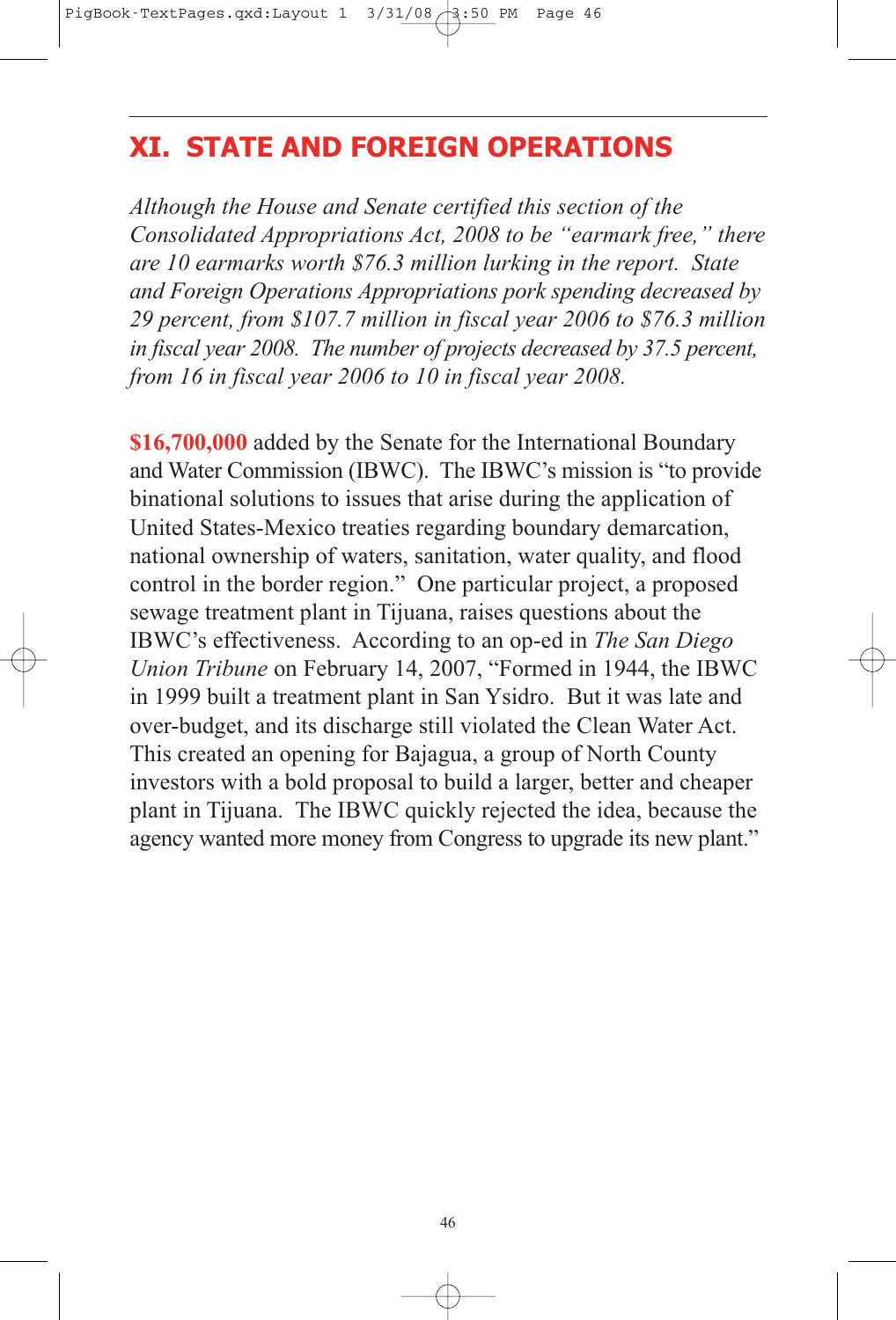### **STATE AND FOREIGN OPERATIONS (continued)**

**\$14,878,000** added by the House for the International Fund for Ireland (IFI). IFI, established in 1986, is an organization whose objectives are to promote economic and social advance and to encourage contact, dialogue and reconciliation between nationalists and unionists throughout Ireland. Despite the fact that peace has broken out in Ireland and the Irish economy is the strongest in Europe, U.S. taxpayers continue to fund Sesame Workshop, a shorter Northern Ireland version of Sesame Street; Ben & Jerry's; a "conference to highlight development opportunities for chefs;" and two three-star hotels, one of which is no longer in business. CAGW has identified \$249.6 million for this project since 1995.

**\$3,000,000** added by the Senate for the Kimberly Process. According to the Global Policy Forum (GPF), the Kimberly Process was initiated in 2000 to set up "an internationally recognized certification system for rough diamonds and establishing national import/export standards. In November 2002, 52 governments ratified and adopted the Kimberly Process Certification Scheme, which was fully implemented in August 2003." The GPF called the system "flawed from the beginning " because it is voluntary and self-regulated. Both the Word Diamond Council and governments that signed on to the certification process have failed to monitor and regulate the diamond trade, according to the GPF.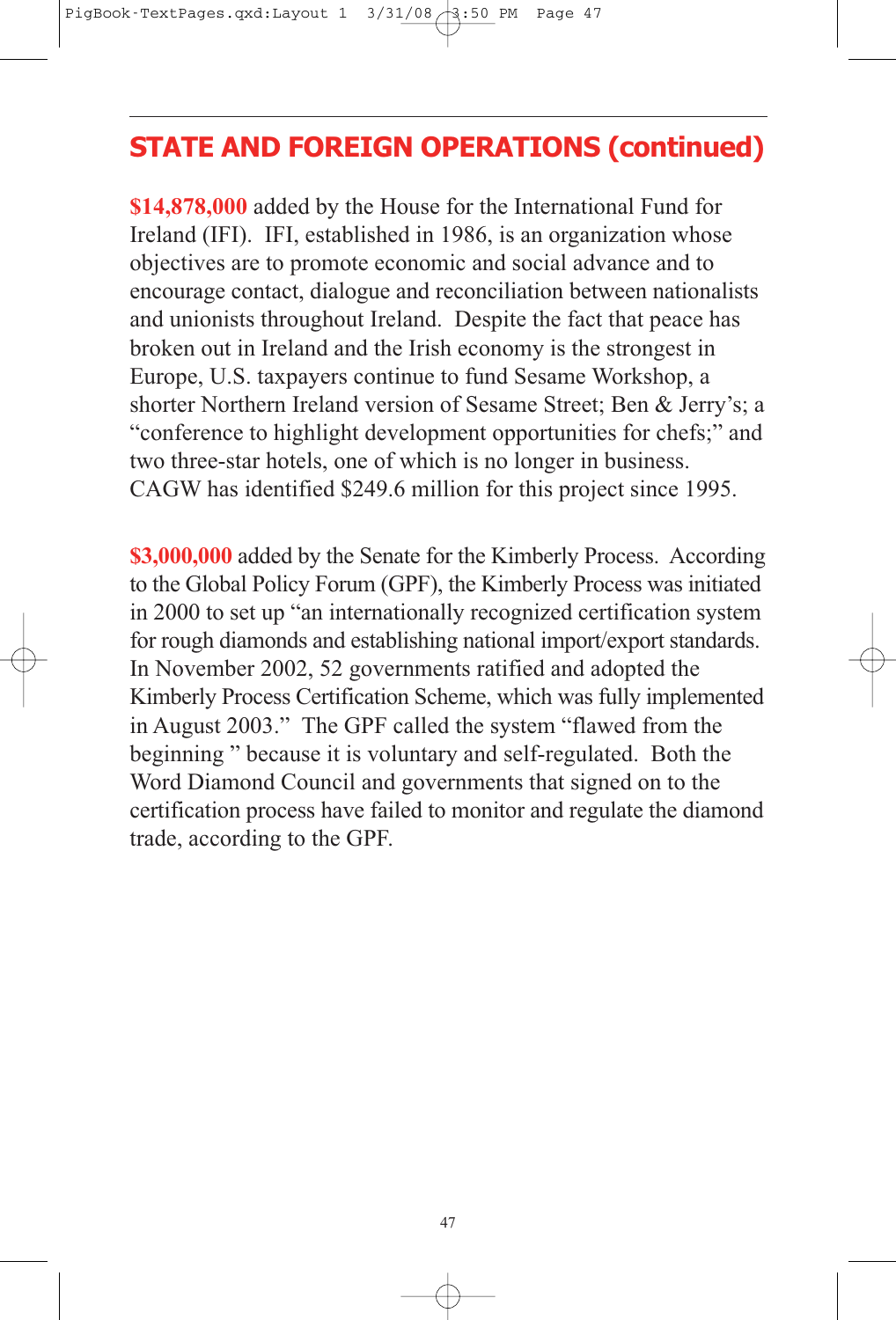# **XII. TRANSPORTATION/HOUSING AND URBAN DEVELOPMENT (THUD)**

*The fiscal year 2008 THUD Appropriations Act saw a 56 percent decrease in dollar amounts, from \$3.6 billion in fiscal year 2006 to \$1.6 billion in fiscal year 2008, while projects decreased by 25 percent, from 2,707 in fiscal year 2006 to 2,031 in fiscal year 2008. Despite this progress, all earmarks adversely impact an agency's ability to carry out its mission. A September 7, 2007 report by the U.S. Department of Transportation Inspector General that studied the earmarks in the fiscal year 2006 Transportation Appropriations Act stated, "Many earmarked projects considered by the agencies as low priority are being funded over higher priority, non-earmarked projects." The report continued, "Funding these new low priority projects in FY 2006 added to the already substantial backlog of replacement projects from earmarks in prior fiscal years and caused FAA [Federal Aviation Administration] to delay the planning of its higher priority replacement projects by at least 3 years."*

**\$37,681,000** for 23 projects by Senate Appropriations Committee Ranking Member Thad Cochran (R-Miss.), including: \$2,940,000 for bus and bus facilities at the Coast Transit Authority; \$2,940,000 for expansion of a section of Highway 9 to four lanes; \$1,470,000 for the Statesman Boulevard and Trail; \$196,000 for the Southern Cultural Heritage Foundation in Vicksburg for renovation of the Southern Cultural Heritage Center Auditorium; \$196,000 for construction of a multipurpose facility in Marietta; and \$196,000 for the Taylor Hall Renovation Project in the city of Grenada.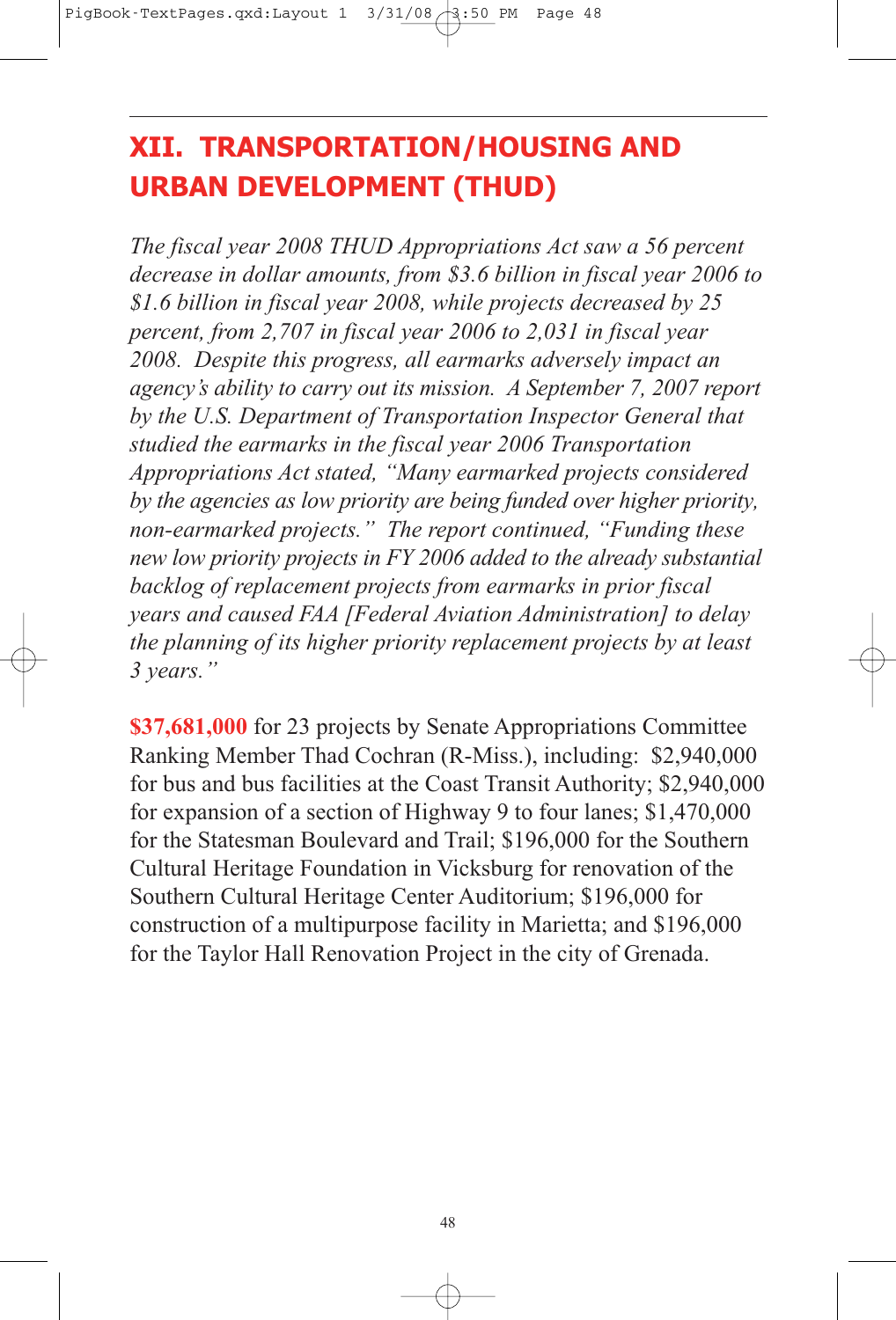**\$33,005,420** for 35 projects by Senate appropriator Christopher "Kit" Bond (R-Mo.), including: \$1,470,000 for statewide bus and bus facilities; \$551,250 for the Heart of America Bicycle/Pedestrian Bridge; \$367,500 for improvements to Downtown Square Street in Grant City; \$367,500 for redevelopment of the 11th and Grand neighborhood in Kansas City; and \$183,750 for restoration of the Poplar Bluff Historic Depot.

**\$18,071,200** for 17 projects by House appropriator John Olver (D-Mass.), including: \$5,880,000 for development and construction of the MBTA Fitchburg to Boston Rail Corridor Project; \$1,470,000 for downtown streetscape in Pittsfield; \$784,000 for the Franklin Regional Transit Center; \$735,000 for MART bus and commuter facilities; \$269,500 for the Barrington Stage Company for the renovation and buildout of the Berkshire Music Hall and Octagon House in Pittsfield; and \$196,000 for the Massachusetts Landscape Connectivity Study.

**\$5,735,940** for 29 projects for museums, including:

**\$490,000** by House THUD Appropriations Subcommittee member Lucille Roybal-Allard (D-Calif.) for construction and buildout of the Los Angeles County Fire Museum in Bellflower.

**\$196,000** by Senate Majority Leader Harry Reid (D-Nev.) for the city of Las Vegas to complete renovation and transformation of the historic downtown Post Office to a museum on local history.

**\$147,000** by Rep. Jim Matheson (D-Utah) for the Western Mining and Railroad Museum in Helper for construction and renovation of an addition to the museum to improve accessibility.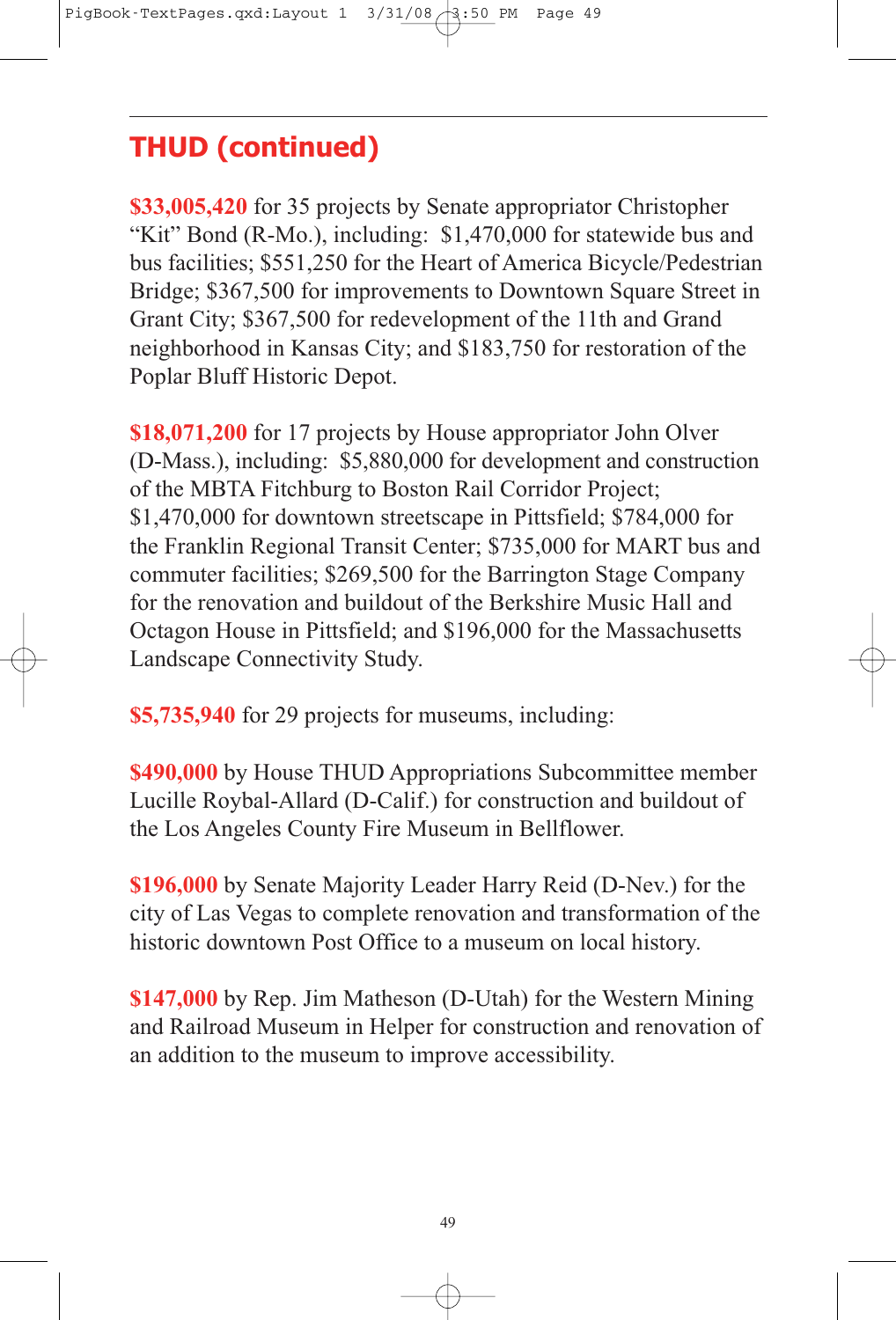**\$98,000** by Rep. Ralph Hall (R-Texas) for construction of a memorial building at the Audie Murphy/American Cotton Museum in Greenville.

**\$49,000** by Rep. Michael Ferguson (R-N.J.) for Woodbridge Township for construction of a Woodbridge Historical Museum.

**\$2,450,000** by House appropriator Hal Rogers (R-Ky.) for two earmarks for the construction of Interstate 66 in Kentucky. In the early 1990s, I-66 was conceived as a coast-to-coast highway. However, the 1994 *Transamerica Transportation Corridor Feasibility Study* found that it was not worth the cost. While most states abandoned the project, Rep. Rogers has not been deterred from his mission of building this boondoggle. Of the entire I-66 project in Kentucky, only two short sections that are 120 miles apart have reached the planning stage. Those portions, approximately 61 miles total in length, are expected to cost \$3.5 billion. Government officials cannot say how or if the entire project will be funded.

**\$686,000** by House Transportation and Infrastructure Committee Chairman Jim Oberstar (D-Minn.) for the Cambridge-Isanti Bike/Walk Trail. After Sen. Tom Coburn (R-Okla.) unsuccessfully attempted in September, 2007 to pass a moratorium on earmarks in the wake of the 35W bridge collapse in Minneapolis, Chairman Oberstar defended the Isanti Trail, saying "Eliminating important projects that promote tourism and recreational travel will not make up for years of underinvestment in our nation's infrastructure, it will just slow down other segments of the economy." Of the \$76,841,800 in pork Minnesota received in the fiscal 2008 THUD bill, \$57,085,000, or 74.3 percent, was added by Chairman Oberstar.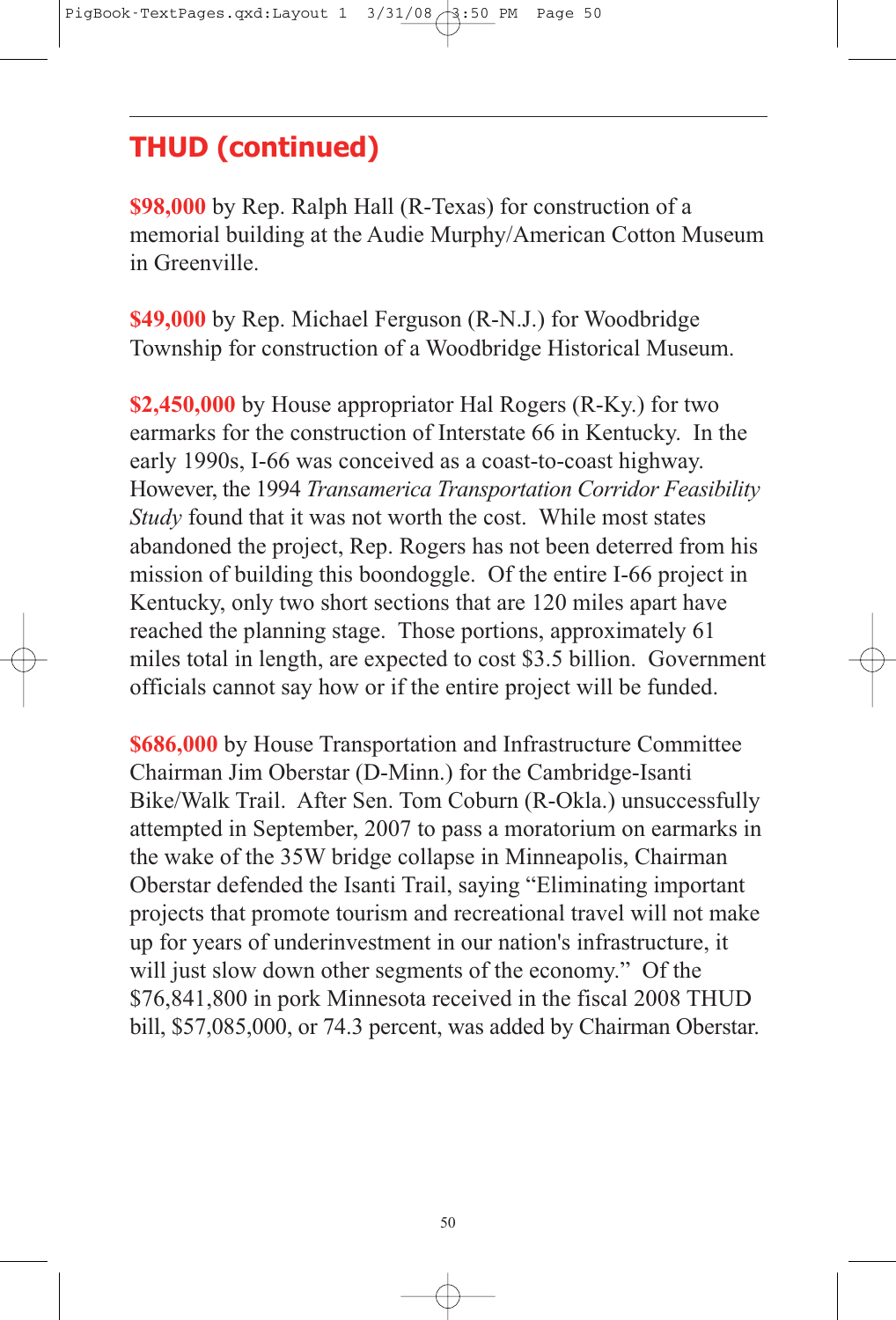**\$490,000** by Sen. John Cornyn (R-Texas) and House appropriator John Carter (R-Texas) for lane expansion of RM 1431 in the city of Cedar Park, Texas. Speaking of this project, Rep. Carter said, "I'm very proud of all of the earmarks that we do… It's the ones that people use to line their own pockets or other people's pockets that are bad."

**\$328,300** by Sens. Max Baucus (D-Mont.) and Jon Tester (D-Mont.) for the Big Sky Economic Development Authority, for historic preservation of the Cobb Field facility in Billings. Home to the Minor League Billings Mustangs, Cobb Field was built in 1948 and is currently undergoing modernization, including a new scoreboard – all paid for by taxpayers. A September, 2006 article in *Satisfaction Magazine* noted that owning a Minor League Baseball team can be quite profitable: "But a well-run baseball operation can turn a net profit of 5 percent to 10 percent a year, according to interviews with team owners and consultants. Then there is the equity play: Minor league teams have been appreciating in value by 3 percent to 5 percent annually in the past decade, with some instances – albeit rare ones – of owners selling for 10 times their original investment after holding the team for just five years." According to the Mustangs' website, 95,309 people attended a game at Cobb Field in 2007. An increase of \$3.45 per ticket would have removed the burden to the taxpayers.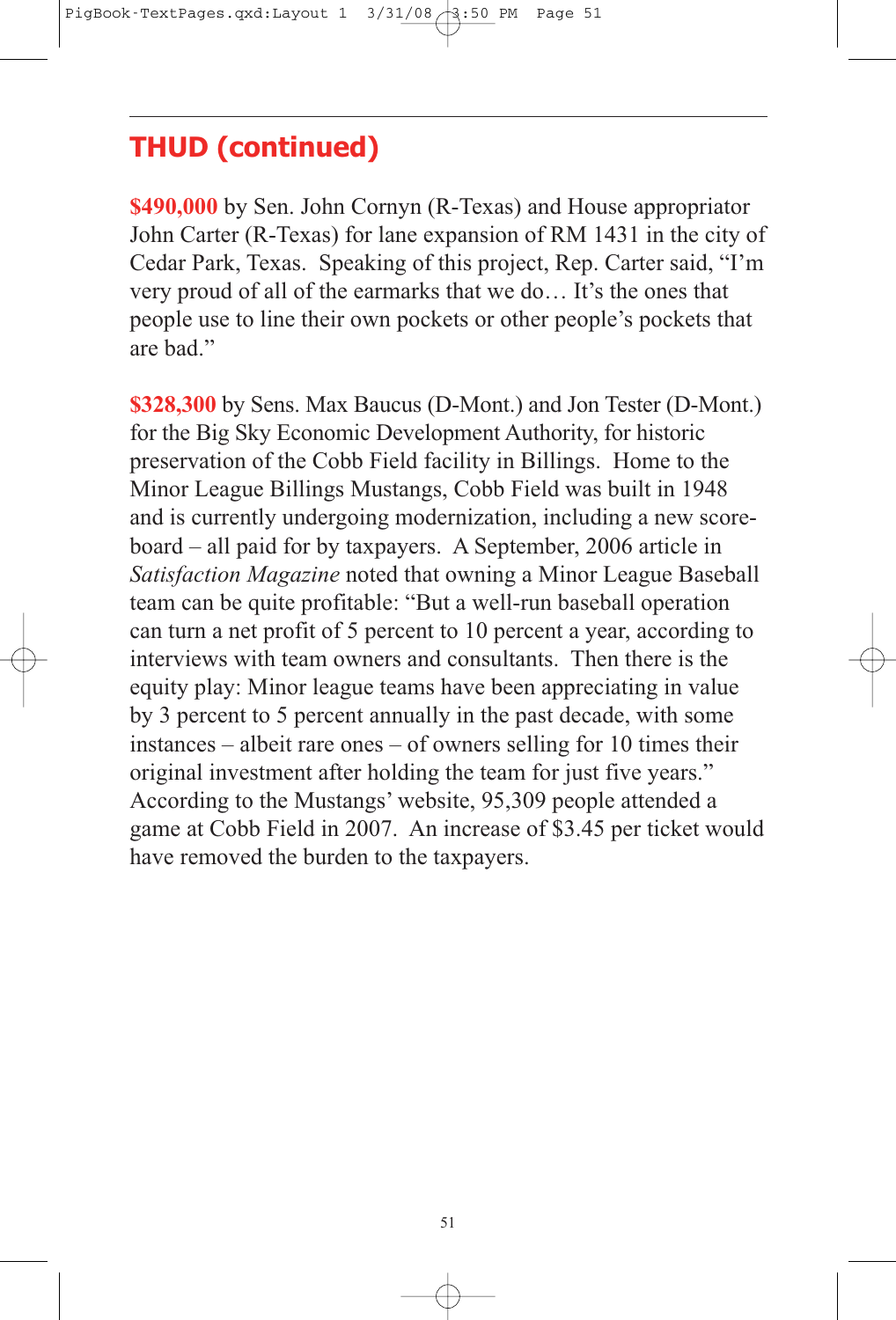**\$295,470** by Senate appropriator Byron Dorgan (D-N.D.) and Sen. Kent Conrad (D-N.D.) for renovations to the International Peace Garden in Dunseith. Spanning the border of North Dakota and Manitoba, the International Peace Garden boasts 150,000 flowers, terraced walkways, and the 120-foot Peace Tower. In September 2007, Sen. Tom Coburn (R-Okla.) offered an amendment to eliminate this earmark from the Senate version of the transportation bill. Sen. Coburn argued the money would be better spent on road repairs, calling it "morally wrong" to spend money on wasteful projects while citizens are dying on the nation's roads. Unfortunately, the amendment failed by a vote of 32-63.

**\$245,000** by Senate appropriator Patty Murray (D-Wash.), Sen. Maria Cantwell (D-Wash.), and Rep. Doc Hastings (R-Wash.) for construction of the Walter Clore Wine and Culinary Center in Prosser, Washington. According to its website, the Culinary Center's purpose is to educate and promote the areas of viticulture, enology and culinary practices, showcase the quality of Washington's wine industry, and increase the state's tourism industry. The website also states that wine in Washington is a \$3 billion industry. Taxpayers should not be soaked for a new wine center.

**\$147,000** by Rep. Walter Jones, Jr. (R-N.C.) for completion of construction of the Graveyard of the Atlantic Museum in Hatteras. The Graveyard of the Atlantic documents the plethora of shipwrecks off the coast of North Carolina's Outer Banks. This Titanic waste of booty is a fishy way to keep a sinking economy afloat.

**\$98,000** by Rep. John McHugh (R-N.Y.) for renovations to the Wakely Lodge Resort, the site of a nine-hole public golf course in Indian Lake. The \$19 greens fee charged at Wakely Lodge Golf Course is apparently not enough to cover renovations to the lodge.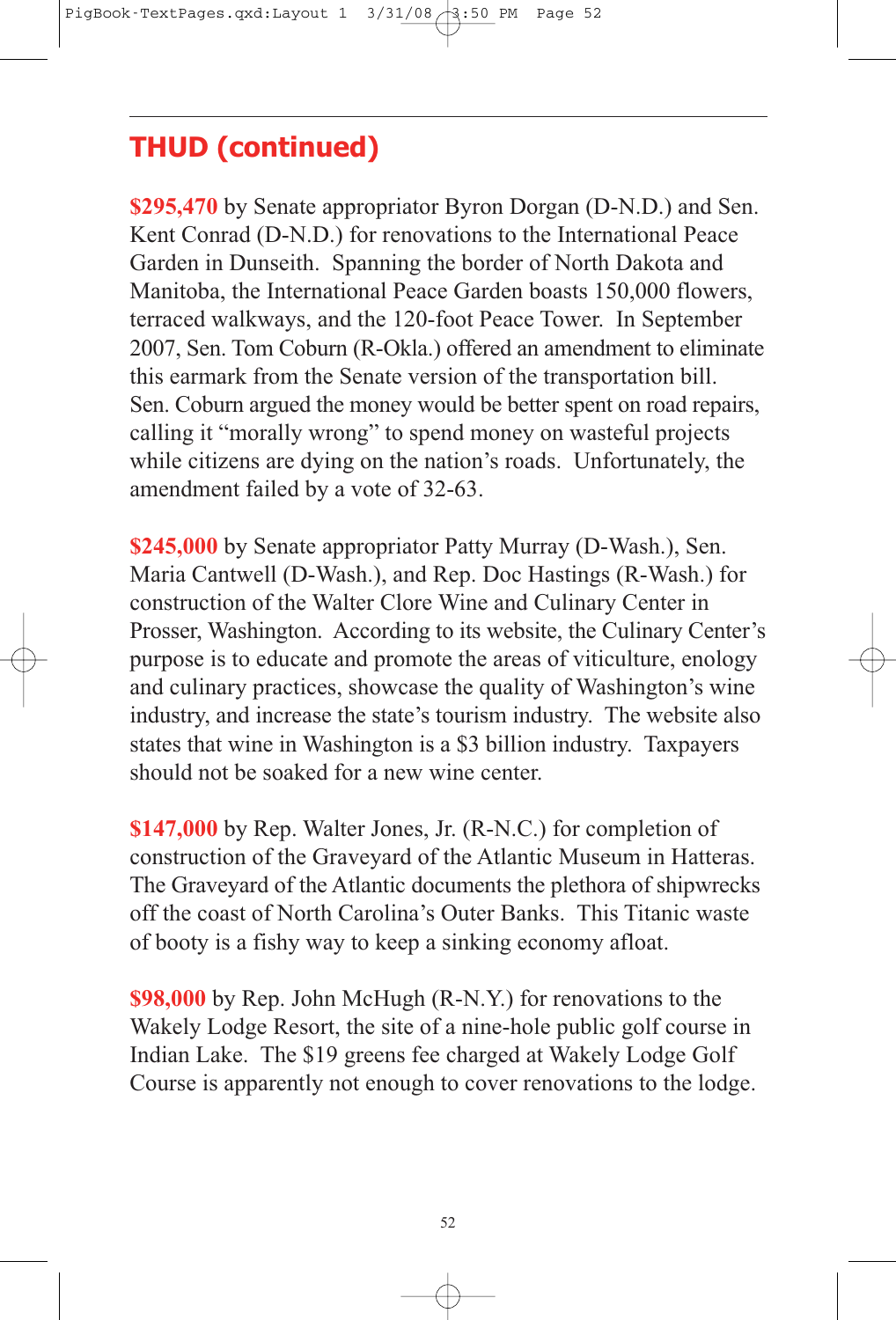**\$98,000** by House appropriator Virgil Goode (R-Va.) to develop a walking tour of Boydton. The town has a population of 474, and covers .82 square miles. That's a lot of money for a short walk.

**\$49,000** by Rep. Howard "Buck" McKeon (R-Calif.) for construction of a National Mule and Packers Museum in Bishop. Defending his earmark, Rep. McKeon stated, "One thing we forget is the people in Bishop pay taxes…they have gotten very little back from the federal government." There are 3,575 people in Bishop. If they each pay just \$13.71 to a local museum fund, all of the other Americans who pay taxes would not be forced to support a museum few are likely to visit.

*This booklet was written by David E. Williams, vice president, policy, and Sean Kennedy, research associate. It was edited by Thomas A. Schatz, president.*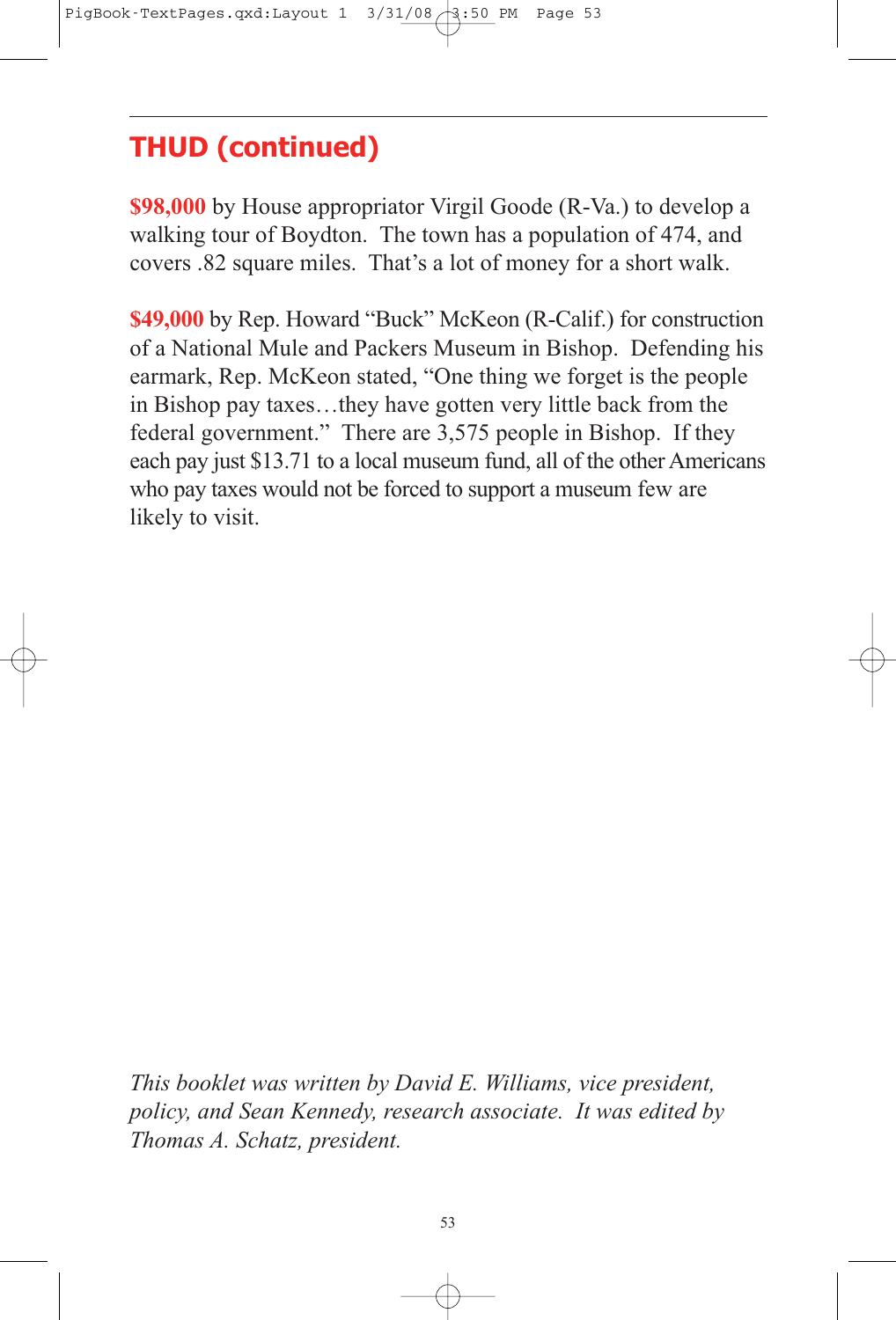**CITIZENS AGAINST GOVERNMENT WASTE PRESENTS**







#### **Recognizing Dogged Perseverance in the Mad Pursuit of Pork**



### **The French Kiss Off Award**

to Representative Mike Thompson (D-Calif.) for \$211,509 in olive fruit fly research in Paris, France.



#### **The Taxpayers Get Teed Off Award**

to House Majority Whip James Clyburn (D-S.C.) for \$3 million for The First Tee in the defense appropriations bill.



#### **The Cold Hard Cash Award**

to Senator Ted Stevens (R-Alaska) for \$165.7 million in defense pork.



#### **The Tax Dollars on Drugs Award**

to Representative John Murtha (D-Pa.) for \$23 million for the National Drug Intelligence Center.



#### **The Pantheon of Pork Award**

to Senator Robert Byrd (D-W.Va.) for \$386 million in pork.



#### **The Narcissist Award**

to Representative Charles Rangel (D-N.Y.) for \$1,950,000 for the Charles B. Rangel Center for Public Service.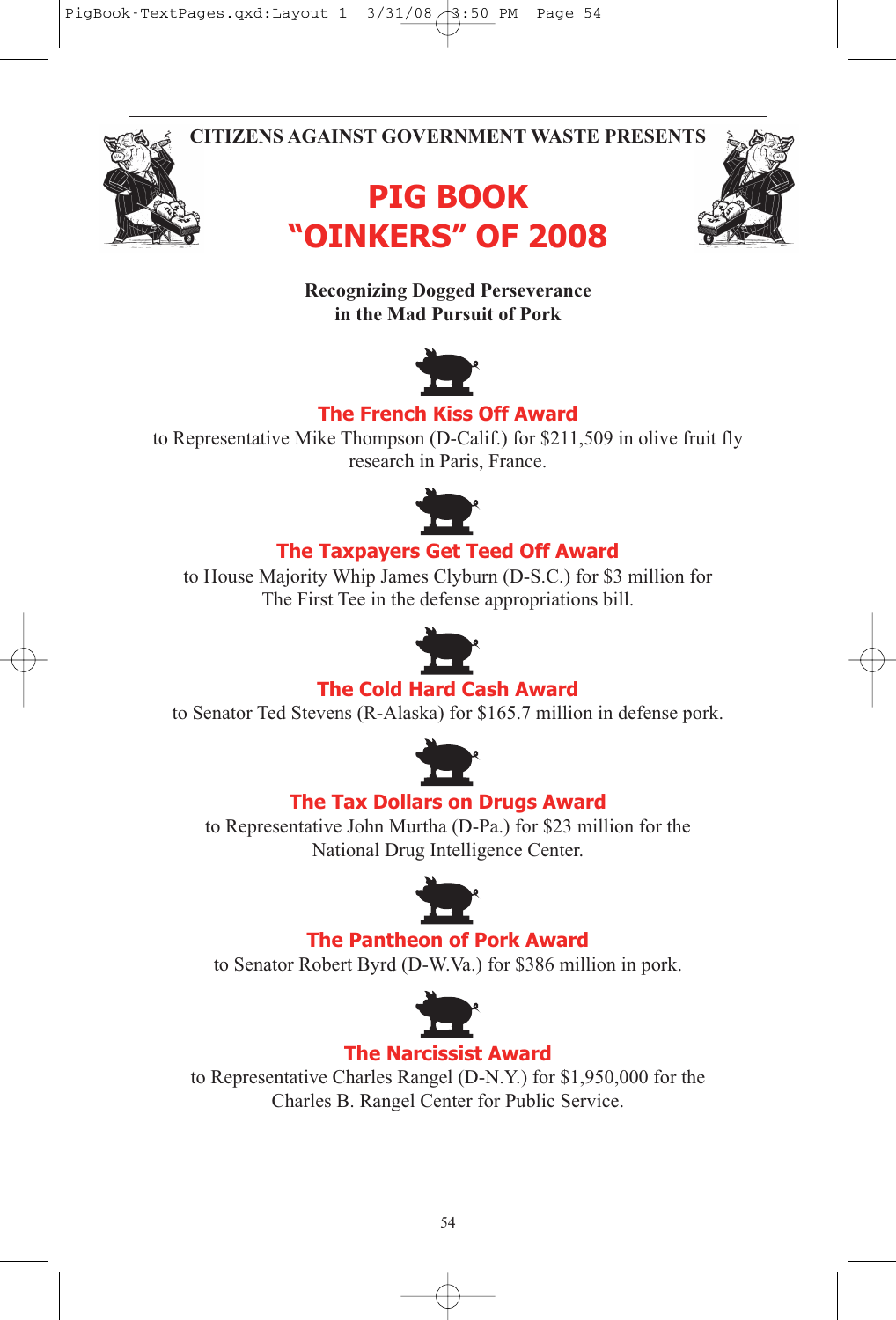

#### **The Pig in Sheep's Clothing Award**

to Montana Senators Max Baucus (D) and Jon Tester (D) for \$148,950 for the Montana Sheep Institute.



#### **The Unidentified Fiscal Object Award**

to Representative Anna Eshoo (D-Calif.) for \$1.6 million for the Allen Telescope Array.



### **The Money Doesn't Grow on Trees Award**

to Senator Richard Durbin (D-Ill.) for \$344,540 for the city of Chicago GreenStreets Tree Planting Program.



#### **The Porky and Bess Award**

for \$7.9 million for 36 theaters in 21 states.



### **The Pacific Fleeced Award**

to Senator Daniel Inouye (D-Hawaii) for \$173.2 million in defense pork.



#### **The Taxpayers Get Steamed Award**

to Maine Senators Susan Collins (R) and Olympia Snowe (R), and Rep. Thomas Allen (D-Maine) for \$188,000 for the Lobster Institute.



#### **This Pork Was Made for Walking Award**

to Representative Virgil Goode (R-Va.) for \$98,000 to develop a walking tour of Boydton, Virginia.



#### **The Return to Sender Award**

to Senate Majority Leader Harry Reid (D-Nev.) for \$196,000 for the renovation and transformation of the historic downtown Post Office in Las Vegas.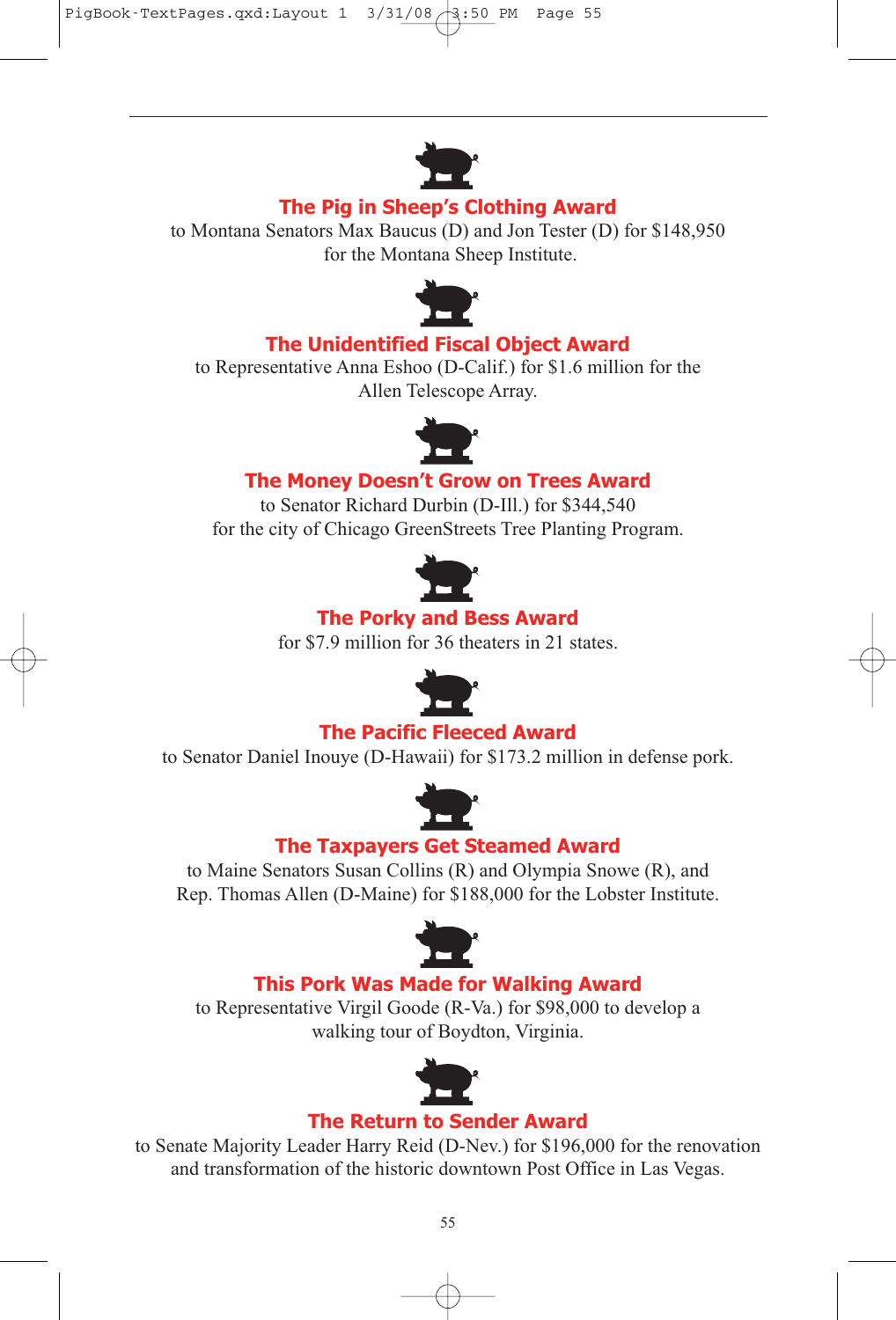### **Pork Per Capita by State**

(National Average: \$33.77 Per Person)

| <b>2008 Rank</b> | <b>State</b>         | <b>2008 Pork</b> | <b>Population</b>      | <b>Pork/Capita</b> | <b>2006 Rank</b> | <b>Change</b>  |
|------------------|----------------------|------------------|------------------------|--------------------|------------------|----------------|
| $\mathbf{1}$     | Alaska               | \$379,699,715    | 683,478                | \$555.54           | $\mathbf{1}$     | 0              |
| $\overline{2}$   | Hawaii               | \$283,149,151    | 1,283,388              | \$220.63           | $\overline{2}$   | $\overline{0}$ |
| 3                | North Dakota         | \$132,883,420    | 639,715                | \$207.72           | 5                | $\overline{2}$ |
| $\overline{4}$   | <b>West Virginia</b> | \$325,799,541    | 1,812,035              | \$179.80           | $\overline{4}$   | $\overline{0}$ |
| 5                | Mississippi          | \$449,883,378    | 2,918,785              | \$154.13           | 6                | 1              |
| 6                | Vermont              | \$70,631,915     | 621,254                | \$113.69           | 12               | 6              |
| 7                | South Dakota         | \$89,241,281     | 796,214                | \$112.08           | 10               | 3              |
| 8                | <b>New Mexico</b>    | \$205,220,434    | 1,969,915              | \$104.18           | 9                | $\mathbf{1}$   |
| 9                | Montana              | \$86,749,151     | 957,861                | \$90.57            | $\overline{7}$   | $-2$           |
| 10               | District of Columbia | \$46,126,719     | 588,292                | \$78.41            | 3                | $-7$           |
| 11               | Arkansas             | \$204,151,772    | 2,834,797              | \$72.02            | 36               | 25             |
| 12               | Louisiana            | \$291,193,790    | 4,293,204              | \$67.83            | 19               | $\overline{7}$ |
| 13               | Rhode Island         | \$70,848,807     | 1,057,832              | \$66.98            | 14               | $\mathbf{1}$   |
| 14               | <b>Delaware</b>      | \$55,605,307     | 864,764                | \$64.30            | 24               | 10             |
| 15               | Nevada               | \$158,779,895    | 2,565,382              | \$61.89            | 8                | $-7$           |
| 16               | Iowa                 | \$184,625,783    | 2,988,046              | \$61.79            | 37               | 21             |
| 17               | Alabama              | \$280,071,372    | 4,627,851              | \$60.52            | 15               | $-2$           |
| 18               | Kentucky             | \$237,504,148    | 4,241,474              | \$56.00            | 16               | $-2$           |
| 19               | Kansas               | \$143,744,440    | 2,775,997              | \$51.78            | 39               | 20             |
| 20               | Idaho                | \$68,026,924     | 1,499,402              | \$45.37            | 13               | $-7$           |
| 21               | Utah                 | \$117,671,306    | 2,645,330              | \$44.48            | 18               | -3             |
| 22               | Maryland             | \$240,356,990    | 5,618,344              | \$42.78            | 22               | $\overline{0}$ |
| 23               | Virginia             | \$326,488,200    | 7,712,091              | \$42.33            | 32               | 9              |
| 24               | Missouri             | \$244,170,488    | 5,878,415              | \$41.54            | 25               | $\mathbf{1}$   |
| 25               | Washington           | \$268,294,892    | 6,468,424              | \$41.48            | 17               | $-8$           |
| 26               | Minnesota            | \$199,847,089    |                        | \$38.45            | 38               | 12             |
| 27               | Connecticut          | \$134,387,293    | 5,197,621<br>3,502,309 | \$38.37            | 35               | 8              |
| 28               | New Hampshire        | \$42,159,826     | 1,315,828              | \$32.04            | 11               | $-17$          |
| 29               |                      |                  |                        |                    | 41               | 12             |
| 30               | Wisconsin            | \$174,816,697    | 5,601,640              | \$31.21            | 26               | $-4$           |
|                  | Nebraska             | \$54,252,725     | 1,774,571              | \$30.57            |                  |                |
| 31               | Massachusetts        | \$186,992,813    | 6,449,755              | \$28.99            | 46               | 15             |
| 32               | Wyoming              | \$14,294,522     | 522,830                | \$27.34            | 23               | $-9$           |
| 33               | Tennessee            | \$167,805,330    | 6,156,719              | \$27.26            | 34               | $\mathbf{1}$   |
| 34               | <b>Oklahoma</b>      | \$98,306,642     | 3,617,316              | \$27.18            | 48               | 14             |
| 35               | Pennsylvania         | \$332,534,975    | 12,432,792             | \$26.75            | 40               | 5              |
| 36               | <b>Illinois</b>      | \$327,333,197    | 12,852,548             | \$25.47            | 31               | $-5$           |
| 37               | South Carolina       | \$111,630,689    | 4,407,709              | \$25.33            | 42               | 5              |
| 38               | Indiana              | \$158,296,422    | 6,345,289              | \$24.95            | 49               | 11             |
| 39               | North Carolina       | \$216,408,374    | 9,061,032              | \$23.88            | 33               | $-6$           |
| 40               | <b>Texas</b>         | \$558,967,383    | 23,904,380             | \$23.38            | 47               | $\overline{7}$ |
| 41               | Maine                | \$29,521,553     | 1,317,207              | \$22.41            | 28               | $-13$          |
| 42               | Florida              | \$382,964,232    | 18,251,243             | \$20.98            | 50               | 8              |
| 43               | New Jersey           | \$180,531,502    | 8,685,920              | \$20.78            | 30               | $-13$          |
| 44               | Georgia              | \$196,628,305    | 9,544,750              | \$20.60            | 51               | $\overline{7}$ |
| 45               | Oregon               | \$75,943,902     | 3,747,455              | \$20.27            | 29               | $-16$          |
| 46               | Michigan             | \$196,478,810    | 10,071,822             | \$19.51            | 45               | $-1$           |
| 47               | Colorado             | \$94,039,035     | 4,861,515              | \$19.34            | 21               | $-26$          |
| 48               | Ohio                 | \$211,698,486    | 11,466,917             | \$18.46            | 44               | $-4$           |
| 49               | California           | \$666,398,576    | 36,553,215             | \$18.23            | 43               | -6             |
| 50               | <b>New York</b>      | \$323,390,913    | 19,297,729             | \$16.76            | 27               | $-23$          |
| 51               | Arizona              | \$89,790,175     | 6,338,755              | \$14.17            | 20               | $-31$          |
|                  | <b>TOTAL*</b>        | \$10,186,338,285 | 301,621,157            | \$33.77            |                  |                |

\* This figure differs from the \$17.2 billion total for pork. Pork projects earmarked for multiple states or projects that cannot be attributed to a specific state are not included in the pork per capita calculations.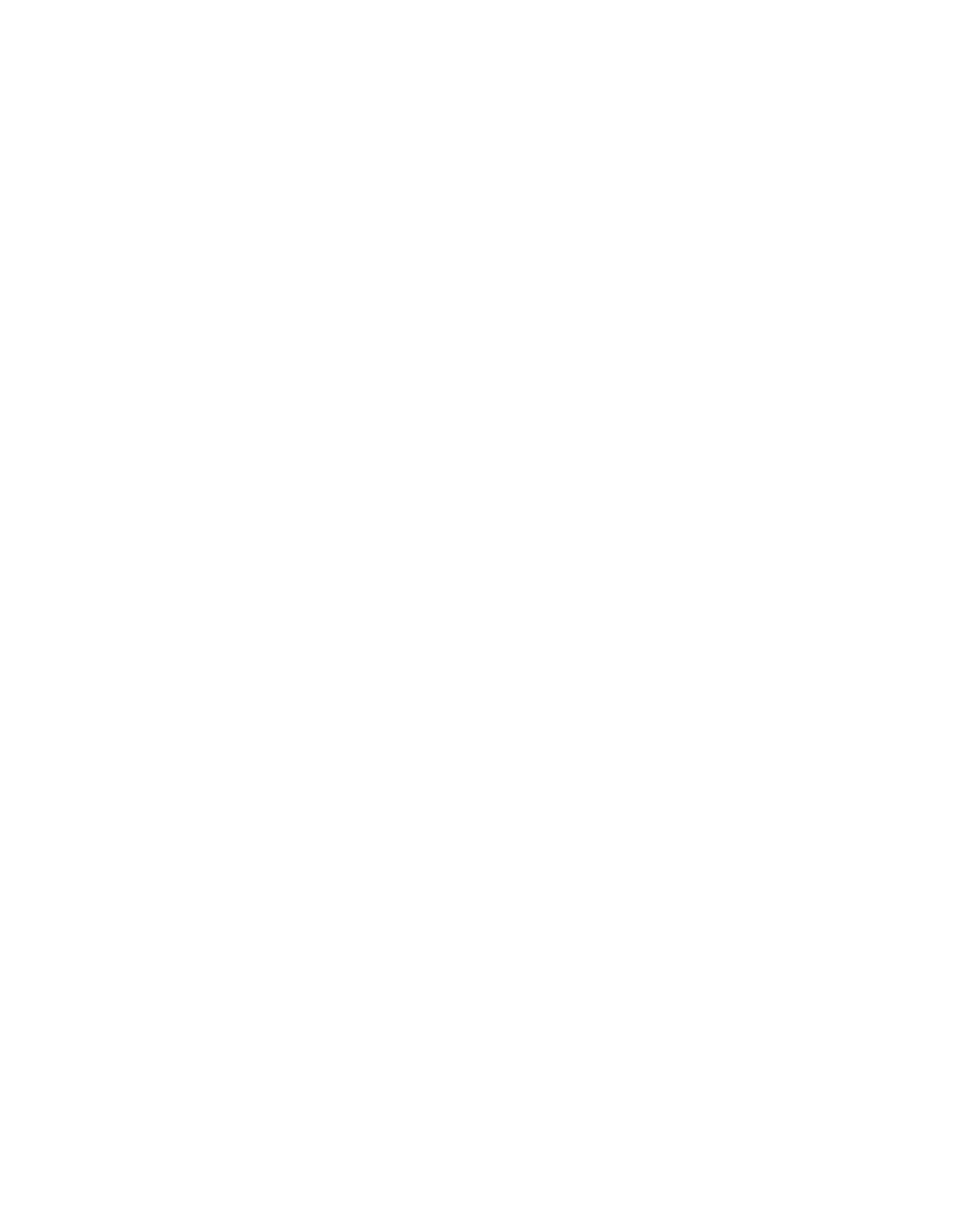

1301 Connecticut Avenue, N.W. Suite 400 Washington, D.C. 20036 www.cagw.org 1-800-BE-ANGRY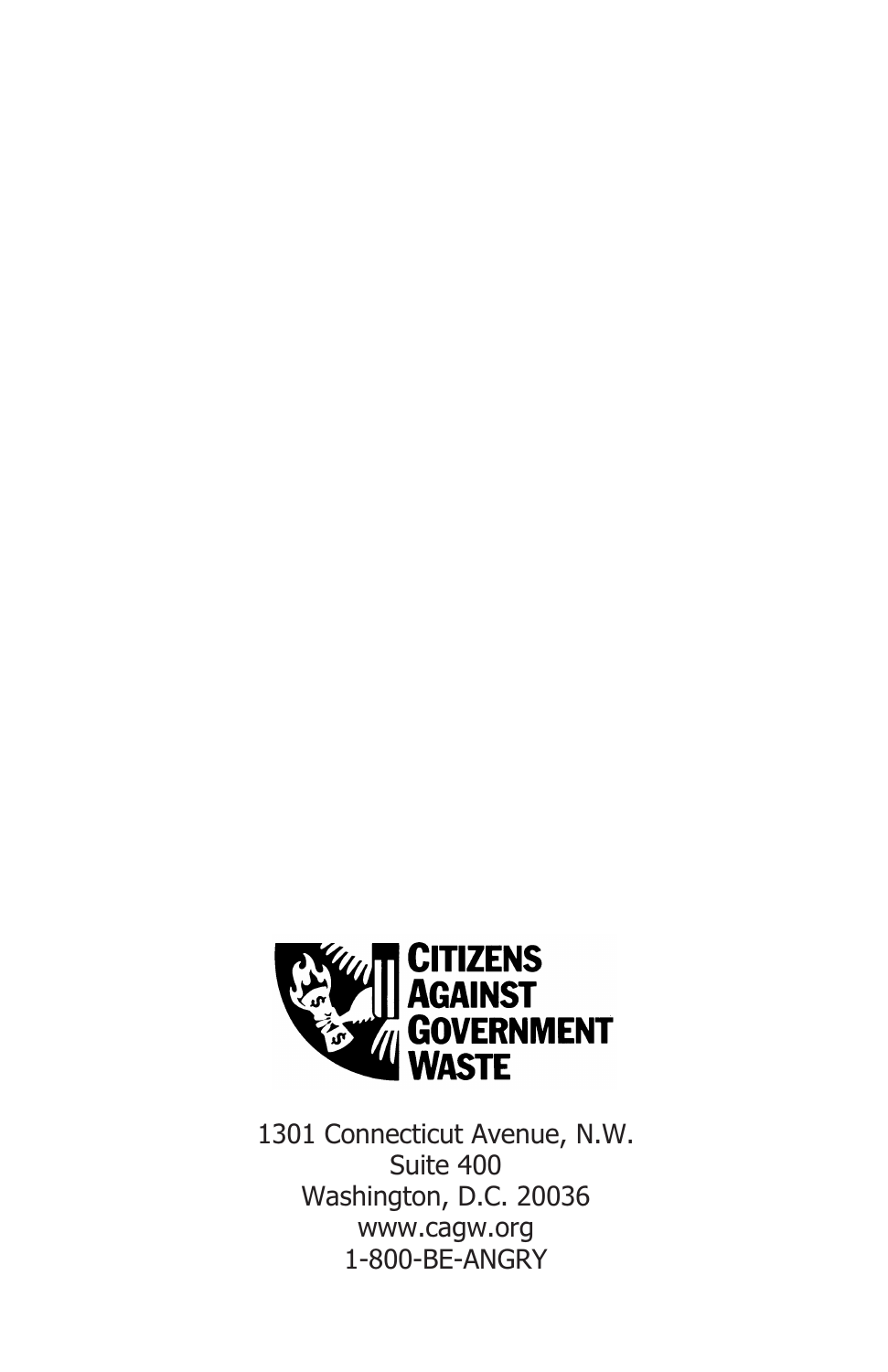| <b>Senator</b>   | <b>Project Total</b> | <b>Dollar Total (millions)</b> |
|------------------|----------------------|--------------------------------|
| Akaka            | 59                   | \$185.0                        |
| Alexander, Lamar | 60                   | \$120.6                        |
| Allard           | 75                   | \$95.7                         |
| Allen            | 31                   | \$36.8                         |
| <b>Barrasso</b>  | 5                    | \$12.5                         |
| <b>Baucus</b>    | 92                   | \$124.0                        |
| Bayh             | 87                   | \$125.0                        |
| Bennett          | 89                   | \$156.2                        |
| Bingaman         | 150                  | \$280.9                        |
| <b>Bond</b>      | 142                  | \$309.8                        |
| Boxer            | 100                  | \$120.0                        |
| Brown, Sherrod   | 59                   | \$95.7                         |
| <b>Brownback</b> | 81                   | \$89.6                         |
| Bunning          | 21                   | \$23.6                         |
| <b>Burr</b>      | 89                   | \$117.1                        |
| <b>Byrd</b>      | 111                  | \$386.0                        |
| Cantwell         | 174                  | \$163.0                        |
| Cardin           | 145                  | \$236.4                        |
| Casey            | 165                  | \$176.6                        |
| Chambliss        | 108                  | \$127.0                        |
| Clinton          | 281                  | \$296.2                        |
| Coburn           | $\boldsymbol{0}$     | \$0.0                          |
| Cochran          | 245                  | \$892.2                        |
| Coleman          | 94                   | \$180.9                        |
| Collins          | 69                   | \$81.3                         |
| Conrad           | 77                   | \$118.3                        |
| Corker           | 12                   | \$33.9                         |
| Cornyn           | 75                   | \$121.9                        |
| Craig            | 88                   | \$97.3                         |
| Crapo            | 83                   | \$83.1                         |
| DeMint           | $\overline{0}$       | \$0.0\$                        |
| Dodd             | 75                   | \$129.2                        |
| Dole             | 110                  | \$133.6                        |
| Domenici         | 168                  | \$259.8                        |
| Dorgan           | 91                   | \$178.5                        |
| Durbin           | 136                  | \$256.3                        |
| Ensign           | 34                   | \$92.6                         |
| Enzi             | 3                    | \$10.3                         |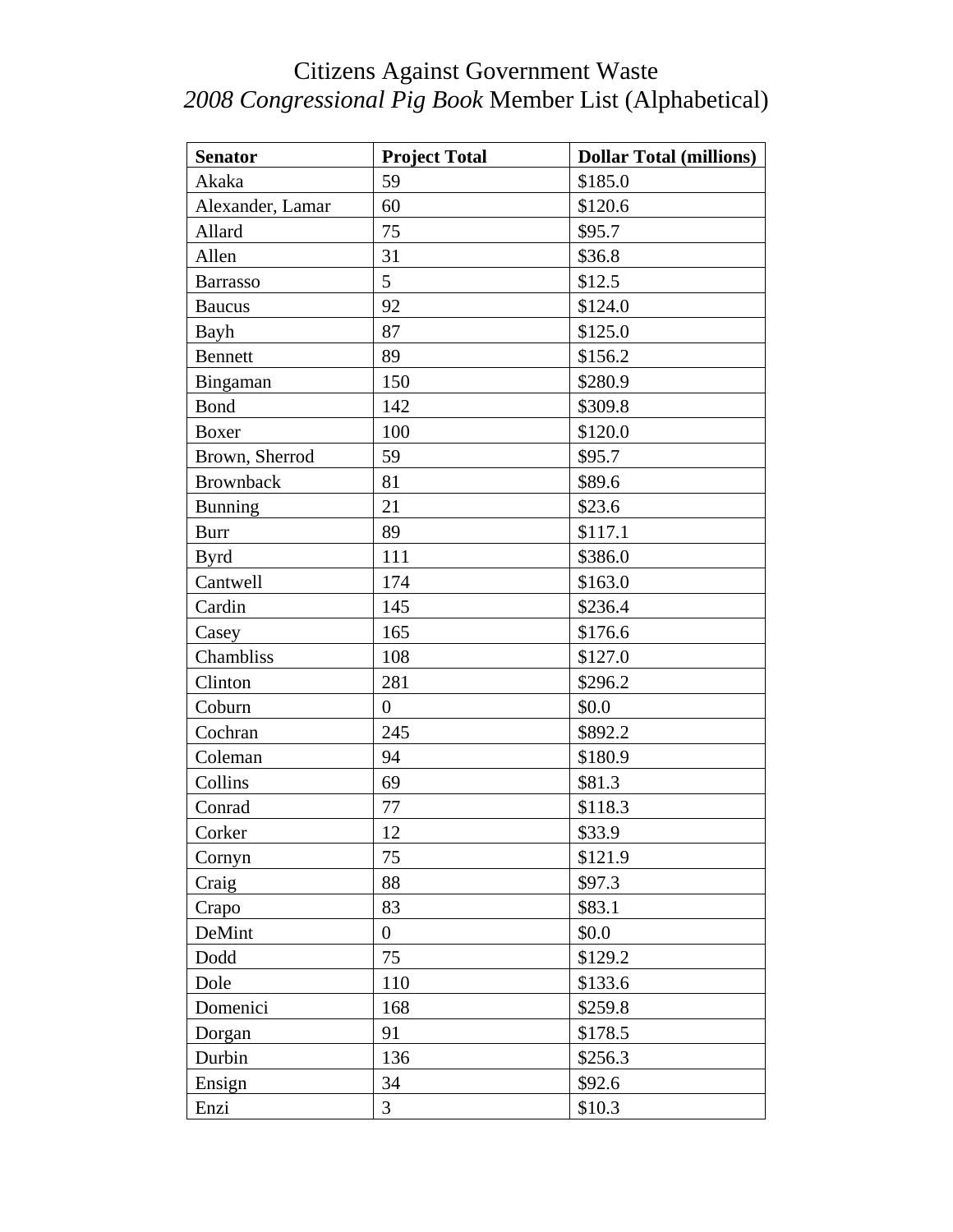| <b>Senator</b> | <b>Project Total</b> | <b>Dollar Total (millions)</b> |
|----------------|----------------------|--------------------------------|
| Feingold       | $\overline{0}$       | \$0.0                          |
| Feinstein      | 189                  | \$294.0                        |
| Graham         | 59                   | \$99.2                         |
| Grassley       | 154                  | \$321.4                        |
| Gregg          | 63                   | \$93.8                         |
| Hagel          | 53                   | \$73.6                         |
| Harkin         | 194                  | \$302.8                        |
| Hatch          | 67                   | \$103.5                        |
| Hutchison      | 145                  | \$255.6                        |
| Inhofe         | 99                   | \$144.4                        |
| Inouye         | 131                  | \$385.5                        |
| Isakson        | 78                   | \$119.7                        |
| Johnson, Tim   | 100                  | \$130.1                        |
| Kennedy        | 124                  | \$192.1                        |
| Kerry          | 124                  | \$138.8                        |
| Klobuchar      | 99                   | \$178.4                        |
| Kohl           | 121                  | \$148.4                        |
| Kyl            | 27                   | \$69.0                         |
| Landrieu       | 161                  | \$458.5                        |
| Lautenberg     | 223                  | \$288.9                        |
| Leahy          | 96                   | \$163.3                        |
| Levin, Carl    | 255                  | \$301.4                        |
| Lieberman      | 101                  | \$149.4                        |
| Lincoln        | 107                  | \$230.0                        |
| Lott           | 74                   | \$242.7                        |
| Lugar          | 113                  | \$128.0                        |
| Martinez       | 80                   | \$115.8                        |
| McCain         | $\boldsymbol{0}$     | \$0.0                          |
| McCaskill      | $\overline{0}$       | \$0.0                          |
| McConnell      | 69                   | \$194.9                        |
| Menendez       | 207                  | \$286.4                        |
| Michaud        | 23                   | \$17.7                         |
| Mikulski       | 179                  | \$289.9                        |
| Murkowski      | 21                   | \$56.2                         |
| Murray         | 208                  | \$327.8                        |
| Nelson, Ben    | 67                   | \$75.4                         |
| Nelson, Bill   | 96                   | \$161.3                        |
| Obama          | 53                   | \$97.4                         |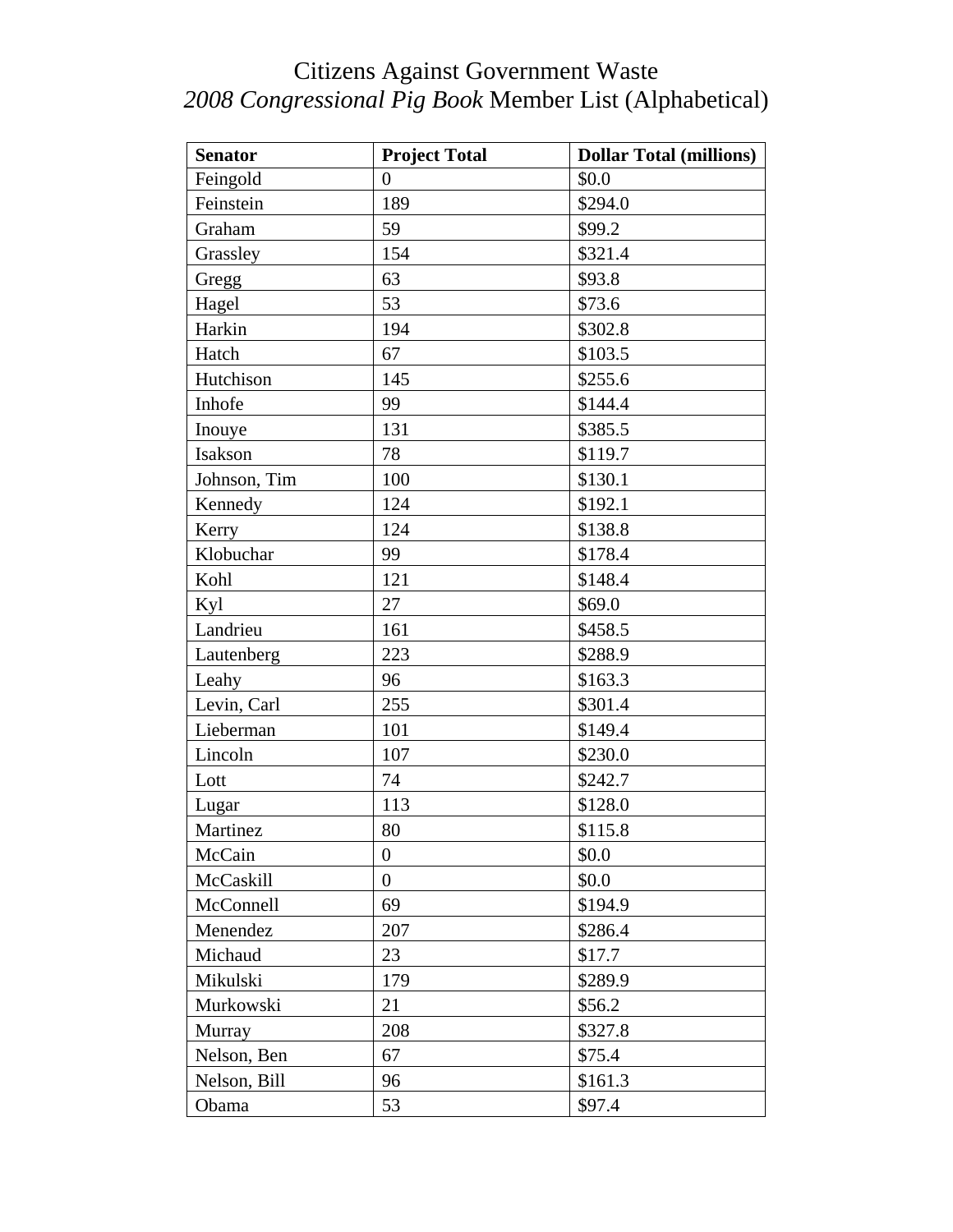| <b>Senator</b> | <b>Project Total</b> | <b>Dollar Total (millions)</b> |
|----------------|----------------------|--------------------------------|
| Pryor          | 105                  | \$223.8                        |
| Reed           | 96                   | \$130.7                        |
| Reid           | 160                  | \$259.5                        |
| Roberts        | 47                   | \$54.2                         |
| Rockefeller    | $\overline{2}$       | \$6.2\$                        |
| Salazar, Ken   | 112                  | \$111.9                        |
| <b>Sanders</b> | 21                   | \$10.2                         |
| Schumer        | 306                  | \$298.3                        |
| Sessions       | 47                   | \$158.0                        |
| Shelby         | 206                  | \$464.5                        |
| Smith, Gordon  | 117                  | \$130.8                        |
| Snowe          | 67                   | \$70.0                         |
| Specter        | 315                  | \$220.2                        |
| Stabenow       | 220                  | \$232.5                        |
| Stevens        | 150                  | \$469.4                        |
| Sununu         | 36                   | \$69.4                         |
| <b>Tester</b>  | 78                   | \$93.0                         |
| Thune          | 49                   | \$22.8                         |
| Vitter         | 104                  | \$231.5                        |
| Voinovich      | 110                  | \$130.8                        |
| Warner         | 122                  | \$251.2                        |
| Webb           | 121                  | \$254.1                        |
| Whitehouse     | 52                   | \$46.7                         |
| Wyden          | 117                  | \$140.3                        |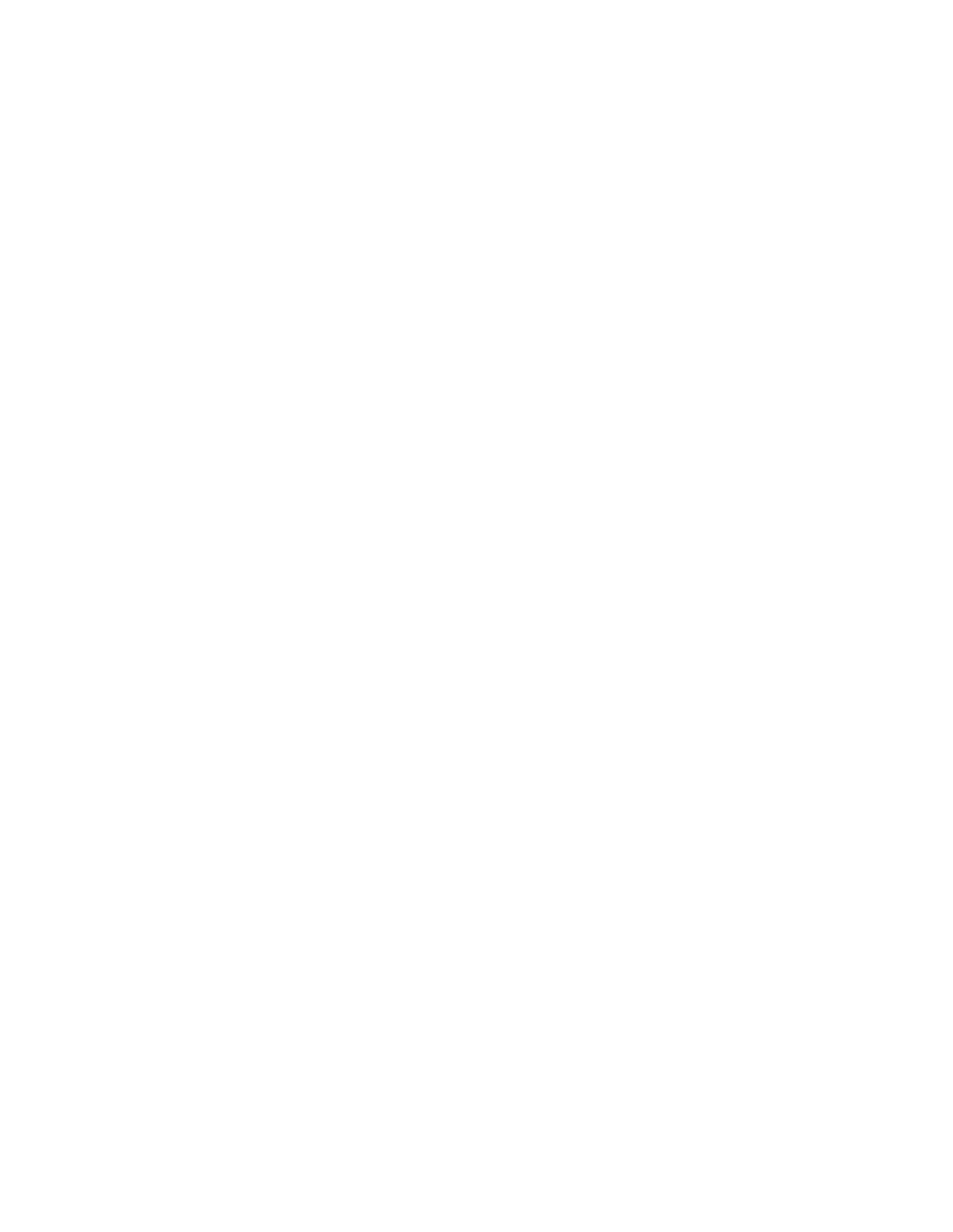### Citizens Against Government Waste *2008 Congressional Pig Book* Member List (Dollar Amount)

| <b>Senator</b> | <b>Project Total</b> | <b>Dollar Total (millions)</b> |
|----------------|----------------------|--------------------------------|
| Cochran        | 245                  | \$892.2                        |
| <b>Stevens</b> | 150                  | \$469.4                        |
| Shelby         | 206                  | \$464.5                        |
| Landrieu       | 161                  | \$458.5                        |
| <b>Byrd</b>    | 111                  | \$386.0                        |
| Inouye         | 131                  | \$385.5                        |
| Murray         | 208                  | \$327.8                        |
| Grassley       | 154                  | \$321.4                        |
| Bond           | 142                  | \$309.8                        |
| Harkin         | 194                  | \$302.8                        |
| Levin, Carl    | 255                  | \$301.4                        |
| Schumer        | 306                  | \$298.3                        |
| Clinton        | 281                  | \$296.2                        |
| Feinstein      | 189                  | \$294.0                        |
| Mikulski       | 179                  | \$289.9                        |
| Lautenberg     | 223                  | \$288.9                        |
| Menendez       | 207                  | \$286.4                        |
| Bingaman       | 150                  | \$280.9                        |
| Domenici       | 168                  | \$259.8                        |
| Reid           | 160                  | \$259.5                        |
| Durbin         | 136                  | \$256.3                        |
| Hutchison      | 145                  | \$255.6                        |
| Webb           | 121                  | \$254.1                        |
| Warner         | 122                  | \$251.2                        |
| Lott           | 74                   | \$242.7                        |
| Cardin         | 145                  | \$236.4                        |
| Stabenow       | 220                  | \$232.5                        |
| Vitter         | 104                  | \$231.5                        |
| Lincoln        | 107                  | \$230.0                        |
| Pryor          | 105                  | \$223.8                        |
| Specter        | 315                  | \$220.2                        |
| McConnell      | 69                   | \$194.9                        |
| Kennedy        | 124                  | \$192.1                        |
| Akaka          | 59                   | \$185.0                        |
| Coleman        | 94                   | \$180.9                        |
| Dorgan         | 91                   | \$178.5                        |
| Klobuchar      | 99                   | \$178.4                        |
| Casey          | 165                  | \$176.6                        |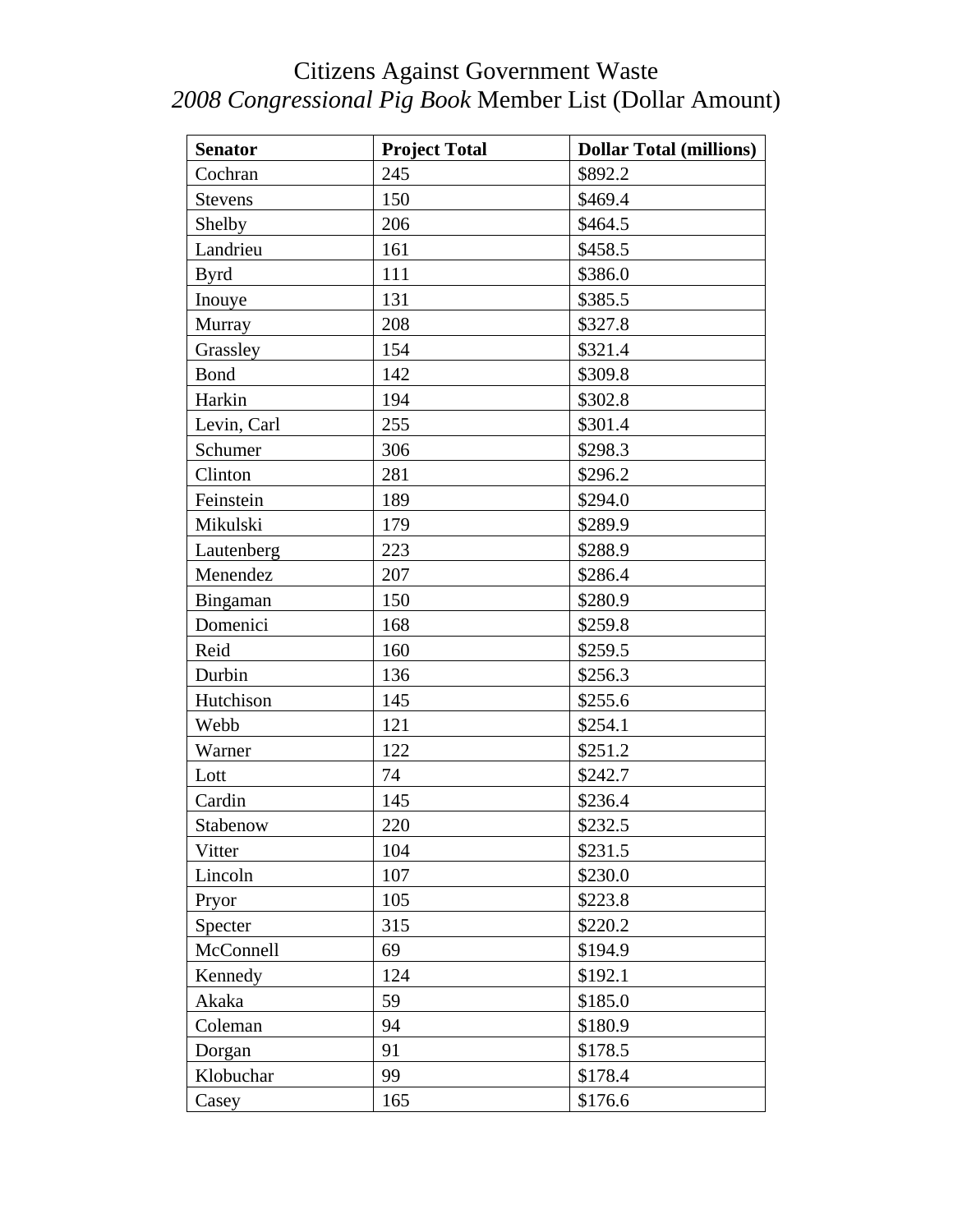### Citizens Against Government Waste *2008 Congressional Pig Book* Member List (Dollar Amount)

| <b>Senator</b>   | <b>Project Total</b> | <b>Dollar Total (millions)</b> |
|------------------|----------------------|--------------------------------|
| Leahy            | 96                   | \$163.3                        |
| Cantwell         | 174                  | \$163.0                        |
| Nelson, Bill     | 96                   | \$161.3                        |
| Sessions         | 47                   | \$158.0                        |
| <b>Bennett</b>   | 89                   | \$156.2                        |
| Lieberman        | 101                  | \$149.4                        |
| Kohl             | 121                  | \$148.4                        |
| Inhofe           | 99                   | \$144.4                        |
| Wyden            | 117                  | \$140.3                        |
| Kerry            | 124                  | \$138.8                        |
| Dole             | 110                  | \$133.6                        |
| Smith, Gordon    | 117                  | \$130.8                        |
| Voinovich        | 110                  | \$130.8                        |
| Reed             | 96                   | \$130.7                        |
| Johnson, Tim     | 100                  | \$130.1                        |
| Dodd             | 75                   | \$129.2                        |
| Lugar            | 113                  | \$128.0                        |
| Chambliss        | 108                  | \$127.0                        |
| Bayh             | 87                   | \$125.0                        |
| <b>Baucus</b>    | 92                   | \$124.0                        |
| Cornyn           | 75                   | \$121.9                        |
| Alexander, Lamar | 60                   | \$120.6                        |
| Boxer            | 100                  | \$120.0                        |
| Isakson          | 78                   | \$119.7                        |
| Conrad           | 77                   | \$118.3                        |
| <b>Burr</b>      | 89                   | \$117.1                        |
| Martinez         | 80                   | \$115.8                        |
| Salazar, Ken     | 112                  | \$111.9                        |
| Hatch            | 67                   | \$103.5                        |
| Graham           | 59                   | \$99.2                         |
| Obama            | 53                   | \$97.4                         |
| Craig            | 88                   | \$97.3                         |
| Allard           | 75                   | \$95.7                         |
| Brown, Sherrod   | 59                   | \$95.7                         |
| Gregg            | 63                   | \$93.8                         |
| Tester           | 78                   | \$93.0                         |
| Ensign           | 34                   | \$92.6                         |
| <b>Brownback</b> | 81                   | \$89.6                         |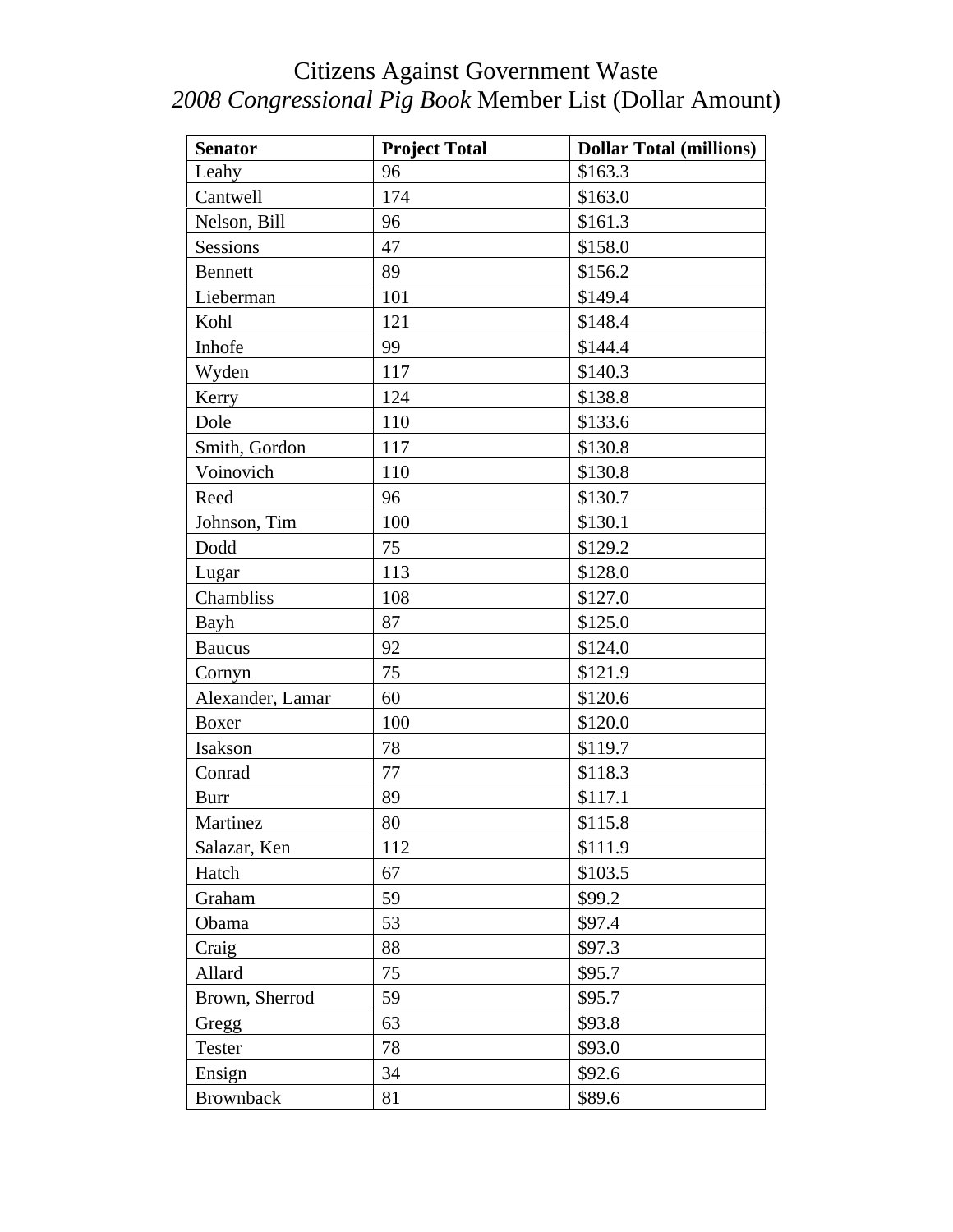### Citizens Against Government Waste *2008 Congressional Pig Book* Member List (Dollar Amount)

| <b>Senator</b>  | <b>Project Total</b> | <b>Dollar Total (millions)</b> |
|-----------------|----------------------|--------------------------------|
| Crapo           | 83                   | \$83.1                         |
| Collins         | 69                   | \$81.3                         |
| Nelson, Ben     | 67                   | \$75.4                         |
| Hagel           | 53                   | \$73.6                         |
| Snowe           | 67                   | \$70.0                         |
| Sununu          | 36                   | \$69.4                         |
| Kyl             | 27                   | \$69.0                         |
| Murkowski       | 21                   | \$56.2                         |
| Roberts         | 47                   | \$54.2                         |
| Whitehouse      | 52                   | \$46.7                         |
| Allen           | 31                   | \$36.8                         |
| Corker          | 12                   | \$33.9                         |
| <b>Bunning</b>  | 21                   | \$23.6                         |
| Thune           | 49                   | \$22.8                         |
| Michaud         | 23                   | \$17.7                         |
| <b>Barrasso</b> | 5                    | \$12.5                         |
| Enzi            | 3                    | \$10.3                         |
| <b>Sanders</b>  | 21                   | \$10.2                         |
| Rockefeller     | $\overline{2}$       | \$6.2\$                        |
| Coburn          | $\overline{0}$       | \$0.0                          |
| DeMint          | $\overline{0}$       | \$0.0                          |
| Feingold        | $\overline{0}$       | \$0.0                          |
| McCain          | $\overline{0}$       | \$0.0                          |
| McCaskill       | $\overline{0}$       | \$0.0                          |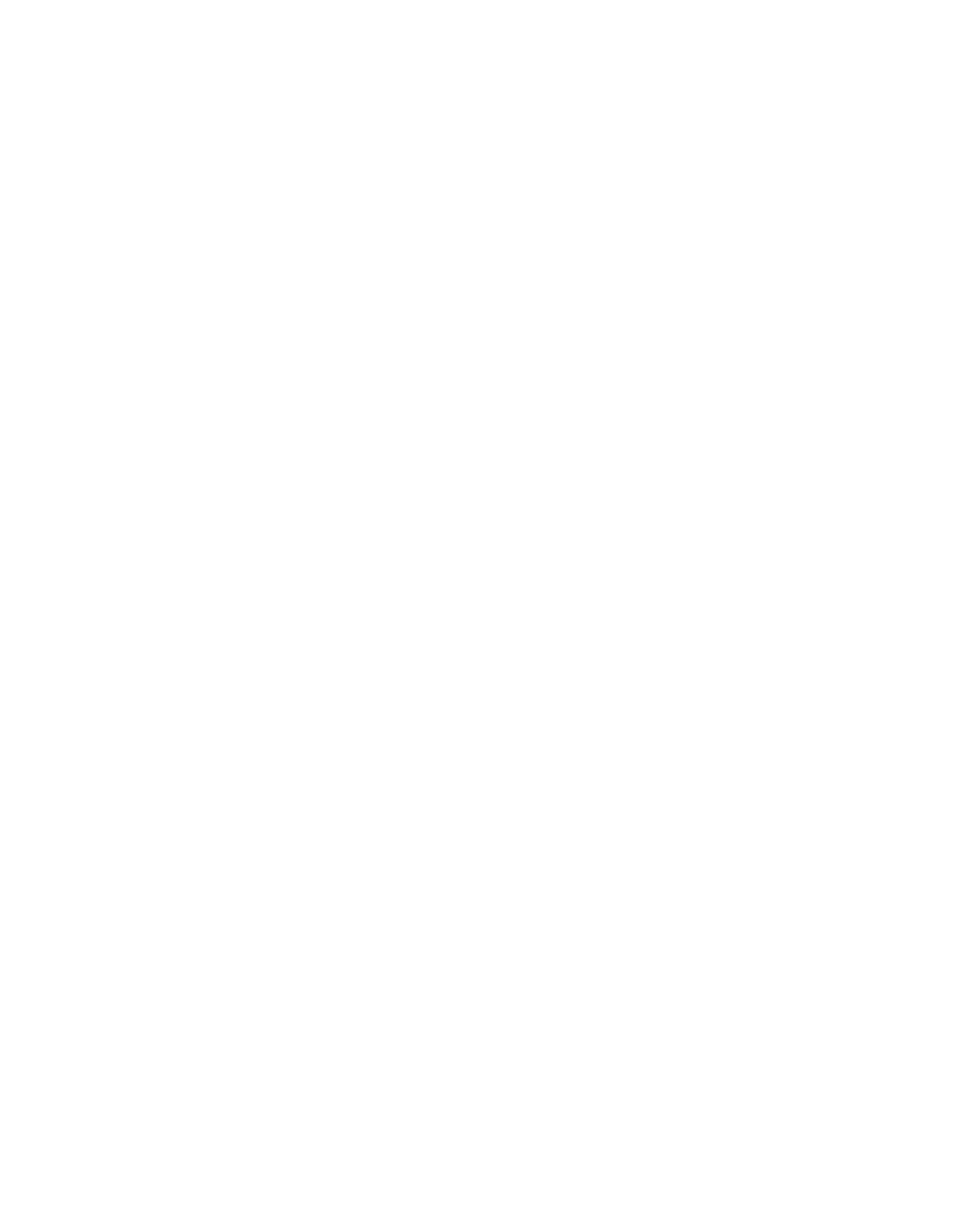| Representative      | <b>Project Total</b> | <b>Dollar Total (millions)</b> |
|---------------------|----------------------|--------------------------------|
| Abercrombie         | 29                   | \$153.6                        |
| Ackerman            | 13                   | \$20.9                         |
| Aderholt            | 41                   | \$45.7                         |
| Akin                | 17                   | \$37.4                         |
| Alexander, Rodney   | 43                   | \$64.5                         |
| Altmire             | 24                   | \$16.6                         |
| Andrews             | 15                   | \$22.3                         |
| Arcuri              | 27                   | \$28.9                         |
| Baca                | 13                   | \$9.6                          |
| Bachmann            | 7                    | \$3.8                          |
| <b>Bachus</b>       | 12                   | \$7.3                          |
| <b>Baird</b>        | 30                   | \$43.1                         |
| <b>Baker</b>        | 25                   | \$28.1                         |
| <b>Baldwin</b>      | 19                   | \$16.4                         |
| <b>Barrett</b>      | 10                   | \$8.6                          |
| <b>Barrow</b>       | 21                   | \$20.9                         |
| <b>Bartlett</b>     | 20                   | \$35.2                         |
| <b>Barton</b>       | 10                   | \$8.8                          |
| Bean                | 27                   | \$26.7                         |
| Becerra             | 20                   | \$3.8                          |
| <b>Berkley</b>      | 28                   | \$46.7                         |
| Berman              | 19                   | \$10.1                         |
| Berry               | 54                   | \$105.8                        |
| Biden               | 70                   | \$119.7                        |
| Biggert             | 16                   | \$22.9                         |
| Bilbray             | 9                    | \$4.7                          |
| <b>Bilirakis</b>    | 17                   | \$17.7                         |
| Bishop, Rob         | 26                   | \$49.5                         |
| Bishop, Sanford     | 68                   | \$74.9                         |
| Bishop, Tim         | 16                   | \$32.0                         |
| Blackburn           | 7                    | \$12.0                         |
| Blumenauer          | 41                   | \$34.8                         |
| <b>Blunt</b>        | 22                   | \$46.1                         |
| Boehner             | $\boldsymbol{0}$     | \$0.0                          |
| Bonner              | 17                   | \$27.9                         |
| Bono                | 14                   | \$10.6                         |
| Boozman             | 29                   | \$29.7                         |
| Bordallo, Madeleine | 5                    | \$7.4                          |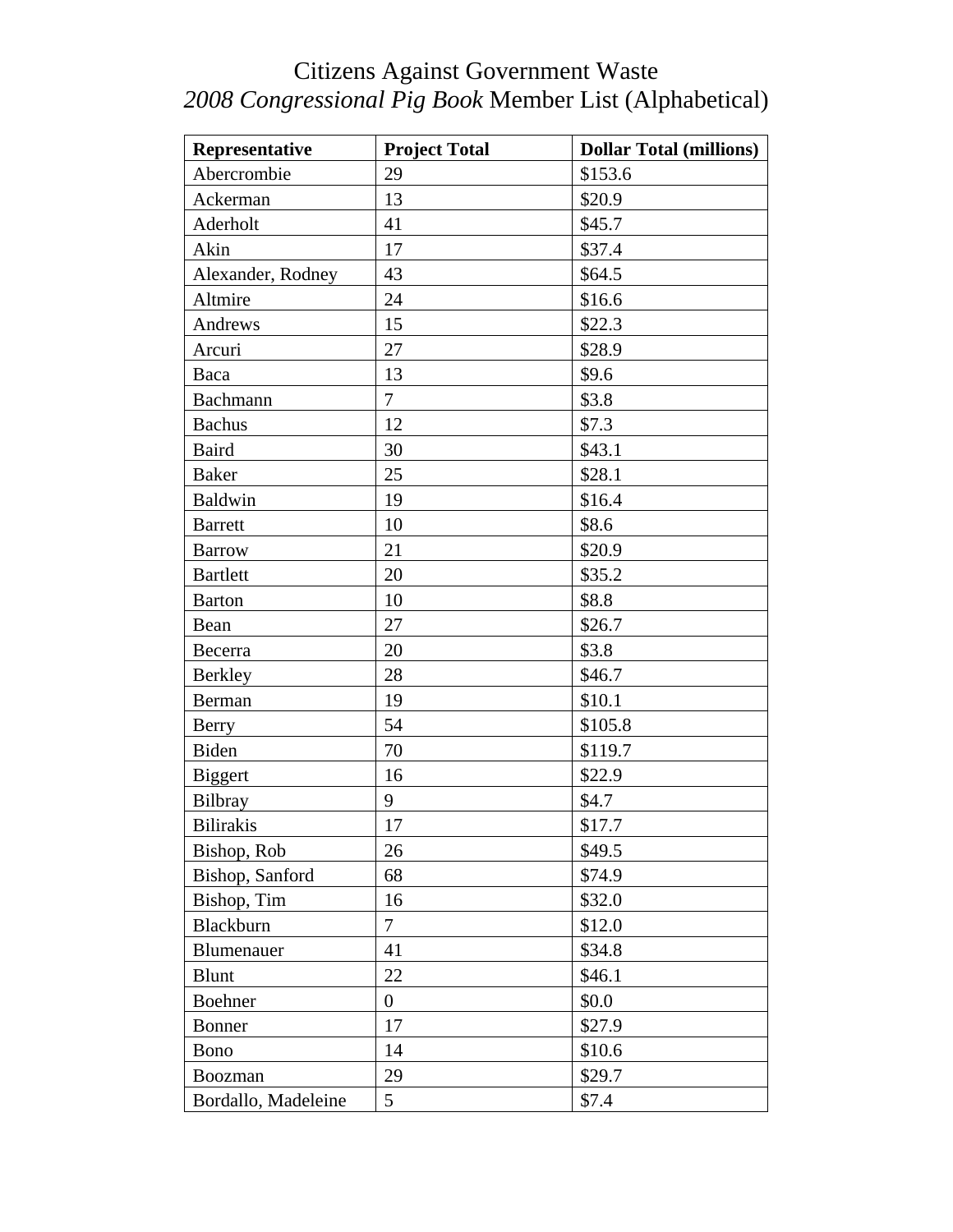| Representative     | <b>Project Total</b> | <b>Dollar Total (millions)</b> |
|--------------------|----------------------|--------------------------------|
| <b>Boren</b>       | 11                   | \$10.5                         |
| <b>Boswell</b>     | 27                   | \$33.1                         |
| Boucher            | 19                   | \$14.6                         |
| <b>Boustany</b>    | 15                   | \$25.1                         |
| Boyd               | 51                   | \$86.2                         |
| Boyda              | 48                   | \$37.3                         |
| Brady, Kevin       | 10                   | \$8.0                          |
| Brady, Robert      | 28                   | \$24.0                         |
| <b>Braley</b>      | 26                   | \$27.5                         |
| <b>Broun</b>       | $\boldsymbol{0}$     | \$0.0                          |
| Brown, Corrine     | 21                   | \$40.1                         |
| Brown, Henry       | 17                   | \$31.5                         |
| <b>Brown-Waite</b> | 5                    | \$5.3                          |
| <b>Buchanan</b>    | 21                   | \$14.9                         |
| <b>Burgess</b>     | 14                   | \$25.4                         |
| <b>Burton</b>      | 13                   | \$6.9                          |
| <b>Butterfield</b> | 17                   | \$14.4                         |
| <b>Buyer</b>       | 10                   | \$8.1                          |
| Calvert            | 31                   | \$25.7                         |
| Camp               | 12                   | \$6.3\$                        |
| Campbell           | $\overline{2}$       | \$2.7                          |
| Cannon             | 18                   | \$21.1                         |
| Capito             | 13                   | \$6.0                          |
| Capps              | 18                   | \$13.3                         |
| Capuano            | 30                   | \$29.8                         |
| Cardoza            | 16                   | \$7.4                          |
| Carnahan           | 13                   | \$8.6                          |
| Carney             | 31                   | \$24.7                         |
| Carper             | 66                   | \$85.0                         |
| Carson             | 13                   | \$9.9                          |
| Carter             | 28                   | \$36.7                         |
| Castle             | 36                   | \$55.4                         |
| Castor             | 17                   | \$19.8                         |
| Chabot             | 14                   | \$10.7                         |
| Chandler           | 22                   | \$14.7                         |
| Christensen, Donna | 5                    | \$2.4                          |
| Clarke             | 9                    | \$4.3                          |
| Clay               | 12                   | \$8.2                          |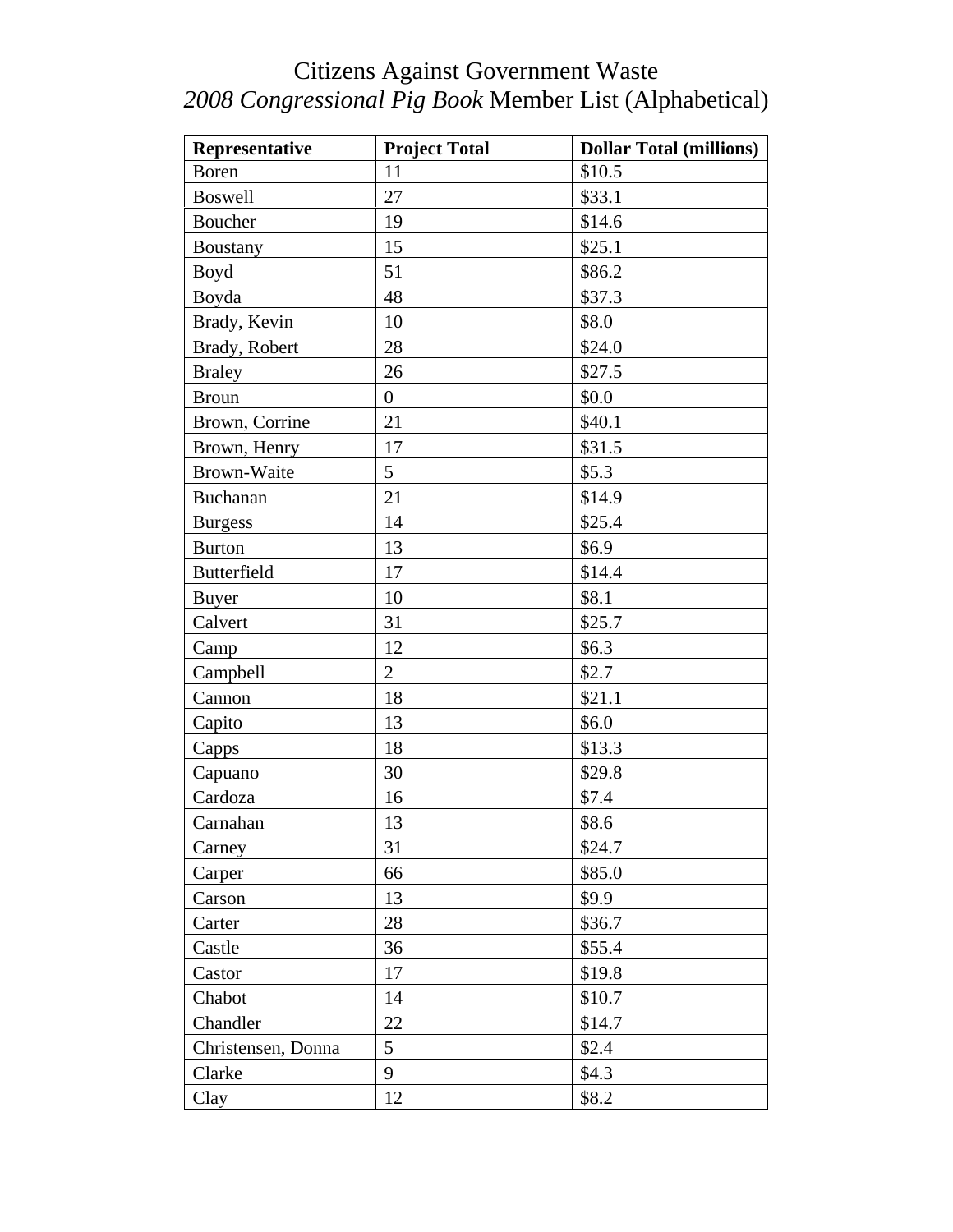| Representative       | <b>Project Total</b> | <b>Dollar Total (millions)</b> |
|----------------------|----------------------|--------------------------------|
| Cleaver              | 20                   | \$17.2                         |
| Coble                | 15                   | \$17.2                         |
| Cohen                | 14                   | \$13.9                         |
| Cole                 | 15                   | \$13.2                         |
| Conaway              | 16                   | \$19.5                         |
| Conyers              | 30                   | \$30.3                         |
| Cooper               | 19                   | \$39.9                         |
| Costa                | 13                   | \$4.4                          |
| Costello             | 16                   | \$17.9                         |
| Courtney             | 40                   | \$69.0                         |
| Crenshaw             | 27                   | \$38.0                         |
| Crowley              | 13                   | \$29.8                         |
| Cubin                | 17                   | \$9.6                          |
| Cuellar              | 11                   | \$6.4                          |
| Culberson            | 19                   | \$38.1                         |
| Cummings             | 39                   | \$91.9                         |
| Davis, Artur         | 18                   | \$75.6                         |
| Davis, Danny         | 23                   | \$12.2                         |
| Davis, David         | 13                   | \$42.8                         |
| Davis, Geoff         | 22                   | \$51.0                         |
| Davis, Jo Ann        | 12                   | \$18.7                         |
| Davis, Lincoln       | 6                    | \$8.5                          |
| Davis, Susan         | 17                   | \$16.8                         |
| Davis, Thomas        | 29                   | \$54.9                         |
| Deal                 | 5                    | \$8.4                          |
| DeFazio              | 26                   | \$31.6                         |
| DeGette              | 14                   | \$18.9                         |
| Delahunt             | 19                   | \$16.7                         |
| DeLauro              | 65                   | \$61.7                         |
| Dent                 | 32                   | \$77.8                         |
| Diaz-Balart, Lincoln | 11                   | \$11.0                         |
| Diaz-Balart, Mario   | 8                    | \$5.3                          |
| <b>Dicks</b>         | 77                   | \$104.8                        |
| Dingell              | 36                   | \$64.9                         |
| Doggett              | 15                   | \$7.8                          |
| Donnelly             | 22                   | \$18.7                         |
| Doolittle            | 21                   | \$22.0                         |
| Doyle                | 35                   | \$29.4                         |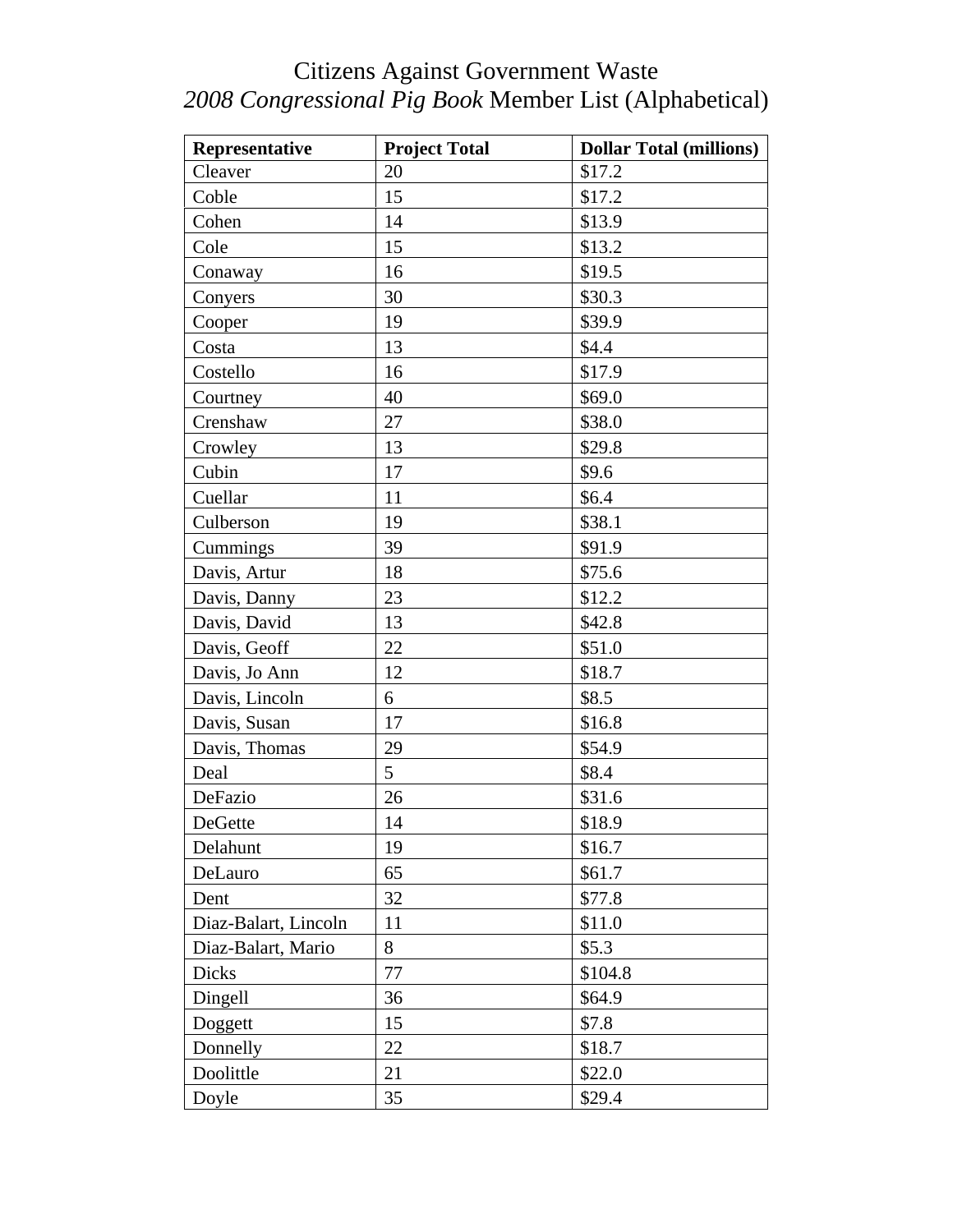| Representative    | <b>Project Total</b> | <b>Dollar Total (millions)</b> |
|-------------------|----------------------|--------------------------------|
| <b>Drake</b>      | 23                   | \$30.4                         |
| Dreier            | 17                   | \$19.8                         |
| Duncan            | 19                   | \$15.9                         |
| Edwards           | 74                   | \$42.4                         |
| Ehlers            | 16                   | \$10.4                         |
| Ellison           | 14                   | \$93.9                         |
| Ellsworth         | 25                   | \$39.7                         |
| Emanuel           | 21                   | \$22.3                         |
| Emerson           | 50                   | \$60.7                         |
| Engel             | 16                   | \$9.8                          |
| English           | 20                   | \$15.2                         |
| Eshoo             | 30                   | \$90.5                         |
| Etheridge         | 29                   | \$38.3                         |
| Everett           | 24                   | \$35.6                         |
| Faleomavaega, Eni | $\mathbf{1}$         | \$0.6                          |
| Fallin            | 13                   | \$5.5                          |
| Farr              | 35                   | \$40.4                         |
| Fattah            | 24                   | \$18.5                         |
| Feeney            | 7                    | \$20.5                         |
| Ferguson          | 19                   | \$12.1                         |
| Filner            | 10                   | \$3.6                          |
| Flake             | $\overline{0}$       | \$0.0                          |
| Forbes            | 18                   | \$18.5                         |
| Fortenberry       | 20                   | \$30.4                         |
| Fortuno, Luis     | 9                    | \$8.2                          |
| Fossela           | $\boldsymbol{0}$     | \$0.0                          |
| Foster            | $\boldsymbol{0}$     | \$0.0                          |
| <b>FOXX</b>       | 10                   | \$12.4                         |
| Frank, Barney     | 21                   | \$20.1                         |
| Franks            | 10                   | \$30.2                         |
| Frelinghuysen     | 42                   | \$86.8                         |
| Gallegly          | 10                   | \$5.7                          |
| Garrett           | 15                   | \$12.3                         |
| Gerlach           | 33                   | \$25.6                         |
| Giffords          | 19                   | \$25.1                         |
| Gilchrest         | 21                   | \$18.7                         |
| Gillibrand        | 30                   | \$23.8                         |
| Gingrey           | 20                   | \$29.6                         |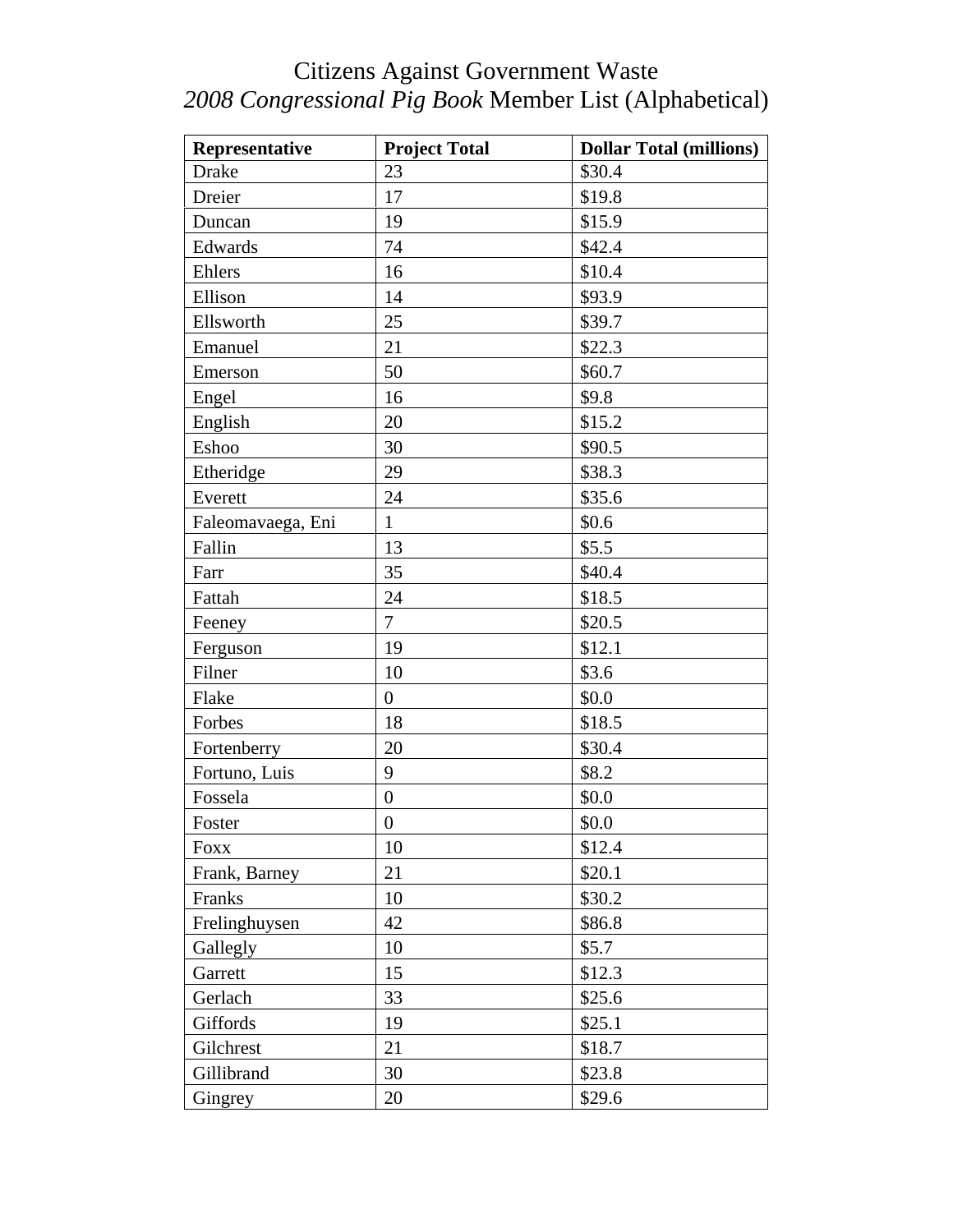| Representative  | <b>Project Total</b> | <b>Dollar Total (millions)</b> |
|-----------------|----------------------|--------------------------------|
| Gohmert         | 10                   | \$6.0                          |
| Gonzalez        | 17                   | \$13.4                         |
| Goode           | 41                   | \$21.7                         |
| Goodlatte       | 11                   | \$2.3                          |
| Gordon          | 22                   | \$32.2                         |
| Granger         | 26                   | \$43.9                         |
| Graves          | 10                   | \$6.7                          |
| Green, Al       | 13                   | \$43.3                         |
| Green, Gene     | 10                   | \$23.7                         |
| Grijalva        | 27                   | \$31.9                         |
| Gutierrez       | 8                    | \$3.2                          |
| Hall, John      | 25                   | \$20.4                         |
| Hall, Ralph     | 14                   | \$9.0                          |
| Hare            | 19                   | \$113.6                        |
| Harman          | 23                   | \$22.8                         |
| Hastings, Alcee | 14                   | \$13.6                         |
| Hastings, Doc   | 35                   | \$23.5                         |
| Hayes           | 44                   | \$48.6                         |
| Heller          | 20                   | \$31.8                         |
| Herger          | 8                    | \$4.2                          |
| Herseth Sandlin | 43                   | \$90.1                         |
| Higgins         | 23                   | \$23.7                         |
| Hill            | 20                   | \$17.6                         |
| Hinchey         | 41                   | \$43.7                         |
| Hinojosa        | 12                   | \$7.8                          |
| Hirono          | 47                   | \$58.9                         |
| Hobson          | 58                   | \$88.0                         |
| Hodes           | 35                   | \$35.5                         |
| Hoekstra        | 21                   | \$10.8                         |
| Holden          | 22                   | \$36.4                         |
| Holt            | 23                   | \$21.4                         |
| Honda           | 38                   | \$31.8                         |
| Hooley          | 46                   | \$45.1                         |
| Hoyer           | 98                   | \$149.1                        |
| Hulshof         | 13                   | \$19.5                         |
| Hunter          | 15                   | \$26.7                         |
| Inglis          | 10                   | \$13.9                         |
| Inslee          | 24                   | \$33.3                         |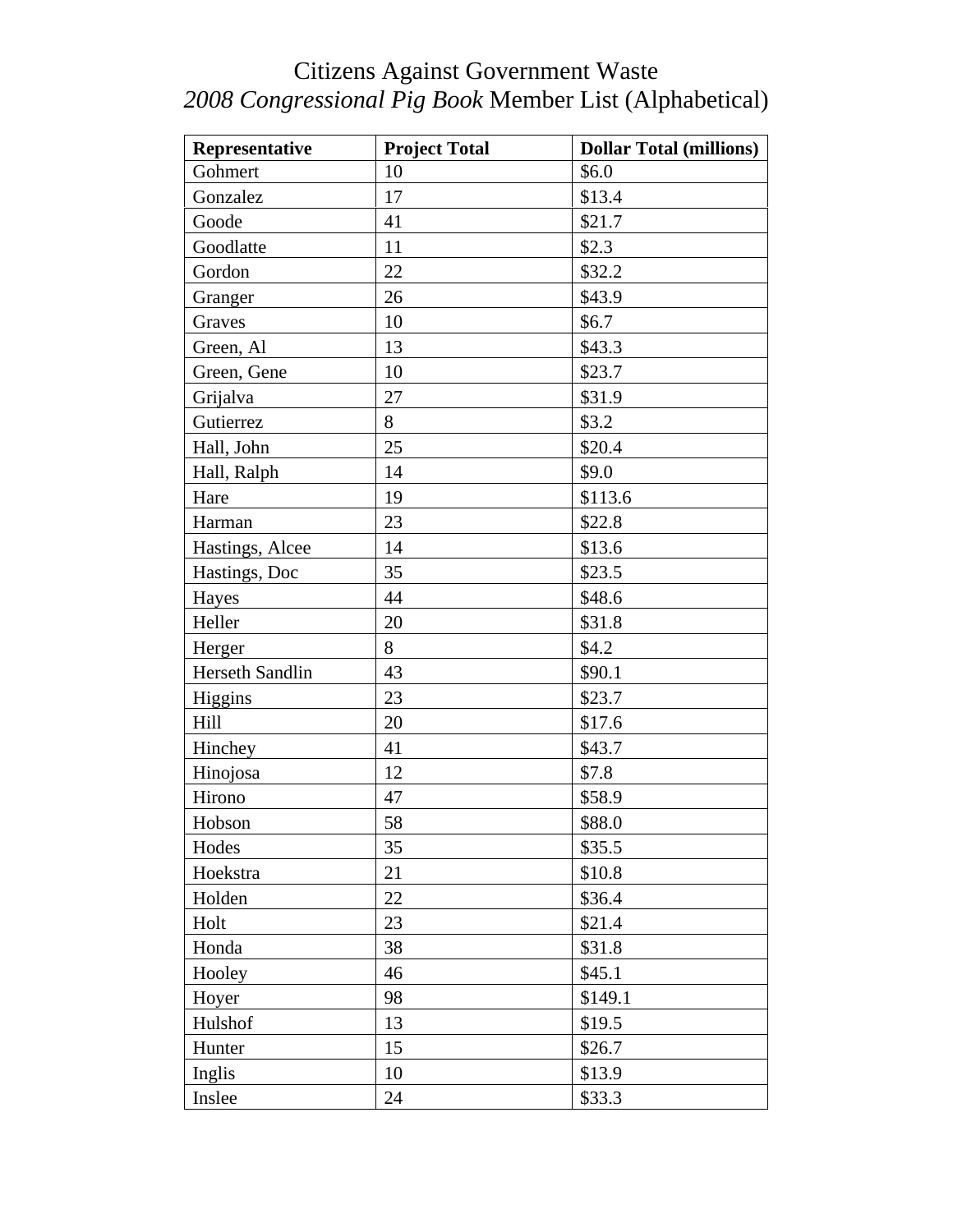| Representative     | <b>Project Total</b> | <b>Dollar Total (millions)</b> |
|--------------------|----------------------|--------------------------------|
| Israel             | 27                   | \$16.2                         |
| Issa               | 12                   | \$12.2                         |
| Jackson Jr.        | 40                   | \$36.6                         |
| Jackson-Lee        | 10                   | \$5.4                          |
| Jefferson          | 14                   | \$21.4                         |
| Jindal             | 26                   | \$100.4                        |
| Johnson, Eddie     |                      |                                |
| Bernice            | 11                   | \$15.4                         |
| Johnson, Hank      | 17                   | \$15.2                         |
| Johnson, Sam       | 6                    | \$7.0                          |
| Johnson, Timothy V | 16                   | \$8.4                          |
| Jones, Stephanie   |                      |                                |
| Tubbs              | 15                   | \$10.4                         |
| Jones, Walter      | 15                   | \$30.1                         |
| Jordan             | 3                    | \$3.2                          |
| Kagen              | 26                   | \$25.4                         |
| Kanjorski          | 20                   | \$16.6                         |
| Kaptur             | 69                   | \$77.3                         |
| Keller             | 10                   | \$9.1                          |
| Kennedy            | 56                   | \$61.5                         |
| Kildee             | 17                   | \$48.3                         |
| Kilpatrick         | 28                   | \$17.6                         |
| Kind               | 17                   | \$43.9                         |
| King, Pete         | 20                   | \$21.3                         |
| King, Steven       | 13                   | \$9.8                          |
| Kingston           | 80                   | \$101.3                        |
| Kirk               | 19                   | \$30.4                         |
| Klein              | 20                   | \$13.3                         |
| Kline              | $\boldsymbol{0}$     | \$0.0                          |
| Knollenberg        | 36                   | \$37.3                         |
| Kucinich           | 9                    | \$8.1                          |
| Kuhl               | 21                   | \$23.5                         |
| LaHood             | 52                   | \$58.9                         |
| Lamborn            | 8                    | \$17.2                         |
| Lampson            | 23                   | \$40.7                         |
| Langevin           | 31                   | \$36.7                         |
| Lantos             | 15                   | \$16.8                         |
| Larsen             | 45                   | \$55.6                         |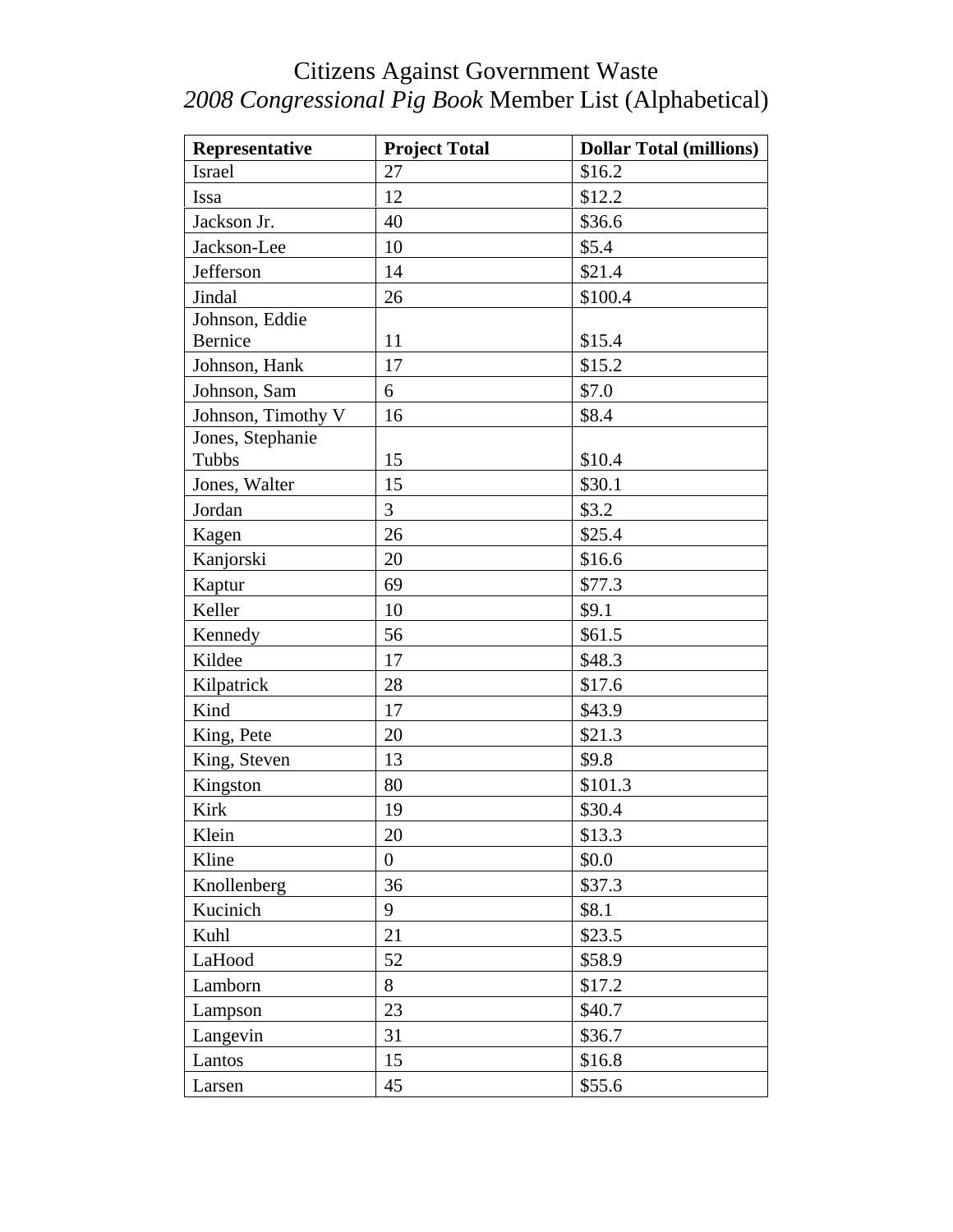| Representative    | <b>Project Total</b> | <b>Dollar Total (millions)</b> |
|-------------------|----------------------|--------------------------------|
| Larson            | 27                   | \$31.0                         |
| Latham            | 63                   | \$67.0                         |
| LaTourette        | 16                   | \$12.8                         |
| Latta             | $\overline{0}$       | \$0.0                          |
| Lee               | 26                   | \$21.9                         |
| Levin, Sander     | 19                   | \$14.4                         |
| Lewis, Jerry      | 80                   | \$139.9                        |
| Lewis, John       | 30                   | \$17.6                         |
| Lewis, Ron        | 14                   | \$5.7                          |
| Linder            | $\overline{4}$       | \$2.1                          |
| Lipinski          | 12                   | \$7.2                          |
| LoBiondo          | 25                   | \$43.0                         |
| Loebsack          | 27                   | \$53.5                         |
| Lofgren           | 22                   | \$26.7                         |
| Lowey             | 47                   | \$27.9                         |
| Lucas             | 24                   | \$17.2                         |
| Lungren           | 10                   | \$16.7                         |
| Lynch             | 22                   | \$26.1                         |
| Mack              | 11                   | \$6.7                          |
| Mahoney           | 26                   | \$20.3                         |
| Maloney           | 19                   | \$13.6                         |
| Manzullo          | 12                   | \$6.1                          |
| Marchant          | 5                    | \$6.5                          |
| Markey            | 26                   | \$21.3                         |
| Marshall          | 56                   | \$50.1                         |
| Matheson          | 20                   | \$16.4                         |
| Matsui            | 18                   | \$81.3                         |
| McCarthy, Carolyn | 21                   | \$23.1                         |
| McCarthy, Kevin   | 20                   | \$18.7                         |
| McCaul            | 19                   | \$18.4                         |
| McCollum          | 22                   | \$25.2                         |
| McCotter          | 8                    | \$2.8                          |
| McCrery           | 22                   | \$44.3                         |
| McDermott         | 24                   | \$30.6                         |
| McGovern          | 26                   | \$27.7                         |
| McHenry           | 10                   | \$16.8                         |
| McHugh            | 15                   | \$18.9                         |
| McIntyre          | 31                   | \$37.9                         |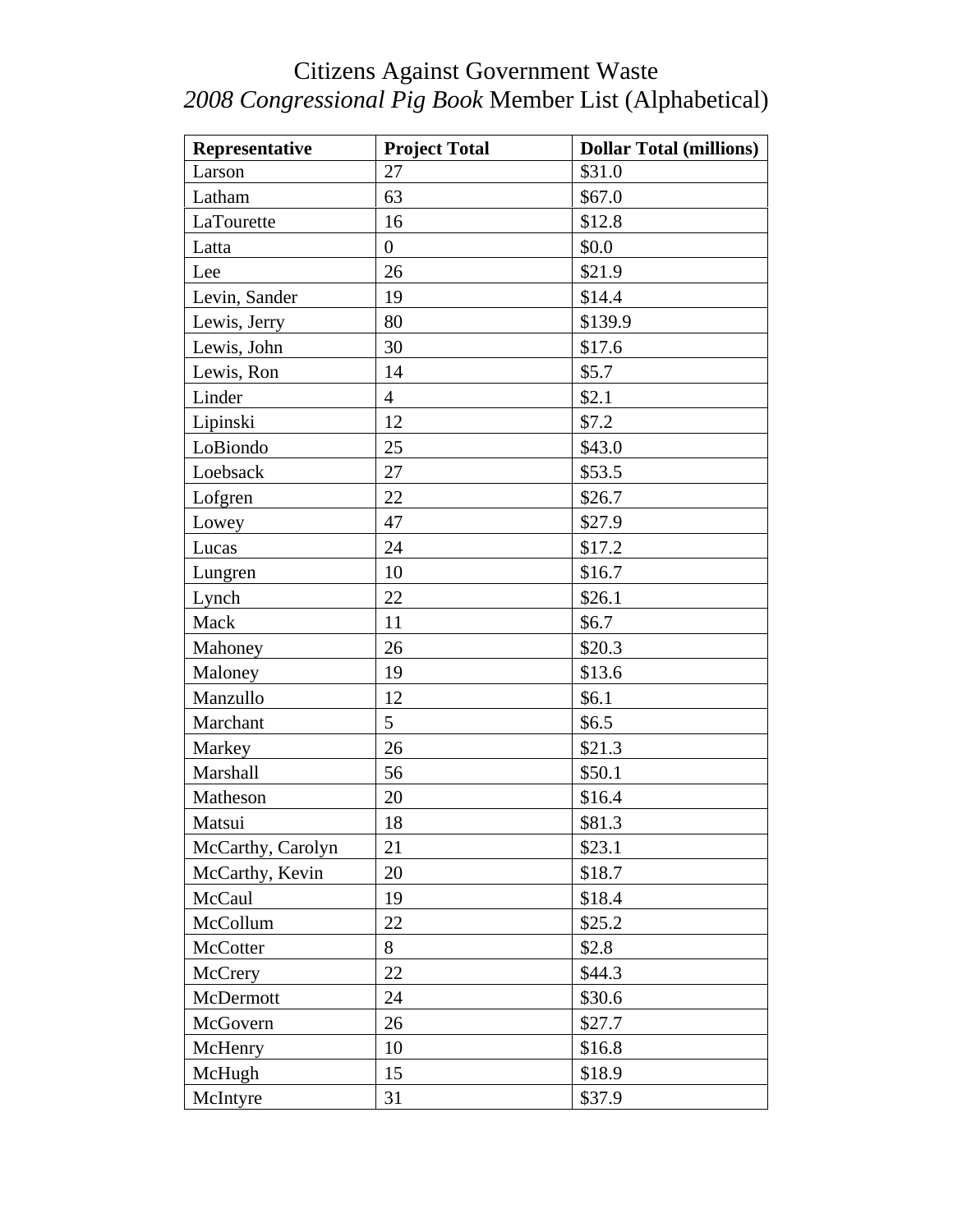| Representative          | <b>Project Total</b> | <b>Dollar Total (millions)</b> |
|-------------------------|----------------------|--------------------------------|
| McKeon                  | 22                   | \$26.3                         |
| <b>McMorris Rodgers</b> | 22                   | \$17.7                         |
| McNerney                | 23                   | \$20.4                         |
| McNulty                 | 19                   | \$17.2                         |
| Meek                    | 18                   | \$10.4                         |
| <b>Meeks</b>            | 9                    | \$6.2\$                        |
| Melancon                | 23                   | \$49.1                         |
| Mica                    | 21                   | \$17.0                         |
| Miller, Brad            | 19                   | \$47.5                         |
| Miller, Candice         | 11                   | \$5.5                          |
| Miller, Gary            | 11                   | \$12.7                         |
| Miller, George          | 23                   | \$83.5                         |
| Miller, Jeff            | 13                   | \$13.7                         |
| Mitchell                | 19                   | \$34.7                         |
| Mollohan                | 51                   | \$65.5                         |
| Moore                   | 20                   | \$8.9                          |
| Moore, Dennis           | 24                   | \$7.8                          |
| Moran, Jerry            | 19                   | \$40.4                         |
| Moran, Jim              | 66                   | \$64.5                         |
| Murphy, Chris           | 38                   | \$48.5                         |
| Murphy, Patrick         | 33                   | \$30.4                         |
| Murphy, Tim             | 17                   | \$11.7                         |
| Murtha                  | 73                   | \$159.1                        |
| Musgrave                | 29                   | \$26.6                         |
| Myrick                  | 13                   | \$20.9                         |
| Nadler                  | 18                   | \$14.0                         |
| Napolitano              | 21                   | \$10.5                         |
| Neal                    | 16                   | \$10.5                         |
| Neugebauer              | 20                   | \$19.1                         |
| Norton, Eleanor         |                      |                                |
| Holmes                  | 17                   | \$7.8                          |
| <b>Nunes</b>            | 6                    | \$2.1                          |
| Oberstar                | 33                   | \$88.4                         |
| Obey                    | 65                   | \$97.5                         |
| Olver                   | 63                   | \$71.3                         |
| Ortiz                   | 23                   | \$49.3                         |
| Pallone                 | 24                   | \$13.7                         |
| Pascrell                | 24                   | \$33.3                         |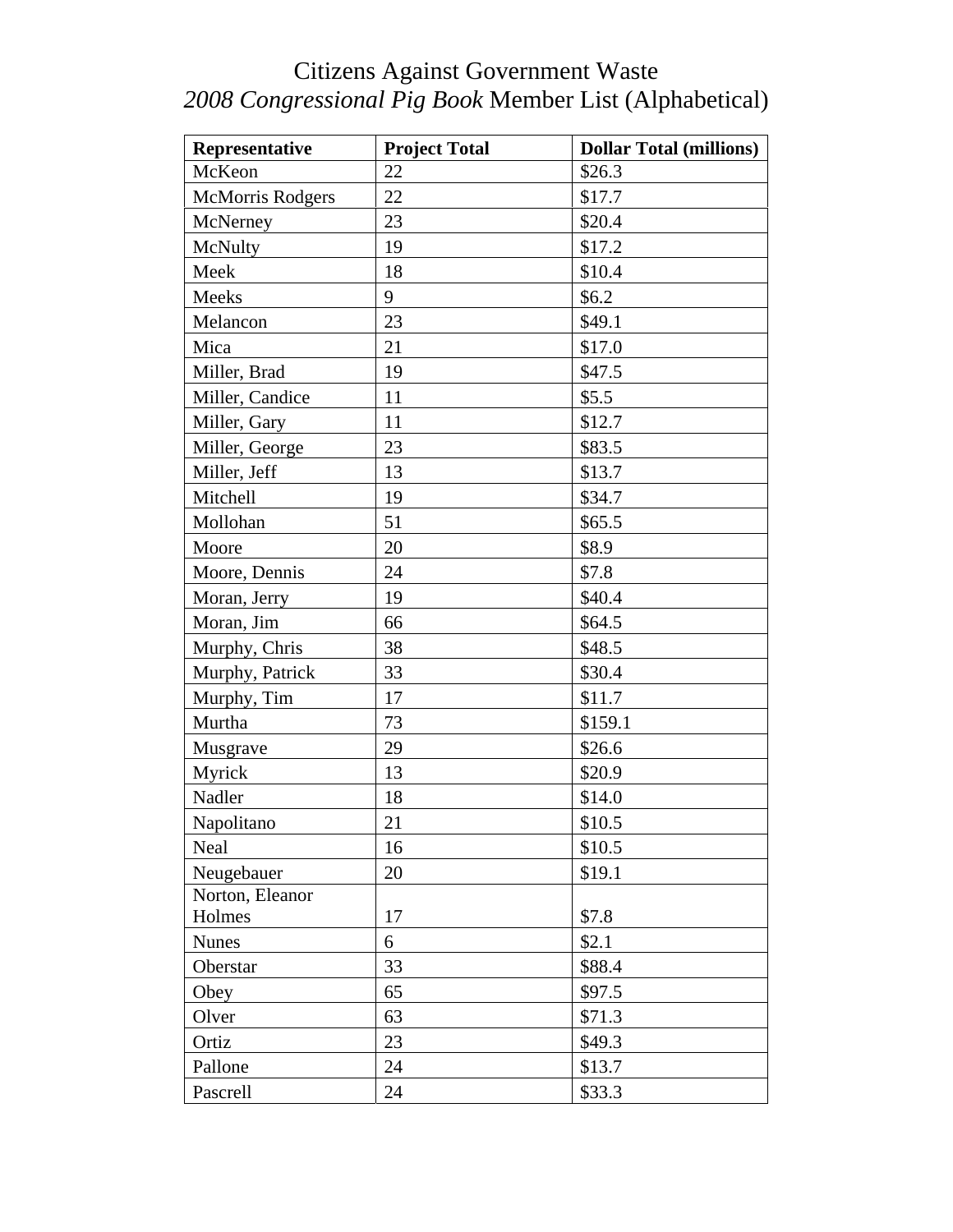| Representative   | <b>Project Total</b> | <b>Dollar Total (millions)</b> |
|------------------|----------------------|--------------------------------|
| Pastor           | 40                   | \$63.2                         |
| Paul, Ron        | 8                    | \$22.7                         |
| Payne            | 21                   | \$23.1                         |
| Pearce           | 16                   | \$19.0                         |
| Pelosi           | 51                   | \$91.2                         |
| Pence            | 10                   | \$6.7                          |
| Perlmutter       | 19                   | \$22.8                         |
| Peterson, Collin | 21                   | \$14.4                         |
| Peterson, John   | 39                   | \$37.4                         |
| Petri            | 9                    | \$13.0                         |
| Pickering        | 25                   | \$49.2                         |
| Pitts            | $\boldsymbol{0}$     | \$0.0                          |
| Platts           | 16                   | \$9.4                          |
| Poe              | 9                    | \$3.9                          |
| Pomeroy          | 47                   | \$60.7                         |
| Porter           | 28                   | \$19.0                         |
| Price, David     | 71                   | \$91.4                         |
| Price, Tom       | $\overline{7}$       | \$2.7                          |
| Pryce, Deborah   | 24                   | \$18.1                         |
| Putnam           | 20                   | \$16.0                         |
| Radanovich       | 11                   | \$9.4                          |
| Rahall           | 28                   | \$77.6                         |
| Ramstad          | 13                   | \$12.5                         |
| Rangel           | 20                   | \$11.0                         |
| Regula           | 34                   | \$28.6                         |
| Rehberg          | 41                   | \$45.1                         |
| Reichert         | 35                   | \$11.0                         |
| Renzi            | 24                   | \$52.8                         |
| Reyes            | 26                   | \$8.2                          |
| Reynolds         | 33                   | \$20.9                         |
| Richardson       | 5                    | \$0.9                          |
| Rodriguez        | 34                   | \$46.7                         |
| Rogers, Harold   | 43                   | \$80.7                         |
| Rogers, Mike     | 21                   | \$22.9                         |
| Rogers, Mike D   | 28                   | \$20.5                         |
| Rohrabacher      | 9                    | \$16.6                         |
| Roskam           | 10                   | \$12.0                         |
| Ros-Lehtinen     | 16                   | \$23.5                         |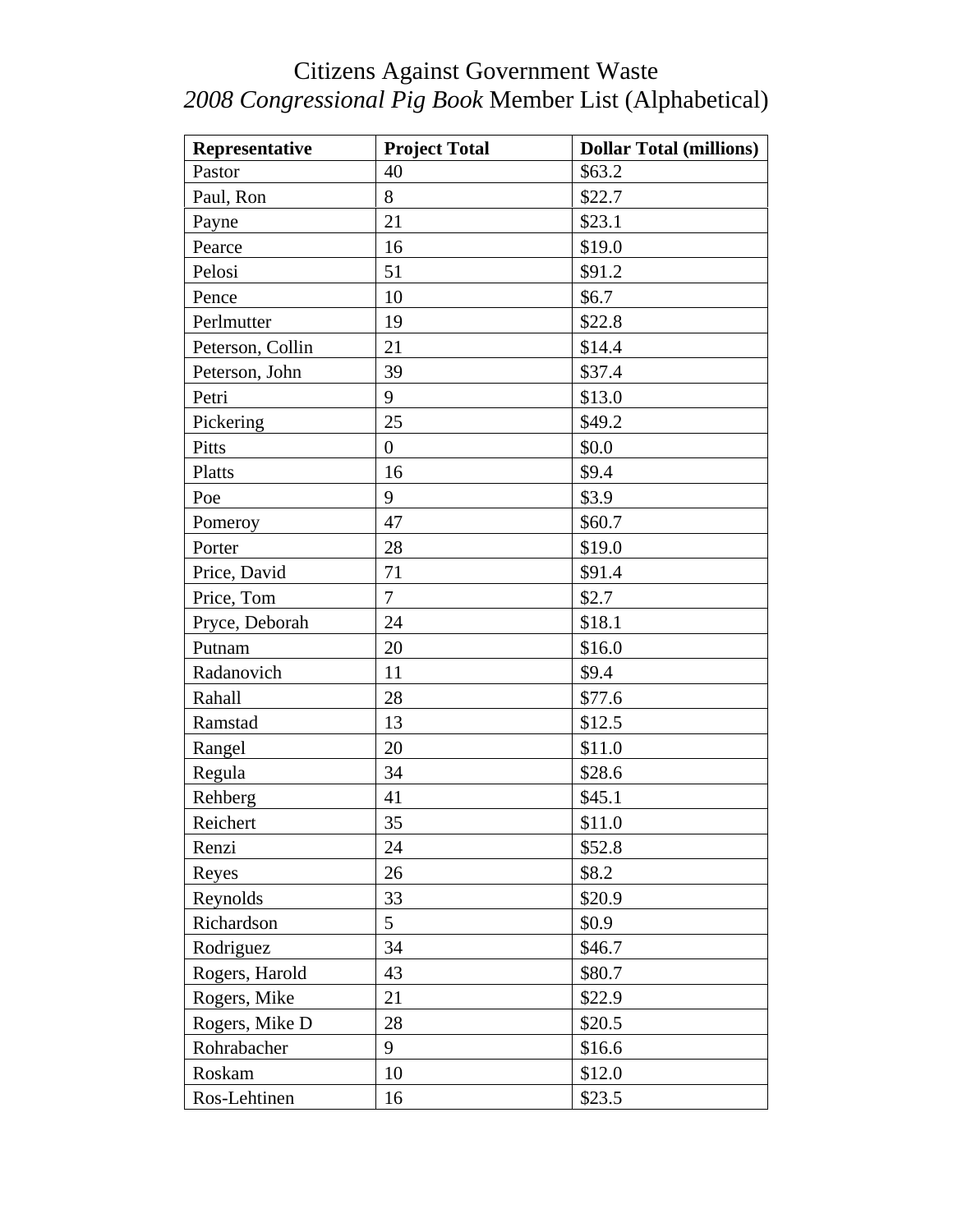| Representative   | <b>Project Total</b> | <b>Dollar Total (millions)</b> |
|------------------|----------------------|--------------------------------|
| Ross             | 26                   | \$47.3                         |
| Rothman          | 49                   | \$71.4                         |
| Roybal-Allard    | 43                   | \$22.9                         |
| Royce            | 8                    | \$7.0                          |
| Ruppersberger    | 40                   | \$104.7                        |
| Rush             | 13                   | \$5.2                          |
| Ryan, Paul       | $\overline{2}$       | \$4.0                          |
| Ryan, Tim        | 40                   | \$24.6                         |
| Salazar, John    | 21                   | \$26.3                         |
| Sali             | 10                   | \$10.4                         |
| Sanchez, Linda   | 10                   | \$4.0                          |
| Sanchez, Loretta | 18                   | \$16.3                         |
| <b>Sarbanes</b>  | 31                   | \$74.9                         |
| Saxton           | 16                   | \$26.2                         |
| Schakowsky       | 12                   | \$4.4                          |
| Schiff           | 36                   | \$12.0                         |
| Schmidt          | 14                   | \$4.4                          |
| Schwartz         | 21                   | \$16.0                         |
| Scott, David     | 14                   | \$18.1                         |
| Scott, Robert    | 31                   | \$69.1                         |
| Sensenbrenner    | $\overline{2}$       | \$0.9                          |
| Serrano          | 32                   | \$13.8                         |
| Sessions         | 9                    | \$2.9                          |
| Sestak           | 29                   | \$31.9                         |
| Shadegg          | $\boldsymbol{0}$     | \$0.0                          |
| <b>Shays</b>     | 32                   | \$67.3                         |
| Shea-Porter      | 29                   | \$41.9                         |
| Sherman          | 18                   | \$10.9                         |
| Shimkus          | 11                   | \$10.7                         |
| Shuler           | 30                   | \$28.8                         |
| Shuster          | 20                   | \$17.5                         |
| Simpson          | 55                   | \$62.3\$                       |
| <b>Sires</b>     | 29                   | \$47.3                         |
| Skelton          | 10                   | \$45.9                         |
| Slaughter        | 28                   | \$26.2                         |
| Smith, Adam      | 25                   | \$8.9                          |
| Smith, Adrian    | 3                    | \$2.8                          |
| Smith, Chris     | 19                   | \$14.0                         |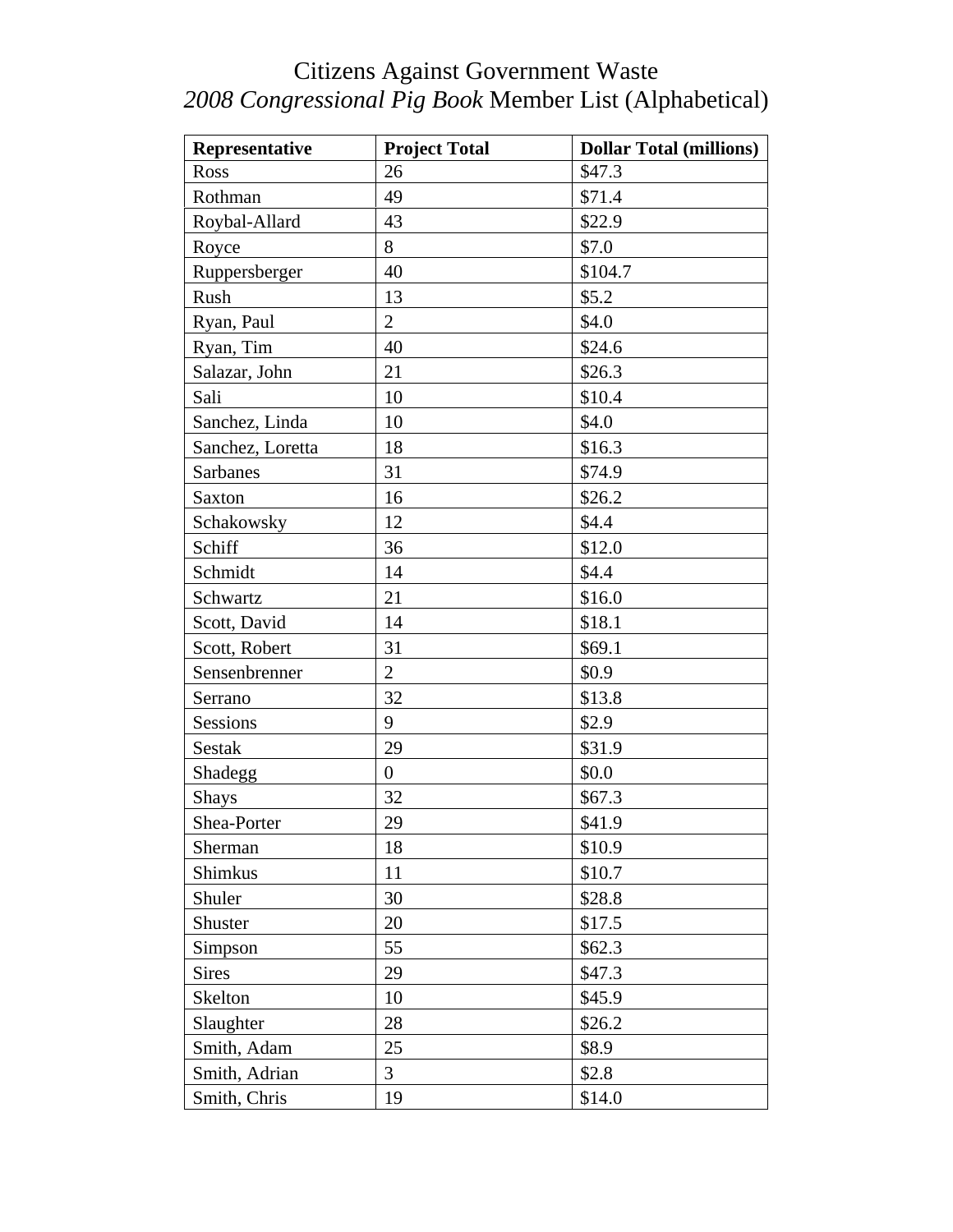| Representative    | <b>Project Total</b> | <b>Dollar Total (millions)</b> |
|-------------------|----------------------|--------------------------------|
| Smith, Lamar      | 21                   | \$26.1                         |
| Snyder            | 26                   | \$58.1                         |
| Solis             | 20                   | \$4.6                          |
| Souder            | 18                   | \$18.5                         |
| Space             | 25                   | \$12.4                         |
| Spratt            | 26                   | \$27.7                         |
| <b>Stark</b>      | 13                   | \$9.8                          |
| <b>Stearns</b>    | 16                   | \$34.9                         |
| Stupak            | 28                   | \$33.9                         |
| Sullivan          | 15                   | \$42.3                         |
| Sutton            | 20                   | \$16.3                         |
| Tancredo          | 10                   | \$17.6                         |
| Tanner            | 9                    | \$16.0                         |
| Tauscher          | 29                   | \$40.4                         |
| Taylor            | 21                   | \$56.8                         |
| Terry             | $\boldsymbol{0}$     | \$0.0                          |
| Thompson, Bennie  | 5                    | \$1.6                          |
| Thompson, Mike    | 27                   | \$28.4                         |
| Thornberry        | $\overline{4}$       | \$11.3                         |
| Tiahrt            | 61                   | \$76.4                         |
| Tiberi            | 3                    | \$0.9                          |
| Tierney           | 23                   | \$23.6                         |
| Towns             | 16                   | \$11.6                         |
| Tsongas           | $\overline{2}$       | \$0.6                          |
| Turner, Michael   | 19                   | \$22.1                         |
| Udall, Mark       | 24                   | \$27.6                         |
| Udall, Tom        | 42                   | \$52.9                         |
| Upton             | 18                   | \$15.8                         |
| Van Hollen        | 26                   | \$35.3                         |
| Velazquez         | 16                   | \$3.7                          |
| Visclosky         | 67                   | \$113.6                        |
| Walberg           | 17                   | \$16.6                         |
| Walden            | 30                   | \$21.6                         |
| Walsh             | 58                   | \$51.4                         |
| Walz              | 21                   | \$9.6                          |
| Wamp              | 30                   | \$53.8                         |
| Wasserman Schultz | 25                   | \$15.7                         |
| Waters            | 20                   | \$8.5                          |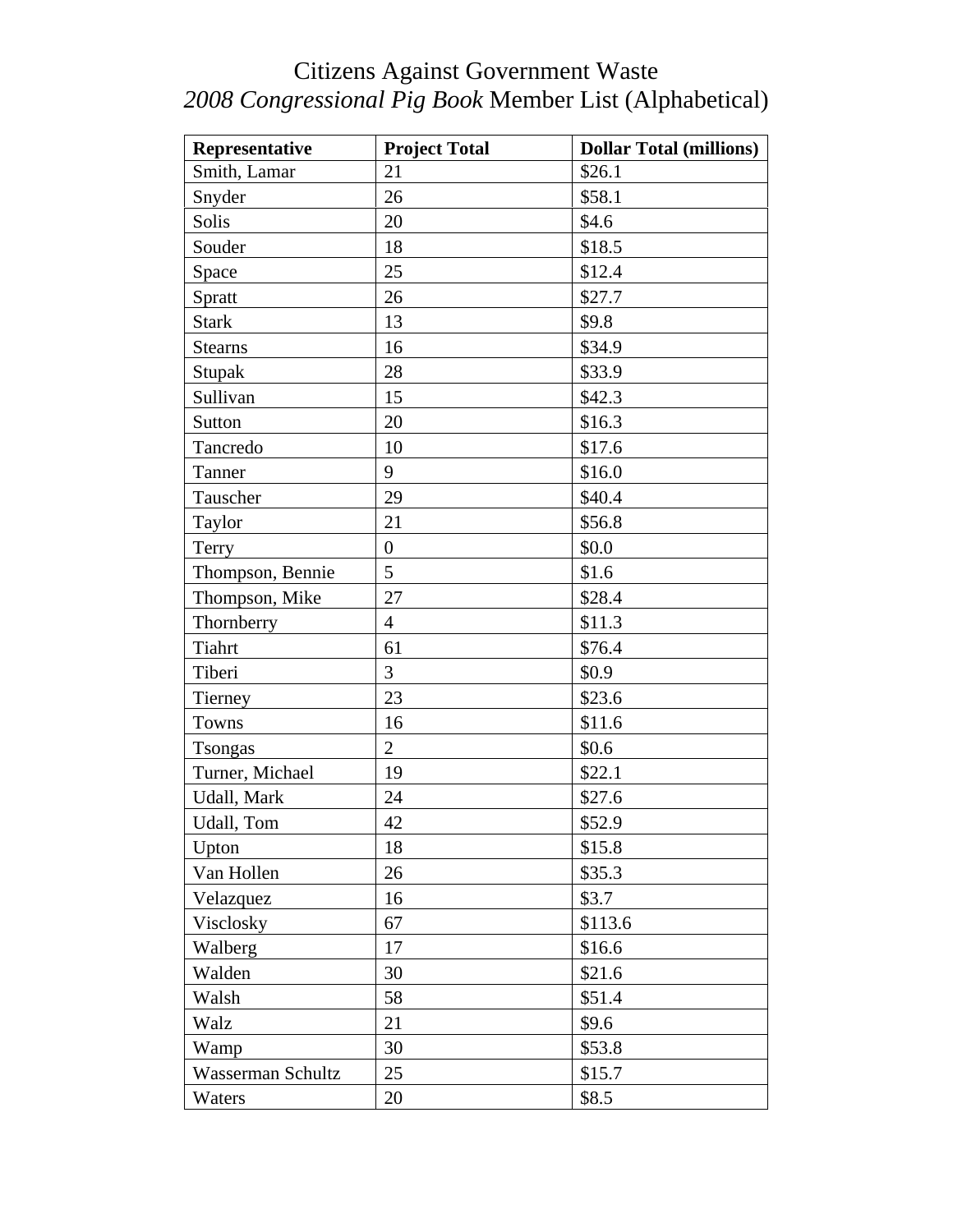| Representative  | <b>Project Total</b> | <b>Dollar Total (millions)</b> |
|-----------------|----------------------|--------------------------------|
| Watson          | 19                   | \$8.9                          |
| Watt            | 28                   | \$28.5                         |
| Waxman          | 18                   | \$12.9                         |
| Weiner          | 14                   | \$8.6                          |
| Welch           | 19                   | \$19.9                         |
| Weldon          | 7                    | \$12.4                         |
| Weller          | 18                   | \$21.7                         |
| Westmoreland    | 11                   | \$5.0                          |
| Wexler          | 13                   | \$10.5                         |
| Whitfield       | 15                   | \$55.2                         |
| Wicker          | 43                   | \$176.3                        |
| Wilson, Charles | 16                   | \$5.4                          |
| Wilson, Heather | 43                   | \$86.8                         |
| Wilson, Joe     | 13                   | \$17.9                         |
| Wolf            | 17                   | \$47.6                         |
| Woolsey         | 19                   | \$20.1                         |
| Wu              | 41                   | \$63.6                         |
| Wynn            | 25                   | \$24.7                         |
| Yarmuth         | 27                   | \$13.1                         |
| Young, Bill     | 87                   | \$169.5                        |
| Young, Don      | 18                   | \$10.3                         |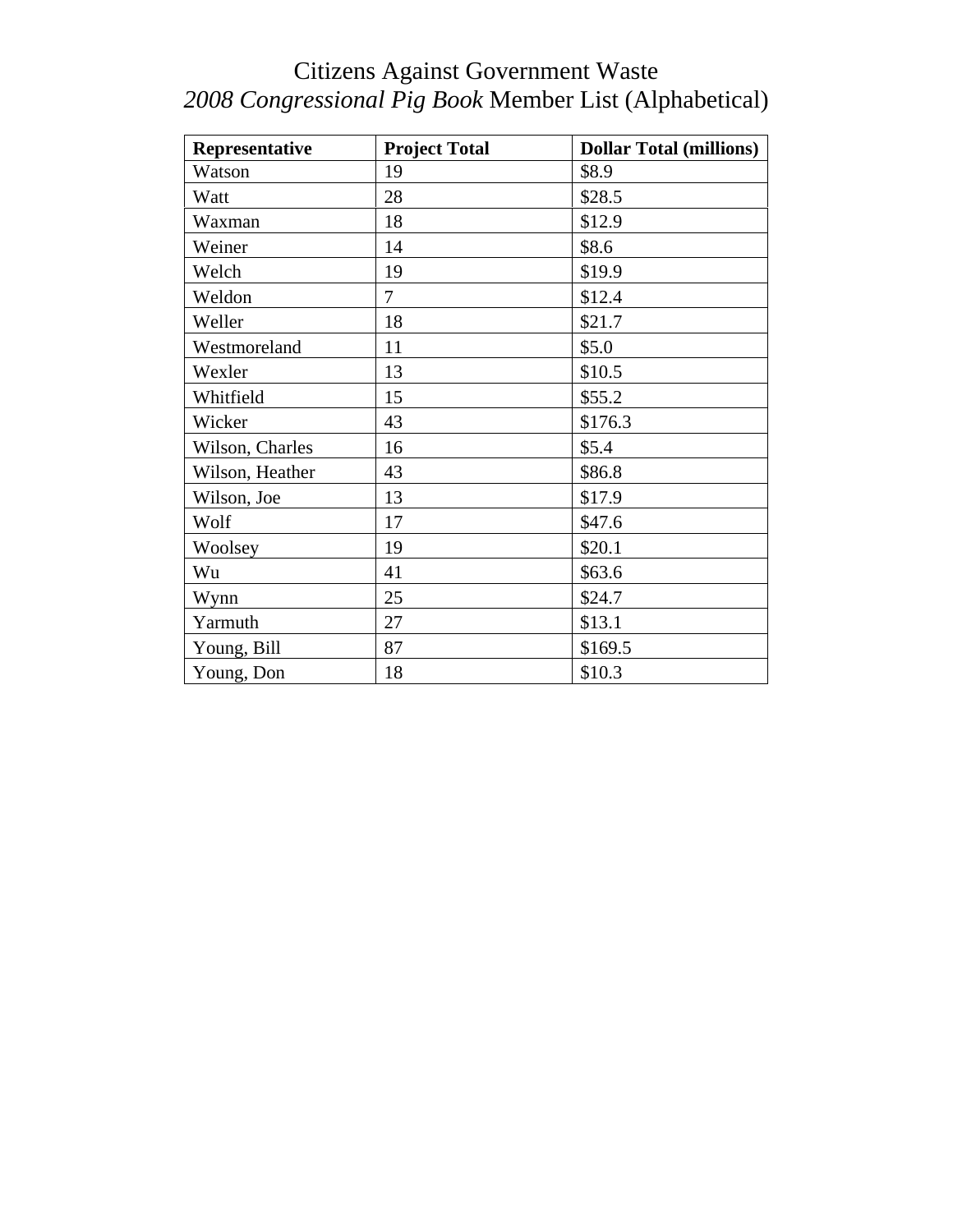| Representative  | <b>Project Total</b> | <b>Dollar Total (millions)</b> |
|-----------------|----------------------|--------------------------------|
| Wicker          | 43                   | \$176.3                        |
| Young, Bill     | 87                   | \$169.5                        |
| Murtha          | 73                   | \$159.1                        |
| Abercrombie     | 29                   | \$153.6                        |
| Hoyer           | 98                   | \$149.1                        |
| Lewis, Jerry    | 80                   | \$139.9                        |
| Biden           | 70                   | \$119.7                        |
| Hare            | 19                   | \$113.6                        |
| Visclosky       | 67                   | \$113.6                        |
| Berry           | 54                   | \$105.8                        |
| <b>Dicks</b>    | 77                   | \$104.8                        |
| Ruppersberger   | 40                   | \$104.7                        |
| Kingston        | 80                   | \$101.3                        |
| Jindal          | 26                   | \$100.4                        |
| Obey            | 65                   | \$97.5                         |
| Ellison         | 14                   | \$93.9                         |
| Cummings        | 39                   | \$91.9                         |
| Price, David    | 71                   | \$91.4                         |
| Pelosi          | 51                   | \$91.2                         |
| Eshoo           | 30                   | \$90.5                         |
| Herseth Sandlin | 43                   | \$90.1                         |
| Oberstar        | 33                   | \$88.4                         |
| Hobson          | 58                   | \$88.0                         |
| Frelinghuysen   | 42                   | \$86.8                         |
| Wilson, Heather | 43                   | \$86.8                         |
| Boyd            | 51                   | \$86.2                         |
| Carper          | 66                   | \$85.0                         |
| Miller, George  | 23                   | \$83.5                         |
| Matsui          | 18                   | \$81.3                         |
| Rogers, Harold  | 43                   | \$80.7                         |
| Dent            | 32                   | \$77.8                         |
| Rahall          | 28                   | \$77.6                         |
| Kaptur          | 69                   | \$77.3                         |
| Tiahrt          | 61                   | \$76.4                         |
| Davis, Artur    | 18                   | \$75.6                         |
| Bishop, Sanford | 68                   | \$74.9                         |
| <b>Sarbanes</b> | 31                   | \$74.9                         |
| Rothman         | 49                   | \$71.4                         |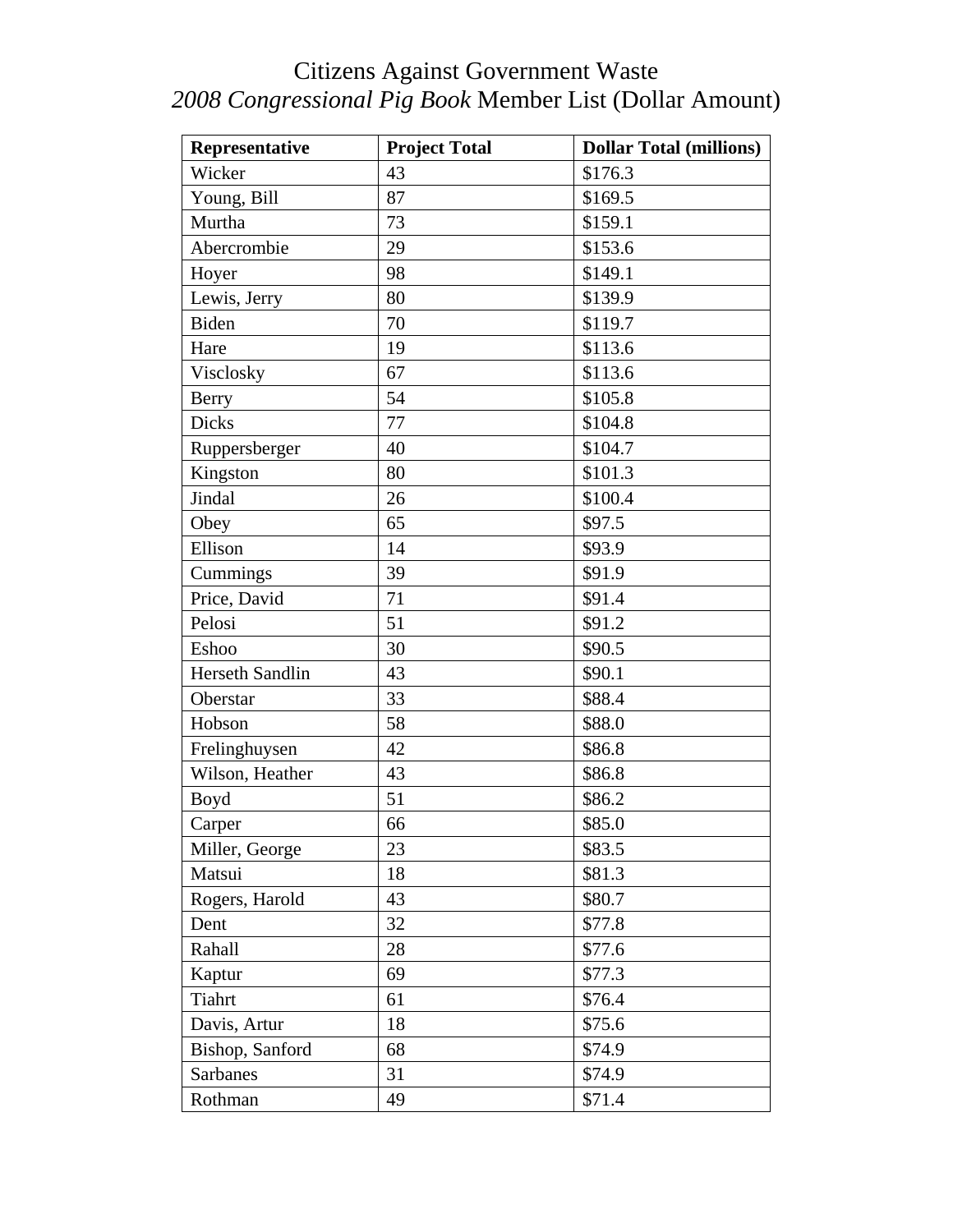| Representative    | <b>Project Total</b> | <b>Dollar Total (millions)</b> |
|-------------------|----------------------|--------------------------------|
| Olver             | 63                   | \$71.3                         |
| Scott, Robert     | 31                   | \$69.1                         |
| Courtney          | 40                   | \$69.0                         |
| Shays             | 32                   | \$67.3                         |
| Latham            | 63                   | \$67.0                         |
| Mollohan          | 51                   | \$65.5                         |
| Dingell           | 36                   | \$64.9                         |
| Alexander, Rodney | 43                   | \$64.5                         |
| Moran, Jim        | 66                   | \$64.5                         |
| Wu                | 41                   | \$63.6                         |
| Pastor            | 40                   | \$63.2                         |
| Simpson           | 55                   | \$62.3\$                       |
| DeLauro           | 65                   | \$61.7                         |
| Kennedy           | 56                   | \$61.5                         |
| Emerson           | 50                   | \$60.7                         |
| Pomeroy           | 47                   | \$60.7                         |
| Hirono            | 47                   | \$58.9                         |
| LaHood            | 52                   | \$58.9                         |
| Snyder            | 26                   | \$58.1                         |
| Taylor            | 21                   | \$56.8                         |
| Larsen            | 45                   | \$55.6                         |
| Castle            | 36                   | \$55.4                         |
| Whitfield         | 15                   | \$55.2                         |
| Davis, Thomas     | 29                   | \$54.9                         |
| Wamp              | 30                   | \$53.8                         |
| Loebsack          | 27                   | \$53.5                         |
| Udall, Tom        | 42                   | \$52.9                         |
| Renzi             | 24                   | \$52.8                         |
| Walsh             | 58                   | \$51.4                         |
| Davis, Geoff      | 22                   | \$51.0                         |
| Marshall          | 56                   | \$50.1                         |
| Bishop, Rob       | 26                   | \$49.5                         |
| Ortiz             | 23                   | \$49.3                         |
| Pickering         | 25                   | \$49.2                         |
| Melancon          | 23                   | \$49.1                         |
| Hayes             | 44                   | \$48.6                         |
| Murphy, Chris     | 38                   | \$48.5                         |
| Kildee            | 17                   | \$48.3                         |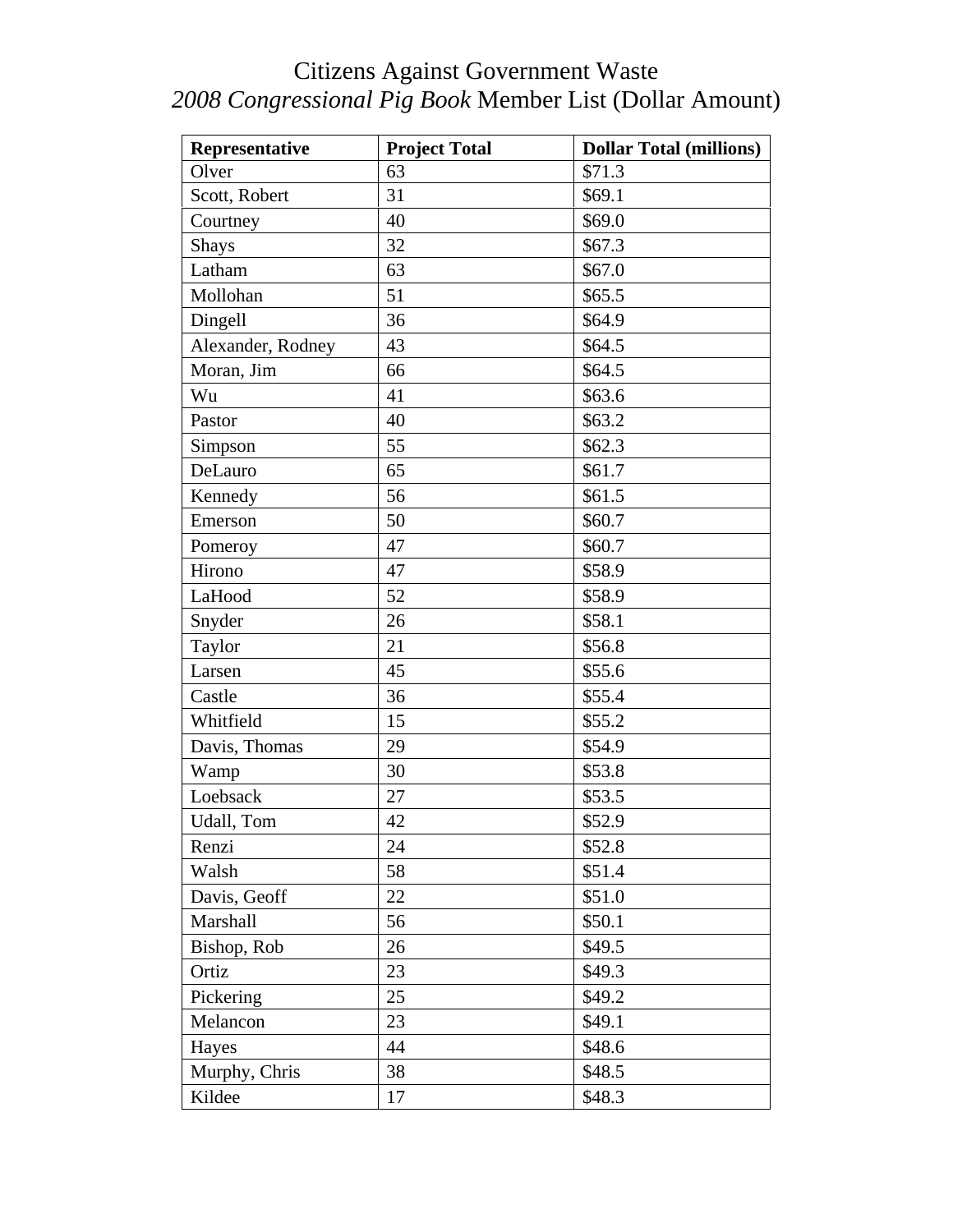| Representative | <b>Project Total</b> | <b>Dollar Total (millions)</b> |
|----------------|----------------------|--------------------------------|
| Wolf           | 17                   | $\overline{$}47.6$             |
| Miller, Brad   | 19                   | \$47.5                         |
| Ross           | 26                   | \$47.3                         |
| <b>Sires</b>   | 29                   | \$47.3                         |
| <b>Berkley</b> | 28                   | \$46.7                         |
| Rodriguez      | 34                   | \$46.7                         |
| <b>Blunt</b>   | 22                   | \$46.1                         |
| Skelton        | 10                   | \$45.9                         |
| Aderholt       | 41                   | \$45.7                         |
| Hooley         | 46                   | \$45.1                         |
| Rehberg        | 41                   | \$45.1                         |
| McCrery        | 22                   | \$44.3                         |
| Granger        | 26                   | \$43.9                         |
| Kind           | 17                   | \$43.9                         |
| Hinchey        | 41                   | \$43.7                         |
| Green, Al      | 13                   | \$43.3                         |
| <b>Baird</b>   | 30                   | \$43.1                         |
| LoBiondo       | 25                   | \$43.0                         |
| Davis, David   | 13                   | \$42.8                         |
| Edwards        | 74                   | \$42.4                         |
| Sullivan       | 15                   | \$42.3                         |
| Shea-Porter    | 29                   | \$41.9                         |
| Lampson        | 23                   | \$40.7                         |
| Farr           | 35                   | \$40.4                         |
| Moran, Jerry   | 19                   | \$40.4                         |
| Tauscher       | 29                   | \$40.4                         |
| Brown, Corrine | 21                   | \$40.1                         |
| Cooper         | 19                   | \$39.9                         |
| Ellsworth      | 25                   | \$39.7                         |
| Etheridge      | 29                   | \$38.3                         |
| Culberson      | 19                   | \$38.1                         |
| Crenshaw       | 27                   | \$38.0                         |
| McIntyre       | 31                   | \$37.9                         |
| Akin           | 17                   | \$37.4                         |
| Peterson, John | 39                   | \$37.4                         |
| Boyda          | 48                   | \$37.3                         |
| Knollenberg    | 36                   | \$37.3                         |
| Carter         | 28                   | \$36.7                         |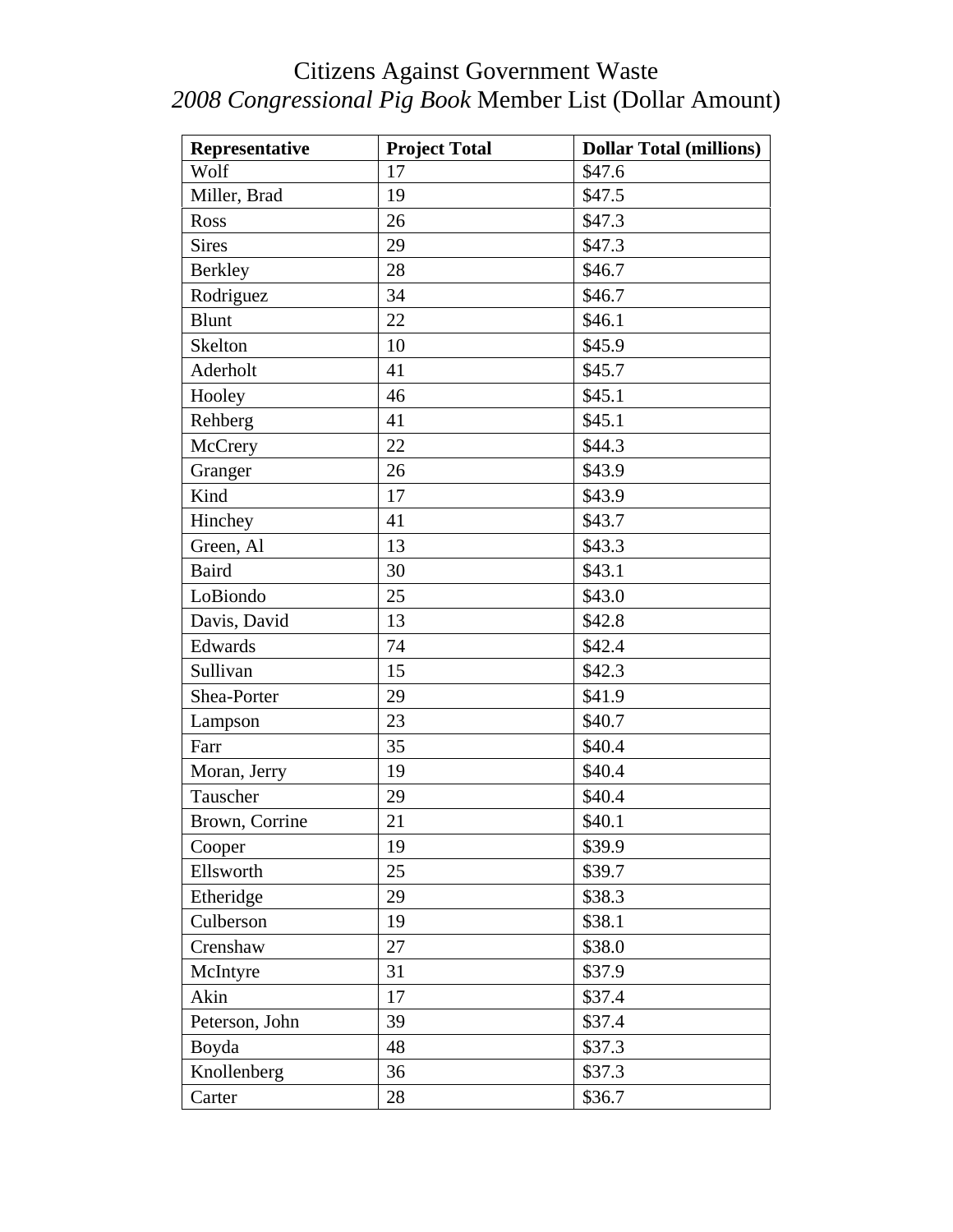| Representative  | <b>Project Total</b> | <b>Dollar Total (millions)</b> |
|-----------------|----------------------|--------------------------------|
| Langevin        | 31                   | \$36.7                         |
| Jackson Jr.     | 40                   | \$36.6                         |
| Holden          | 22                   | \$36.4                         |
| Everett         | 24                   | \$35.6                         |
| Hodes           | 35                   | \$35.5                         |
| Van Hollen      | 26                   | \$35.3                         |
| <b>Bartlett</b> | 20                   | \$35.2                         |
| <b>Stearns</b>  | 16                   | \$34.9                         |
| Blumenauer      | 41                   | \$34.8                         |
| Mitchell        | 19                   | \$34.7                         |
| Stupak          | 28                   | \$33.9                         |
| Inslee          | 24                   | \$33.3                         |
| Pascrell        | 24                   | \$33.3                         |
| <b>Boswell</b>  | 27                   | \$33.1                         |
| Gordon          | 22                   | \$32.2                         |
| Bishop, Tim     | 16                   | \$32.0                         |
| Grijalva        | 27                   | \$31.9                         |
| <b>Sestak</b>   | 29                   | \$31.9                         |
| Heller          | 20                   | \$31.8                         |
| Honda           | 38                   | \$31.8                         |
| DeFazio         | 26                   | \$31.6                         |
| Brown, Henry    | 17                   | \$31.5                         |
| Larson          | 27                   | \$31.0                         |
| McDermott       | 24                   | \$30.6                         |
| <b>Drake</b>    | 23                   | \$30.4                         |
| Fortenberry     | 20                   | \$30.4                         |
| Kirk            | 19                   | \$30.4                         |
| Murphy, Patrick | 33                   | \$30.4                         |
| Conyers         | 30                   | \$30.3                         |
| Franks          | 10                   | \$30.2                         |
| Jones, Walter   | 15                   | \$30.1                         |
| Capuano         | 30                   | \$29.8                         |
| Crowley         | 13                   | \$29.8                         |
| Boozman         | 29                   | \$29.7                         |
| Gingrey         | 20                   | \$29.6                         |
| Doyle           | 35                   | \$29.4                         |
| Arcuri          | 27                   | \$28.9                         |
| Shuler          | 30                   | \$28.8                         |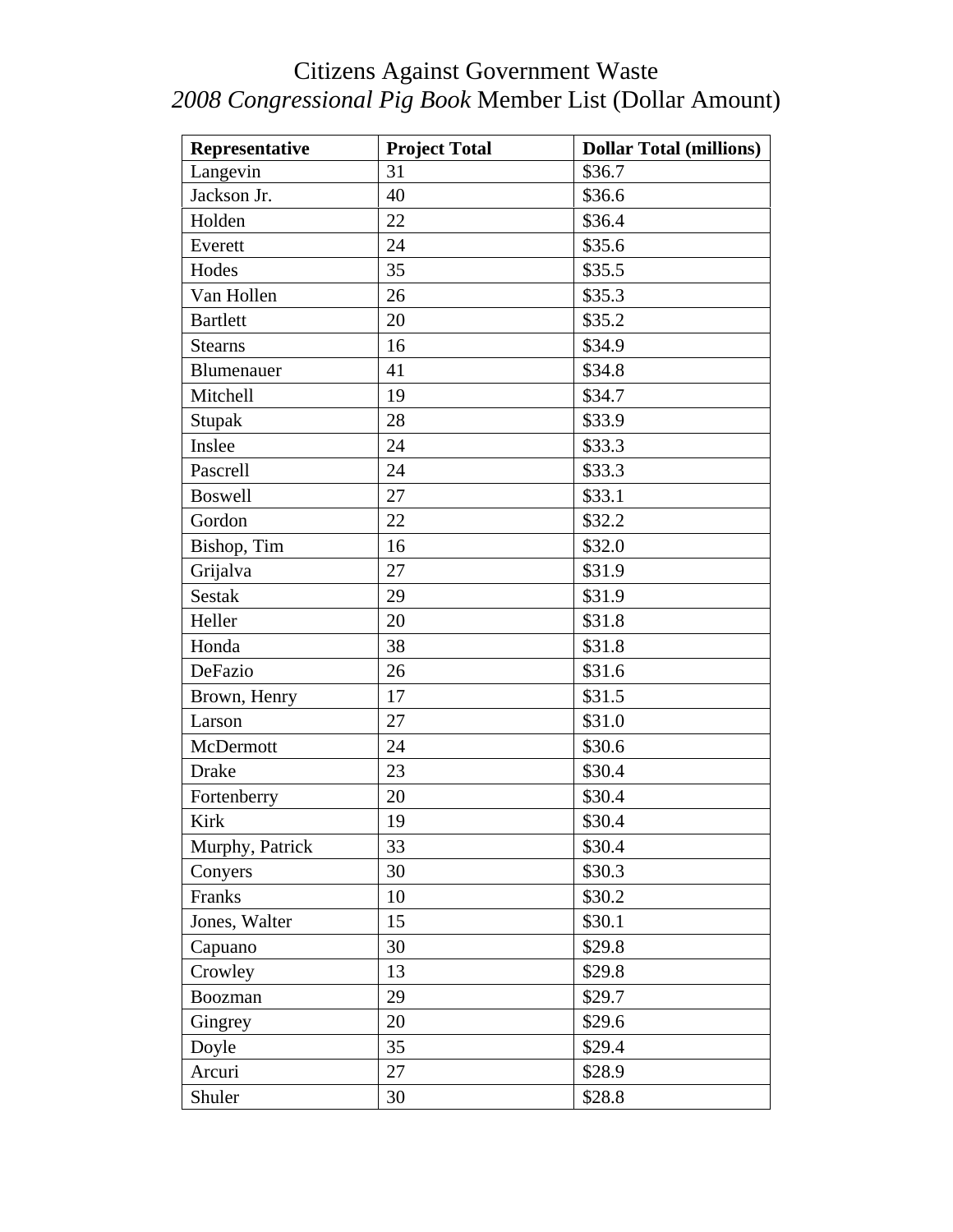| Representative  | <b>Project Total</b> | <b>Dollar Total (millions)</b> |
|-----------------|----------------------|--------------------------------|
| Regula          | 34                   | \$28.6                         |
| Watt            | 28                   | \$28.5                         |
| Thompson, Mike  | 27                   | \$28.4                         |
| <b>Baker</b>    | 25                   | \$28.1                         |
| Bonner          | 17                   | \$27.9                         |
| Lowey           | 47                   | \$27.9                         |
| McGovern        | 26                   | \$27.7                         |
| Spratt          | 26                   | \$27.7                         |
| Udall, Mark     | 24                   | \$27.6                         |
| <b>Braley</b>   | 26                   | \$27.5                         |
| Bean            | 27                   | \$26.7                         |
| Hunter          | 15                   | \$26.7                         |
| Lofgren         | 22                   | \$26.7                         |
| Musgrave        | 29                   | \$26.6                         |
| McKeon          | 22                   | \$26.3                         |
| Salazar, John   | 21                   | \$26.3                         |
| <b>Saxton</b>   | 16                   | \$26.2                         |
| Slaughter       | 28                   | \$26.2                         |
| Lynch           | 22                   | \$26.1                         |
| Smith, Lamar    | 21                   | \$26.1                         |
| Calvert         | 31                   | \$25.7                         |
| Gerlach         | 33                   | \$25.6                         |
| <b>Burgess</b>  | 14                   | \$25.4                         |
| Kagen           | 26                   | \$25.4                         |
| McCollum        | 22                   | \$25.2                         |
| <b>Boustany</b> | 15                   | \$25.1                         |
| Giffords        | 19                   | \$25.1                         |
| Carney          | 31                   | \$24.7                         |
| Wynn            | 25                   | \$24.7                         |
| Ryan, Tim       | 40                   | \$24.6                         |
| Brady, Robert   | 28                   | \$24.0                         |
| Gillibrand      | 30                   | \$23.8                         |
| Green, Gene     | 10                   | \$23.7                         |
| Higgins         | 23                   | \$23.7                         |
| Tierney         | 23                   | \$23.6                         |
| Hastings, Doc   | 35                   | \$23.5                         |
| Kuhl            | 21                   | \$23.5                         |
| Ros-Lehtinen    | 16                   | \$23.5                         |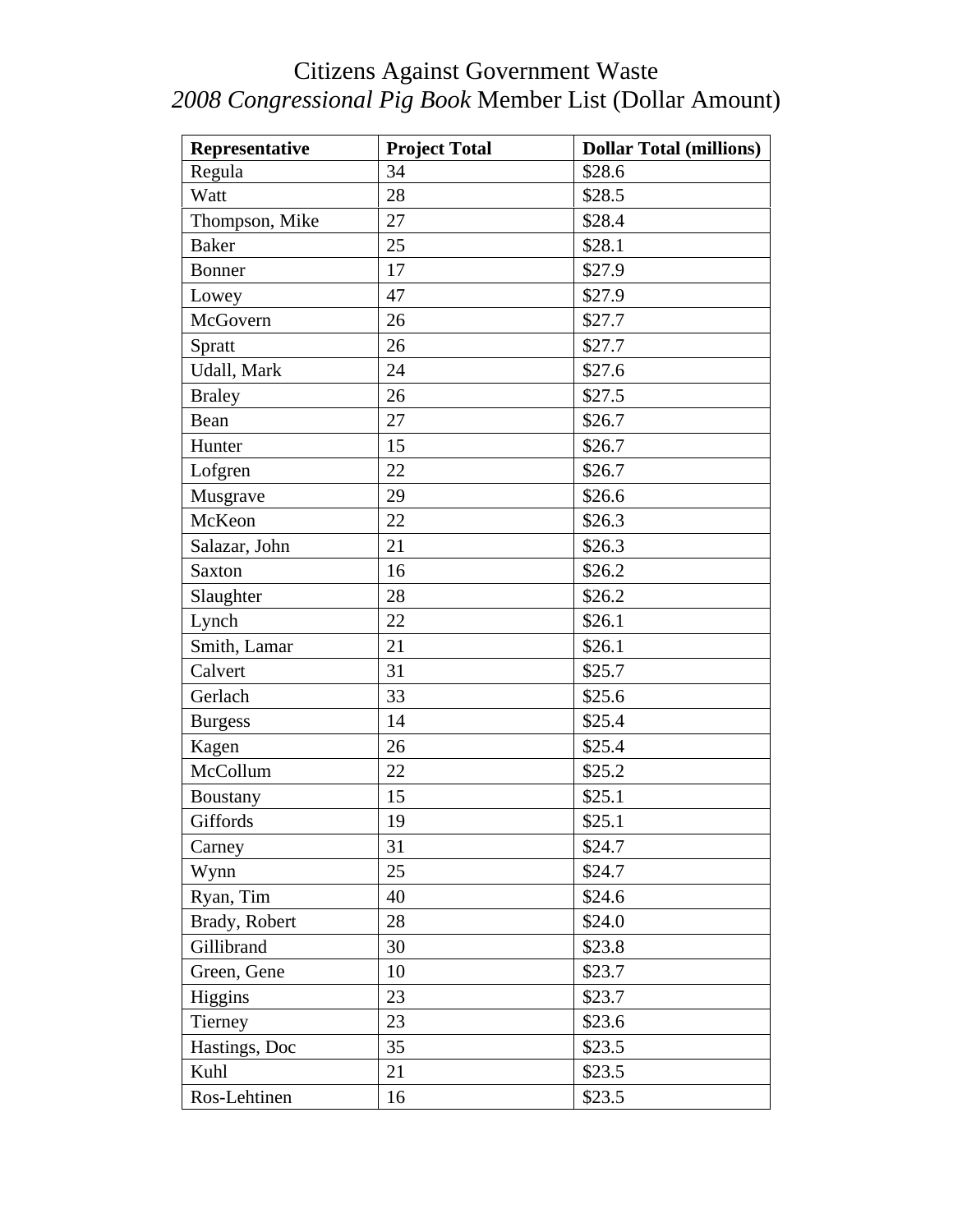| Representative    | <b>Project Total</b> | <b>Dollar Total (millions)</b> |
|-------------------|----------------------|--------------------------------|
| McCarthy, Carolyn | 21                   | \$23.1                         |
| Payne             | 21                   | \$23.1                         |
| <b>Biggert</b>    | 16                   | \$22.9                         |
| Rogers, Mike      | 21                   | \$22.9                         |
| Roybal-Allard     | 43                   | \$22.9                         |
| Harman            | 23                   | \$22.8                         |
| Perlmutter        | 19                   | \$22.8                         |
| Paul, Ron         | 8                    | \$22.7                         |
| Andrews           | 15                   | \$22.3                         |
| Emanuel           | 21                   | \$22.3                         |
| Turner, Michael   | 19                   | \$22.1                         |
| Doolittle         | 21                   | \$22.0                         |
| Lee               | 26                   | \$21.9                         |
| Goode             | 41                   | \$21.7                         |
| Weller            | 18                   | \$21.7                         |
| Walden            | 30                   | \$21.6                         |
| Holt              | 23                   | \$21.4                         |
| Jefferson         | 14                   | \$21.4                         |
| King, Pete        | 20                   | \$21.3                         |
| Markey            | 26                   | \$21.3                         |
| Cannon            | 18                   | \$21.1                         |
| Ackerman          | 13                   | \$20.9                         |
| <b>Barrow</b>     | 21                   | \$20.9                         |
| Myrick            | 13                   | \$20.9                         |
| Reynolds          | 33                   | \$20.9                         |
| Feeney            | $\overline{7}$       | \$20.5                         |
| Rogers, Mike D    | 28                   | \$20.5                         |
| Hall, John        | 25                   | \$20.4                         |
| McNerney          | 23                   | \$20.4                         |
| Mahoney           | 26                   | \$20.3                         |
| Frank, Barney     | 21                   | \$20.1                         |
| Woolsey           | 19                   | \$20.1                         |
| Welch             | 19                   | \$19.9                         |
| Castor            | 17                   | \$19.8                         |
| Dreier            | 17                   | \$19.8                         |
| Conaway           | 16                   | \$19.5                         |
| Hulshof           | 13                   | \$19.5                         |
| Neugebauer        | 20                   | \$19.1                         |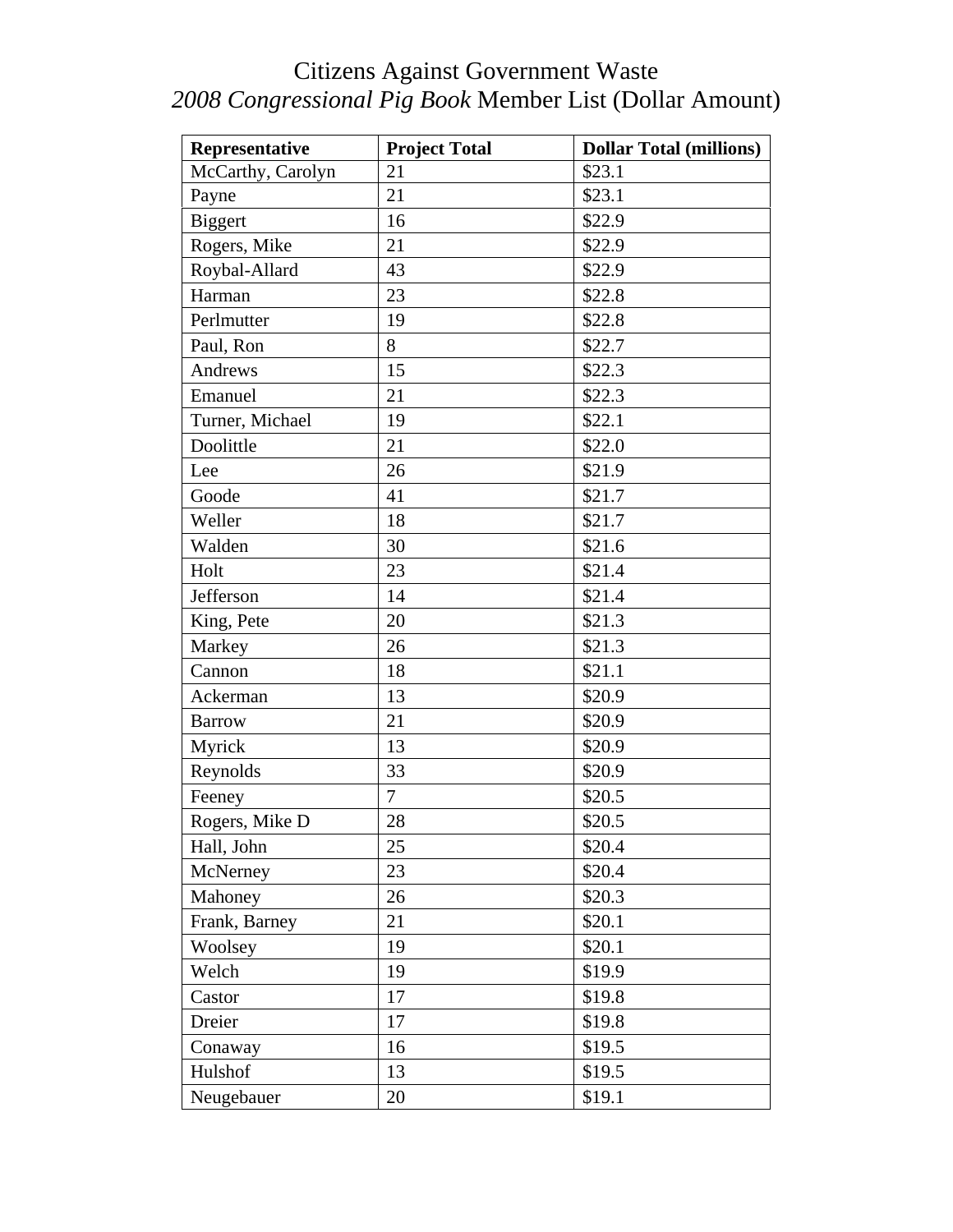| Representative          | <b>Project Total</b> | <b>Dollar Total (millions)</b> |
|-------------------------|----------------------|--------------------------------|
| Pearce                  | 16                   | \$19.0                         |
| Porter                  | 28                   | \$19.0                         |
| DeGette                 | 14                   | \$18.9                         |
| McHugh                  | 15                   | \$18.9                         |
| Davis, Jo Ann           | 12                   | \$18.7                         |
| Donnelly                | 22                   | \$18.7                         |
| Gilchrest               | 21                   | \$18.7                         |
| McCarthy, Kevin         | 20                   | \$18.7                         |
| Fattah                  | 24                   | \$18.5                         |
| Forbes                  | 18                   | \$18.5                         |
| Souder                  | 18                   | \$18.5                         |
| McCaul                  | 19                   | \$18.4                         |
| Pryce, Deborah          | 24                   | \$18.1                         |
| Scott, David            | 14                   | \$18.1                         |
| Costello                | 16                   | \$17.9                         |
| Wilson, Joe             | 13                   | \$17.9                         |
| <b>Bilirakis</b>        | 17                   | \$17.7                         |
| <b>McMorris Rodgers</b> | 22                   | \$17.7                         |
| Hill                    | 20                   | \$17.6                         |
| Kilpatrick              | 28                   | \$17.6                         |
| Lewis, John             | 30                   | \$17.6                         |
| Tancredo                | 10                   | \$17.6                         |
| Shuster                 | 20                   | \$17.5                         |
| Cleaver                 | 20                   | \$17.2                         |
| Coble                   | 15                   | \$17.2                         |
| Lamborn                 | 8                    | \$17.2                         |
| Lucas                   | 24                   | \$17.2                         |
| McNulty                 | 19                   | \$17.2                         |
| Mica                    | 21                   | \$17.0                         |
| Davis, Susan            | 17                   | \$16.8                         |
| Lantos                  | 15                   | \$16.8                         |
| McHenry                 | 10                   | \$16.8                         |
| Delahunt                | 19                   | \$16.7                         |
| Lungren                 | 10                   | \$16.7                         |
| Altmire                 | 24                   | \$16.6                         |
| Kanjorski               | 20                   | \$16.6                         |
| Rohrabacher             | 9                    | \$16.6                         |
| Walberg                 | 17                   | \$16.6                         |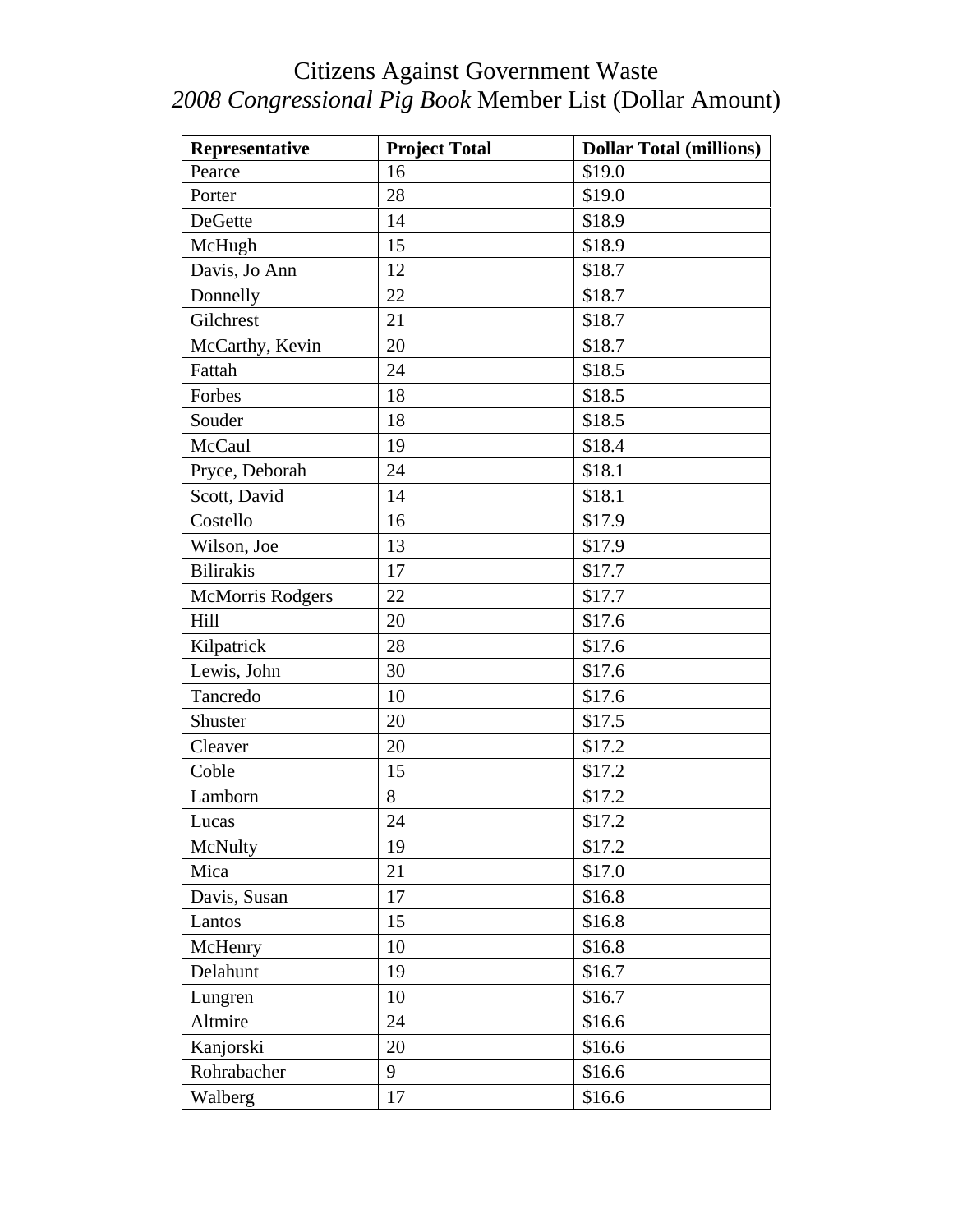| Representative           | <b>Project Total</b> | <b>Dollar Total (millions)</b> |
|--------------------------|----------------------|--------------------------------|
| Baldwin                  | 19                   | \$16.4                         |
| Matheson                 | 20                   | \$16.4                         |
| Sanchez, Loretta         | 18                   | \$16.3                         |
| <b>Sutton</b>            | 20                   | \$16.3                         |
| <b>Israel</b>            | 27                   | \$16.2                         |
| Putnam                   | 20                   | \$16.0                         |
| Schwartz                 | 21                   | \$16.0                         |
| Tanner                   | 9                    | \$16.0                         |
| Duncan                   | 19                   | \$15.9                         |
| Upton                    | 18                   | \$15.8                         |
| <b>Wasserman Schultz</b> | 25                   | \$15.7                         |
| Johnson, Eddie Bernice   | 11                   | \$15.4                         |
| English                  | 20                   | \$15.2                         |
| Johnson, Hank            | 17                   | \$15.2                         |
| <b>Buchanan</b>          | 21                   | \$14.9                         |
| Chandler                 | 22                   | \$14.7                         |
| <b>Boucher</b>           | 19                   | \$14.6                         |
| <b>Butterfield</b>       | 17                   | \$14.4                         |
| Levin, Sander            | 19                   | \$14.4                         |
| Peterson, Collin         | 21                   | \$14.4                         |
| Nadler                   | 18                   | \$14.0                         |
| Smith, Chris             | 19                   | \$14.0                         |
| Cohen                    | 14                   | \$13.9                         |
| Inglis                   | 10                   | \$13.9                         |
| Serrano                  | 32                   | \$13.8                         |
| Miller, Jeff             | 13                   | \$13.7                         |
| Pallone                  | 24                   | \$13.7                         |
| Hastings, Alcee          | 14                   | \$13.6                         |
| Maloney                  | 19                   | \$13.6                         |
| Gonzalez                 | 17                   | \$13.4                         |
| Capps                    | 18                   | \$13.3                         |
| Klein                    | 20                   | \$13.3                         |
| Cole                     | 15                   | \$13.2                         |
| Yarmuth                  | 27                   | \$13.1                         |
| Petri                    | 9                    | \$13.0                         |
| Waxman                   | 18                   | \$12.9                         |
| LaTourette               | 16                   | \$12.8                         |
| Miller, Gary             | 11                   | \$12.7                         |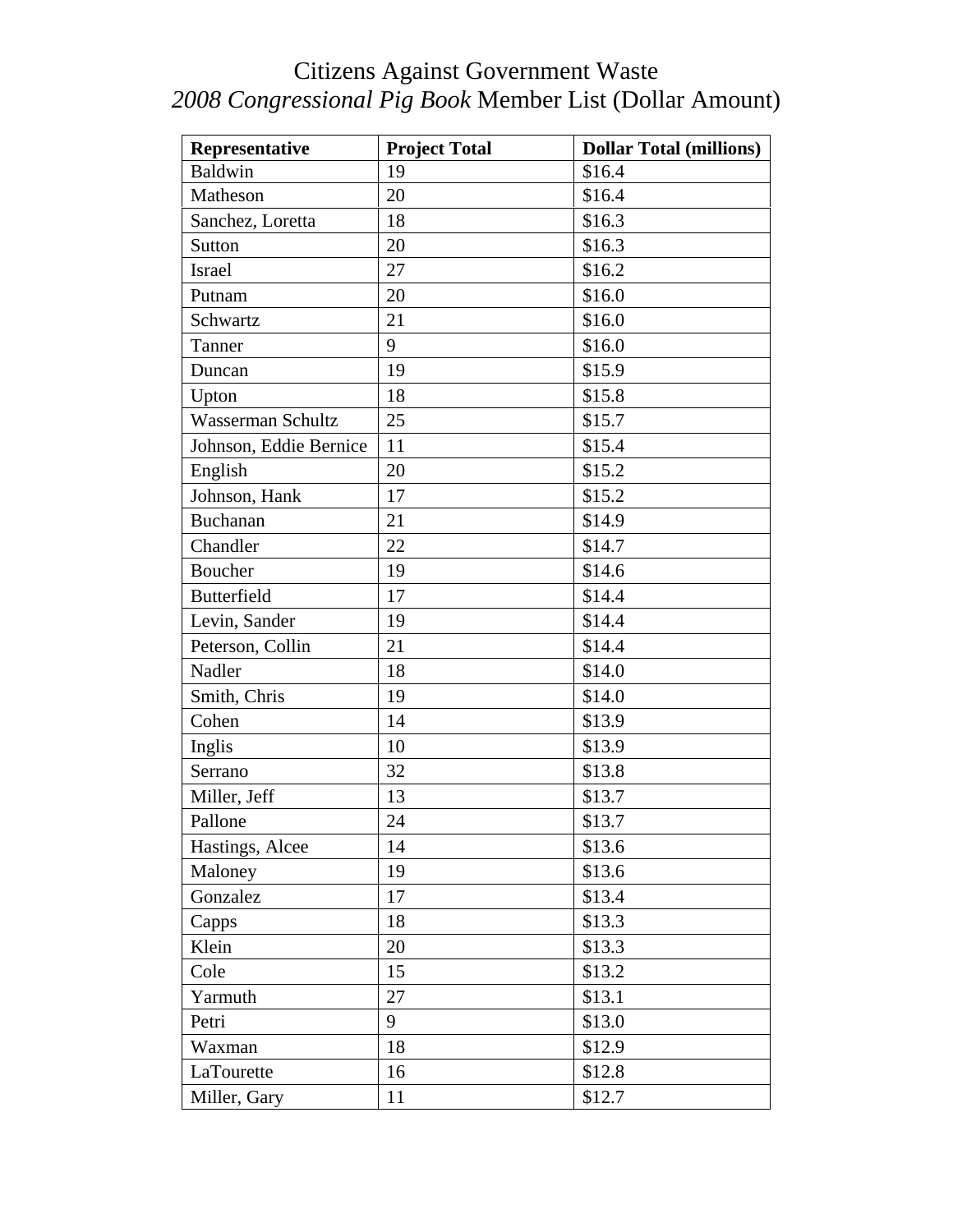| Representative         | <b>Project Total</b> | <b>Dollar Total (millions)</b> |
|------------------------|----------------------|--------------------------------|
| Ramstad                | 13                   | \$12.5                         |
| <b>Foxx</b>            | 10                   | \$12.4                         |
| Space                  | 25                   | \$12.4                         |
| Weldon                 | $\overline{7}$       | \$12.4                         |
| Garrett                | 15                   | \$12.3                         |
| Davis, Danny           | 23                   | \$12.2                         |
| Issa                   | 12                   | \$12.2                         |
| Ferguson               | 19                   | \$12.1                         |
| Blackburn              | $\overline{7}$       | \$12.0                         |
| Roskam                 | 10                   | \$12.0                         |
| Schiff                 | 36                   | \$12.0                         |
| Murphy, Tim            | 17                   | \$11.7                         |
| Towns                  | 16                   | \$11.6                         |
| Thornberry             | $\overline{4}$       | \$11.3                         |
| Diaz-Balart, Lincoln   | 11                   | \$11.0                         |
| Rangel                 | 20                   | \$11.0                         |
| Reichert               | 35                   | \$11.0                         |
| Sherman                | 18                   | \$10.9                         |
| Hoekstra               | 21                   | \$10.8                         |
| Chabot                 | 14                   | \$10.7                         |
| <b>Shimkus</b>         | 11                   | \$10.7                         |
| Bono                   | 14                   | \$10.6                         |
| <b>Boren</b>           | 11                   | \$10.5                         |
| Napolitano             | 21                   | \$10.5                         |
| Neal                   | 16                   | \$10.5                         |
| Wexler                 | 13                   | \$10.5                         |
| Ehlers                 | 16                   | \$10.4                         |
| Jones, Stephanie Tubbs | 15                   | \$10.4                         |
| Meek                   | 18                   | \$10.4                         |
| Sali                   | 10                   | \$10.4                         |
| Young, Don             | 18                   | \$10.3                         |
| Berman                 | 19                   | \$10.1                         |
| Carson                 | 13                   | \$9.9                          |
| Engel                  | 16                   | \$9.8                          |
| King, Steven           | 13                   | \$9.8                          |
| <b>Stark</b>           | 13                   | \$9.8                          |
| Baca                   | 13                   | \$9.6                          |
| Cubin                  | 17                   | \$9.6                          |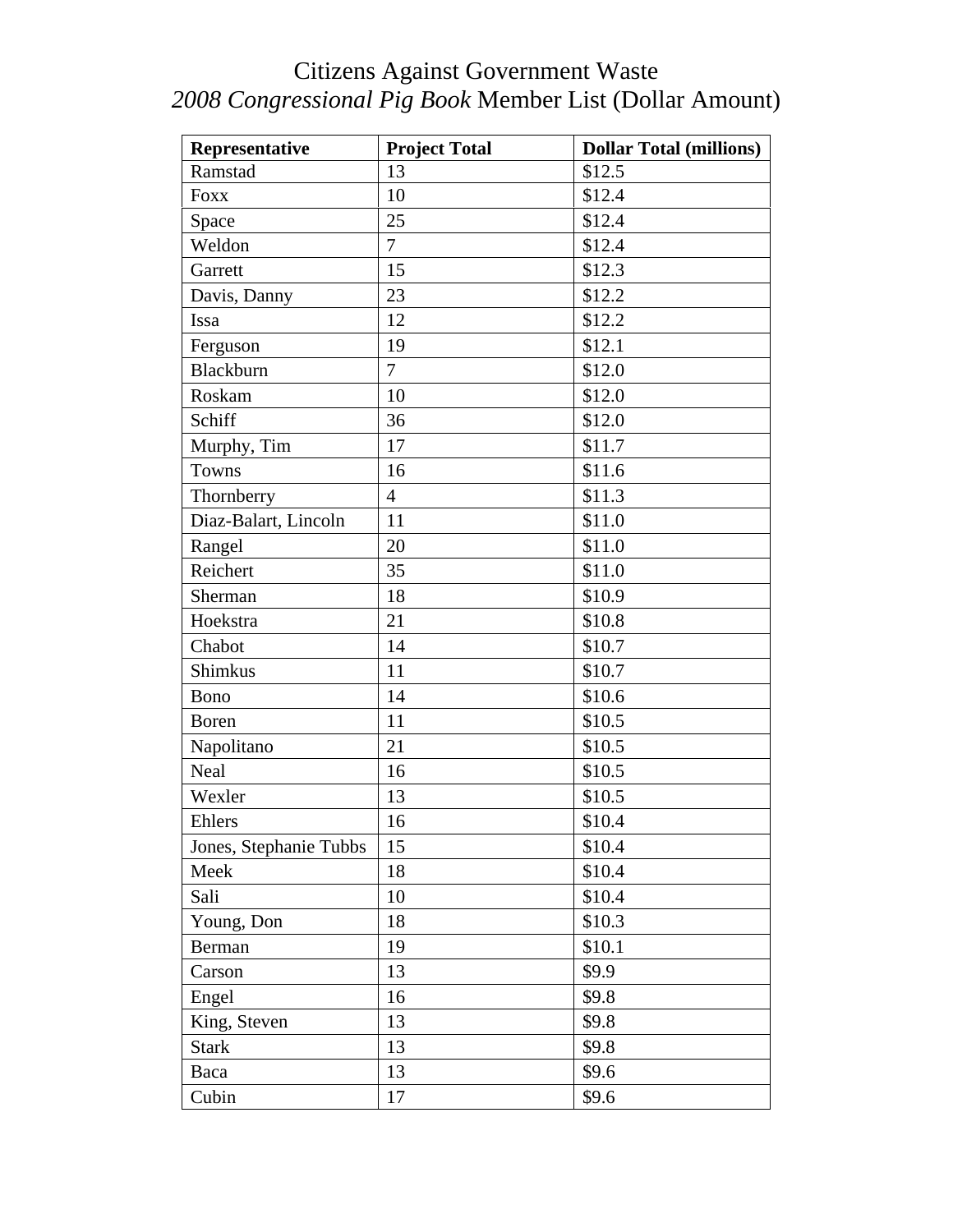| Representative            | <b>Project Total</b> | <b>Dollar Total (millions)</b> |
|---------------------------|----------------------|--------------------------------|
| Walz                      | 21                   | \$9.6                          |
| Platts                    | 16                   | \$9.4                          |
| Radanovich                | 11                   | \$9.4                          |
| Keller                    | 10                   | \$9.1                          |
| Hall, Ralph               | 14                   | \$9.0                          |
| Moore                     | 20                   | \$8.9                          |
| Smith, Adam               | 25                   | \$8.9                          |
| Watson                    | 19                   | \$8.9                          |
| <b>Barton</b>             | 10                   | \$8.8                          |
| <b>Barrett</b>            | 10                   | \$8.6                          |
| Carnahan                  | 13                   | \$8.6                          |
| Weiner                    | 14                   | \$8.6                          |
| Davis, Lincoln            | 6                    | \$8.5                          |
| Waters                    | 20                   | \$8.5                          |
| Deal                      | 5                    | \$8.4                          |
| Johnson, Timothy V        | 16                   | \$8.4                          |
| Clay                      | 12                   | \$8.2                          |
| Fortuno, Luis             | 9                    | \$8.2                          |
| Reyes                     | 26                   | \$8.2                          |
| <b>Buyer</b>              | 10                   | \$8.1                          |
| Kucinich                  | 9                    | \$8.1                          |
| Brady, Kevin              | 10                   | \$8.0                          |
| Doggett                   | 15                   | \$7.8                          |
| Hinojosa                  | 12                   | \$7.8                          |
| Moore, Dennis             | 24                   | \$7.8                          |
| Norton, Eleanor<br>Holmes | 17                   | \$7.8                          |
| Bordallo, Madeleine       | 5                    | \$7.4                          |
| Cardoza                   | 16                   | \$7.4                          |
| <b>Bachus</b>             | 12                   | \$7.3                          |
| Lipinski                  | 12                   | \$7.2                          |
| Johnson, Sam              | 6                    | \$7.0                          |
| Royce                     | 8                    | \$7.0                          |
| <b>Burton</b>             | 13                   | \$6.9                          |
| Graves                    | 10                   | \$6.7                          |
| Mack                      | 11                   | \$6.7                          |
| Pence                     | 10                   | \$6.7                          |
| Marchant                  | 5                    | \$6.5                          |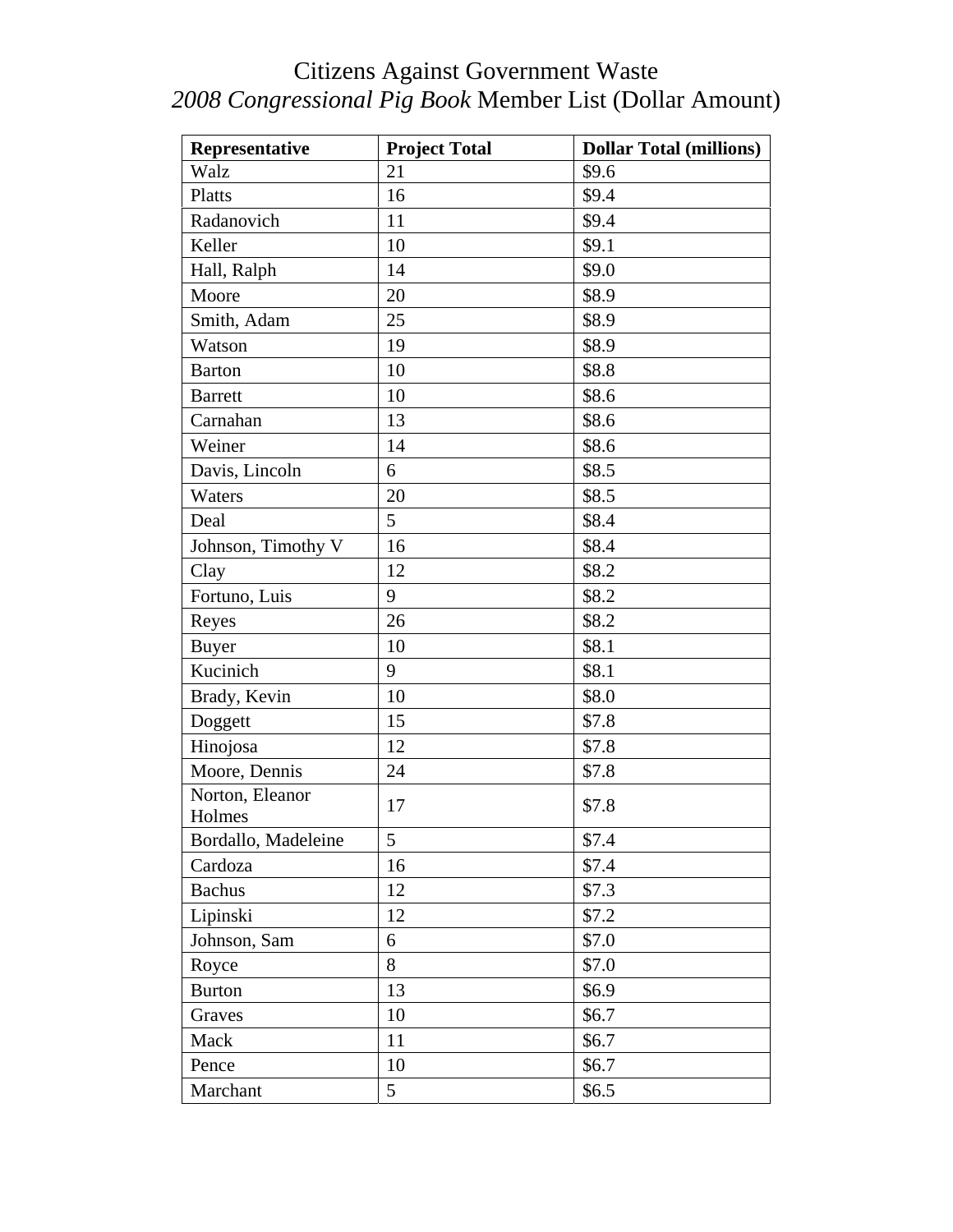| Representative     | <b>Project Total</b> | <b>Dollar Total (millions)</b> |
|--------------------|----------------------|--------------------------------|
| Cuellar            | 11                   | \$6.4                          |
| Camp               | 12                   | \$6.3\$                        |
| Meeks              | 9                    | \$6.2\$                        |
| Manzullo           | 12                   | \$6.1                          |
| Capito             | 13                   | \$6.0                          |
| Gohmert            | 10                   | \$6.0                          |
| Gallegly           | 10                   | \$5.7                          |
| Lewis, Ron         | 14                   | \$5.7                          |
| Fallin             | 13                   | \$5.5                          |
| Miller, Candice    | 11                   | \$5.5                          |
| Jackson-Lee        | 10                   | \$5.4                          |
| Wilson, Charles    | 16                   | \$5.4                          |
| <b>Brown-Waite</b> | 5                    | \$5.3                          |
| Diaz-Balart, Mario | 8                    | \$5.3                          |
| Rush               | 13                   | \$5.2                          |
| Westmoreland       | 11                   | \$5.0                          |
| Bilbray            | 9                    | \$4.7                          |
| Solis              | 20                   | \$4.6                          |
| Costa              | 13                   | \$4.4                          |
| Schakowsky         | 12                   | \$4.4                          |
| Schmidt            | 14                   | \$4.4                          |
| Clarke             | 9                    | \$4.3                          |
| Herger             | 8                    | \$4.2                          |
| Ryan, Paul         | $\overline{2}$       | \$4.0                          |
| Sanchez, Linda     | 10                   | \$4.0                          |
| Poe                | 9                    | \$3.9                          |
| Bachmann           | $\tau$               | \$3.8                          |
| Becerra            | 20                   | \$3.8                          |
| Velazquez          | 16                   | \$3.7                          |
| Filner             | 10                   | \$3.6                          |
| Gutierrez          | $8\,$                | \$3.2                          |
| Jordan             | 3                    | \$3.2                          |
| <b>Sessions</b>    | 9                    | \$2.9                          |
| McCotter           | 8                    | \$2.8                          |
| Smith, Adrian      | 3                    | \$2.8                          |
| Campbell           | $\mathbf{2}$         | \$2.7                          |
| Price, Tom         | $\overline{7}$       | \$2.7                          |
| Christensen, Donna | 5                    | \$2.4                          |